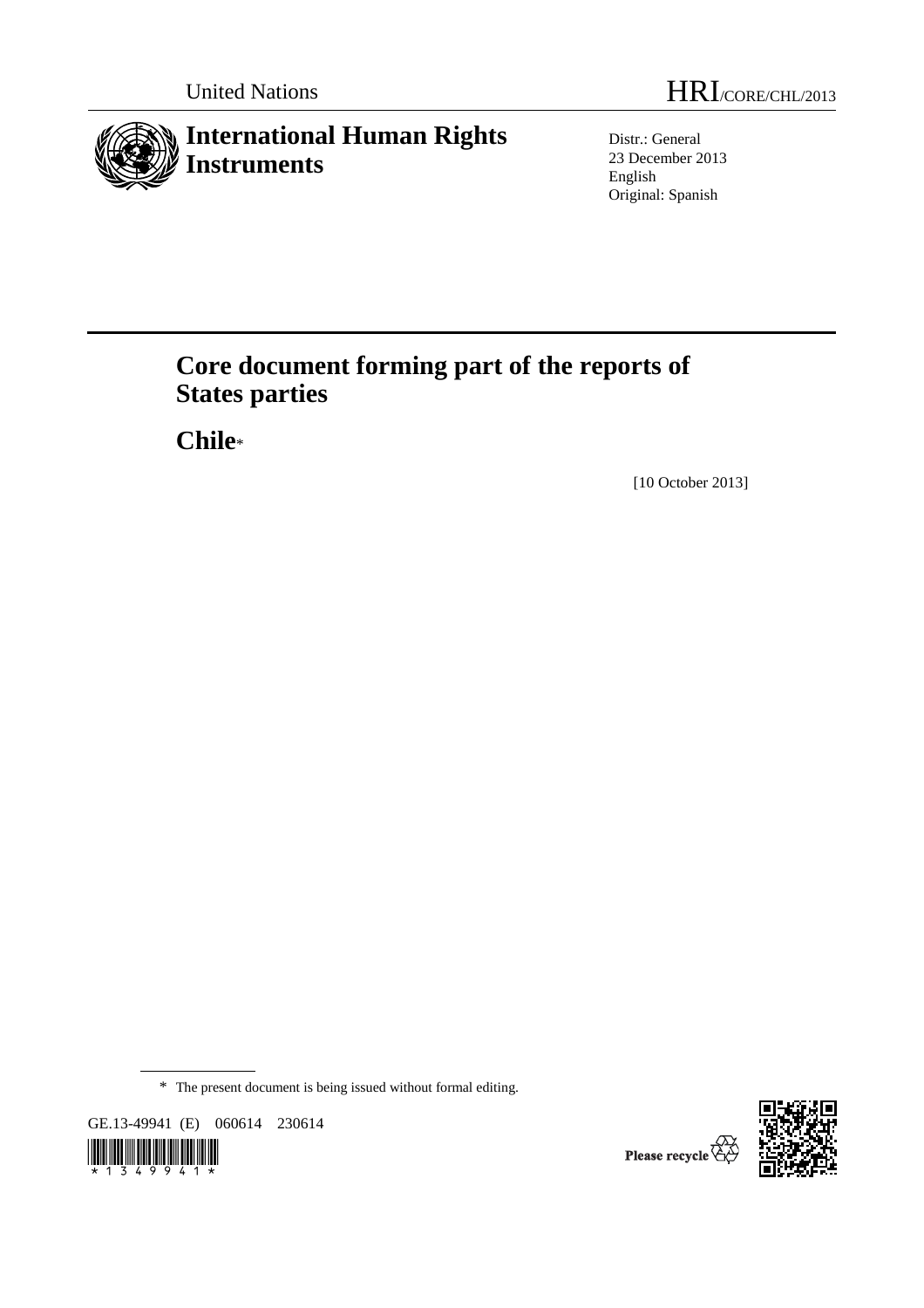### **HRI/CORE/CHL/2013**

## Contents

|    |    | Page |
|----|----|------|
|    |    | 3    |
|    | А. | 3    |
|    | В. | 20   |
| П. |    | 40   |
|    | А. | 40   |
|    | В. | 44   |
|    | C. | 58   |
|    | D. | 64   |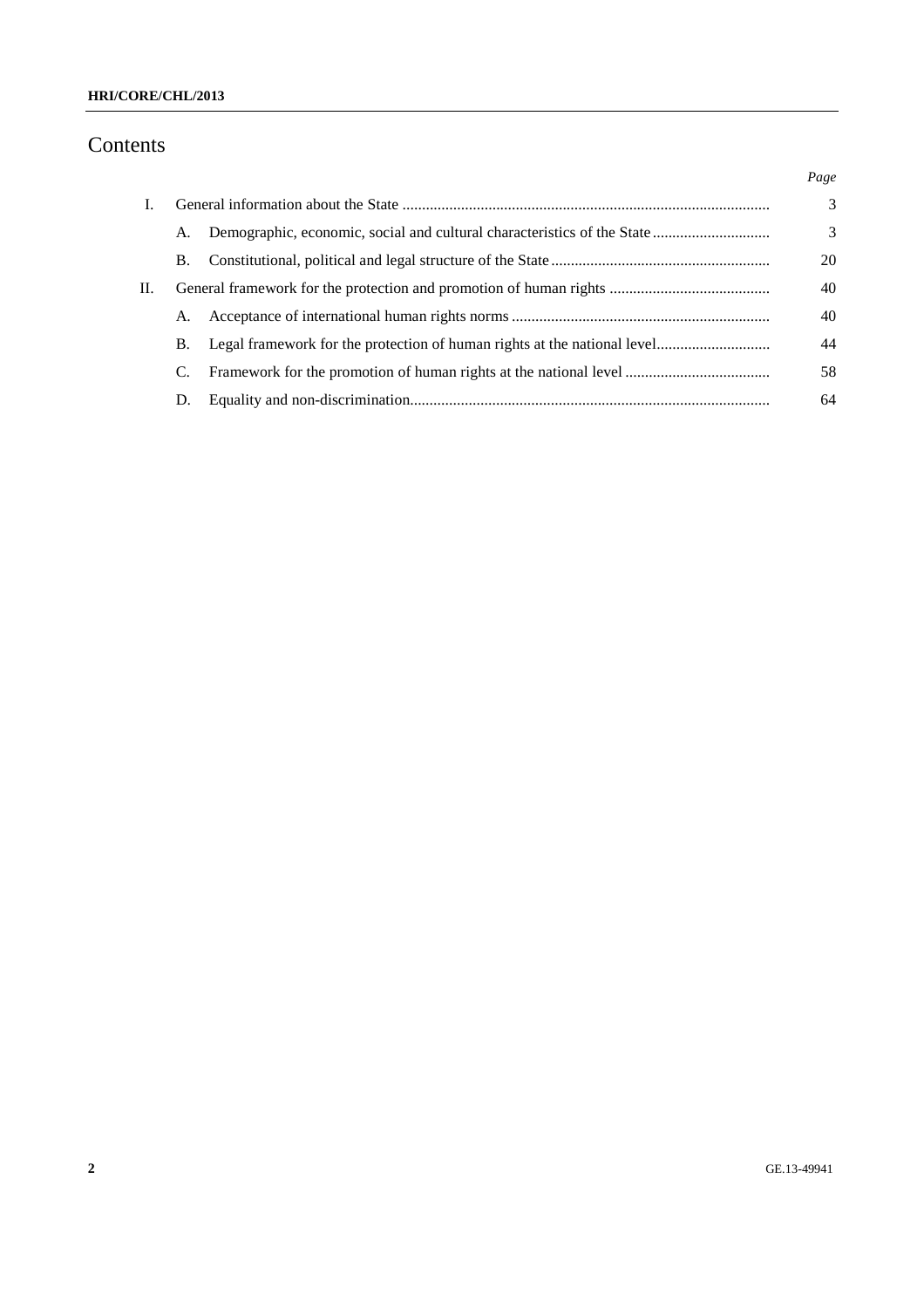## **I. General information about the State**

### **A. Demographic, economic, social and cultural characteristics of the State**

### **1. Historical context**

1. The history of Chile can be divided into 12 periods, from the earliest human settlement to the present day. The first, or pre-Hispanic period, covers the history of the Amerindian ethnic groups present in the territory from 14,800 B.C. to the arrival on the American continent of the first European explorers in 1492. The second period, the discovery and exploration of the territory, is marked by the arrival in 1520 of Ferdinand Magellan and his expedition, the first Europeans to reach Chile, in the far south, through the strait that now bears his name. However, it is Diego de Almagro, who reached the Aconcagua Valley with his expedition in 1536, who is considered to be the official discoverer.

2. The Spanish conquest, or third period, begins with the arrival of Pedro de Valdivia in 1541 and the founding of the city of Santiago de Nueva Extremadura (the current capital). Valdivia, proclaimed Governor and Captain General, led the military campaigns against the indigenous Mapuche population to establish Spanish control over the central and southern territories. These campaigns, which were waged successively over three centuries, are known as the Arauco War.

3. The colonial period (the fourth period) covers two centuries, beginning in 1598, the year in which the colonial institutions were established: the Governorate and Captaincy General of Chile, which was assisted by the Real Audiencia and placed under the authority of the Viceroy of Peru. The outset of this period was highlighted by the Mapuche victory in the battle known as the Disaster of Curalaba, which established the Bíobío River as the generally accepted border between the Spanish colony and the lands under Mapuche control.

4. The fifth period, known as the period of independence, begins with the ouster of the Spanish governor in 1810. The first symbolic act of emancipation took place on 18 September of that year, with the establishment of the First National Junta of Government. The Declaration of Independence was signed on 12 February 1818, and Bernardo O'Higgins was proclaimed Supreme Director of Chile. This period is followed by what is known as the period of national organization, a period that lasted until 1830. During these periods, various attempts were made to codify national coexistence,<sup>1</sup> with the abolition of slavery in July 1823 a noteworthy development.

5. The seventh period is known as the conservative republic (1831–1861) and the eighth as the liberal republic (1861–1891). These periods were marked by the entry into force of the Constitution of 1833, which was put in place by Diego Portales; it provided for a strong, centralized government, and its adoption marked the starting point of almost a century of institutional stability and economic prosperity.

6. This Constitution laid the groundwork for the consolidation of a republican State headed by a president and based on the separation of powers and periodic turnover of

<sup>&</sup>lt;sup>1</sup> Eight constitutional texts followed in succession during this period: the Constitution of 1811, the Provisional Constitution of 1812, the Provisional Government Constitution of 1814, the Provisional Constitution of 1818, the Constitution of 1822, the Constitution of 1823, the Draft Constitution of 1826 and the Constitution of 1828.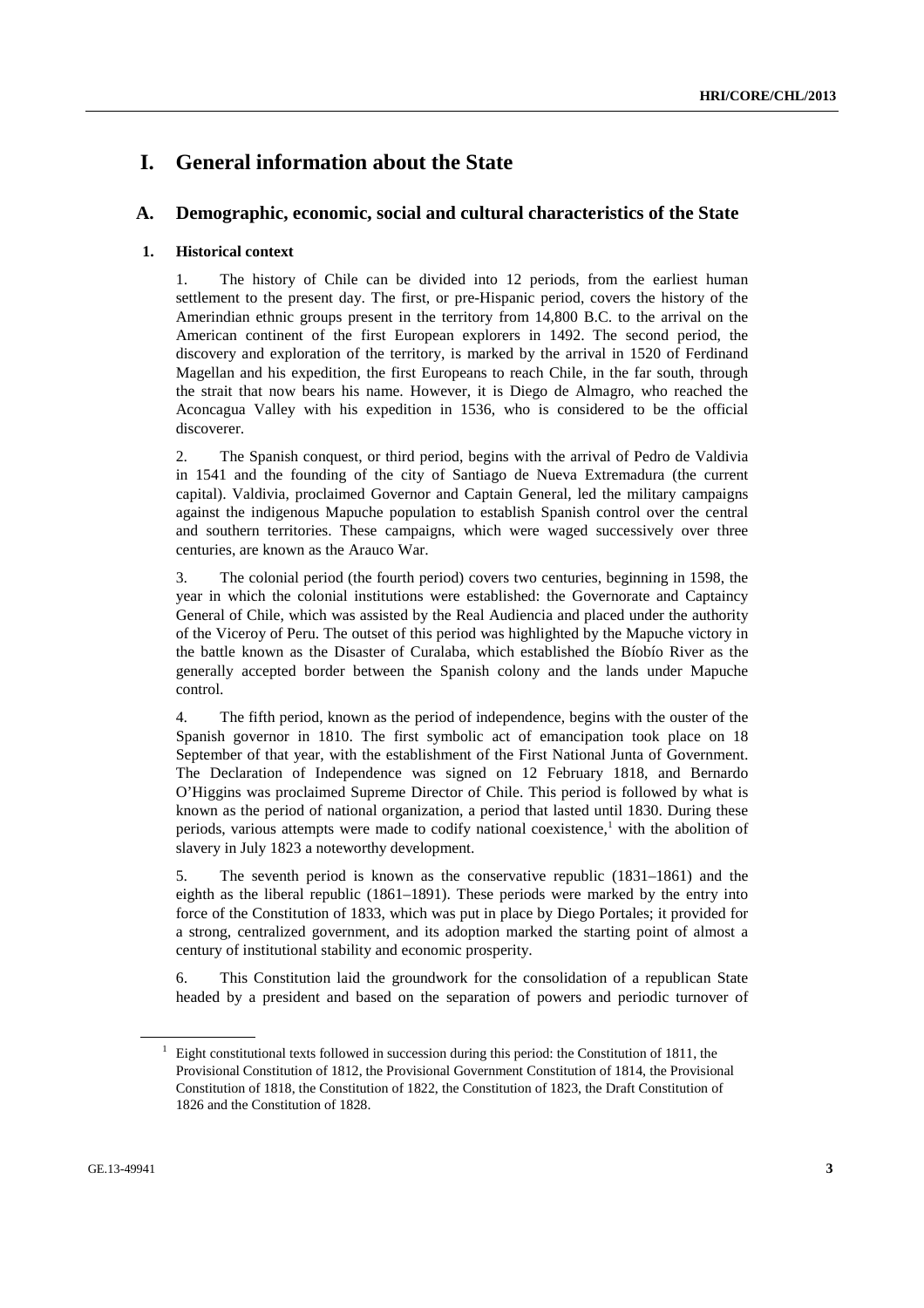Congress and the President of the Republic achieved through popular elections conducted in accordance with the census suffrage system in operation at the time. As from 1833, Chile went on to maintain the rule of law in a process interrupted only twice: once by the civil war of 1891, which culminated in the establishment of a parliamentary system (1891– 1925), and again by the political and governability crisis of 1924–1932, during which one short-lived military government followed another.

7. The tenth period, the presidential republic, begins with the adoption of the Constitution of 1925 and the re-establishment of the presidential system that, starting in 1932, led to an extended period of normality in the selection of its leaders and the consolidation of democratic institutions, and of popular participation in the political process. In January 1934 women and foreigners were given the right to vote in municipal elections, and in January 1949 this right was extended to presidential and parliamentary elections. The last amendments to the Constitution of 1925 were made in 1971 and were intended to guarantee the rule of law, as well as social and personal rights, expressly establishing political rights, improving the freedom of opinion for the sake of pluralism of the democratic system and encouraging the participation of the community with the constitutional recognition of its organizations. Three parties dominated political life: the Radical Party, the Christian Democratic Party and the Socialist Party. Many State-owned companies were created in this period. The latter part of the period was marked by the triumph of the left and of socialist ideas.

8. The eleventh period began on 11 September 1973 with the overthrow of the Government of President Salvador Allende Gossens, the break down of the democratic institutions and the establishment of a military regime headed by General Augusto Pinochet Ugarte, who pursued a liberal economic policy and the adoption by referendum of the Political Constitution of 1980 (the Constitution), which remains in force.

9. An end to the period of military rule was obtained by means of a non-violent political transition that implied acceptance of the Constitution of 1980 by all political groups. In the referendum of 5 October 1988 the designation of General Pinochet as President for the period of transition to democracy, which would be extended by means of a constitutional amendment until 1997, was rejected.<sup>2</sup> This rejection led to the first presidential elections, in December 1989.

10. Thus, the twelfth period — the democratic republic — began on 11 March 1990 and continues to the present day. It began with the centre-left Governments of the Concertación de Partidos por la Democracia (Coalition for Democracy). The first Government was that of President Patricio Aylwin Azócar, followed by President Eduardo Frei Ruiz-Tagle in 1994, President Ricardo Lagos Escobar in 2000 and, lastly, in 2006, President Michelle Bachelet Jeria, Chile's first woman president.

11. The democratic republic was strengthened, when in a transfer of political power, Sebastián Piñera Echenique assumed the presidency on 11 March 2010; heading a centreright coalition made up of the political parties Renovación Nacional (National Renewal) and Unión Democrática Independiente (Independent Democratic Union).

12. Thus a strengthening of democratic institutions, including the re-establishment of the National Congress, has been under way since 1990; this process has incorporated within the free-market economic system, a strategy of growth with equity while striking a macroeconomic balance and emphasizing social programmes to reduce poverty and

<sup>&</sup>lt;sup>2</sup> The "No" option obtained 54.7 per cent of the vote, while the "Yes" option obtained only 43.01 per cent.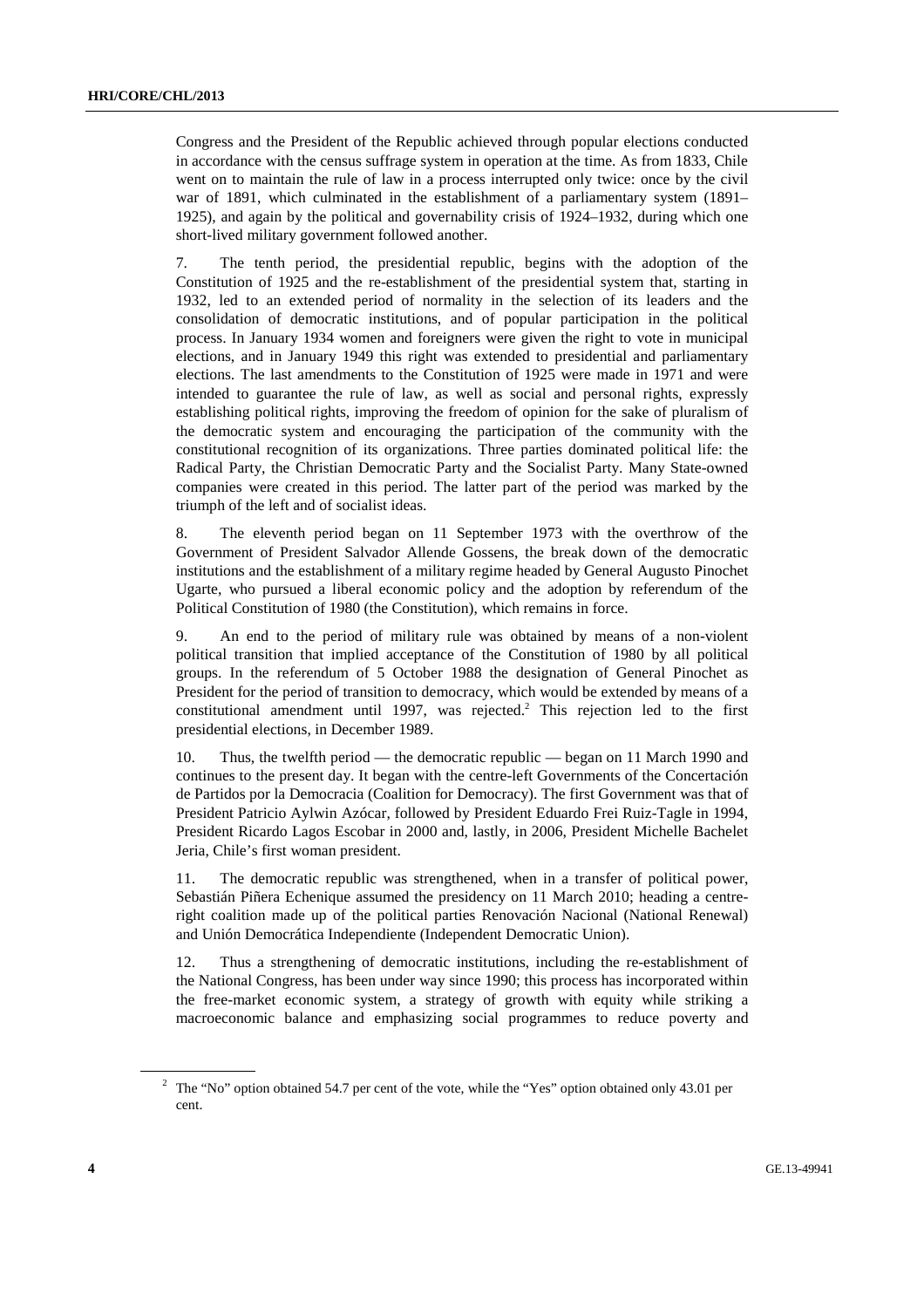exclusion, improve health, education and employment, and promote the human rights of all Chileans.

#### **2. Main ethnic and demographic characteristics of the country**

#### *Territory*

13. Chile is located along the south-west coast of South America. It is bounded on the north by Peru, on the east by the Plurinational State of Bolivia and Argentina, on the south by the South Pole and on the west by the Pacific Ocean. It is made up of mainland Chile, the oceanic islands and the Chilean Antarctic Territory. From north to south (from Visviri to the Diego Ramírez Islands), the territory on the American continent spans roughly 4,300 kms. The average width of the mainland is 250 kms. Easter Island is located some 3,600 kms offshore, in the Pacific Ocean. The total land area of Chile is  $2,006,096$  km<sup>2</sup> (756,096)  $km<sup>2</sup>$  for the mainland and the oceanic islands and 1,250,000 km<sup>2</sup> for the Chilean Antarctic Territory).

#### *Population*

14. In 2013, the estimated population, according to data from the National Statistical Institute, was 17,556,815. By 2050, it is estimated that the population of Chile will have grown to 20,204,779 inhabitants, of whom 9,904,861 will be men and 10,299,918 women.

| Table 1 | Estimated population in 2013 by $sex^3$ |  |  |
|---------|-----------------------------------------|--|--|
|         |                                         |  |  |

|                 | Population              |                       |                       |  |  |  |  |
|-----------------|-------------------------|-----------------------|-----------------------|--|--|--|--|
| Year            | <b>T</b> otal           | Men                   | Women                 |  |  |  |  |
| $1992$ (census) | 13 665 241 (13 348 401) | 6 755 455 (6 553 254) | 6 909 786 (6 795 147) |  |  |  |  |
| $2002$ (census) | 15 745 583 (15 116 435) | 7 793 208 (7 447 695) | 7 952 375 (7 668 740) |  |  |  |  |
| 2005            | 16 267 278              | 8 0 5 2 5 6 4         | 8 2 1 4 7 1 4         |  |  |  |  |
| 2010            | 17 094 275              | 8461327               | 8 632 948             |  |  |  |  |
| 2012            | 17 402 630              | 8 612 483             | 8 790 147             |  |  |  |  |
| 2013            | 17 556 815              | 8 688 067             | 8 8 6 7 4 8           |  |  |  |  |

#### *Rate of population growth*

15. According to the 2002 census, the population of Chile is five times greater than it was at the turn of the twentieth century, but figures from the past 30 years show that population growth is slowing. From 2005 to 2010 the average annual population growth rate was 0.99 per cent; from 1992 to 2002 it was 1.2 per cent. And in the preceding 10-year period — that is, from 1982 to 1992 — it was 1.6 per cent. The decline in the population growth rate makes Chile one of the four Latin American countries with the lowest rates of population growth.

<sup>&</sup>lt;sup>3</sup> National Statistical Institute-United Nations Economic Commission for Latin America and the Caribbean (ECLAC), *Chile: Proyecciones y Estimaciones de Población. Total País. 1950–2050* (Chile: Population Projections and Estimates. Country Total), table 11, Chile: *Población total por sexo y años calendario estimada al 30 de junio* (Total population, estimated as at 30 June, by sex and calendar year), p. 36.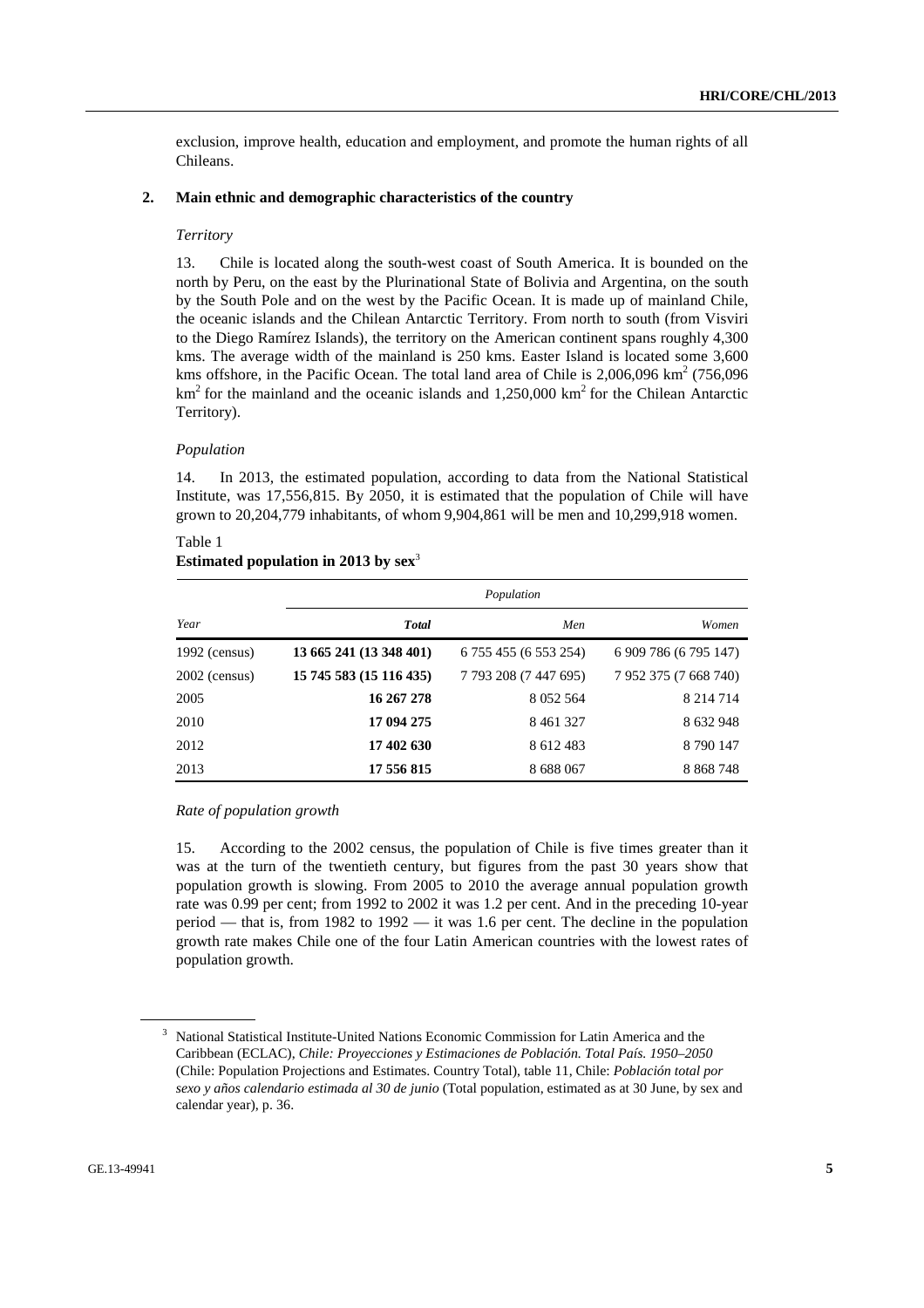| . .<br>-<br>л. |                                   |
|----------------|-----------------------------------|
| Period         | Growth rate (per 100 inhabitants) |
| 2005-2006      | 1.01                              |
| 2006-2007      | 1.00                              |
| 2007-2008      | 0.99                              |
| 2008-2009      | 0.98                              |
| 2009-2010      | 0.97                              |

#### Table 2 **Population growth rates for periods from 2005 to 2010**<sup>4</sup>

 *Population density* 

| Table 3                                                                              |  |
|--------------------------------------------------------------------------------------|--|
| Estimated population as at 30 June 2010 and population density from 2005 to $2010^5$ |  |

| Year | Population | Density |
|------|------------|---------|
| 2005 | 16 267 278 | 8.1     |
| 2006 | 16 432 674 | 8.2     |
| 2007 | 16 598 074 | 8.3     |
| 2008 | 16 763 470 | 8.4     |
| 2009 | 16 928 873 | 8.4     |
| 2010 | 17 094 275 | 8.5     |

*Note:* As at 30 June 2012, Chile had a population density of 8.7 persons per km<sup>2</sup>.

#### *Population by geographic region*

16. The largest number of inhabitants are concentrated in the country's central regions — Valparaíso, Bíobío and the Santiago Metropolitan Region — with 62.5 per cent of the population. Of these, the Metropolitan Region with its approximately 6.7 million people, or 40.2 per cent of the country's total population, is the most heavily populated. The regions of Aisén, Magallanes and the Chilean Antarctic, located in the far south, are the least populated regions, with an estimated population of 260,206 people, or 1.6 per cent of the total. With a population of 7,007,620, or 40.3 per cent of the country total, the Metropolitan Region is the most heavily populated region. This region also has the smallest surface area and is thus the most densely populated region in Chile (454.9 people per  $\text{km}^2$ ).<sup>6</sup>

<sup>4</sup> National Statistical Institute, *Proyecciones y Estimaciones de Población 1950–2050* (Population projections and estimates 1950–2050), August 2005.

Land area obtained by planimetrics on 1:50,000-scale maps from the Military Geographic Institute for Regions I to X, the Metropolitan Region, Region XIV and Region XV. The 2007 political and administrative division did not take into account the surface areas of Regions XI and XII to keep from considering inland maritime waters. Table 1.2.1-02, p. 96 (National Statistical Institute: *Compendio Estadístico 2009* [2009 Statistical Compendium], October 2009).

National Statistical Institute, *Compendio Estadístico 2012* (2012 Statistical Compendium), p. 97.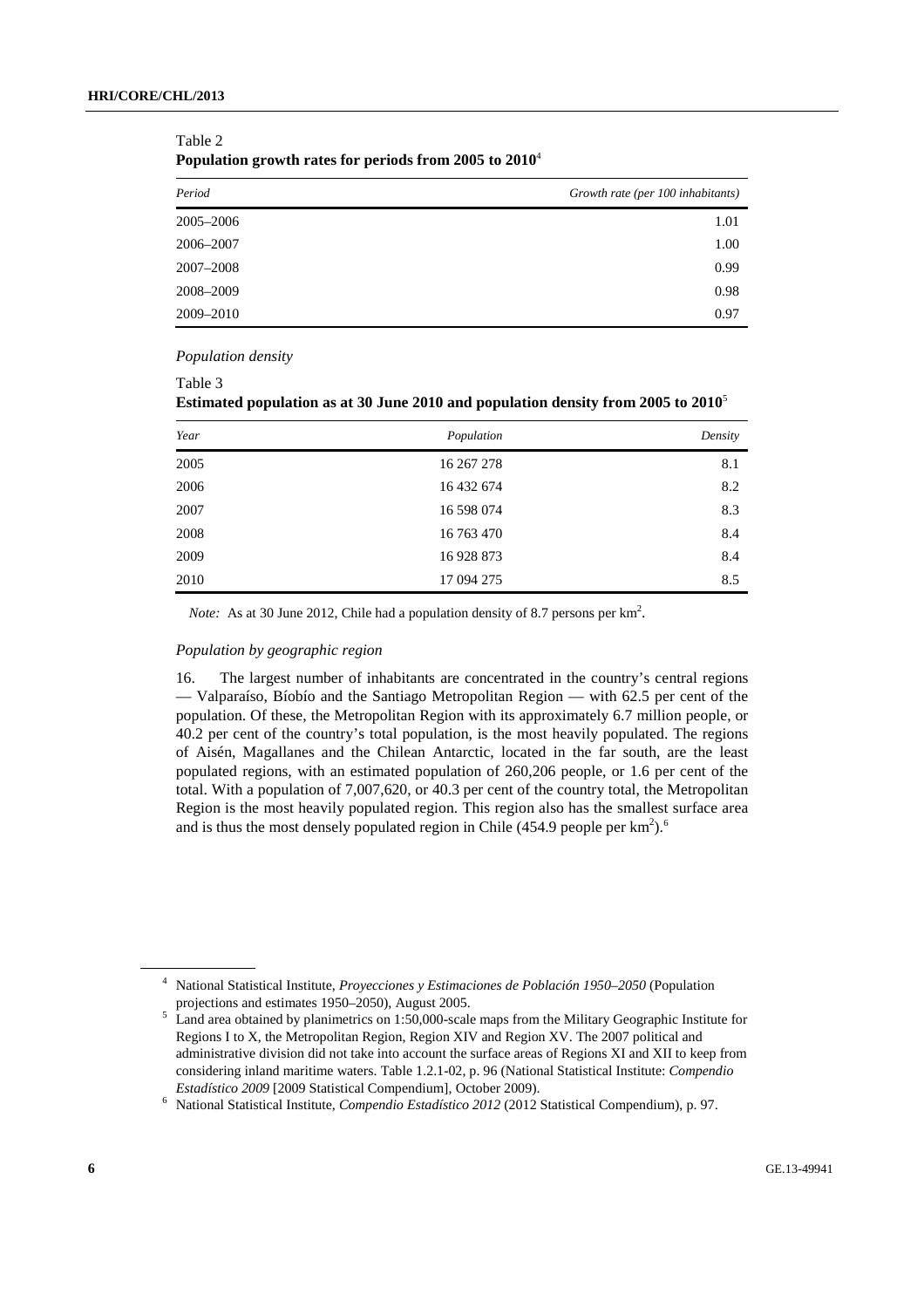### *Ethnic composition of the population*

17. According to the 2002 census, 4.6 per cent of the population (692,192 persons) claimed to belong to an indigenous ethnic group, distributed in the following manner: Mapuche (87.3 per cent), Aymara (7.01 per cent), Atacameño (3.04 per cent), Quechua (0.89 per cent), Rapa Nui (0.67 per cent), Colla (0.46 per cent), Alacalufe (0.38 per cent) and Yámana (0.24 per cent). The indigenous population is concentrated primarily in Region IX, Araucanía (29.6 per cent), the Metropolitan Region (27.7 per cent), Region X, Lagos (14.7 per cent), Region VIII, Bíobío (7.8 per cent) and Region I, Tarapacá (7.1 per cent).

#### Table 4 **Indigenous population by region**

|                                                  |      |                            |               |      | Indigenous nation/people |         |                                |        |           |                             | $\frac{0}{0}$    |
|--------------------------------------------------|------|----------------------------|---------------|------|--------------------------|---------|--------------------------------|--------|-----------|-----------------------------|------------------|
| Region                                           |      | Alacalufe Atacameño Aymara |               |      |                          |         | Colla Mapuche Quechua Rapa Nui | Yámana | None      |                             | Total Indigenous |
| I (Tarapacá)                                     | 27   |                            | 590 15 204    | 126  | 2872                     | 702     | 50                             | 34     | 219 345   | 238 950                     | 8.20             |
| II (Antofagasta)                                 | 52   | 13874                      | 2 5 6 3       | 194  | 4 3 8 2                  | 2 0 6 3 | 42                             | 60     | 470 754   | 493 984                     | 4.70             |
| III (Atacama)                                    | 32   | 3 0 3 0                    | 393           | 1736 | 2 2 2 3                  | 46      | 60                             | 18     | 246798    | 254 336                     | 2.96             |
| IV (Coquimbo)                                    | 37   | 664                        | 450           | 325  | 3 5 4 9                  | 58      | 63                             | 48     | 598 016   | 603 210                     | 0.86             |
| V (Valparaíso)                                   | 130  | 425                        | 564           | 74   | 14748                    | 149     | 2637                           | 111    | 1521014   | 1 539 852                   | 1.22             |
| VI (O'Higgins)                                   | 58   | 101                        | 113           | 48   | 10079                    | 60      | 56                             | 58     | 770 054   | 780 627                     | 1.35             |
| VII (Maule)                                      | 58   | 65                         | 107           | 15   | 8 1 3 4                  | 58      | 49                             | 71     | 899 540   | 908 097                     | 0.94             |
| VIII (Bíobío)                                    | 120  | 143                        | 222           | 43   | 52918                    | 160     | 124                            | 177    | 1 807 655 | 1861562                     | 2.90             |
| IX (Araucanía)                                   | 110  | 64                         | 89            | 90   | 202 970                  | 460     | 104                            | 63     | 665 585   | 869 535                     | 23.46            |
| X (Lagos)                                        | 390  | 68                         | 130           | 31   | 60 404                   | 193     | 120                            | 142    | 655 261   | 716 739                     | 8.58             |
| XI (Aisén)                                       | 275  | 37                         | 46            | 2    | 7 604                    | 57      | 27                             | 71     | 83 373    | 91 492                      | 8.87             |
| XII (Magallanes<br>and the Chilean<br>Antarctic) | 569  | 27                         | 52            | 24   | 8717                     | 45      | 25                             | 191    | 141 176   | 150 826                     | 6.40             |
| XIII (Santiago<br>Metropolitan<br>Region)        | 671  | 1411                       | 2 7 8 7       | 287  | 182918                   | 1609    | 1 2 1 5                        | 556    | 5 869 731 | 6 061 185                   | 3.16             |
| XIV (Ríos)                                       | 54   | 22                         | 51            | 31   | 40 260                   | 121     | 38                             | 38     | 315781    | 356 396                     | 11.40            |
| XV (Arica y<br>Parinacota)                       | 39   |                            | 494 25 730    | 172  | 2 5 7 1                  | 394     | 37                             | 47     | 160 160   | 189 644                     | 15.55            |
| <b>Total</b>                                     | 2622 |                            | 21 015 48 501 |      | 3 198 604 349            | 6 1 7 5 | 4647                           |        |           | 1 685 14 424 243 15 116 435 | 4.58             |

#### *Population distribution by religion*

18. Taking a population consisting of people of at least 15 years of age, the 2002 census, revealed the following distribution by religion or creed: Roman Catholic (69.6 per cent), Evangelical (15.14 per cent), Jehovah's Witness (1.06 per cent), Jewish (0.13 per cent), Mormon (0.92 per cent), Muslim (0.03 per cent), Orthodox (0.06 per cent), other (4.39 per cent), none/agnostic/atheist (8.30 per cent).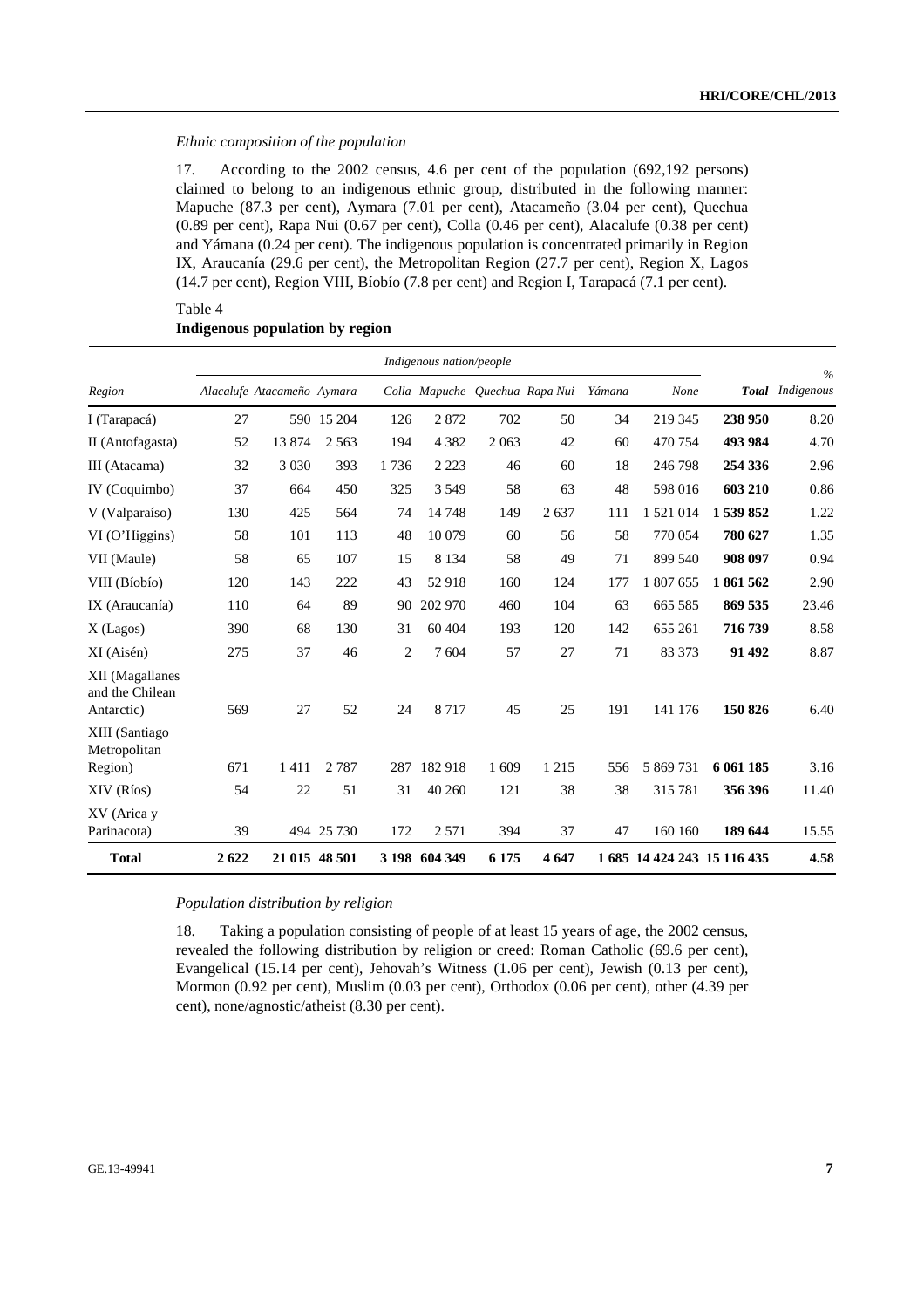|                                                  | Religion/Creed |                      |                      |        |         |      |                 |         |         |                                    |
|--------------------------------------------------|----------------|----------------------|----------------------|--------|---------|------|-----------------|---------|---------|------------------------------------|
| Region                                           | Roman          | Catholic Evangelical | Jehovah's<br>Witness | Jewish | Mormon  |      | Muslim Orthodox | Other   | None    | population<br>15 years or<br>older |
| I (Tarapacá)                                     | 124 447        | 19678                | 2 7 4 7              | 80     | 2 1 4 3 | 210  | 47              | 9 2 0 6 | 14 8 45 | 173 403                            |
| II (Antofagasta)                                 | 258 972        | 39 741               | 6 9 9 8              | 111    | 4 7 1 4 | 75   | 91              | 17486   | 32 950  | 361 138                            |
| III (Atacama)                                    | 138 428        | 19 5 37              | 2 2 8 1              | 80     | 2 3 5 3 | 60   | 30              | 6492    | 12 942  | 182 203                            |
| IV (Coquimbo)                                    | 358 572        | 32 658               | 5 0 1 7              | 156    | 3 4 0 1 | 105  | 98              | 14 4 06 | 24 7 15 | 439 128                            |
| V (Valparaíso)                                   | 878 995        | 111 433              | 14 673               | 870    | 13 009  | 305  | 497             | 58 097  | 87052   | 1 164 931                          |
| $VI$ (O'Higgins)                                 | 451837         | 65 200               | 4 9 4 1              | 96     | 3 802   | 89   | 424             | 14 1 16 | 30 832  | 571 337                            |
| VII (Maule)                                      | 505 965        | 97 995               | 4 3 1 8              | 172    | 3783    | 102  | 84              | 19 3 63 | 35 821  | 667 603                            |
| VIII (Bíobío)                                    | 805 517        | 389 632              | 10 650               | 712    | 13 606  | 172  | 266             | 46 223  | 107 039 | 1 373 817                          |
| IX (Araucanía)                                   | 407 557        | 151 959              | 4 5 6 0              | 708    | 4 0 8 4 | 82   | 134             | 25 181  | 38 369  | 632 634                            |
| X (Lagos)                                        | 393 163        | 76 5 62              | 3 5 6 7              | 192    | 4 2 5 3 | 76   | 77              | 18211   | 28 917  | 525 018                            |
| XI (Aisén)                                       | 47 110         | 9582                 | 388                  | 19     | 903     | 14   | 18              | 1878    | 5 5 7 2 | 65 484                             |
| XII (Magallanes<br>and the Chilean<br>Antarctic) | 91 988         | 9 0 20               | 1 2 0 8              | 28     | 1531    | 16   | 22              | 3776    | 7826    | 115 415                            |
| XIII (Metropolitan<br>Region)                    | 3 129 249      | 595 173              | 52 848               | 11498  | 41 153  | 1476 | 5 0 0 4         | 243 549 | 472 017 | 4551967                            |
| XIV (Ríos)                                       | 163 461        | 64 020               | 1677                 | 101    | 2 3 1 6 | 28   | 91              | 9 1 8 4 | 20 5 87 | 261 465                            |
| XV (Arica y<br>Parinacota)                       | 98 167         | 17535                | 3 5 8 2              | 153    | 2684    | 84   | 76              | 5979    | 12 50 6 | 140 766                            |
| <b>Total</b>                                     | 7853428        | 1699725              | 119 455              | 14976  | 103735  | 2894 | 6959            | 493 147 | 931 990 | 11 226 309                         |

| Table 5                                                     |  |  |  |
|-------------------------------------------------------------|--|--|--|
| Population aged 15 years or older by religion and by region |  |  |  |

### *Population by sex*

19. Women account for 50.7 per cent (8,632,948 people) of the total population and men for 49.3 per cent (8,461,327). For every 100 men there are 102 women, a ratio that corresponds to the different mortality rates for the sexes, taking into account variations of time and age. Women predominate in the Metropolitan Region and in Regions V and VIII, and to a lesser extent in the other regions of the country.

Table 6

**Estimated total population, by sex and by 5-year age group as at 30 June 2010**<sup>7</sup>

| Age group | Males   | Females | Total     |
|-----------|---------|---------|-----------|
| $0 - 4$   | 635 810 | 612 515 | 1 248 325 |
| $5 - 9$   | 630 053 | 607 444 | 1 237 497 |
| $10 - 14$ | 676 215 | 652 720 | 1 328 935 |

<sup>7</sup> National Statistical Institute, *Proyecciones y Estimaciones de Población*. *1990–2020* (Population Projections and Estimates. 1990–2020). August 2005.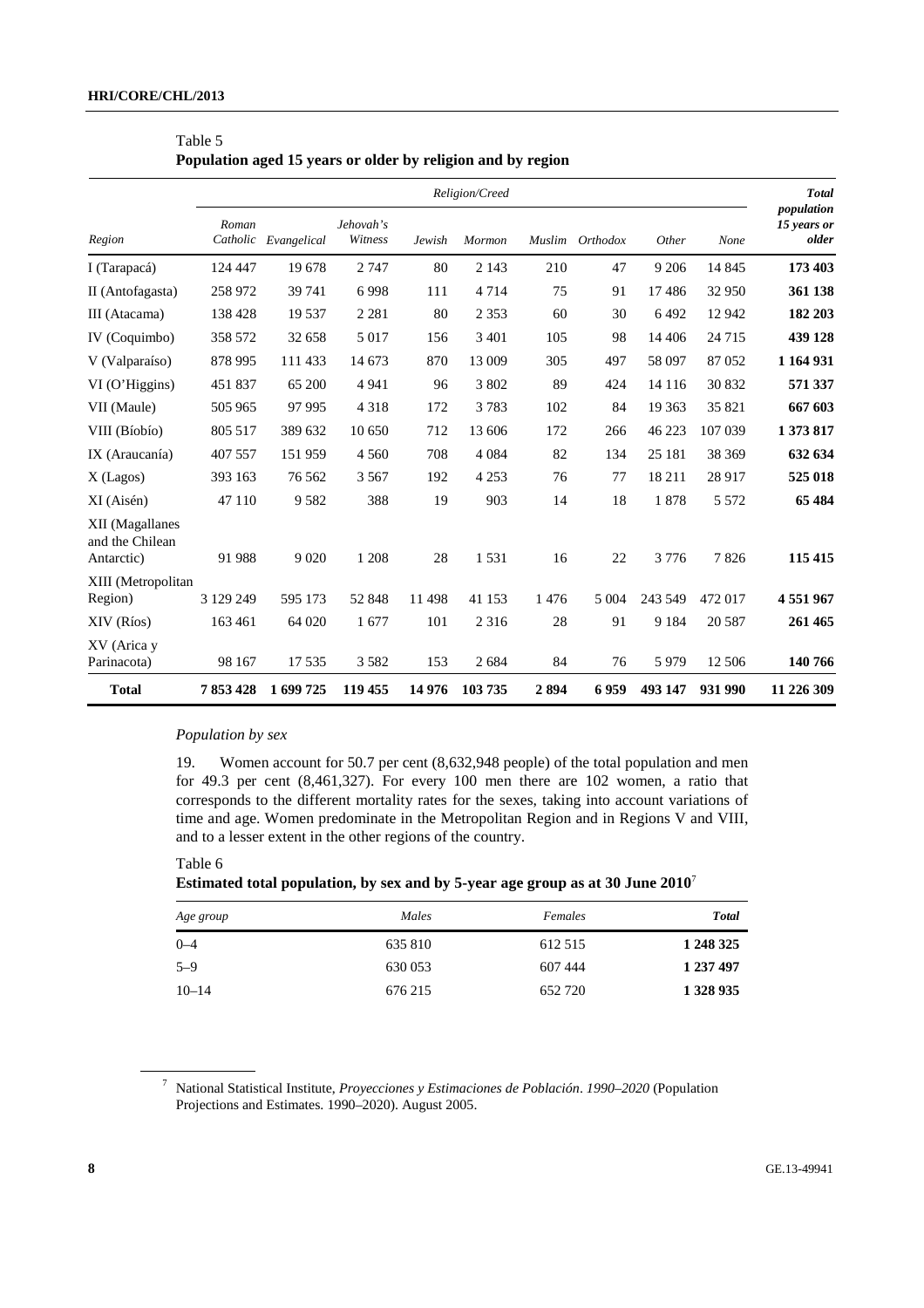| Age group    | Males         | Females   | <b>Total</b> |
|--------------|---------------|-----------|--------------|
| $15 - 19$    | 756 626       | 731 691   | 1488317      |
| $20 - 24$    | 741 731       | 720 615   | 1 462 346    |
| $25 - 29$    | 667 792       | 652 949   | 1 320 741    |
| $30 - 34$    | 588 124       | 581 432   | 1 169 556    |
| $35 - 39$    | 618 163       | 618028    | 1 236 191    |
| $40 - 44$    | 613 175       | 618799    | 1 231 974    |
| $45 - 49$    | 618 588       | 630 576   | 1 249 164    |
| $50 - 54$    | 527 804       | 544 863   | 1 072 667    |
| $55 - 59$    | 406 235       | 428 891   | 835 126      |
| $60 - 64$    | 320 361       | 351 316   | 671 677      |
| $65 - 69$    | 249 712       | 289 567   | 539 279      |
| $70 - 74$    | 173 101       | 216 218   | 389 319      |
| $75 - 79$    | 122 538       | 172 610   | 295 148      |
| $80 +$       | 115 299       | 202 714   | 318 013      |
| <b>Total</b> | 8 4 6 1 3 2 7 | 8 632 948 | 17 094 275   |

#### *Urban/rural population*

20. Some 86.6 per cent of the population lives in urban areas, while 13.4 per cent lives in rural areas. The results of the 2002 census indicate significant growth in the urban population (83.5 per cent in 1992), reflecting a movement of 181,674 people in a single decade. In rural areas (national and regional averages) the ratio of men to women is greater than 1:1 (more men than women), whereas in urban areas it is less than 1:1.

#### *Age distribution*

21. In 2010, National Statistical Institute estimates broke the population down into the following age groups: 0–14 years (22.3 per cent of the total population), 15–64 (68.7 per cent), 65 and over (9.0 per cent) and 60 and over (12.9 per cent). Figures from the 2002 census showed that 25.7 per cent of the population was under the age of 15 while and 11.4 per cent was 60 or older. In 1960 the equivalent figures were 39.6 per cent and 6.8 per cent. These figures confirm a decrease in the proportion of persons less than 15 years old and an increase in that of older persons (persons aged 60 or older), a phenomenon that shows that Chile is in an advanced phase of the transition to an ageing population. Among the major causes of this demographic change are the decline in fertility, the drop in overall mortality rates and, above all, the sustained decrease in the risk of death in childhood and in youth.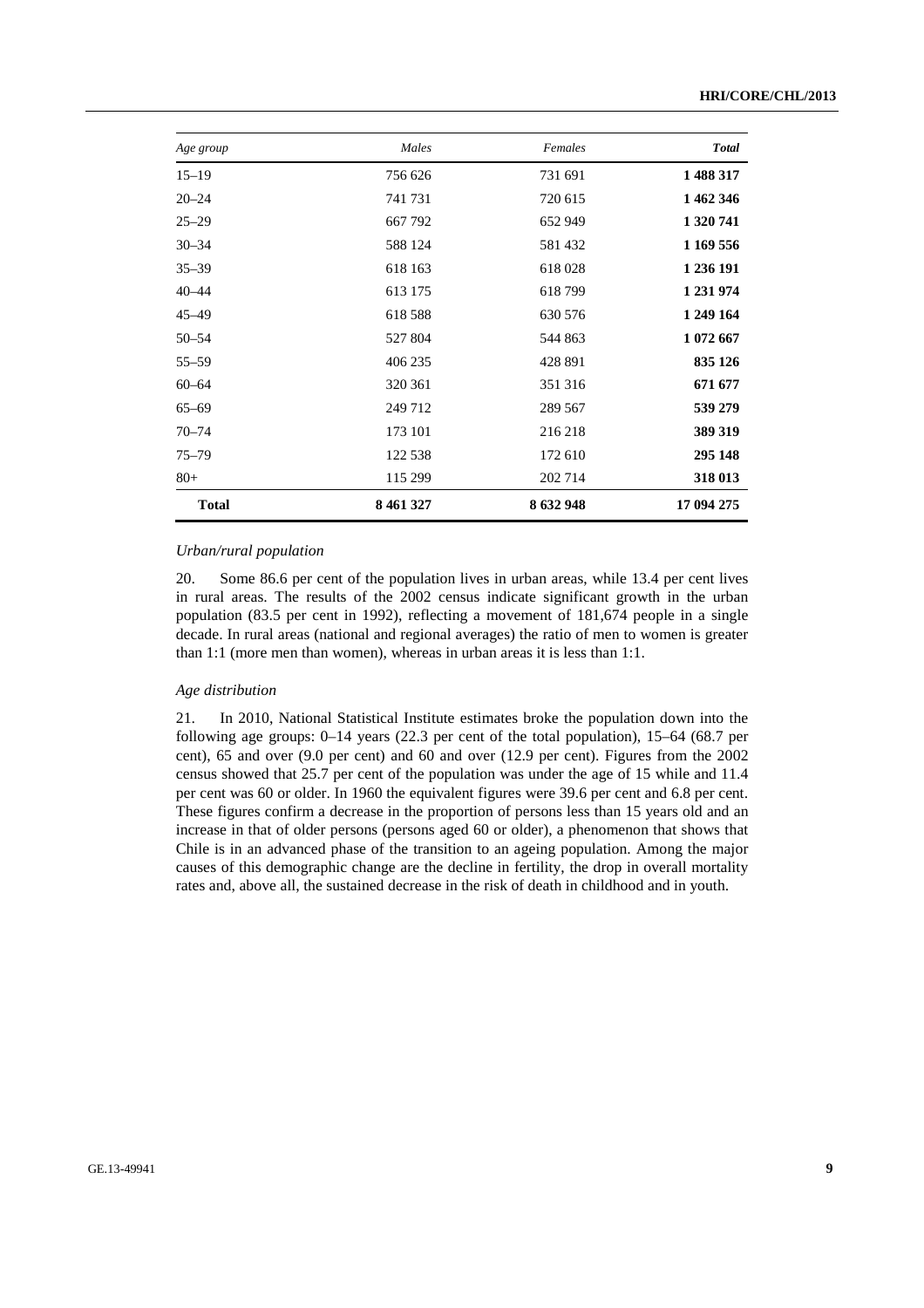#### *Dependency ratio*

#### Table 7

### **Age dependency ratio by sex, 2005–2010**<sup>8</sup>

|            |      |      | Year |      |      |      |
|------------|------|------|------|------|------|------|
| Sex        | 2005 | 2006 | 2007 | 2008 | 2009 | 2010 |
| Both sexes | 48.9 | 48.2 | 47.6 | 46.9 | 46.3 | 45.6 |
| Men        | 47.9 | 47.2 | 46.5 | 45.8 | 45.1 | 44.4 |
| Women      | 49.9 | 49.3 | 48.6 | 48   | 47.4 | 46.8 |

### *Births and deaths*

22. In 2007, Chile had a crude birth rate of 15.3 per 1,000 and a crude death rate of 9.7 per 1,000; the rate of natural population growth stood at 9.7 per cent.

#### Table 8

#### **Total births**<sup>9</sup>



| <b>Total births</b> | 242 700 | 251 860 | 257 840 | 265 840 | 263 499 | 258 542 | 235 046 |
|---------------------|---------|---------|---------|---------|---------|---------|---------|
|                     | 2006    | 2007    | 2008    | 2009    | 2010    | 2011    | Nov. 12 |

 $8$  Ibid. The age dependency ratio is a measure of the dependent population, i.e. the population of those younger than 15 years of age and those older than 65 per 100 people between the ages of 15 and 64 (2004–2008). (2004–2008). 9 Information from the Civil Registry and Identity Service, current as at 30 November 2012 (Internet).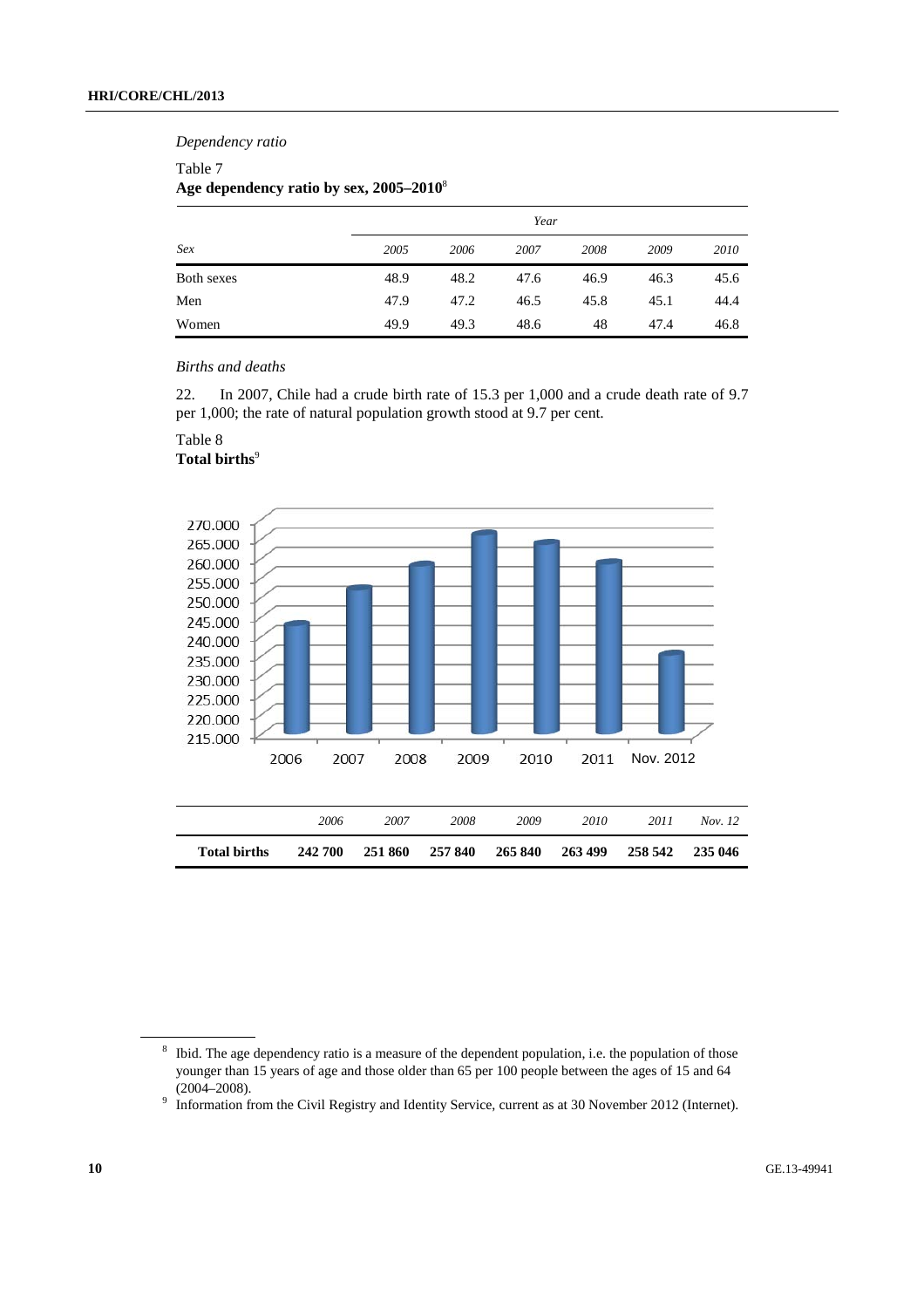### Table 9 **Total deaths, 2004–2008**

| <b>Deaths</b>    | 86 138 | 86 102 | 85 639 | 93 000 | 90 168  |
|------------------|--------|--------|--------|--------|---------|
| Vital statistics | 2004   | 2005   | 2006   | 2007   | 2008 P/ |
|                  |        |        | Year   |        |         |

### Table 10

### **Number of deaths and rates of infant and maternal mortality and deaths from abortions**<sup>10</sup>

| Number of deaths and mortality rate               | 2004           | 2005 | 2006 | 2007           | 2008 P/ |
|---------------------------------------------------|----------------|------|------|----------------|---------|
| Number of deaths of infants under 1 year of age.  | 2 0 3 4        | 1911 | 1839 | 2 0 0 9        | 1948    |
| Number of maternal deaths                         | 42             | 48   | 47   | 44             | 41      |
| Number of maternal deaths from abortions          | $\overline{4}$ |      | 7    | $\overline{4}$ | 5       |
| Infant mortality rate (per 1,000 live births)     | 8.7            | 8.2  | 7.9  | 8.3            | 7.8     |
| Maternal mortality rate (per 100,000 live births) | 18.1           | 20.7 | 20.2 | 18.2           | 16.5    |
| Deaths from abortions (per 100,000 live births)   | 1.7            | 3.0  | 3.0  | 1.7            | 2.0     |

### Table 11

### **Number and percentage of deaths by cause of death**<sup>11</sup>

|                                  |                                                                                               |         |               |             |               | Year        |               |             |      |             |      |
|----------------------------------|-----------------------------------------------------------------------------------------------|---------|---------------|-------------|---------------|-------------|---------------|-------------|------|-------------|------|
| <i>International</i>             |                                                                                               | 2004    |               | 2005        |               | 2006        |               | 2007        |      | 2008 P/     |      |
| Classification<br>$ICD-10$       | Cause of death                                                                                | No.     | $\frac{0}{6}$ | No.         | $\frac{0}{0}$ | No.         | $\frac{0}{6}$ | No.         | $\%$ | No.         | $\%$ |
| I00-I99                          | Diseases of the circulatory system                                                            | 24 268  |               | 28.2 24 290 |               | 28.2 24 087 |               | 28.1 26 038 |      | 28.0 24 809 | 27.5 |
| C <sub>0</sub> 0-C <sub>97</sub> | Malignant neoplasms                                                                           | 19 900  |               | 23.1 20 480 |               | 23.8 20 781 |               | 24.3 21 488 |      | 23.1 21 824 | 24.2 |
| V01-Y98                          | External causes of morbidity and<br>mortality                                                 | 7 5 0 8 | 8.7           | 7.518       | 8.7           | 7847        | 9.2           | 7994        | 8.6  | 8 3 1 6     | 9.2  |
| J00-J99                          | Diseases of the respiratory system                                                            | 8 3 4 5 | 9.7           | 8 0 0 7     | 9.3           | 7691        | 9.0           | 9430        | 10.1 | 8 3 5 2     | 9.3  |
| K00-K93                          | Diseases of the digestive system                                                              | 6 5 6 4 | 7.6           | 6 1 3 0     | 7.1           | 6 2 2 5     | 7.3           | 6 5 5 6     | 7.0  | 6 6 9 4     | 7.4  |
| R00-R99                          | Symptoms, signs and abnormal clinical<br>and laboratory findings, not elsewhere<br>classified | 2439    | 2.8           | 2 3 7 9     | 2.8           | 2 0 6 0     | 2.4           | 2 7 1 8     | 2.9  | 2 5 5 7     | 2.8  |
| A00-B99                          | Certain infectious and parasitic<br>diseases                                                  | 1824    | 2.1           | 1 7 6 7     | 2.1           | 1 7 5 3     | 2.0           | 1 7 7 5     | 1.9  | 1712        | 1.9  |
| P <sub>0</sub> 0-P <sub>96</sub> | Certain conditions originating in the<br>perinatal period                                     | 844     | 1.0           | 806         | 0.9           | 816         | 1.0           | 932         | 1.0  | 898         | 1.0  |
| N00-N99                          | Diseases of the genitourinary system                                                          | 2436    | 2.8           | 2 5 6 6     | 3.0           | 2463        | 2.9           | 2683        | 2.9  | 2 5 7 0     | 2.9  |
| E00-E90                          | Endocrine, nutritional and metabolic<br>diseases                                              | 4 2 4 3 | 4.9           | 4 2 5 1     | 4.9           | 4 2 4 2     | 5.0           | 4 6 5 7     | 5.0  | 4 1 4 3     | 4.6  |

<sup>10</sup> National Statistical Institute, *Anuario estadísticas vitales* (*Vital Statistics Yearbook*). Rates have been calculated on the corrected numbers of births.  $P/$  = provisional figures. 1<sup>1</sup> Ibid.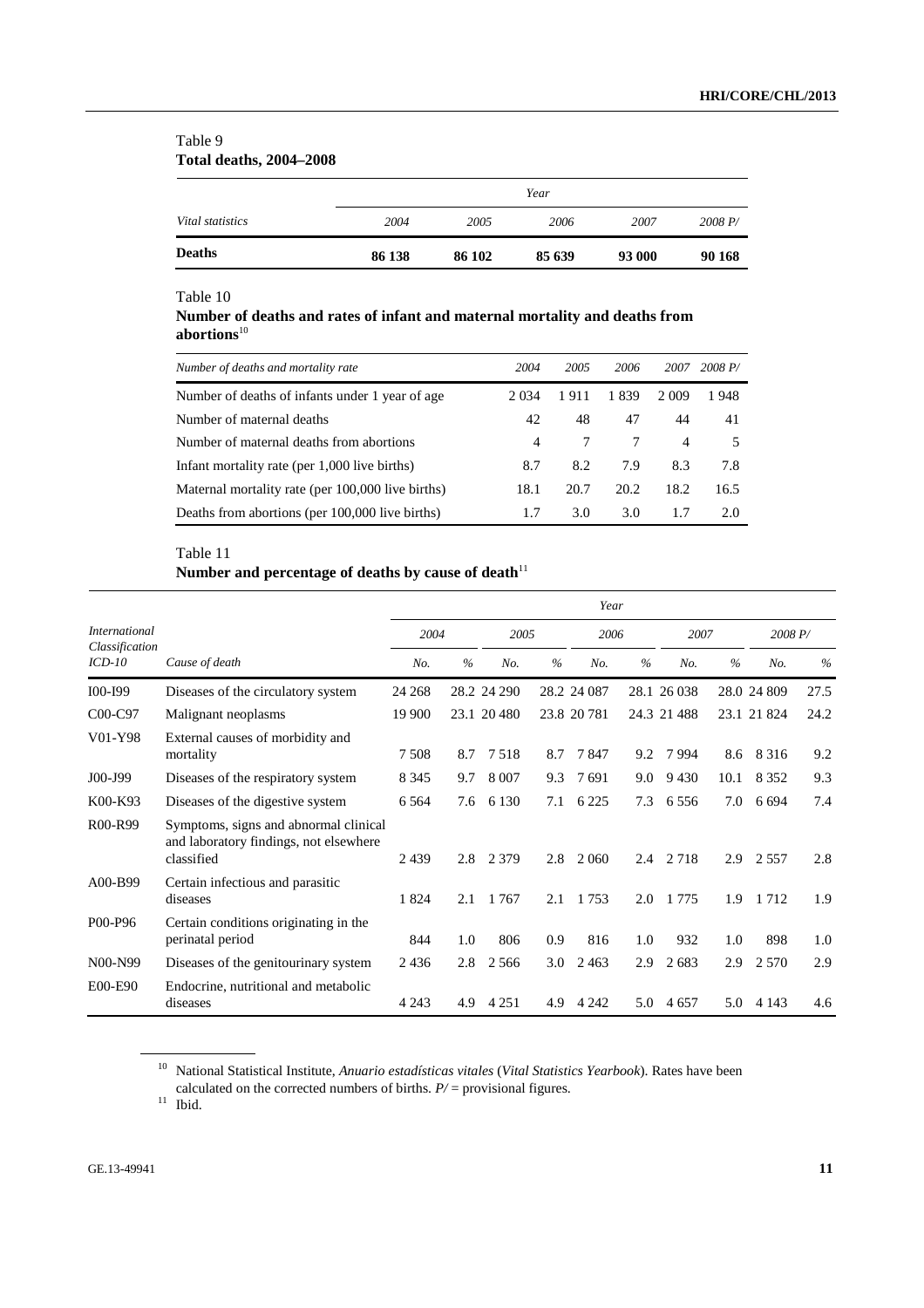### **HRI/CORE/CHL/2013**

|                                 |                |         |      |      |      | Year      |      |            |      |           |      |
|---------------------------------|----------------|---------|------|------|------|-----------|------|------------|------|-----------|------|
| International<br>Classification |                | 2004    |      | 2005 |      | 2006      |      | 2007       |      | 2008 P/   |      |
| $ICD-10$                        | Cause of death | No.     | $\%$ | No.  | $\%$ | No.       | $\%$ | No.        | $\%$ | No.       | $\%$ |
|                                 | Other causes   | 7 7 6 7 | 9.0  | 7908 |      | 9.2 7 674 |      | 9.0 8 7 29 |      | 9.4 8 293 | 9.2  |

 *Life expectancy* 

Table 12

23. According to 2009 estimates, life expectancy at birth is 75.4 years for men and 80.88 years for women, with an average of 78.08 years for the population as a whole.

| $\sum_{i=1}^{n}$ |                   |       |       |
|------------------|-------------------|-------|-------|
| Year             | <b>Both sexes</b> | Men   | Women |
| 1990             | 72.91             | 69.41 | 76.45 |
| 2000             | 76.86             | 73.65 | 80.02 |
| 2009             | 78.08             | 75.40 | 80.88 |

### Life expectancy at birth, by  $sex<sup>12</sup>$

#### *Years of potential life lost*

24. In 2008, men lost 4.3 more years of potential life than did women, as reflected in the larger number of male deaths and of years of life lost over the course of a lifetime. In general, older age groups, both men and women, suffered the largest losses of potential years of life. In the 0–14 age bracket, females accounted for 11.95 per cent of all years of potential life lost, while males accounted for 8.6 per cent. Between the ages of 15 and 64, the percentage of years of potential life lost was higher for men (52.5 per cent) than for women (42.81 per cent), with the differences more pronounced in the 20–44 age range. Starting at 65 years of age, women's share of years of potential life lost was greater than men's (45.24 per cent versus 38.90 per cent).

25. The causes of death that contributed most to men's year of potential life lost in 2008 were: diseases of the circulatory system (2.45 years); malignant neoplasms (2.45 years); external causes (2.2 years); and diseases of the digestive system (1.07 years). Together, these causes of death accounted for 72 per cent of years of potential life lost. For women, the largest contributors to years of potential life lost were deaths from malignant neoplasms (2.22 years) and from diseases of the circulatory system (1.45 years); these two causes of death accounted for 52.52 per cent of all estimated years of potential life lost in 2008.

26. Looking only at the most important causes of years of potential life lost, the weight of age as a contributing factor was calculated for each sex in an effort to determine a pattern of behaviour for this variable. It was found that deaths from malignant neoplasms, diseases of the circulatory system and diseases of the digestive system contributed most significantly to years of potential life lost at higher ages, particularly among older adults, accounting for 50 per cent or more of such losses.

27. In the case of external causes affecting men, the behaviour of the age variable is different. The greatest contribution to years of potential life lost is made at young ages,

<sup>&</sup>lt;sup>12</sup> Life expectancies at birth for the period 1990–2001 were obtained using the estimated population and vital statistics. Those for the period 2002–2007 were obtained with the updated population and vital statistics. Those for 2008–2009 are projections based on earlier estimates.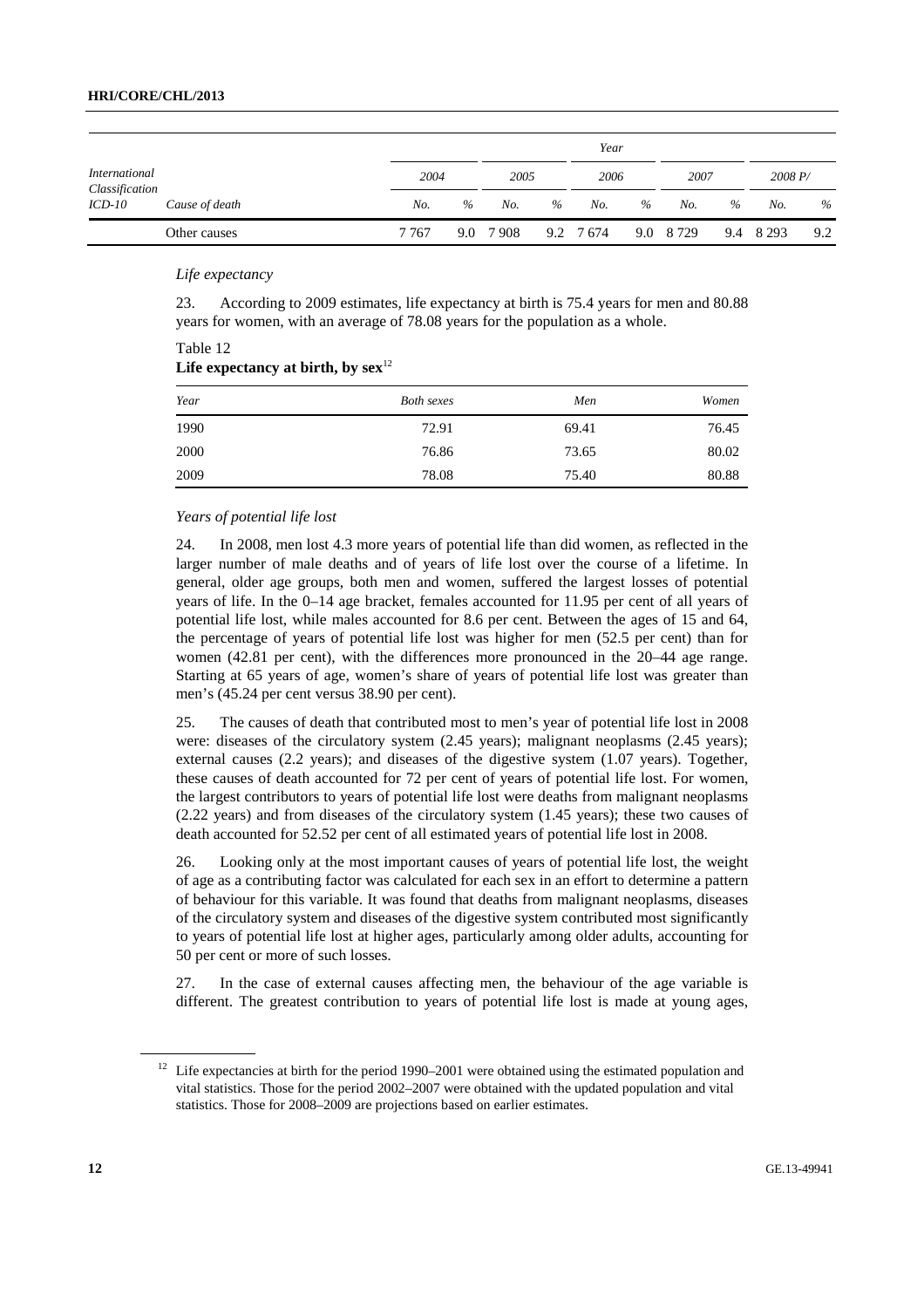starting at 15 years of age and peaking between the ages of 25 and 29, so that this group accounts for 12.55 per cent of all years of potential life lost.

#### *Fertility*

28. Since the mid-twentieth century, fertility has undergone profound transformations. During the period 1950–1965, the average number of children per woman rose from 5.0 to 5.4. At that point, a downward trend emerged. In 1980, the average number of children per woman was 2.7, which meant that the fertility rate had fallen by half in 15 years. For the five-year period 2000–2005, according to the most recent population projections, $^{13}$  the average was 1.99 children per woman of childbearing age (15–49 years of age). In 2007 it was 1.97 children per woman, and the results for  $2008 - 1.92$  children per woman nationwide — confirm that trend.

29. The greatest contribution to fertility levels, equivalent to 25 per cent of that made by all women of childbearing age, is made by the female population of 25 to 29 years of age. Women in Chile are having children relatively late, as figures for 9 of the country's 15 regions show, while in 5 regions fertility levels are lower than the national average. Moreover, in the three regions with fertility rates above the national average, early fertility (women between the ages of 20 and 24) plays a greater role.

30. Late fertility, in which the higher percentage contribution to total fertility is very similar for women aged 20–24 and those aged 25–29, is observed in regions with fertility rates below the national average. The fertility level for adolescents aged 15 to 19 years is 14.8 per cent.

| Year     | Rate (a) |
|----------|----------|
| 1999     | 2.20     |
| 2000     | 2.10     |
| 2001     | 2.00     |
| $2002\,$ | $2.00\,$ |
| 2003     | 1.90     |
| 2004     | 1.91     |
| 2005     | 1.93     |
| 2006     | 1.91     |
| 2007     | 1.88     |
| $2008\,$ | 1.92     |

#### Table 13 **Overall fertility rates, 1999–2008**<sup>14</sup>

#### *Marriages and marriage rates*

31. In 2008, there were a total of 57,404 marriages registered in Chile. Marriage rates have fluctuated. Between 1996 (83,547 marriages) and 2008, for example, there was a downward trend, with the exception of the increase posted in 2006 (59,323 marriages). In

<sup>&</sup>lt;sup>13</sup> National Statistical Institute, August 2005.

<sup>14</sup> National Statistical Institute, *Anuario de estadísticas vitales, serie 1950–2007*, *Proyección de población femenina en edad fértil, serie 1950–2007* (*Vital Statistics Yearbook*, series 1950–2007, Projection of the female population of childbearing age, series 1950–2007). The table shows the average number of children born per woman surviving at the end of childbearing age (15–49).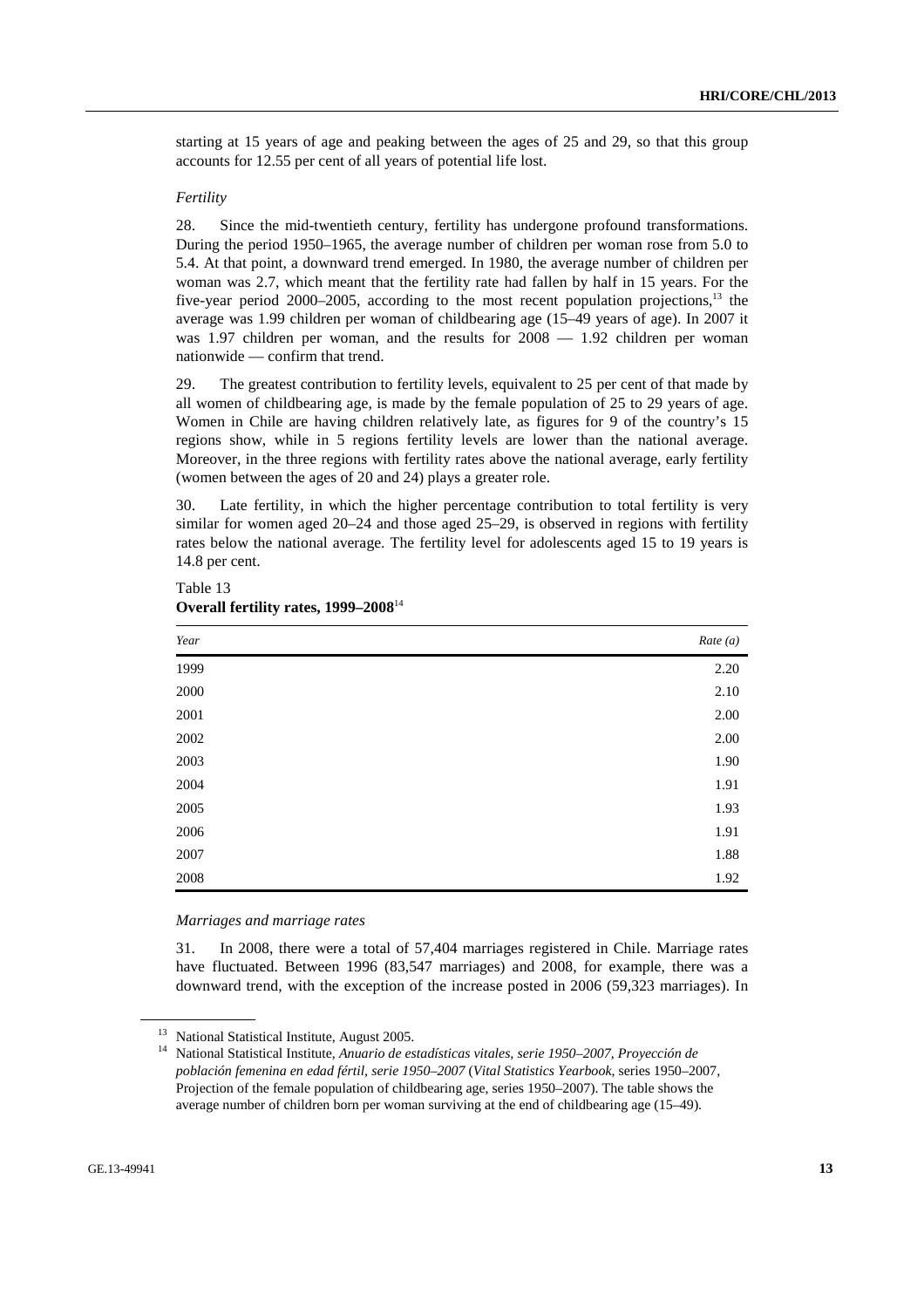2007 there was a decline of 0.6 per cent over the previous year, while in 2008 there was a decline of 2.9 per cent. Since 2009 there has been a sustained upward trend. According to the 2002 census, the average age at which men contract their first marriage is 27.7 years, while the average age for women is 24.6 years. According to the 2008 vital statistics report, there has been an increase of 2.1 years for men (to 29.8 years of age) and 3.5 years (to 28.1 years) for women.





#### *Average household size*

32. In the past two decades, household size fell by one person per household, decreasing from 4.5 persons per household in 1982 to 3.5 persons in 2002. The 2006–2007 Family Budget Survey, the sixth such survey, showed that in Greater Santiago the average household had 3.55 members; the figures ranged from 4.29 members in the bottom income quintile to 2.76 members in the top income quintile.

33. These figures reflect several phenomena, such as the growing tendency to form smaller households, the decline in fertility rates and the increase in the number of singleperson households made up of older persons, a result of the ageing of the population.

#### *Types of households*

34. Between 1992 and 2002 the share of two-parent nuclear households with children as a percentage of all households fell from 41.6 per cent to 38.1 per cent. Other types of households, including single-person households, two-parent households without children and single-parent households with children, accounted for increasingly large shares.

<sup>&</sup>lt;sup>15</sup> Information from the Civil Registry and Identity Service, current as at 30 November 2012 (Internet).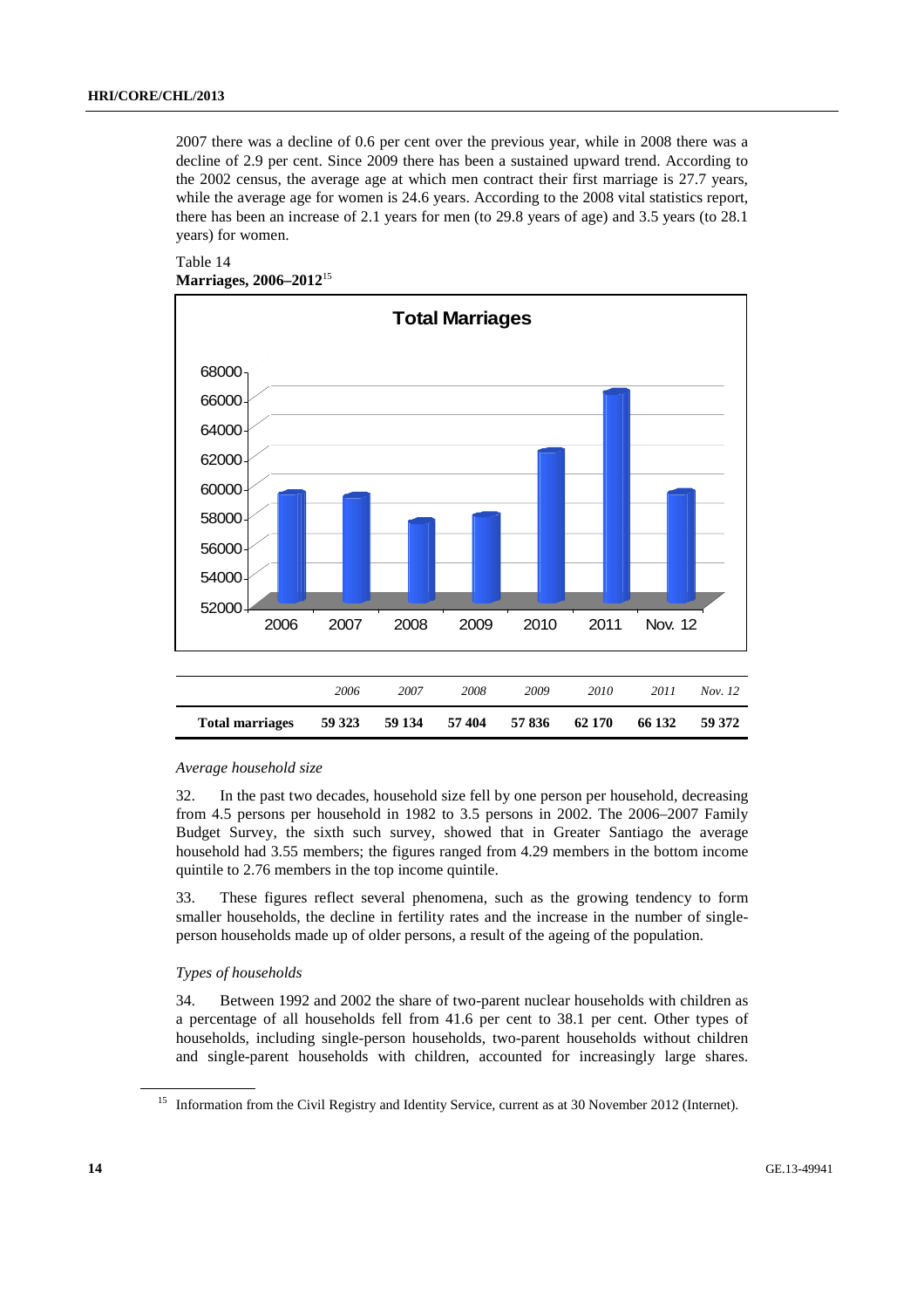Another change was the steady increase in the share of households headed by women: between 1982 and 2002 that share increased by nearly 10 percentage points (to 31.5 per cent of all households).

#### Table 15 **Average household size**<sup>16</sup>

| Census year | Average number of persons |
|-------------|---------------------------|
| 1960        | 5.4                       |
| 1970        | 5.0                       |
| 1982        | 4.5                       |
| 1992        | 4.0                       |
| 2002        | 3.6                       |

#### Table 16

### **Total households, single-person households and percentage, by sex of head of household**<sup>17</sup>

|         |                         | Single-person households |            |         |            |  |  |
|---------|-------------------------|--------------------------|------------|---------|------------|--|--|
|         |                         | Men                      |            | Women   |            |  |  |
| Year    | <b>Total households</b> | <b>Number</b>            | Percentage | Number  | Percentage |  |  |
| 1970(1) | 1715937                 |                          |            |         |            |  |  |
| 1982    | 2466653                 | 93 105                   | 3.8        | 82489   | 3.3        |  |  |
| 1992    | 3 293 779               | 150 660                  | 4.6        | 122 660 | 3.7        |  |  |
| 2002    | 4 141 427               | 261 504                  | 6.3        | 212 239 | 5.1        |  |  |

### Table 17

### **Total number of households and female-headed households**<sup>18</sup>

|      |                      | Female-headed households |            |  |  |  |
|------|----------------------|--------------------------|------------|--|--|--|
| Year | Number of households | Number                   | Percentage |  |  |  |
| 1970 | 1 715 937            | 349 034                  | 20.3       |  |  |  |
| 1982 | 2 466 653            | 532 249                  | 21.6       |  |  |  |
| 1992 | 3 293 779            | 834 327                  | 25.3       |  |  |  |
| 2002 | 4 141 427            | 1 305 307                | 31.5       |  |  |  |

<sup>16 1960–2002</sup> censuses.

<sup>&</sup>lt;sup>17</sup> National Statistical Institute, population and housing censuses from 1970 to 2002. (1) Information disaggregated by sex not available.

 $18 \overline{)1970}$ –2002 censuses.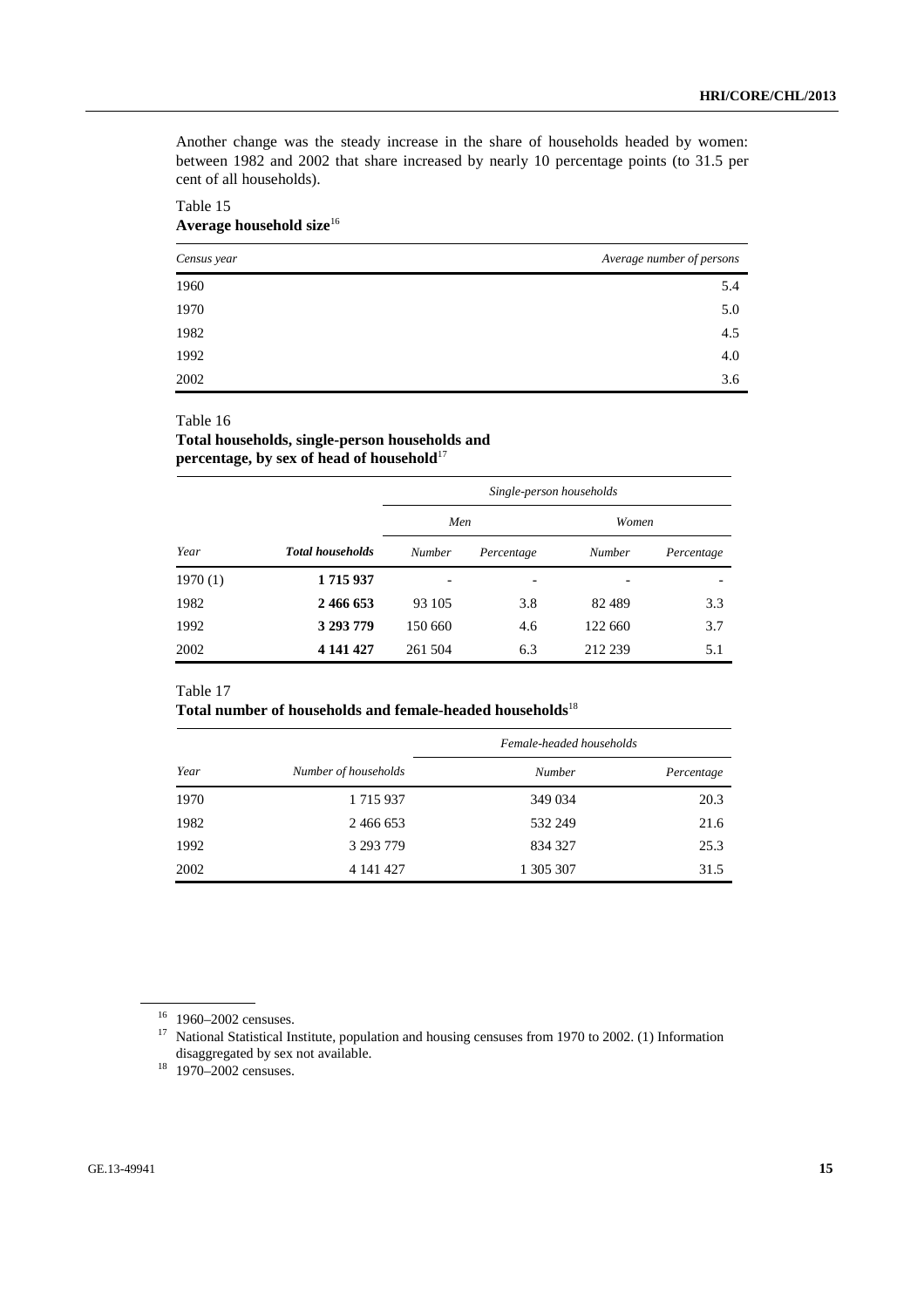*Share of the population living in rural and urban areas* 

| Urbali areas |              |       |       |
|--------------|--------------|-------|-------|
|              | Population   |       |       |
| Year         | <b>Total</b> | Men   | Women |
| 1990         | 83.46        | 81.91 | 84.97 |
| 2000         | 86.62        | 85.56 | 87.65 |
| 2010         | 86.98        | 86.02 | 87.92 |
| 2011         | 87.00        | 86.05 | 87.93 |
| 2012         | 87.02        | 86.08 | 87.94 |

#### Table 18 **Urban areas**<sup>19</sup>

#### Table 19 **Rural areas**<sup>20</sup>

|      | Population   |       |       |  |  |
|------|--------------|-------|-------|--|--|
| Year | <b>Total</b> | Men   | Women |  |  |
| 1990 | 16.54        | 18.09 | 15.03 |  |  |
| 2000 | 13.38        | 14.44 | 12.35 |  |  |
| 2010 | 13.02        | 13.98 | 12.08 |  |  |
| 2011 | 13.00        | 13.95 | 12.07 |  |  |
| 2012 | 12.98        | 13.92 | 12.06 |  |  |

#### **3. Standard of living of different segments of the population**

#### *Family spending*

35. According to family budget surveys conducted by the National Statistical Institute in the 1950s, the families of workers, with the exception of those in higher-income strata, which reported savings, declared that their expenses were greater than their income. Some 50 years later, during the period 2006–2007 the distribution remained intact, with income falling short of expenses. As the lowest average incomes have grown more than the highest average incomes, however, there has been a small shift towards less concentration. Over the past 10 years, the highest average incomes fell from being 10.3 times the lowest average incomes to being 9.7 times greater.

#### *Main sources of household income*

36. Income from employment accounted for 84 per cent of total household income in 2006–2007; other sources accounted for the remaining 16 per cent. Real growth of average household income reached only 7.2 per cent in 10 years. Real growth of per capita income, on the other hand, was 16 per cent over those 10 years. Per capita growth for the bottom income quintile amounted to 20 per cent.

<sup>19</sup> National Statistical Institute, *Proyecciones y estimaciones de población, 1990–2020* (Population projections and estimates, 1990–2020), August 2005. 20 Ibid.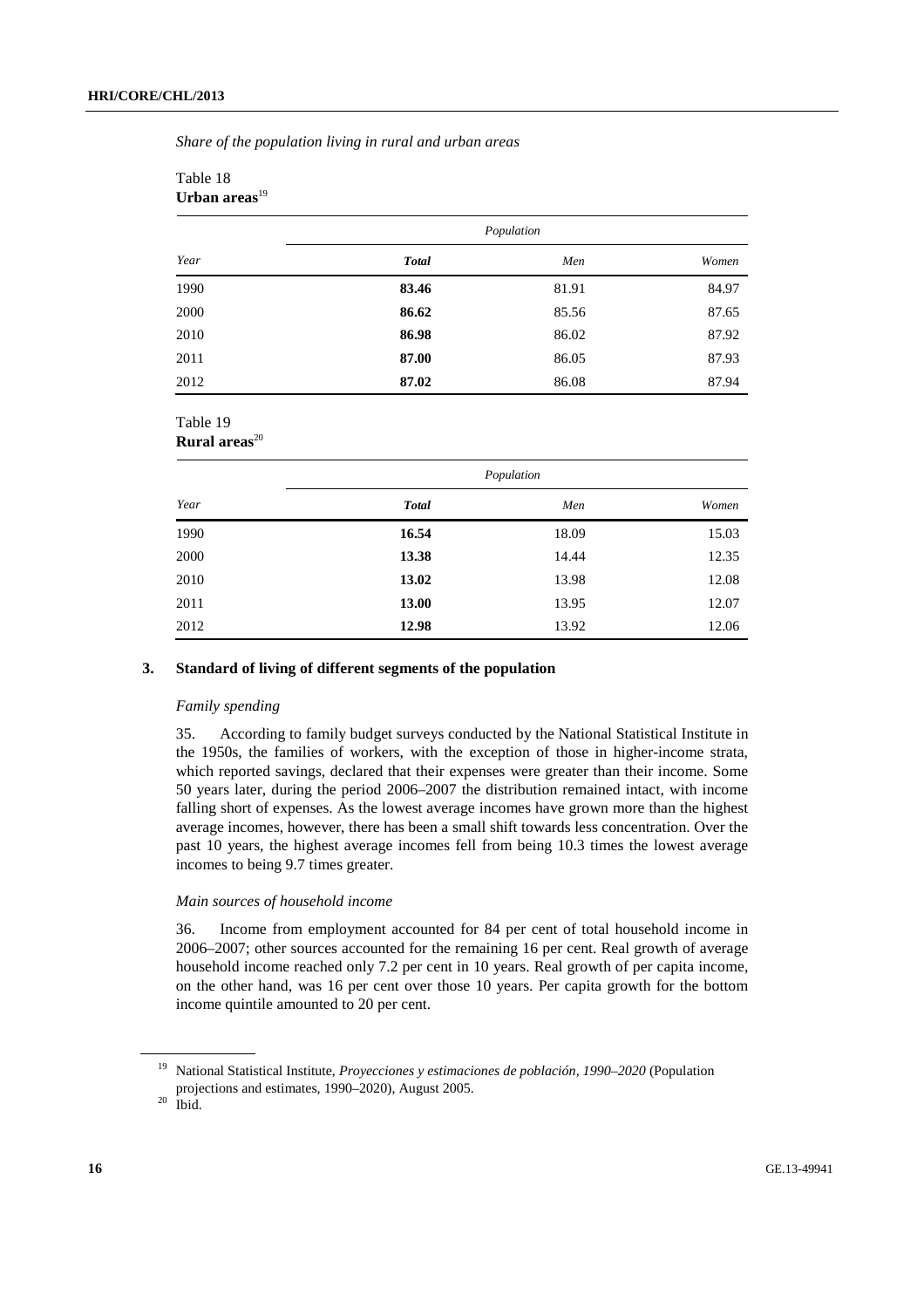*Share of (household) consumption expenditures on food, housing, health and education* 

37. While there has been moderate improvement in real household income and in the distribution of that income, the patterns of consumption of Chilean households have changed considerably. The aforementioned demographic changes, in addition to changes in the country's economy, are at the root of the changes in household habits and patterns of consumption. These changes reflect the waning importance accorded to essential goods, the basic basket of foodstuffs and clothing, and the growing importance accorded to such goods and services characteristic of developed societies as transport and communications. In this connection, it will be noted that expenditures on bread (1.9 per cent) are very similar to those on beef and veal (1.7 per cent), followed by expenditures on mobile phones (1.57 per cent). Average expenditures on computers are among the top 20 items in the family budget, and expenditures on Internet access exceed those on cheese, milk, potatoes and yogurt, to mention some of the 50 most heavily consumed articles.

38. The expenditures of the poorest families reveal the increasing importance of spending on education and health, once practically free of charge or offered at low cost and now among the 50 largest expenditures. These expenditures exceed those on certain foodstuffs and articles commonly considered large items in the budgets of households with the lowest incomes, which have now fallen into the bottom 100 largest expenditures.

39. Expenditures on housing, including rent, water, construction materials and other furnishings, are falling, a situation unlike that in developed countries.

40. Such major changes in patterns of consumption over the past two decades are accounted for by fluctuations in the relative prices of certain items, the appreciation of the Chilean peso with respect to the United States dollar, the liberalization of foreign trade and consequent lowering of tariffs, free trade agreements, the reduction of inflation, declining interest rates and broad access to credit through credit cards issued by banks and retailers.

#### *Proportion of the population living below the national poverty line*

41. The results of the 2011 National Socioeconomic Characterization Survey (CASEN), a survey conducted every three years by the Ministry of Social Development, $^{21}$  show, for the first time since 1990, a decrease in the numbers of persons living in poverty. In 2011, 14.4 per cent of the population (2,447,354 persons) was living in poverty, as compared with 15.1 per cent in 2009, or a drop of 0.7 percentage points, equivalent to 116,678 fewer persons than in 2009. The same applies with regard to persons living in destitution or extreme poverty, who accounted for 2.8 per cent of the population (472,732 persons) in 2011, down from 3.7 per cent (634,328 persons) in 2009.

42. Both urban and rural poverty rates were lower than in 2009, and the tendency for poverty rates to be higher in urban areas (15.0 per cent) than in rural areas (10.8 per cent) that had first become apparent in preceding years was confirmed. In all, poverty rates were lower in 11 of the country's 15 regions than they had been in 2009.

43. Children and young persons comprised the age groups most heavily affected by poverty. Some 24 per cent of children aged 0–3 years live in poverty, as do 22.5 per cent of those aged 4–17 years. The figures for adults aged 45–59 and for older persons (60 and older) are 10.1 and 7.9 per cent respectively.

44. The breakdown of poverty rates by sex indicates that poverty affects women (15.5 per cent) more heavily than it does men (13.3 per cent). Poverty rates for both men and

<sup>&</sup>lt;sup>21</sup> The former Ministry of Planning and Cooperation (MIDEPLAN).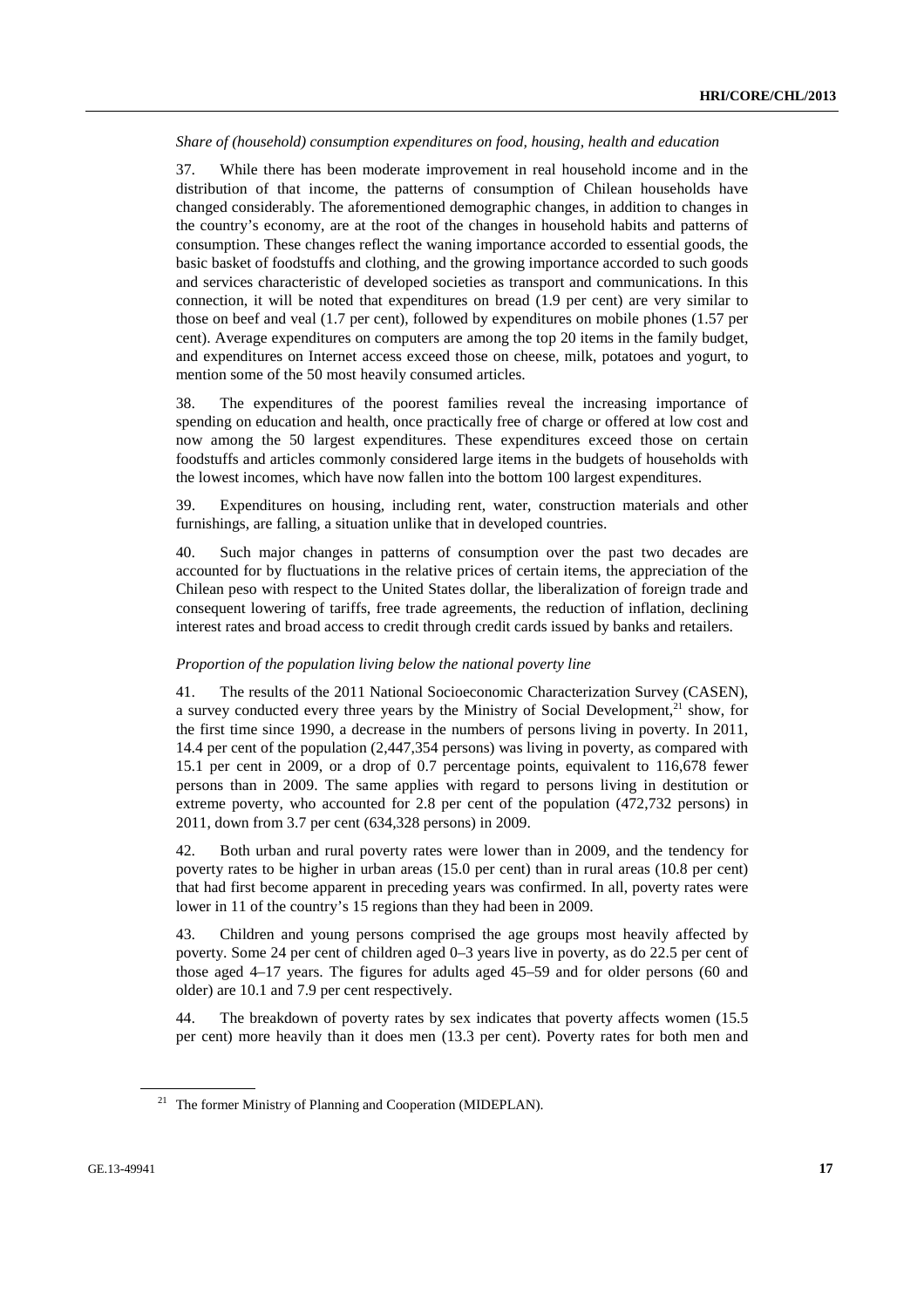women are lower than in 2009, but the gap between the sexes, at 2.2 percentage points, remains constant.

45. For the indigenous population over the same period (2009–2011), poverty rates fell slightly, from 19.9 to 19.2 per cent, whereas for the non-indigenous population the drop was from 14.8 per cent to 14.0 per cent. The greater increase in non-indigenous poverty widened the poverty gap between the two groups from 5.1 to 5.2 percentage points.

46. The figures also show that for the population aged 15 years and older, poverty and educational attainment are clearly correlated. On average, those living in destitution and in poverty have 1.4 fewer years of education than those not living in poverty. The figures likewise confirm the existence of a close correlation between employment and poverty. Whereas the unemployment rate stands at 41.5 per cent for the indigenous population and 25.9 per cent for those living in poverty, it is 6.0 per cent for those not living in poverty.

47. It should be noted that employment rates show a pattern similar to that for poverty, and that in all cases the rate is higher for women than for men; in addition, households headed by women are at greater risk of living in poverty. Some 54.7 per cent of destitute households and 51.3 per cent of poor households are headed by women, while only 37 per cent of households not living in poverty have female heads.

#### *Gini coefficient (relating to distribution of income or household consumption expenditure)*

48. As the CASEN survey showed, the Gini coefficient for 1990 was 0.55, rising to 0.56 for 1996. According to the Ministry of Social Development, the coefficient was 0.54 in 2006, 0.55 in 2009 and 0.54 in 2011.

#### *Prevalence of underweight children under 5 years of age*

49. Between 1960 and 2000, Chile succeeded in eradicating infant malnutrition; its prevalence including slight malnutrition in children under the age of 6 fell from 37 per cent to 2.9 per cent. This achievement was made possible by the adoption of health and food policies, including school nutrition policies. These policies involved providing food to children in day-care facilities, kindergartens and the country's public primary schools. In the field of sanitation, policies to broaden access to drinking water and sewage systems have been pursued since 1930. In 1990, 97.4 per cent of urban areas had access to drinking water and 81.8 per cent to sewage systems.

#### *Health*

50. According to the 2010 National Health Survey, the Chilean population's main health problems are arterial hypertension, lipid disorders, diabetes mellitus, nutritional deficiencies, coronary heart disease, chronic respiratory diseases, tobacco use, physical activity, depression, alcohol consumption, thyroid disorders, dental health, quality of life, disabilities, salt consumption, hepatitis B, hepatitis C, Chagas disease, HIV and the human T lymphotropic virus 1. It was estimated in 2007 that adult HIV/AIDS infection rates stood at 0.3 per cent, that 31,000 persons were living with HIV/AIDS and that 1,100 deaths from this cause had been recorded.

51. According to the 2006 Survey on Health and Living Standards,<sup>22</sup> 48.9 per cent of the population that had had sexual relations over the past 12 months did not use contraception,

<sup>22</sup> Available from http://epi.minsal.cl/epi/html/sdesalud/calidaddevida2006/Compara2000- 2006ENCAVI.pdf*.*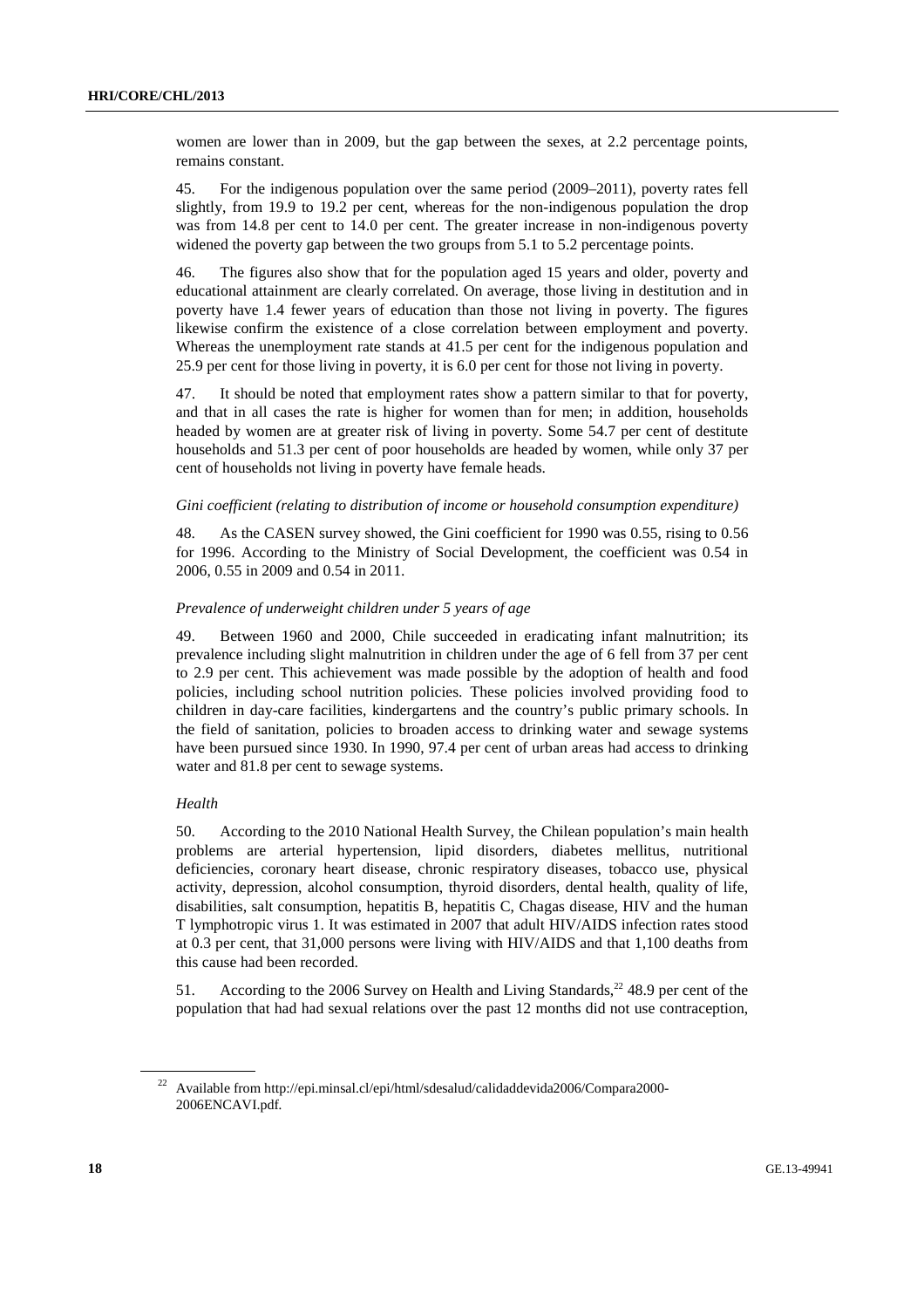17.5 per cent resorted to the pill, 13.6 per cent relied on an intrauterine device, 8.8 per cent had undergone female sterilization and 5.5 per cent used condoms.

#### *Literacy and educational attainment*

52. Of the population aged 10 or older, 95.8 per cent is literate. The literate share of the population has risen by 1.2 percentage points (1.0 points for men and 1.3 for women) since the 1992 census. The 2002 census showed that there were nearly twice as many children in pre-basic education programmes as there had been in 1992, with the number of pupils increasing from 289,680 to 571,096.

#### *Economic figures*

53. Gross domestic product (GDP) in 2011 amounted to US\$ 222.788 billion, yielding a per capita GDP of US\$ 12,805. Average growth for that year was estimated at 7 per cent. The consumer price index posted a monthly increase of 0.3 per cent and a 12-month increase of 2.7 per cent. In January 2011, the prices of 7 of the 12 components of the representative basket of goods and services posted increases; alcoholic beverages and tobacco (3.9 per cent), transport (1.3 per cent) and housing, water, electricity, gas and other fuels (1.3 per cent) stood out, having an impact of 0.085, 0.271 and 0.169 percentage points respectively. Taken together, the remaining items whose prices increased accounted for 0.069 percentage points. The increase in the price of alcoholic beverages and tobacco was the result of increases in four categories; tobacco, in particular stands out, having a monthly change of 7.3 per cent and a 12-month change of 22.4 per cent.

#### Table 20 **Per capita income, GDP, growth, gross national income and consumer price index**<sup>23</sup>

|      |                                                                   | <i>Incomes</i>                                                    |                                |                                                                | Prices                                            |  |
|------|-------------------------------------------------------------------|-------------------------------------------------------------------|--------------------------------|----------------------------------------------------------------|---------------------------------------------------|--|
| Year | Per capita<br><i>income</i> ( <i>millions</i><br>$of 2003$ pesos) | Gross domestic<br>product (GDP)<br>$(2003$ pesos, in<br>millions) | Annual growth<br>$(\% change)$ | Gross national<br><i>income</i> ( <i>millions</i><br>of pesos) | Consumer price<br>index (December<br>$2008 = 100$ |  |
| 2000 | 3                                                                 | 46 605 199                                                        | 4.50%                          | 44 373 673                                                     | 73.15                                             |  |
| 2001 | 3.1                                                               | 48 165 625                                                        | 3.30%                          | 45 291 830                                                     | 75.76                                             |  |
| 2002 | 3.1                                                               | 49 209 330                                                        | 2.20%                          | 46 581 750                                                     | 77.64                                             |  |
| 2003 | 3.2                                                               | 51 156 415                                                        | 4%                             | 48 510 272                                                     | 79.82                                             |  |
| 2004 | 3.4                                                               | 54 246 819                                                        | 6%                             | 53 447 994                                                     | 80.66                                             |  |
| 2005 | 3.5                                                               | 57 262 645                                                        | 5.60%                          | 58 095 051                                                     | 83.13                                             |  |
| 2006 | 3.6                                                               | 59 890 971                                                        | 4.60%                          | 62 283 142                                                     | 85.95                                             |  |
| 2007 | 3.8                                                               | 62 646 126                                                        | 4.60%                          | 66 871 565                                                     | 89.74                                             |  |
| 2008 | 3.9                                                               | 64 954 930                                                        | 3.70%                          | 69 620 882                                                     | 97.56                                             |  |
| 2009 | 3.8                                                               | 63 963 490                                                        | $-1.50%$                       | 68 800 043                                                     | 99                                                |  |

<sup>23</sup> Figures are in Chilean pesos (Ch\$): 1 United States dollar is equal to roughly Ch\$ 500.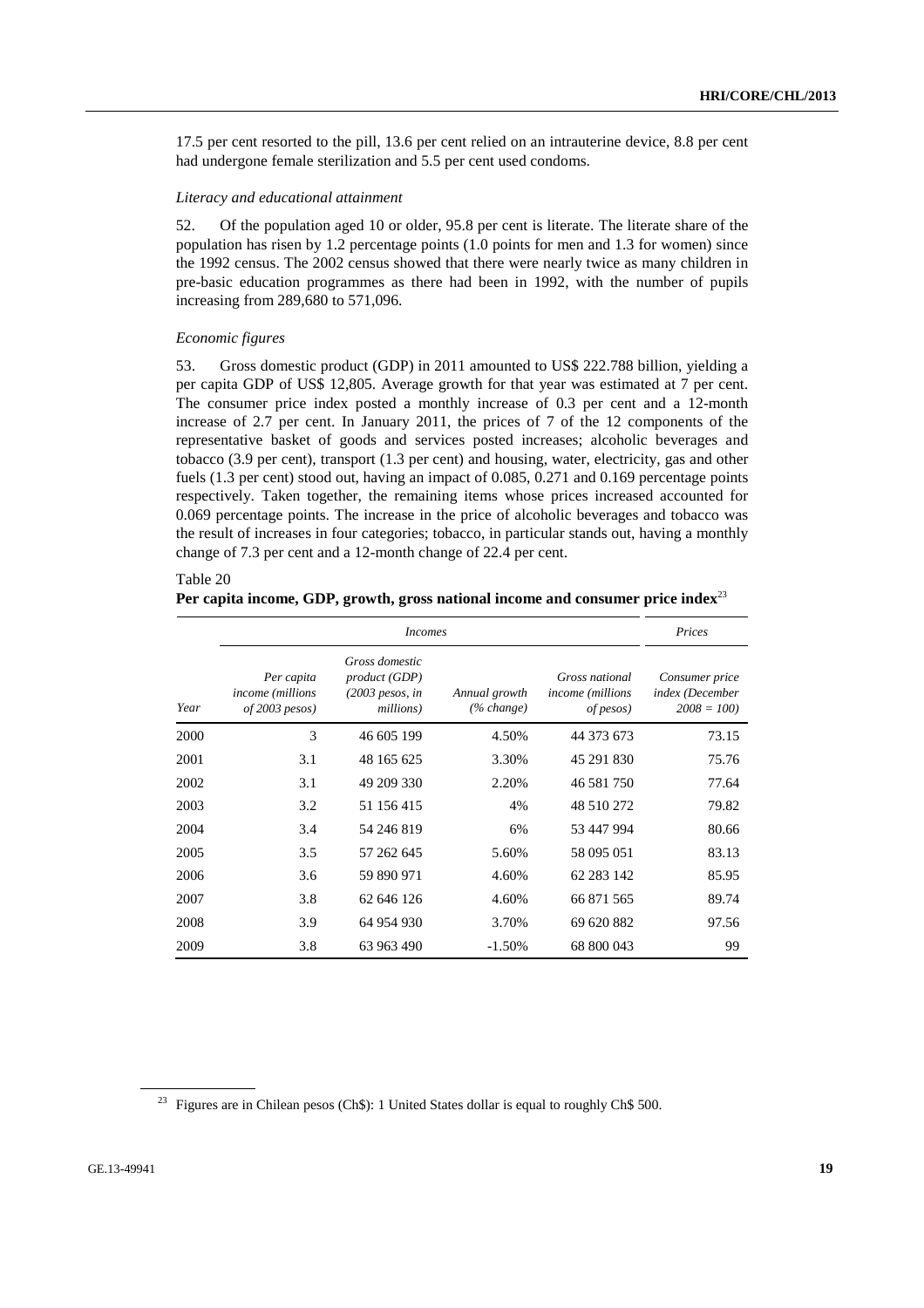### **B. Constitutional, political and legal structure of the State**

#### **1. Political and legal framework of the State**

54. The Republic of Chile is unitary in structure. The territory is divided into 15 regions and a metropolitan area in which the capital of the country is located. Each region is divided into provinces and each province into communes. It is a democracy and has a presidential system of government.

55. The fundamental norm for the organization of the State is the Constitution, ratified by popular vote on 11 September 1980 and in force since 11 March 1981. This Constitution has since been amended several times, one of the most significant amendments being that promulgated on 17 September 2005 by means of Act No. 20050. Some 54 reforms were introduced at that time, including the following: (a) the elimination of appointed senators and senators for life; (b) the reduction of the presidential term of office from six to four years; (c) the conferral on the President of the Republic of the authority to remove Commanders-in-Chief of the Armed Forces and the Director-General of the Carabineros, subject to a report of his or her decision to Congress; (d) reform of the National Security Council (COSENA), which became an advisory body to the President that meets only when convened by the President; and (e) elimination of the one-year residency requirement that children born abroad to Chilean parents had to meet to acquire Chilean citizenship; being the child of a Chilean sufficed (the *jus sanguinis* principle was reaffirmed). Another subsequent constitutional amendment of importance is Act No. 20352 of 30 May 2009, whereby the jurisdiction of the International Criminal Court (Rome Statute) was accepted.

56. The institutional framework rests on the traditional division of powers into executive, legislative and judicial branches, notwithstanding the increasing relevance of other organs or institutions that enjoy constitutional autonomy.

#### *The Executive*

57. The President of the Republic oversees the functions of government and State administration. Under the Constitution, the President is elected by universal and direct suffrage for a period of four years and cannot be re-elected for the ensuing term. The appointment of ministers of State, intendants and governors, all of whom are public officials enjoying his or her exclusive confidence and contributing to the administration of government, is the exclusive power of the President.

58. Among the special powers of the President are the power to: contribute to the making of laws, as well as sanctioning and promulgating them; issue legally binding decrees when so directed by Congress; exercise executive rule; conduct international relations; grant presidential pardons; appoint and dismiss the Commanders-in-Chief of the Armed Forces and law-enforcement agencies; and oversee the proper collection of public revenue.

#### *The Legislature*

59. The Chilean legislature has two houses, a Chamber of Deputies and a Senate, which work together to formulate legislation, among other activities. The Chamber of Deputies is made up of 120 members elected by direct vote in the (60) electoral districts. It is responsible for oversight of government action, for which it has the power to create special committees of inquiry, to call upon ministers of State to provide information and to accept or reject impeachment proceedings brought by its members against senior State officials.

60. The Senate is made up of 38 senators elected by direct vote in the (19) electoral districts. Among the exclusive powers of members of the Senate are the power to: hear and resolve (as members of the jury) impeachment proceedings brought against senior State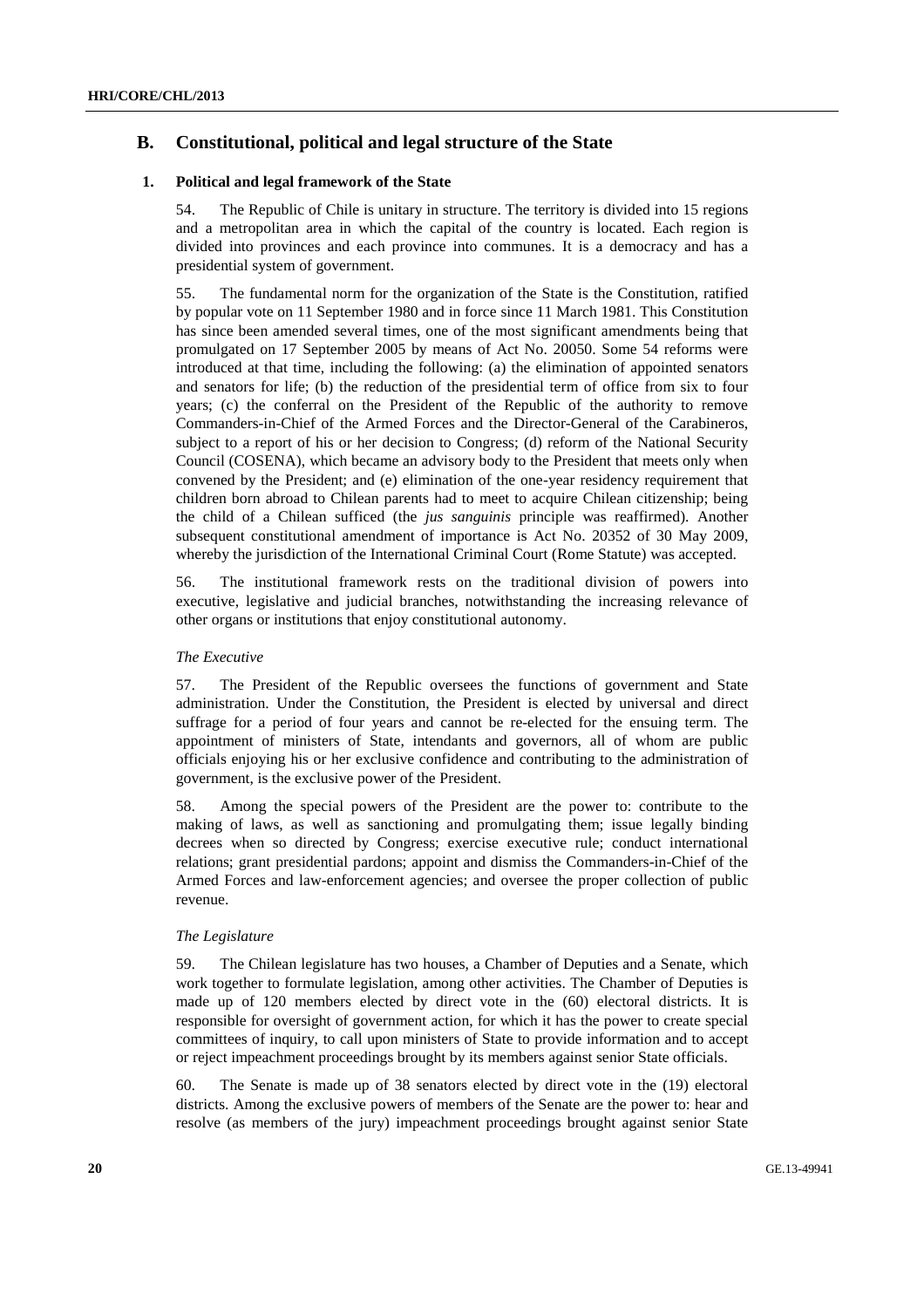officials when such proceedings have been declared admissible by the Chamber of Deputies; hear cases relating to conflicts of jurisdiction between political or administrative authorities and higher courts of justice; grant reinstatement of citizenship; authorize the absence of the President of the Republic from the country for a period exceeding 30 days or during the final 90 days of his or her term; and approve ministerial appointments, as well as the appointment of prosecutors of the Supreme Court and the Public Prosecutor's Office.

#### *The Judiciary*

61. The judiciary is made up of autonomous, independent courts enjoying constitutional status that have the power to try civil and criminal cases, to adjudicate them and to enforce their judgements. The Supreme Court, with powers of management, control and supervision of all the courts of the Republic, is the highest court in the land. The Constitution guarantees that, subject to good conduct, judges shall not be removed from office.

62. Other organs that form part of the State apparatus and enjoy both autonomy and constitutional status include: the Public Prosecutor's Office, which is responsible for criminal prosecutions; the Constitutional Court, responsible for reviewing the constitutionality of any legislation involving the interpretation of any constitutional principle, institutional acts and the provision of a treaty, prior to its ratification, that pertain to matters covered by such acts; the Elections Board, which is responsible for counting votes and determining the legitimacy of presidential and legislative elections; the Office of the Comptroller-General, which monitors the legality of acts of the Administration as well as the collection and investment of Treasury monies, municipal funds and the resources of other agencies and services, as determined by law; and the Central Bank, which has responsibility for monetary policy.

#### **2. Electoral system and political parties**

63. The current electoral system is binominal and is intended to promote political stability on the basis of a system of broad political coalitions. It was designed under the military Government and, following the approval of the 1980 Constitution, provision was made for its regulation by an institutional act; it is now regulated by Act No. 18556 of 1986 on the electoral registration system and the Electoral Service and Act No. 18700, issued by the military junta in 1988, on general elections and vote counts.

64. Chile's political parties — or, more accurately, the Chilean party system — clearly distinguishes three major groups: the centre-right Coalición por el Cambio/Alianza por Chile (Coalition for Change/Alliance for Chile), currently in office; the centre-left Concertación Democrática (Coalition for Democracy); and the left-wing Juntos Podemos (Together We Can).

| Number Party |                             | Acronym   | Coalition                          |
|--------------|-----------------------------|-----------|------------------------------------|
|              | Renovación Nacional         | <b>RN</b> | Por el Cambio/Alianza por<br>Chile |
|              | Partido Demócrata Cristiano | PDC.      | Concertación Democrática           |

Table 21 **Political parties at the time of the 2012 municipal elections**<sup>24</sup>

<sup>24</sup> Information from the Chilean Electoral Service (SERVEL) current as at 8 July of the current year (Internet).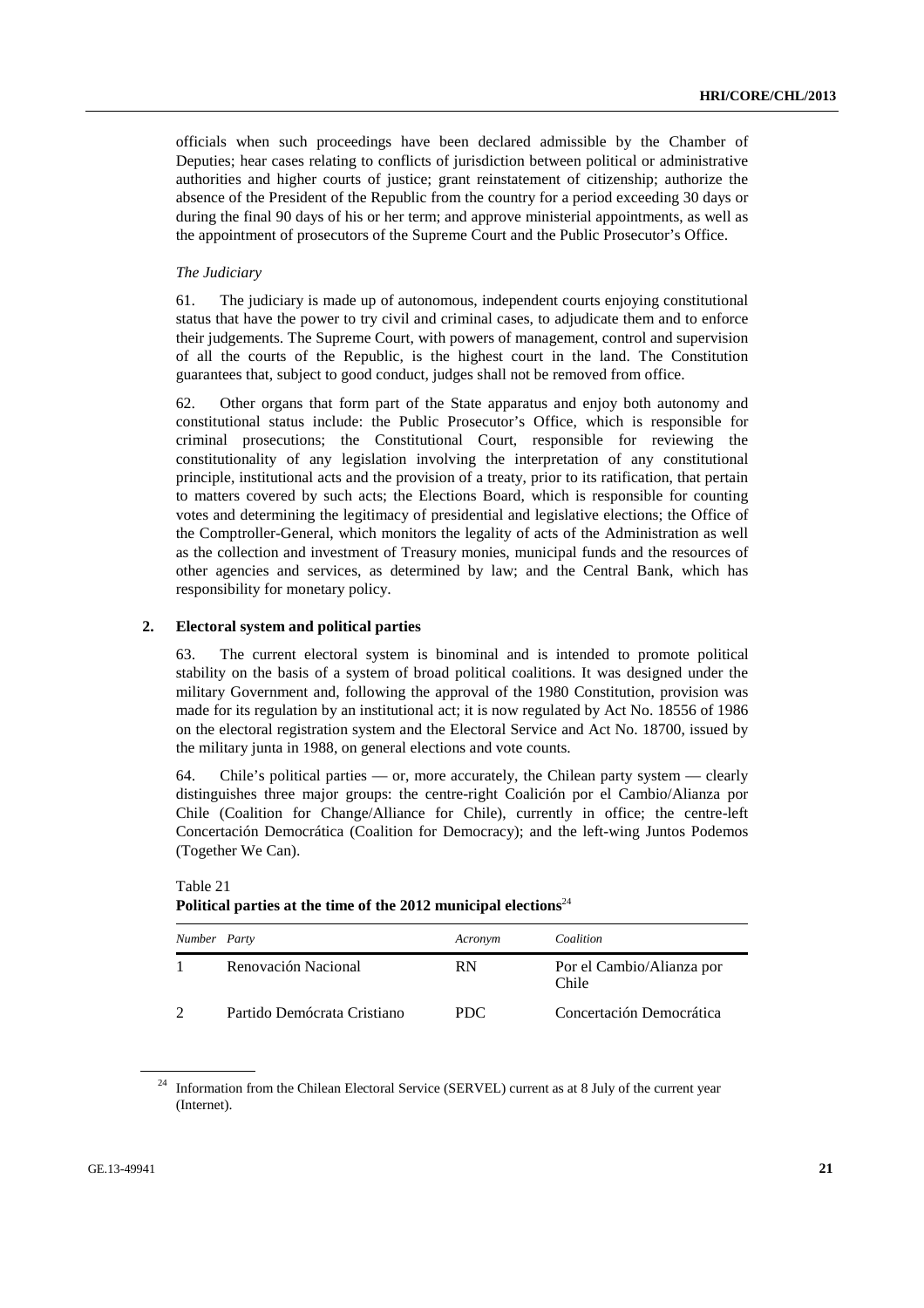#### **HRI/CORE/CHL/2013**

| Number Party |                                               | Acronym     | Coalition                          |
|--------------|-----------------------------------------------|-------------|------------------------------------|
| 3            | Partido por la Democracia                     | <b>PPD</b>  | Concertación Democrática           |
| 4            | Unión Demócrata Independiente                 | <b>UDI</b>  | Por el Cambio/Alianza por<br>Chile |
| 5            | Partido Socialista de Chile                   | <b>PSCH</b> | Concertación Democrática           |
| 6            | Partido Comunista de Chile                    | <b>PCCH</b> | Concertación Democrática           |
| 7            | Partido Radical Socialdemócrata               | <b>PRSD</b> | Concertación Democrática           |
| 8            | Partido Humanista                             | PH          | Juntos Podemos                     |
| 9            | Partido Regionalista de los<br>Independientes | PRI         | Independent                        |
| 10           | Movimiento Amplio Social                      | <b>MAS</b>  | Independent                        |
| 11           | Partido Ecologista Verde                      | <b>PES</b>  | Independent                        |
| 12           | Partido Progresista                           | <b>PRO</b>  | Independent                        |
| 13           | Partido Igualdad                              |             | Independent                        |
| 14           | Partido Liberal de Chile                      |             | Independent                        |
| 15           | Partido Ecologista Verde del Norte            |             | Independent                        |
| 16           | Partido Fuerza del Norte                      |             | Independent                        |
| 17           | Partido Izquierda Cristiana de<br>Chile       |             |                                    |
|              |                                               |             |                                    |

#### *The right to vote*

65. Franchise or exercise of the right to vote, is considered to be the core of modern democracies, on account of its intrinsic value as a political right and its power to convey and represent the supreme will of the people. In Chile, the extension of voting rights has been reflected throughout the country's two centuries of history and has been associated with political and social struggles leading to improvements in the democratic system. The country moved from a census-based system of voting in 1810 to universal suffrage in 1874. The minimum voting age was set at 25 in 1822 and was extended in 1888 to persons aged 21 or older who were able to read and write, $25$  age and literacy requirements that were retained in place in the Constitution of 1925. In 1970, those aged 18 or older were granted the right to vote, a right enshrined in the current 1980 Constitution, and in the institutional acts governing voting rights.

66. It should also be noted that Chile was one of the first countries in which women were granted the right to vote. In 1935, women's suffrage was approved for municipal elections, and in 1949 for presidential and parliamentary elections; the first presidential election in which women voted was held in 1952, when Carlos Ibáñez del Campo was elected President. From that date on, their participation in the electoral process increased gradually until they reached parity with male voters in 1970. Foreigners who can prove that they have lived in the country for five years have had the right to vote since 1980.

<sup>&</sup>lt;sup>25</sup> This extension was preceded by a lowering of the voting age to 21 years for married men pursuant to the Election Act of November 1874.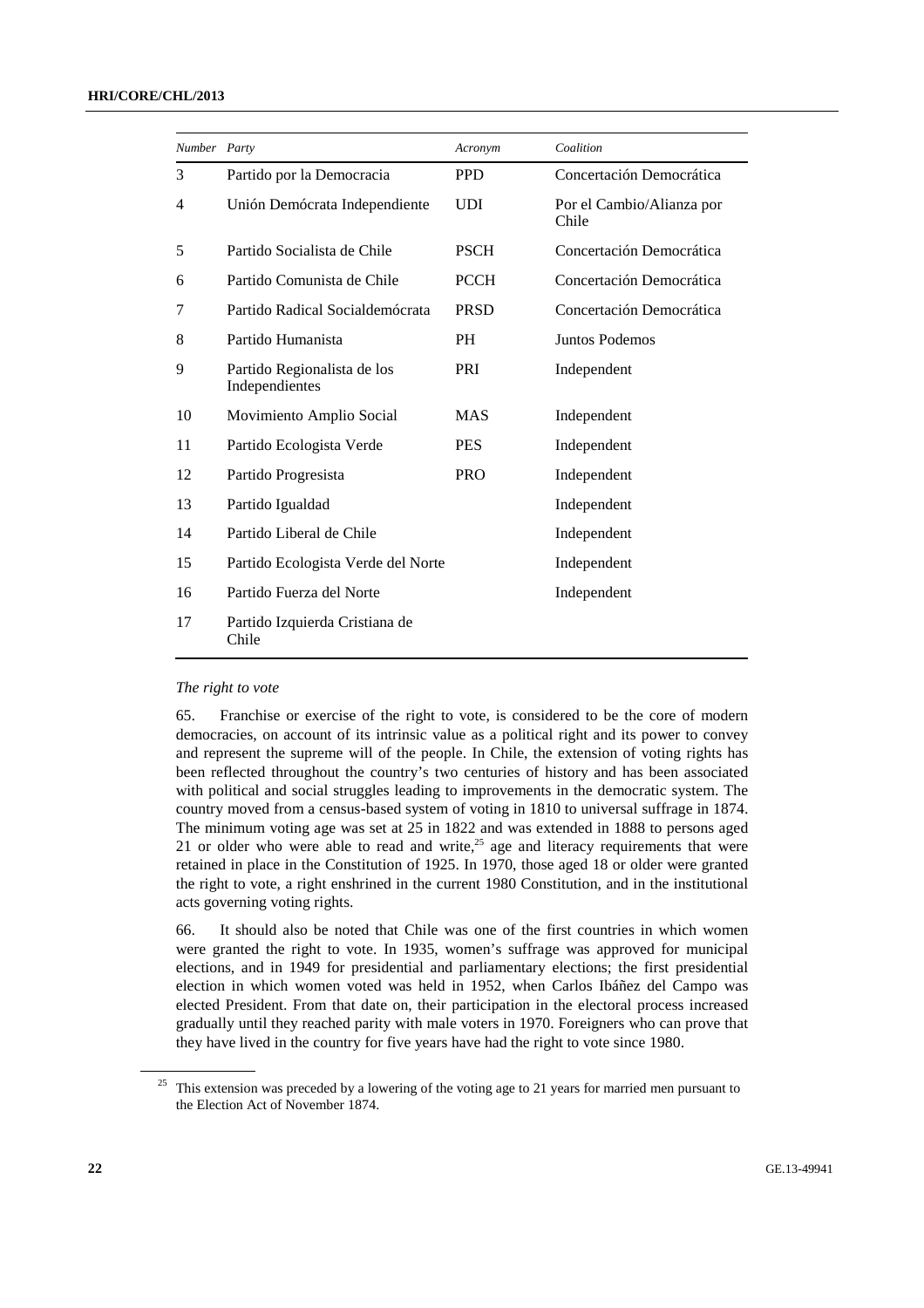67. Lastly, under the Act on Automatic Registration and Voluntary Voting (Act No. 20568, *Diario Oficial*, 31 January 2012), all Chileans and foreigners (legal residents) who have reached the age of 18 years by the day of the election may, by showing only a valid identity card, take part in the vote. The visually impaired and persons with other disabilities are provided with access to polling places and assistance in voting. Persons denied suffrage for reasons of insanity, those convicted of crimes incurring an afflictive punishment or of terrorist acts, those who have lost Chilean citizenship and those who have been sanctioned by the Constitutional Court for having sponsored parties, movements or other organizations incompatible with the democratic system of government are ineligible to vote.

#### *Proportion of the population enjoying the right to vote*

68. Under article 13 of the Constitution, all Chileans who have attained 18 years of age and "have not been found guilty of a serious offence" are deemed to be citizens and as such have the right to vote. With the entry into force of the Act on Automatic Registration and Voluntary Voting, all Chilean citizens will automatically appear in the electoral registers when they reach the age of majority. This reform eliminated the requirement of prior registration and compulsory voting. It was first applied during the municipal elections in 2012, at which time it was determined that voter turnout had fallen. It should be noted that in 1989 and until the presidential elections of 1993, the proportion of unregistered voters was 11 per cent. Starting with the municipal elections of 1996, the percentage gradually increased until 2008, when it attained 32 per cent of the population eligible to vote.

#### *The 2008 parliamentary elections*

69. A total of 8,110,265 persons (3,849,702 men and 4,260,563 women) or 67.68 per cent of the population aged 18 or older and eligible to vote, were registered to vote in the 2008 parliamentary elections. This figure includes 2,101 visually impaired persons (0.03 per cent), 174,551 illiterate persons (2.15 per cent) and 14,025 foreign nationals (0.17 per cent).

| Age       | Men     | Women   | <b>Total</b> |
|-----------|---------|---------|--------------|
| $18 - 19$ | 23 297  | 22 748  | 46 045       |
| $20 - 24$ | 115 034 | 122 127 | 237 161      |
| $25 - 29$ | 195 276 | 176 157 | 371 433      |
| $30 - 34$ | 308 838 | 292 062 | 600 900      |
| $35 - 39$ | 464 866 | 472 771 | 937 637      |
| $40 - 44$ | 559 754 | 595 458 | 1 155 212    |
| $45 - 49$ | 526 262 | 567016  | 1 093 278    |
| $50 - 54$ | 434 038 | 475 593 | 909 631      |
| $55 - 59$ | 340 488 | 380 109 | 720 597      |
| $60 - 69$ | 497 396 | 581 566 | 1 078 962    |
| $70+$     | 384 453 | 574 956 | 959 409      |

#### Table 22 **Breakdown of voter age, 2008 parliamentary elections**

#### *The 2009 presidential and parliamentary elections*

70. For the 2009 presidential and parliamentary elections, the number of registered voters rose from the 2008 figure of 8,110,265 to a total of 8,285,186 (3,928,623 men and 4,356,563 women), or 68.02 per cent of all persons aged 18 or older and eligible to vote.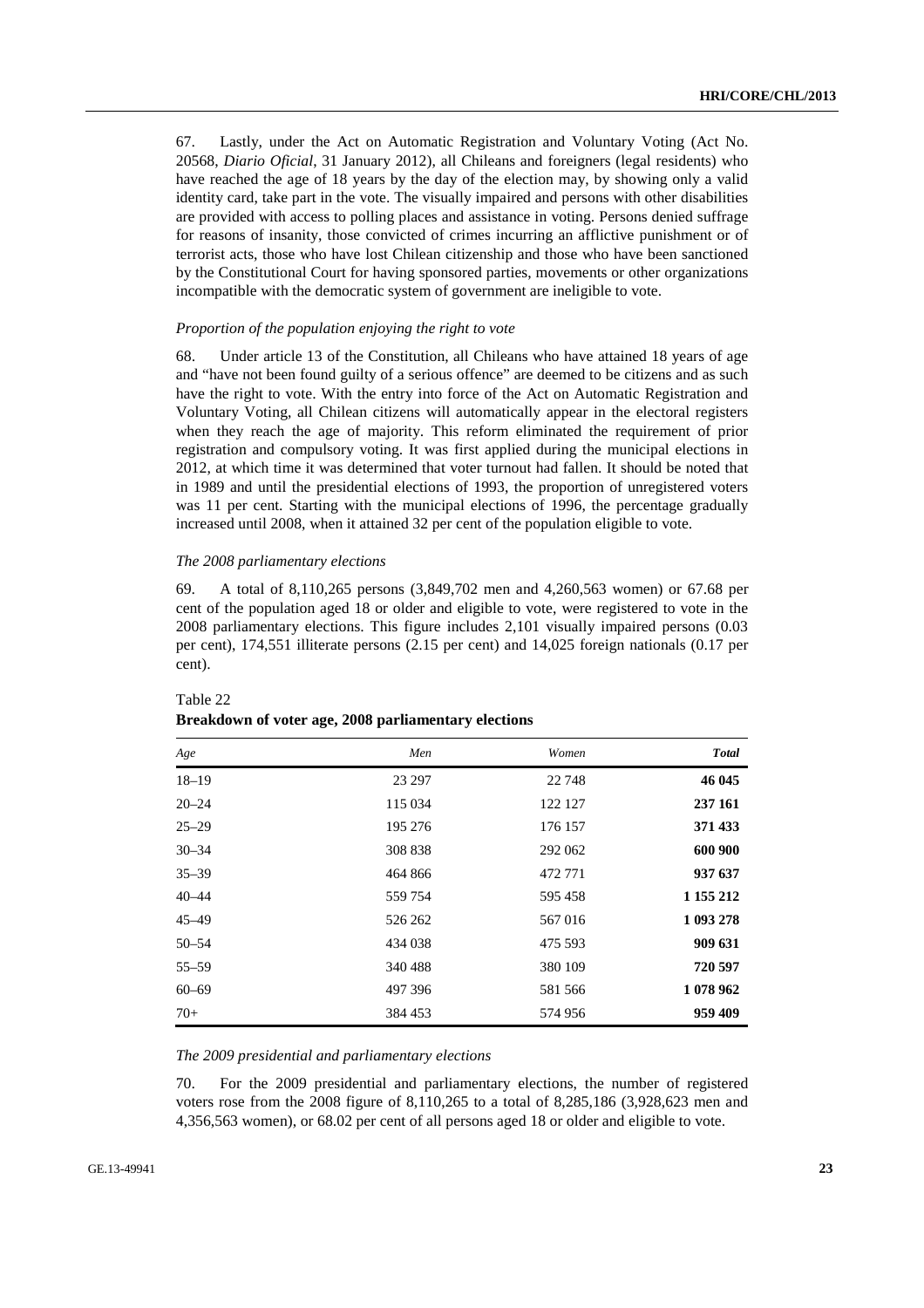| Age       | Men     | Women   | <b>Total</b> |
|-----------|---------|---------|--------------|
| $18 - 19$ | 41 178  | 46 111  | 87 289       |
| $20 - 24$ | 138 510 | 147 995 | 286 505      |
| $25 - 29$ | 200 560 | 187 995 | 388 555      |
| $30 - 34$ | 274 270 | 260 839 | 535 109      |
| $35 - 39$ | 436 914 | 437 979 | 874 893      |
| $40 - 44$ | 557 153 | 588 258 | 1 145 411    |
| $45 - 49$ | 541 171 | 582 601 | 1 123 772    |
| $50 - 54$ | 456 118 | 497 991 | 954 109      |
| $55 - 59$ | 357 330 | 399 129 | 756 459      |
| $60 - 69$ | 521954  | 606 881 | 1 1 28 8 35  |
| $70+$     | 403 465 | 600 784 | 1 004 249    |

| Table 23                                                              |  |
|-----------------------------------------------------------------------|--|
| Breakdown of voter age, 2009 presidential and parliamentary elections |  |

 *Number of complaints registered in connection with elections* 

#### Table 24

**2012 municipal elections, candidacies of mayors and municipal councillors challenged before the Elections Board** 



|             | Region |  |  |  |  |  |  |  |  |  |  |                                                 |  |  |       |
|-------------|--------|--|--|--|--|--|--|--|--|--|--|-------------------------------------------------|--|--|-------|
| Candidacies |        |  |  |  |  |  |  |  |  |  |  | XV I II III IV V MR VI VII VIII IX XIV X XI XII |  |  | Total |
| Appealed    |        |  |  |  |  |  |  |  |  |  |  | 6 11 3 4 11 49 78 3 25 28 5 0 4 0 0             |  |  | -227  |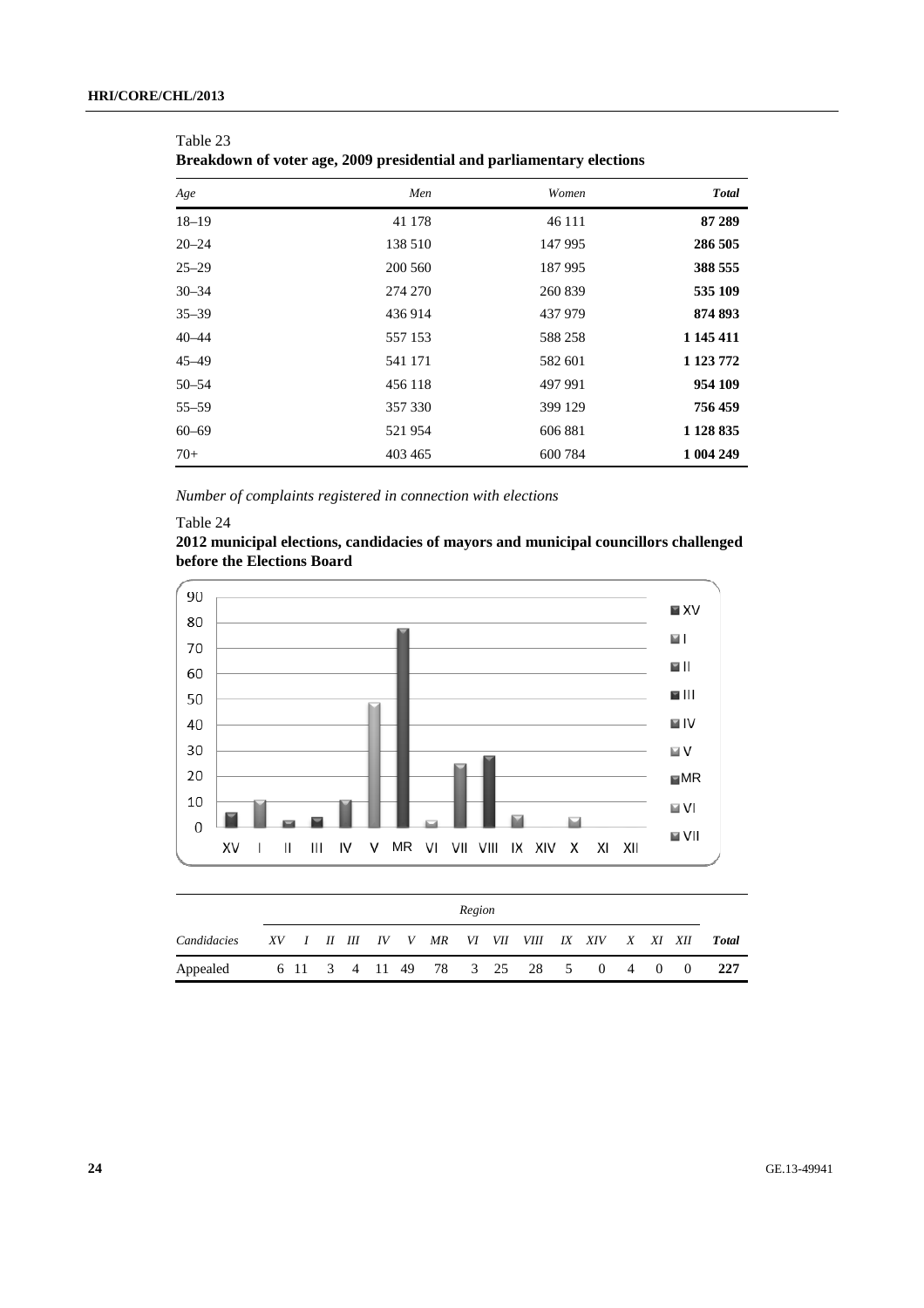### Table 25 Complaints relating to electoral expenditures<sup>26</sup>

| Act No. 19884 on                                                       |                         | Regions        |               |          |          |          |          |          |          |                |             |          |          |          |          |                |              |
|------------------------------------------------------------------------|-------------------------|----------------|---------------|----------|----------|----------|----------|----------|----------|----------------|-------------|----------|----------|----------|----------|----------------|--------------|
| Transparency of, limits<br>to and control of<br>electoral expenditures | Type of<br>election     | XV             |               | $_{II}$  | Ш        | IV       | V        | ΜR       | VI       | VІІ            | <i>VIII</i> | IX       | X        | XI       | ΧH       | XIV            | <b>Total</b> |
| Violation of article 41                                                | Mayoral                 | $\Omega$       | $\Omega$      | $\Omega$ | $\Omega$ | $\Omega$ |          | $\Omega$ |          | $\theta$       | $\theta$    | $\theta$ | $\Omega$ | $\Omega$ | $\theta$ | 0              | 2            |
|                                                                        | Municipal<br>councillor | 2              | $\Omega$      | $\Omega$ |          | 6        | 5        | 3        | 9        | $\overline{4}$ | 8           | .5       | $\theta$ |          | $\theta$ | $\overline{0}$ | 44           |
| Violation of article 44                                                | Mayoral                 |                | $\Omega$      | $\Omega$ | $\Omega$ | $\Omega$ | $\theta$ | 3        | $\theta$ | $\Omega$       | $\theta$    |          | $\Omega$ |          | $\theta$ |                | 7            |
|                                                                        | Municipal<br>councillor | $\overline{0}$ | $\mathcal{F}$ | 3        | $\Omega$ |          |          |          | $\theta$ | $\theta$       |             |          |          |          | $\theta$ | $\overline{0}$ | 13           |
| Total complaints relating to electoral expenditures (to 31 May 2013)   |                         |                |               |          |          |          |          |          |          |                |             |          |          |          |          |                | 66           |

### Table 26

### **Complaints relating to electoral procedures**

|    | Complaints, 2013 municipal elections  | <b>Total</b> |
|----|---------------------------------------|--------------|
| 1. | Registration of candidacies           | 227          |
| 2. | Electoral register                    | 12           |
| 3. | Petitions for annulments and recounts | 59           |
|    | <b>Total</b>                          | 298          |

### Table 27

### **2009 presidential and parliamentary elections, complaints on candidacies by region**

|             |  |                               |              |              | Region President Senator Deputy Total Region President Senator |   | Deputy                      | <b>Total</b> |
|-------------|--|-------------------------------|--------------|--------------|----------------------------------------------------------------|---|-----------------------------|--------------|
| XV          |  |                               | 1            | VII          |                                                                |   |                             |              |
| $\bf{I}$    |  |                               | 1            | VIII         |                                                                |   |                             |              |
| $_{\rm II}$ |  |                               | $\bf{0}$     | IX           |                                                                |   |                             | 0            |
| Ш           |  |                               | 1            | XIV          |                                                                |   |                             |              |
| IV          |  |                               | $\mathbf{0}$ | X            |                                                                |   |                             |              |
| V           |  | $\mathfrak{D}_{\mathfrak{p}}$ | 3            | XI           |                                                                |   |                             | 0            |
| MR          |  | 4                             | 4            | XII          |                                                                |   | $\mathcal{D}_{\mathcal{A}}$ | 2            |
| VI          |  |                               | $\bf{0}$     | <b>Total</b> | $\bf{0}$                                                       | 2 | 14                          | 16           |

Table 28

### **Complaints relating to electoral expenditures**

| President | <b>Senator</b> | Deputy | <b>Total</b> |
|-----------|----------------|--------|--------------|
| $\theta$  |                |        |              |

<sup>&</sup>lt;sup>26</sup> Baseline figures through 31 May 2013, as the appeals relating to those petitions were still being heard by the Chilean Elections Board.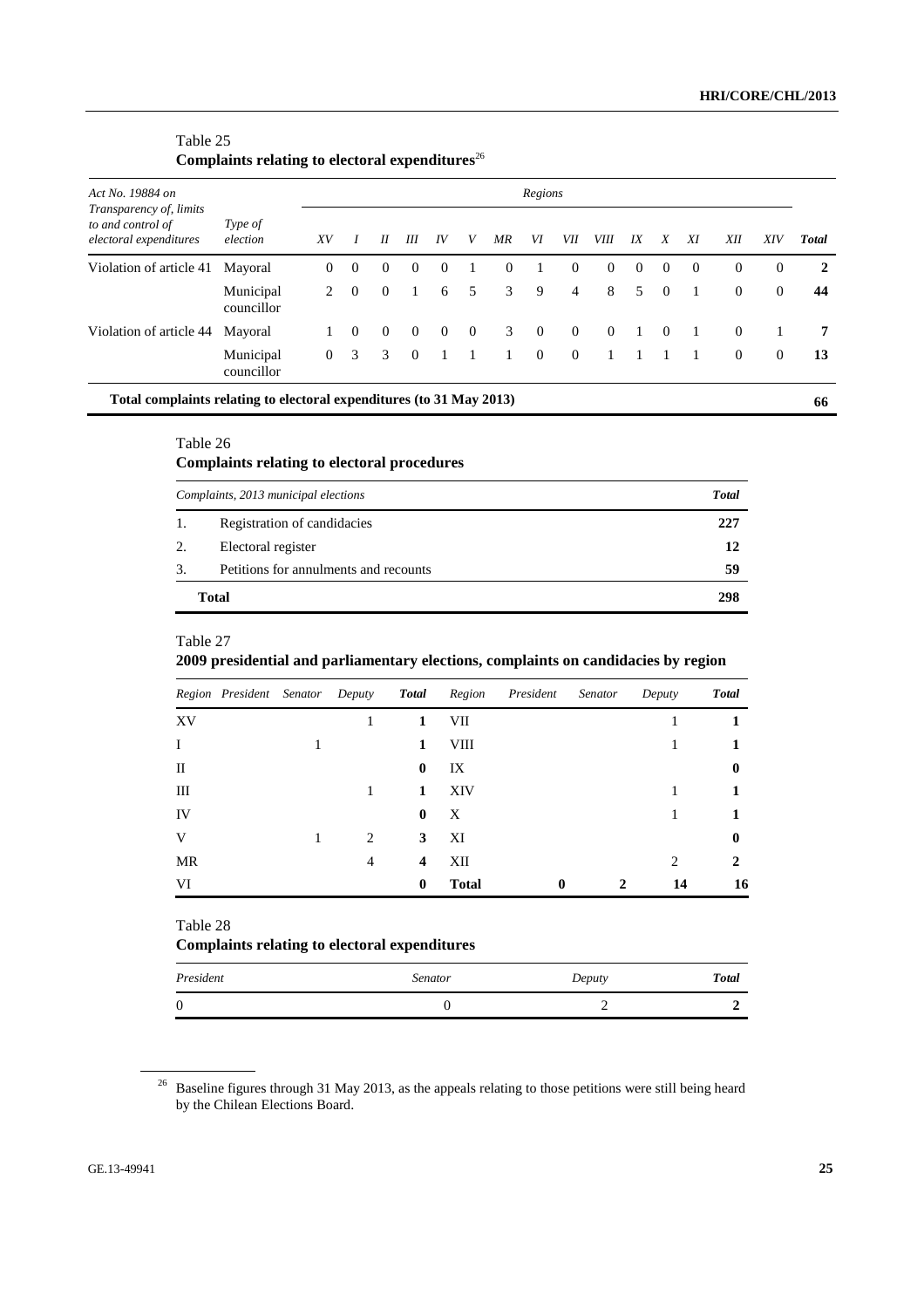*Legislative seats by party (2009 elections)* 

Table 29

|                            | Senators, 2010 |                |            |             |             |             |                |            |             |  |  |  |  |
|----------------------------|----------------|----------------|------------|-------------|-------------|-------------|----------------|------------|-------------|--|--|--|--|
|                            | <i>PDC</i>     | <b>PPD</b>     | <b>UDI</b> | <b>PSCH</b> | <b>PCCH</b> | <b>PRSD</b> | PRI            | <b>MAS</b> | Independent |  |  |  |  |
| 9                          | 9              | $\overline{4}$ | 8          | 5           | $\theta$    | 1           | $\overline{0}$ |            |             |  |  |  |  |
| Table 30<br>Deputies, 2010 |                |                |            |             |             |             |                |            |             |  |  |  |  |
| <b>RN</b>                  | <b>PDC</b>     | <i>PPD</i>     | <b>UDI</b> | <b>PSCH</b> | <b>PCCH</b> | <b>PRSD</b> | PRI            | MAS        | Independent |  |  |  |  |

18 19 18 37 11 3 5 3 0 6

 *Percentage of women in parliament* 

Table 31 **Women, 2010** 

|            | <b>Senators</b> | Deputies |
|------------|-----------------|----------|
| Number     |                 | 17       |
| Percentage | 13.20           | 14.20    |
|            |                 |          |

 *Proportion of elections held at the national and lower levels per administrative unit* 

### Table 32 2012 municipal elections, candidates per region<sup>27</sup>

| Region           | <b>Total</b><br>communes | Mayor | Municipal<br>councillors | <b>Total</b> | Region       | <b>Total</b><br>communes | Mayor   | Municipal<br>councillors | <b>Total</b> |
|------------------|--------------------------|-------|--------------------------|--------------|--------------|--------------------------|---------|--------------------------|--------------|
| XV               | $\overline{\mathbf{4}}$  | 20    | 147                      | 167          | VII          | 30                       | 102     | 774                      | 876          |
| I                | 7                        | 27    | 204                      | 231          | <b>VIII</b>  | 54                       | 190     | 1455                     | 1645         |
| $\mathbf{I}$     | 9                        | 42    | 276                      | 318          | IX           | 32                       | 98      | 855                      | 953          |
| Ш                | 9                        | 34    | 277                      | 311          | <b>XIV</b>   | 12                       | 32      | 294                      | 326          |
| IV               | 15                       | 52    | 435                      | 487          | X            | 30                       | 87      | 733                      | 820          |
| V                | 38                       | 117   | 1 0 5 9                  | 1 1 7 6      | XI           | 10                       | 28      | 224                      | 252          |
| MR<br>(Santiago) | 52                       | 195   | 1960                     | 2 1 5 5      | XII          | 10                       | 32      | 229                      | 261          |
| VI               | 33                       | 103   | 946                      | 1 0 4 9      | <b>Total</b> | 345                      | 1 1 5 9 |                          | 9 868 11 027 |
|                  |                          |       |                          |              | <b>Seats</b> |                          | 345     | 2 1 4 6                  |              |

71. In 2009, there were 4 candidates for the presidency, 53 candidates for 18 seats in the Senate and 429 candidates for 120 seats in the Chamber of Deputies.

 $27$  Figures, from the Chilean Electoral Service (SERVEL), are current as at June 2013 (Internet).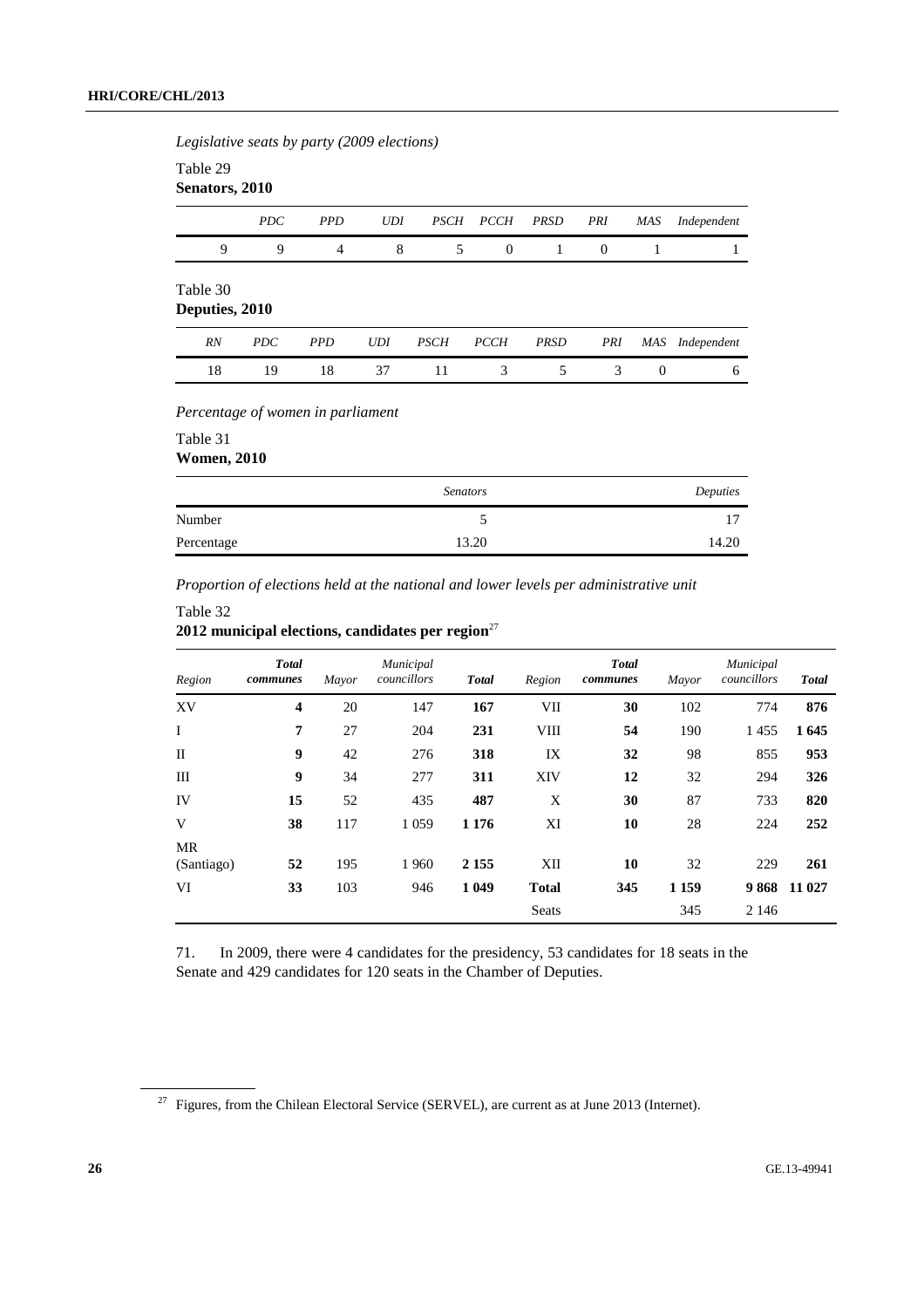*Average number of voters in elections held at the national and lower levels per administrative unit* 

| Region        | <b>Voters</b> | Region       | <b>V</b> oters |
|---------------|---------------|--------------|----------------|
| XV            | 59 583        | VII          | 437 068        |
| I             | 85 769        | <b>VIII</b>  | 812 566        |
| $_{\rm II}$   | 144 990       | IX           | 381 177        |
| Ш             | 90 674        | <b>XIV</b>   | 148 280        |
| IV            | 229 107       | X            | 291 652        |
| V             | 613046        | XI           | 37 796         |
| MR (Santiago) | 2 0 27 6 32   | XII          | 47 834         |
| VI            | 364 198       | <b>Total</b> | 5 771 372      |

### Table 33 **2012 municipal elections**<sup>28</sup>

### Table 34

### **2009 presidential and parliamentary elections**

| Region        | <b>Voters</b> | Region       | <b>V</b> oters |
|---------------|---------------|--------------|----------------|
| XV            | 82 550        | VII          | 473 396        |
| $\mathbf I$   | 100 653       | VIII         | 939 653        |
| $_{\rm II}$   | 198 837       | IX           | 421 272        |
| Ш             | 114 601       | XIV          | 174 500        |
| IV            | 277 634       | X            | 347 524        |
| V             | 817412        | XI           | 43 7 34        |
| MR (Santiago) | 2 785 656     | XII          | 72 144         |
| VI            | 414 661       | <b>Total</b> | 7 264 136      |

### Table 35

### **2010 presidential election**

| Region        | <b>Voters</b> | Region       | <b>V</b> oters |
|---------------|---------------|--------------|----------------|
| XV            | 80 877        | VII          | 474 834        |
| I             | 97 719        | VIII         | 941 487        |
| $_{\rm II}$   | 190 514       | IX           | 424 151        |
| Ш             | 113 204       | XIV          | 174 998        |
| IV            | 278 442       | X            | 347 338        |
| V             | 812512        | XI           | 42 5 88        |
| MR (Santiago) | 2 744 498     | XII          | 66 969         |
| VI            | 413 240       | <b>Total</b> | 7 203 371      |

28 Idem.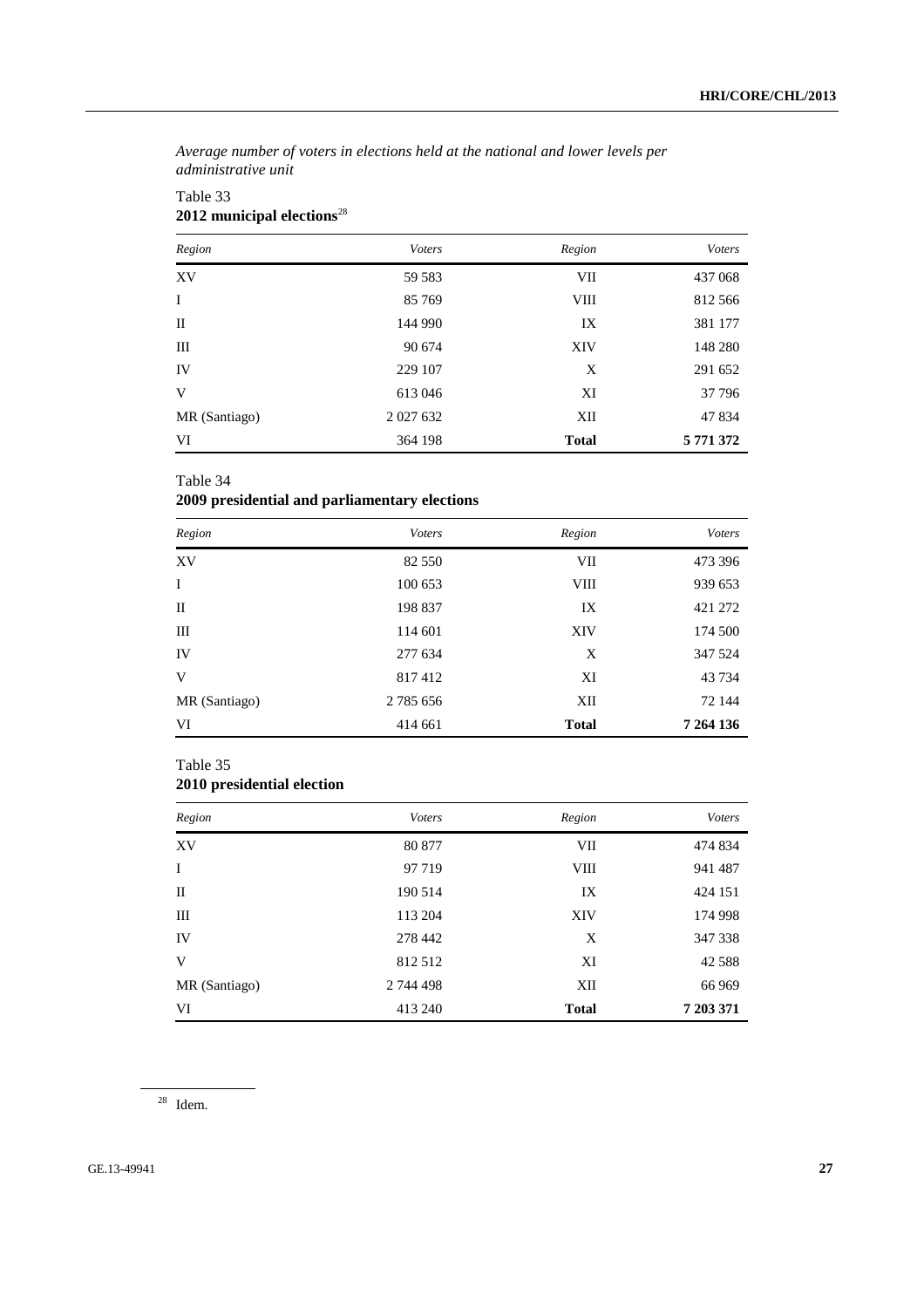#### **3. Recognition of non-governmental organizations (NGOs)**

72. In its first section, "Bases of Institutionality", the Constitution recognizes and protects the intermediate groups through which society is organized and structured. They are guaranteed the autonomy to achieve their specific objectives. The State is at the service of the individual, and its goal is to promote the common welfare. It is the duty of the State, among other things, to further the harmonious integration of all the sectors of the nation and to ensure the right of everyone to participate in the life of the nation with equal opportunities (art. 1, paras. 3, 4 and 5). These declarations are constitutional principles of the highest order.

73. Article 19, paragraph 15, on constitutional guarantees, stipulates that every individual is guaranteed the right to associate without prior authorization. In order to have legal status, associations must be organized in accordance with the law. This right is also a constitutional freedom, inasmuch as no one can be obliged to belong to an association. This guarantee, together with the freedom to express opinions, associate and disseminate information without prior censorship, among other freedoms, recognizes the dual dimension of pluralism – the pluralism of associations and of ideas. Special emphasis is placed on political parties: the bases of their institutional status is defined, as is the prohibition on their involvement in activities unrelated to their objectives or on their monopolization of civic participation. The only prohibited associations are those that are contrary to public morals, public order or the security of the State.

74. To protect the right to freedom of association, provision is made for the remedy of protection, judicial proceedings to uphold constitutional guarantees in the event that they are denied, interfered with or undermined (art. 20). Only in a state of exception in the event of a foreign war may the authorities restrict or limit the exercise of this freedom (art. 43, para. 1).

75. Intermediate groups of the community and their leaders must not abuse their autonomy by intervening unduly in activities unrelated to their specific objectives. Positions of leadership in trade unions are incompatible with leadership positions in political parties, and any violations of this rule shall be penalized in accordance with the law (art. 23).

76. The legal framework applicable to non-profit organizations is that established in respect of legal persons in the Civil Code.<sup>29</sup> Article 545 of the Code defines legal persons as artificial persons "capable of exercising rights, undertaking civic duties and being represented legally and extrajudicially". Like natural persons, they are subjects of law. They are collective bodies that have their own legal personality which is independent of the individual personalities of the human beings that constitute them. They are legal persons under either public or private law, and those under private law are either for profit or not for profit. Not-for-profit legal persons may be established as corporations, as charitable foundations or as both. A corporation is an association of individuals established for the pursuit of a common end other than profit. A foundation is property that is used by one or more of its founders to carry out a project or achieve an end in the public interest.

77. In the Chilean legal order, NGOs or civil society organizations are categorized as entities that fall within the purview of either general law (the Civil Code) or special laws. The type of objectives they pursue or services they offer (having to do with mutual aid, the public interest or charitable work) has not been a distinguishing criterion. In this respect, only a reading of their statutory objectives makes it possible to tell them apart, and model articles of association exist to facilitate registration and the acquisition of legal personality.

 $29$  See Book One, Title XXXIII, of the Civil Code.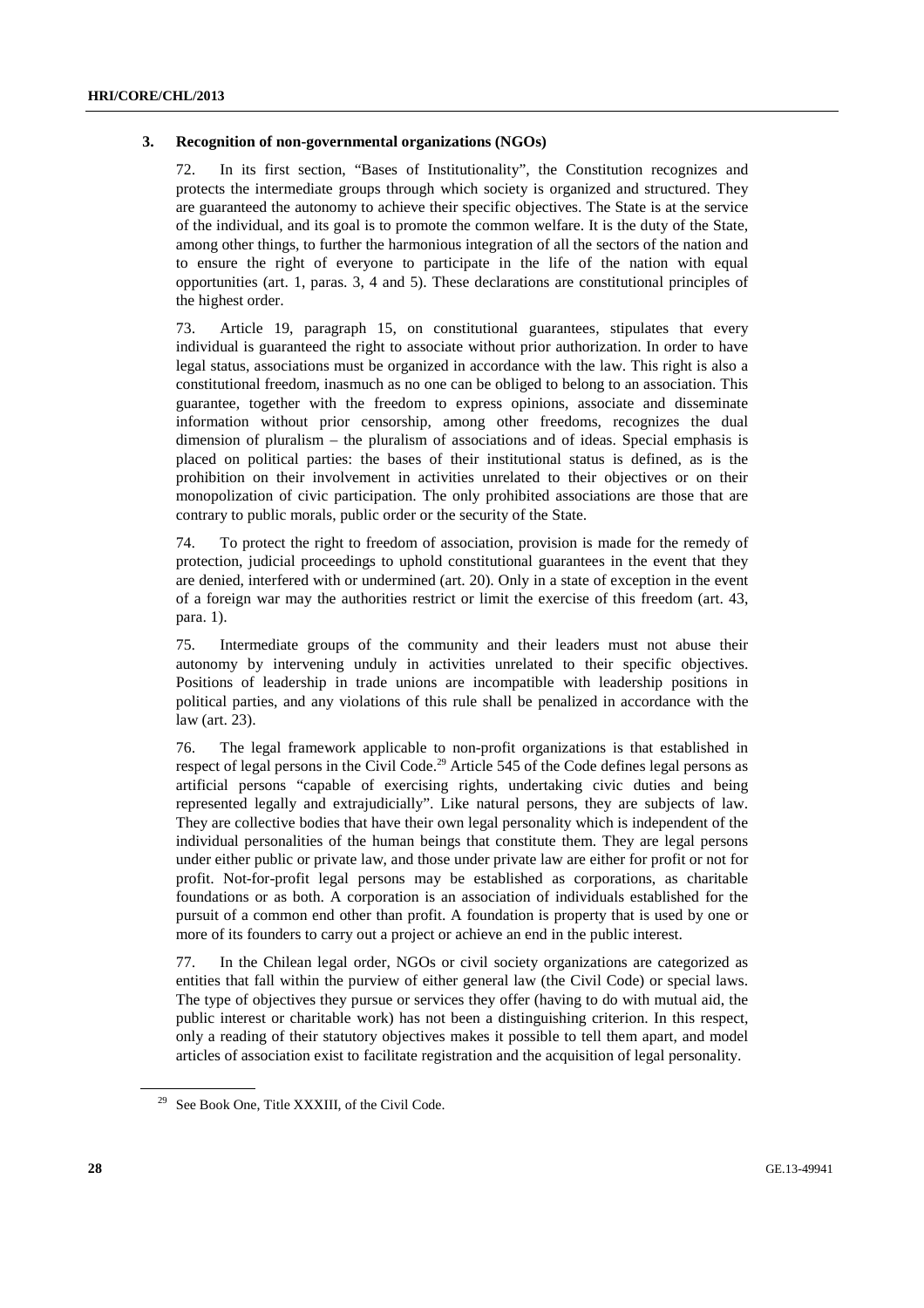78. Development NGOs are a major type of NGO. Ministry of Justice Supreme Decree No. 292 of 19 March 1993 established model articles of association that may be used by prospective private-law corporations; it was the first legal recognition in Chile of such organizations. They may seek to promote development, particularly for persons, families, groups and communities living in poverty and/or in marginal conditions, in the following areas: education, culture, training, employment, health, housing, the environment, community development, micro-entrepreneurship, small-scale production, consumer spending, human rights, indigenous communities and sports and recreation, in both rural and urban areas.

79. Another type of NGO, residents' committees and other community organizations, is governed by Act No. 19418 (*Diario Oficial*, 20 March 1997),<sup>30</sup> which defines the former as territorial community organizations that represent the persons living in a single neighbourhood and have as their objective the promotion of community development, the defence of its interests and residents' rights, and collaboration with State and municipal authorities. Other community organizations are defined as non-profit organizations with legal personality whose objectives are to represent and promote the specific interests of the community within the bounds of the commune or respective association of communes.

80. A third type of NGO is governed by Act No. 20500 on associations and citizen participation in public affairs. The main objective of this Act is to provide guarantees for an inclusive democratic society that, by encouraging civic participation and transparency, seeks to afford citizens an opportunity to take an active and responsible part in political life. The Act standardizes the legal status of NGOs by granting them the status of *public-interest organizations*, organizations defined in article 15 as "non-profit legal persons, in particular those relying on the service of volunteers, whose objective is promotion of the public interest in the areas of citizens' rights, social welfare, education, health, the environment or any other common good".

81. Lastly, Act No. 19885 (*Diario Oficial*, 7 July 2003) regulates the proper use of the donations made by legal persons which give rise to tax benefits and directs them towards other social and public ends. It allows donations to be used to finance projects or programmes undertaken by non-profit corporations or foundations and makes taxdeductible a portion of the amounts donated to institutions providing direct services to lowincome and disabled persons or to institutions from the Joint Fund for Social Support. Such deductions are capped at 50 per cent of first category tax for donations that do not exceed 4.5 per cent of net taxable income.

#### **4. Administration of justice**

Table 36

| Year | Arrests | Arraignments | Indictments | <i>Sentences</i> | Releases |
|------|---------|--------------|-------------|------------------|----------|
| 2005 | 5429    | 7 1 0 8      | 1 300       | 2 8 4 3          | 1 528    |
| 2006 | 10 0 30 | 17782        | 3 600       | 5 6 0 9          | 2492     |
| 2007 | 14 9 73 | 23 9 84      | 6 1 2 8     | 8 1 3 2          | 3 4 7 4  |
| 2008 | 23 4 35 | 31 101       | 9 9 0 3     | 11812            | 5 1 1 8  |

### **Number of persons arrested, indicted, tried, convicted and imprisoned for violent or other crimes**

<sup>30</sup> As it appears in Ministry of the Interior Decree No. 58, which sets out the redrafted, consolidated and systematized text of Act No. 19418.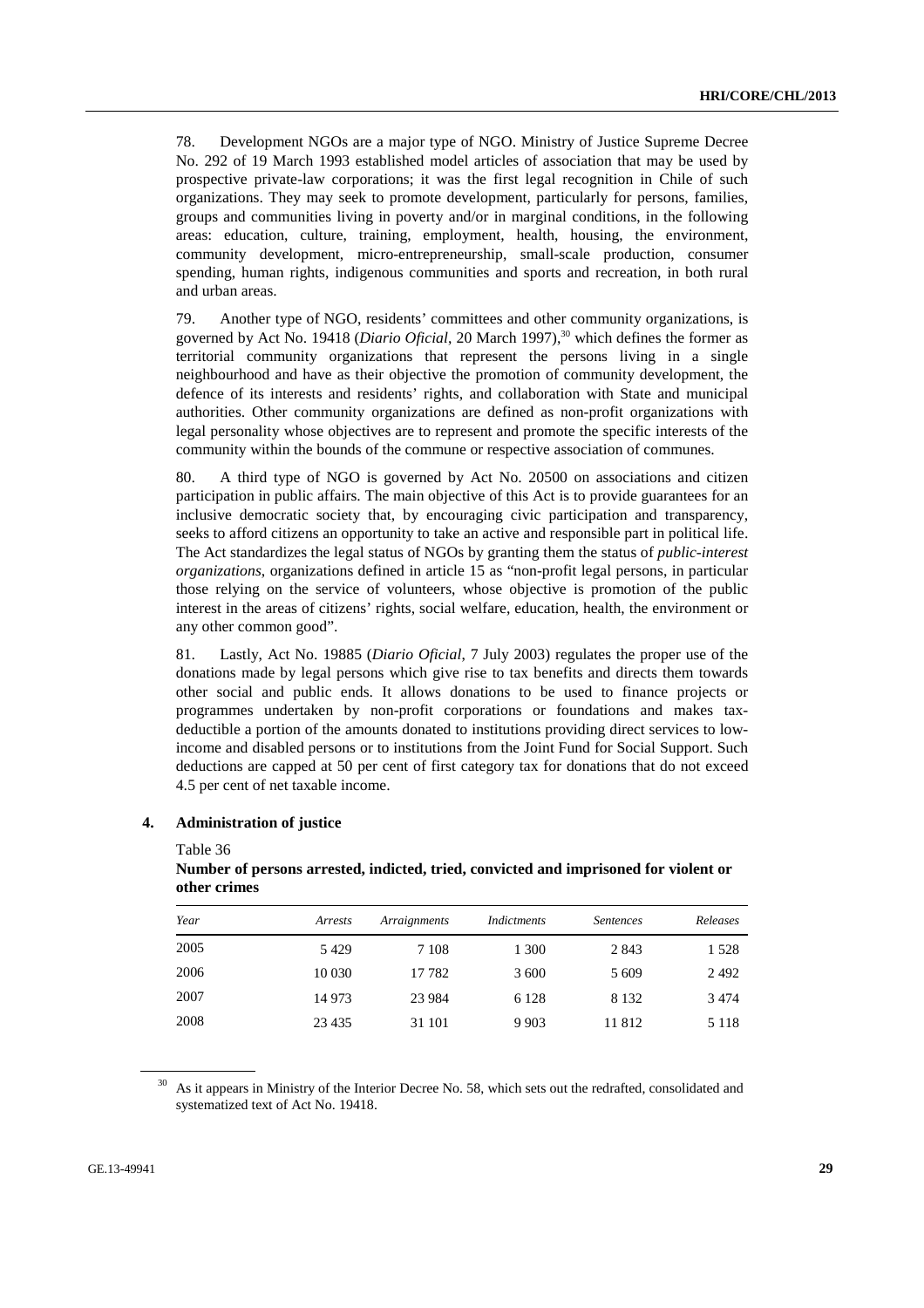### **HRI/CORE/CHL/2013**

| Year | Arrests | Arraignments | Indictments | <i>Sentences</i> | Releases |
|------|---------|--------------|-------------|------------------|----------|
| 2009 | 28.540  | 34 1 1 2     | 12 009      | 12952            | 6 2 1 0  |
| 2010 | 18 801  | 21 505       | 8450        | 8847             | 4 6 6 6  |

Table 37

### **Proportion of persons indicted or arrested who sought and received free legal aid in 2009**

|                     |                |         | Co-payment |                |              |
|---------------------|----------------|---------|------------|----------------|--------------|
| Region              | No information | $0\%$   | 42%        | 100%           | <b>Total</b> |
| Tarapacá            | $\theta$       | 6 3 1 6 | 3          | $\Omega$       | 6319         |
| Antofagasta         | $\theta$       | 11 045  | 31         | $\theta$       | 11 076       |
| Atacama             | $\Omega$       | 6 2 5 1 | 11         | $\theta$       | 6 2 6 2      |
| Coquimbo            | 91             | 11746   | 49         | $\overline{4}$ | 11 890       |
| Valparaíso          | 12             | 26 037  | 23         | 7              | 26 079       |
| O'Higgins           | 6              | 17 9 94 | 27         | $\overline{0}$ | 18 027       |
| Maule               | 6              | 14 4 63 | 9          | 1              | 14 4 79      |
| <b>Bíobío</b>       | 98             | 28 0 36 | 10         | $\Omega$       | 28 144       |
| La Araucanía        | 10             | 12 830  | 23         | $\mathbf{0}$   | 12836        |
| Los Lagos           | 12             | 15 216  | 9          | $\overline{c}$ | 15 3 29      |
| Aisén               | $\theta$       | 2 2 8 3 | 6          | $\Omega$       | 2 2 8 9      |
| Magallanes          | $\theta$       | 3 0 3 5 | 28         | 5              | 3 068        |
| Metropolitana Norte | 1 0 8 6        | 53 278  | 827        | 26             | 55 217       |
| Metropolitana Sur   | 48             | 53 669  | 247        | $\overline{2}$ | 53 966       |
| De Los Ríos         | 61             | 5 7 2 9 | 1          | $\Omega$       | 5791         |
| Arica y Parinacota  | $\overline{0}$ | 4 4 6 1 | 4          | $\Omega$       | 4 4 6 5      |
| <b>Total</b>        | 1 4 3 0        | 272 389 | 1 308      | 47             | 275 174      |

### Table 38

**Waiting time (in days) between the preliminary hearing and opening of the trial, by category defined** 

|                      | 2009  |      |              | 2010  |       |              |  |
|----------------------|-------|------|--------------|-------|-------|--------------|--|
|                      | Women | Men  | <b>Total</b> | Women | Men   | <b>Total</b> |  |
| Chilean              | 87.8  | 86.1 | 86.3         | 102.2 | 97.3  | 97.8         |  |
| Foreign              | 95.6  | 88.5 | 90           | 93.5  | 101.3 | 99.5         |  |
| Overall total        | 88.4  | 86.2 | 86.4         | 101.3 | 97.4  | 97.8         |  |
|                      | 2009  |      |              | 2010  |       |              |  |
|                      | Women | Men  | <b>Total</b> | Women | Men   | <b>Total</b> |  |
| Non-indigenous       | 88.5  | 86.2 | 86.5         | 101.6 | 97.6  | 98           |  |
| Indigenous           | 74.3  | 74.3 | 74.3         | 50.3  | 67    | 65.1         |  |
| <b>Overall total</b> | 88.4  | 86.2 | 86.4         | 101.3 | 97.4  | 97.8         |  |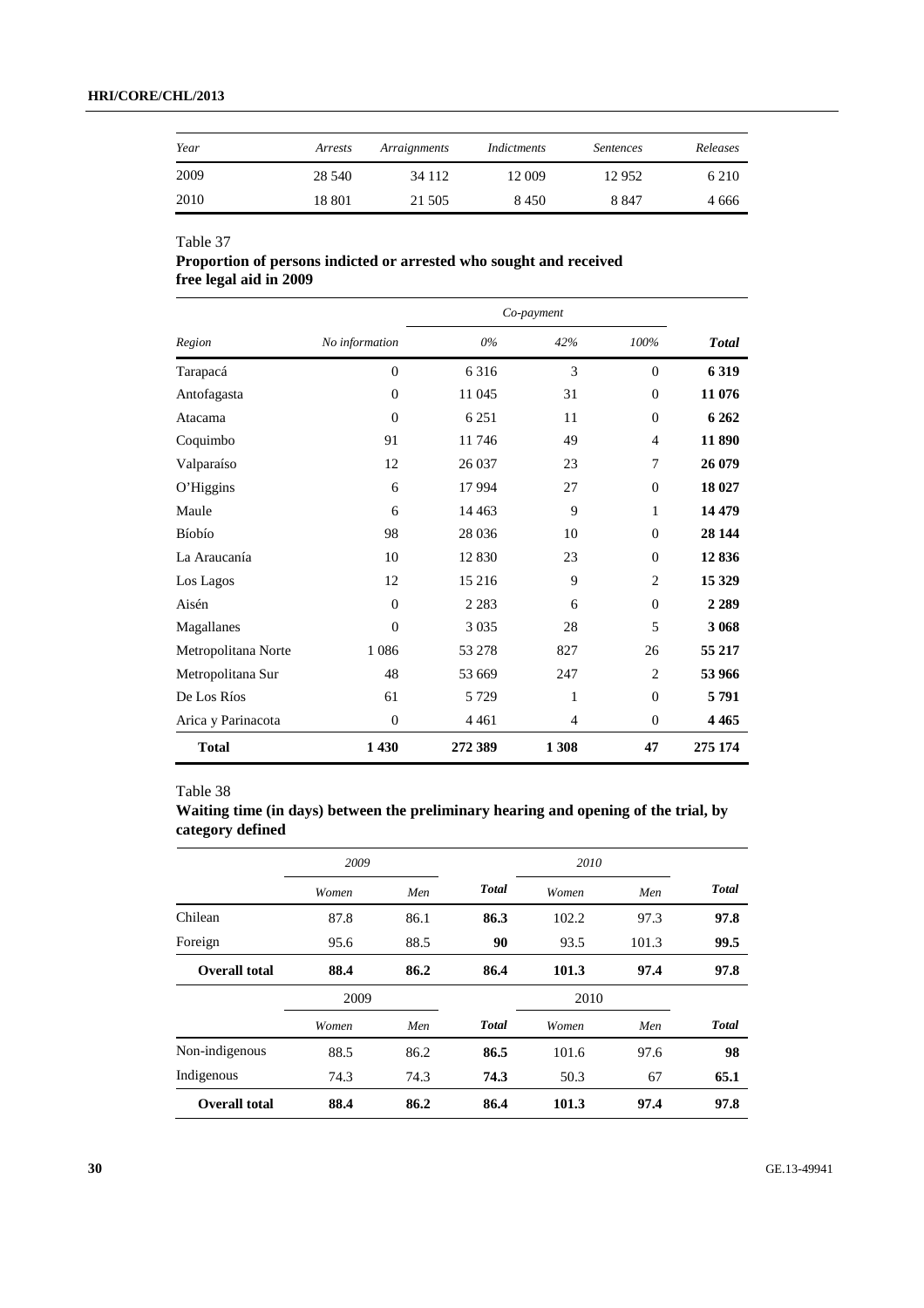|                      | 2009  |      |              | 2010  |       |              |  |
|----------------------|-------|------|--------------|-------|-------|--------------|--|
|                      | Women | Men  | <b>Total</b> | Women | Men   | <b>Total</b> |  |
| Adult                | 92    | 90.9 | 91           | 102.4 | 103.3 | 103.2        |  |
| Adolescent           | 54.9  | 55.1 | 55.1         | 89.2  | 54.2  | 56.6         |  |
| <b>Overall total</b> | 88.4  | 86.2 | 86.4         | 101.3 | 97.4  | 97.8         |  |

### Table 39

### **Number of violent deaths and offences involving death threats reported per 100,000 population**

| Classification                                                                                                                        |                | Adults Adolescents | <b>Total</b><br>2009 | Adults  | Adolescents    | Total<br>2010 |
|---------------------------------------------------------------------------------------------------------------------------------------|----------------|--------------------|----------------------|---------|----------------|---------------|
| Aggravated sexual abuse (with<br>insertion of objects or use of<br>animals), art. 365 bis                                             | 28             | 6                  | 34                   | 16      |                | 16            |
| Sexual abuse of children aged 14 to<br>18 (statutory rape), art. 366, para. 2                                                         | 16             | 7                  | 23                   | 6       |                | 6             |
| Sexual abuse of children over the<br>age of 14 (involving rape) art. 366,<br>para. 1                                                  | 20             |                    | 20                   | 9       |                | 9             |
| Sexual abuse of children under the<br>age of 14 (involving bodily contact)<br>art. 366 bis                                            | 770            | 76                 | 846                  | 465     | 58             | 523           |
| Sexual abuse, involving immoral<br>conduct, of children aged 14 to 17<br>(without bodily contact) art. 366<br>quater, final paragraph | 235            | 6                  | 241                  | 131     | 5              | 136           |
| Sexual abuse, involving immoral<br>conduct, of children under the age<br>of 14                                                        | 654            | 61                 | 715                  | 381     | 36             | 417           |
| Castration and mutilation                                                                                                             | $\overline{c}$ |                    | $\mathbf{2}$         |         |                |               |
| Homicide                                                                                                                              | 1 3 8 8        | 236                | 1 624                | 777     | 106            | 883           |
| Aggravated homicide                                                                                                                   | 208            | 47                 | 255                  | 126     | 24             | 150           |
| Homicide in a brawl or fight                                                                                                          | 21             | 3                  | 24                   | 5       | $\overline{c}$ | 7             |
| Infanticide                                                                                                                           | 8              | $\mathfrak{D}$     | 10                   | 6       |                | 6             |
| Serious bodily harm                                                                                                                   | 4910           | 517                | 5427                 | 2612    | 288            | 2 9 0 0       |
| Lesser bodily harm                                                                                                                    | 4 2 6 3        | 1 433              | 44 068               | 24 837  | 842            | 25 679        |
| Parricide                                                                                                                             | 173            | 4                  | 177                  | 95      | 4              | 99            |
| Robbery with violence                                                                                                                 | 4 5 9 1        | 1999               | 6590                 | 2 3 3 2 | 885            | 3 2 1 7       |
| Rape involving homicide                                                                                                               | 5              |                    | 5                    | 5       |                | 5             |
| Rape of persons over the age of 14                                                                                                    | 35             | 4                  | 39                   | 21      |                | 21            |
| Rape of persons under the age of 14                                                                                                   | 644            | 108                | 752                  | 347     | 71             | 418           |
| <b>Overall total</b>                                                                                                                  | 56 343         | 4509               | 60 852               | 32 171  | 2 3 2 1        | 34 492        |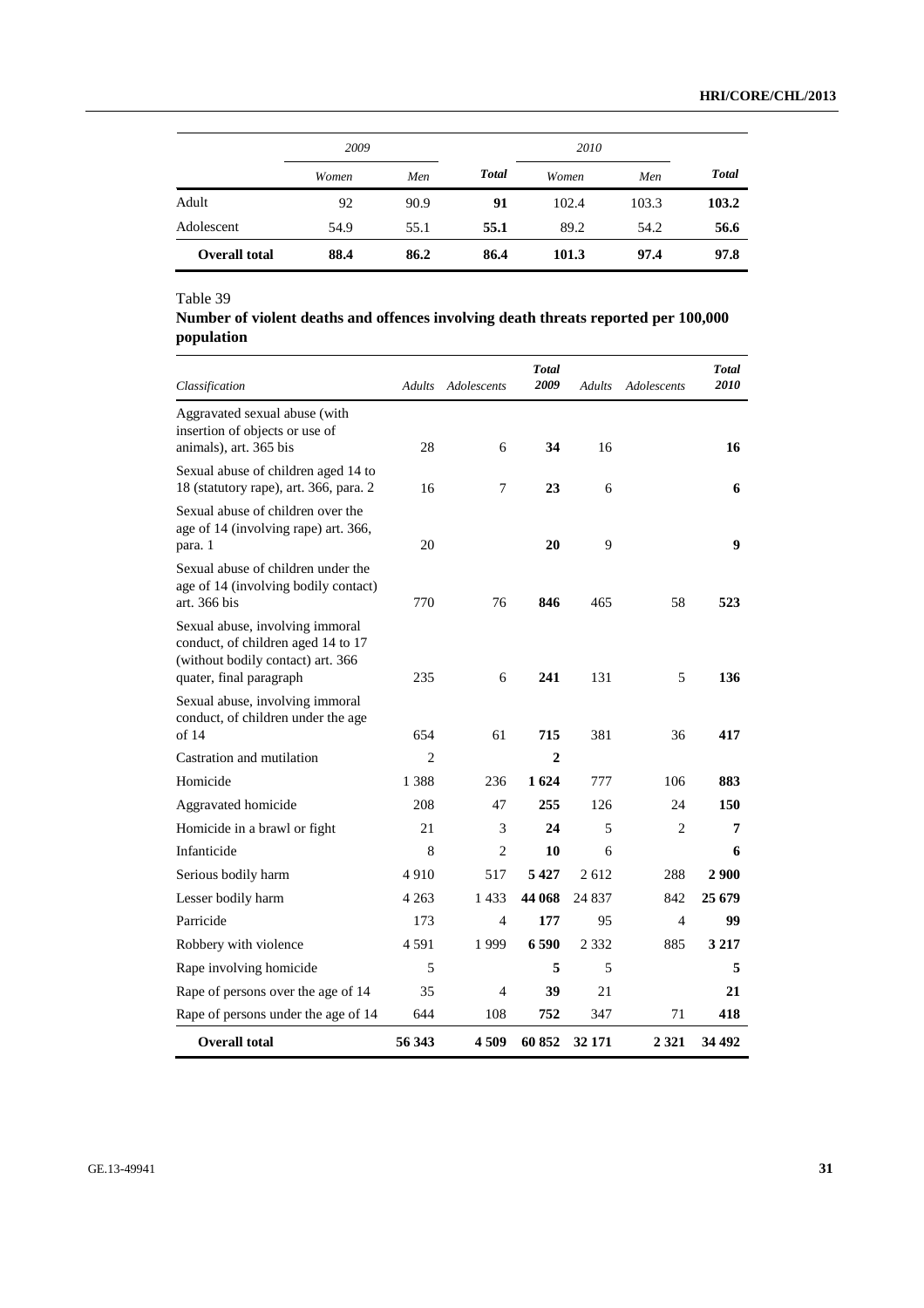## **Rate of violent crimes entered into the system of Office of the Public Defender**  (per 100,000 population) *Year Number of violent crimes Rate per 100,000 population*  2005 11 650 72 2006 26 993 166 2007 41 873 255 2008 53 791 324 2009 60 852 363 2010 34492 306

#### Table 40

# Table 41

### **Most common non-custodial offences as at December 2010**

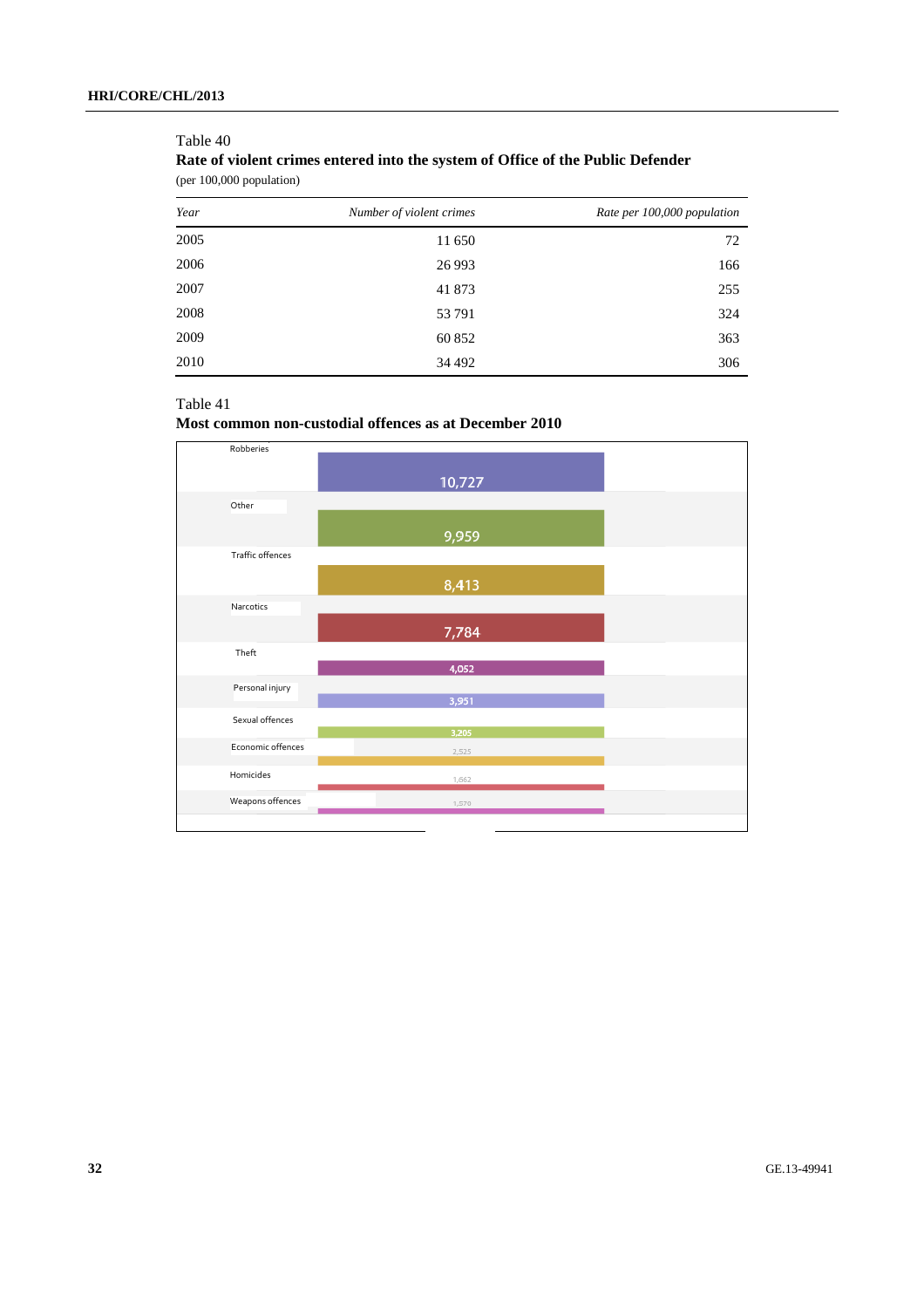### Table 42

**Most common custodial offences as at 2010** 



### Table 43 **Prison population**

*Statistics for the prison population supervised by the Chilean Prison Service 31 December 2010 Prison population supervised by subsystem* 

| Type of                                         |               | Men                      |              |                | Women                    |              |         | <b>Total</b>          |  |
|-------------------------------------------------|---------------|--------------------------|--------------|----------------|--------------------------|--------------|---------|-----------------------|--|
| population                                      | <b>Adults</b> | <b>Minors</b>            | <b>Total</b> | <b>Adults</b>  | <b>Minors</b>            | <b>Total</b> |         | Population Percentage |  |
| <b>Total number</b><br>of persons<br>supervised | 93 352        | $\bf{0}$                 | 93 352       | 12 120         | $\bf{0}$                 | 12 1 20      | 105 472 | 100.00                |  |
| (A) custodial<br>subsystem                      | 46 864        | $\mathbf{0}$             | 46 864       | 4577           | $\theta$                 | 4577         | 51 441  | 48.77                 |  |
| Persons under<br>arrest                         | 144           |                          | 144          | 16             |                          | 16           | 160     | 0.15                  |  |
| Accused<br>persons                              | 67            |                          | 67           | $\overline{4}$ |                          | 4            | 71      | 0.07                  |  |
| Persons facing<br>preliminary<br>charges        | 9 3 6 8       | $\overline{\phantom{a}}$ | 9 3 6 8      | 1 3 7 8        | $\overline{\phantom{0}}$ | 1378         | 10746   | 10.19                 |  |
| Convicted<br>persons                            | 37 285        | $\mathbf{0}$             | 37 285       | 3 1 7 9        | $\theta$                 | 3 1 7 9      | 40 4 64 | 38.36                 |  |
| $(B)$ Semi-<br>custodial<br>subsystem           | 645           |                          | 645          | 41             |                          | 41           | 686     | 0.65                  |  |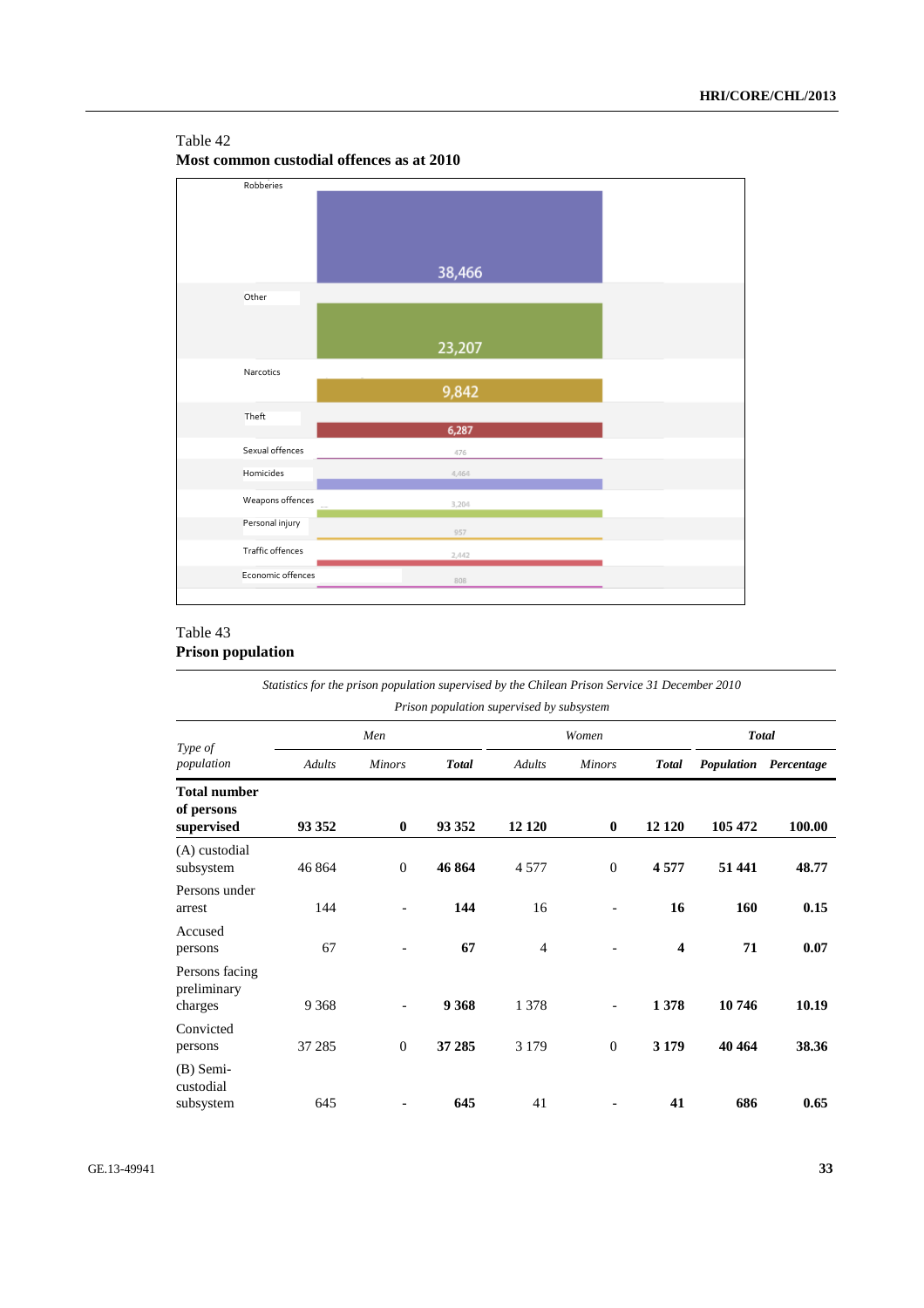| Prison population supervised by subsystem                                 |                |                          |                |               |                          |              |                |                       |
|---------------------------------------------------------------------------|----------------|--------------------------|----------------|---------------|--------------------------|--------------|----------------|-----------------------|
|                                                                           | Men            |                          |                | Women         |                          |              | <b>Total</b>   |                       |
| Type of<br>population                                                     | <b>Adults</b>  | <b>Minors</b>            | <b>Total</b>   | <b>Adults</b> | <b>Minors</b>            | <b>Total</b> |                | Population Percentage |
| Persons held in<br><b>Education</b> and<br><b>Labour Centres</b><br>(CET) | 645            |                          | 645            | 41            |                          | 41           | 686            | 0.65                  |
| $(C)$ Non-<br>custodial<br>subsystem                                      | 45 843         | $\overline{a}$           | 45 843         | 7 5 0 2       | $\overline{a}$           | 7502         | 53 345         | 50.58                 |
| Alternative<br>measures                                                   | 44 093         | $\overline{\phantom{a}}$ | 44 093         | 7 3 7 0       | $\overline{\phantom{0}}$ | 7370         | 51 463         | 48.79                 |
| Suspended<br>sentences                                                    | 29 400         | $\overline{\phantom{0}}$ | 29 400         | 5 3 2 1       | $\overline{\phantom{0}}$ | 5 3 2 1      | 34721          | 32.92                 |
| Probation<br>(adults)                                                     | 9875           |                          | 9875           | 1 707         | $\overline{a}$           | 1707         | 11 582         | 10.98                 |
| Night-time<br>confinement                                                 | 4818           | $\blacksquare$           | 4818           | 342           | $\overline{a}$           | 342          | 5 1 6 0        | 4.89                  |
| Reintegration<br>benefits                                                 | 1 2 6 8        | $\overline{a}$           | 1 2 6 8        | 122           | $\overline{a}$           | 122          | 1 3 9 0        | 1.32                  |
| Supervised<br>outings                                                     | 739            | $\overline{\phantom{a}}$ | 739            | 71            | $\overline{\phantom{a}}$ | 71           | 810            | 0.77                  |
| Conditional<br>release                                                    | 529            | $\frac{1}{2}$            | 529            | 51            | $\overline{\phantom{0}}$ | 51           | 580            | 0.55                  |
| Enforcement<br>measures                                                   | 482            | $\overline{a}$           | 482            | 10            | $\overline{\phantom{0}}$ | 10           | 492            | 0.47                  |
| Daytime<br>detention                                                      | $\overline{c}$ | $\overline{\phantom{a}}$ | $\overline{2}$ | $\mathbf{0}$  | $\overline{a}$           | $\bf{0}$     | $\overline{2}$ | 0.00                  |
| Night-time<br>detention                                                   | 480            |                          | 480            | 10            |                          | 10           | 490            | 0.46                  |
| Provisional<br>figures                                                    |                |                          |                |               |                          |              |                |                       |

*Statistics for the prison population supervised by the Chilean Prison Service 31 December 2010* 

82. The custodial subsystem consists of the population that is being held in one of the country's penal establishments while awaiting trial or serving a custodial sentence. It should be borne in mind that this subsystem includes the population of the semi-custodial subsystem, which is made up of convicts who have volunteered to serve their custodial sentences in Education and Labour Centres (CET).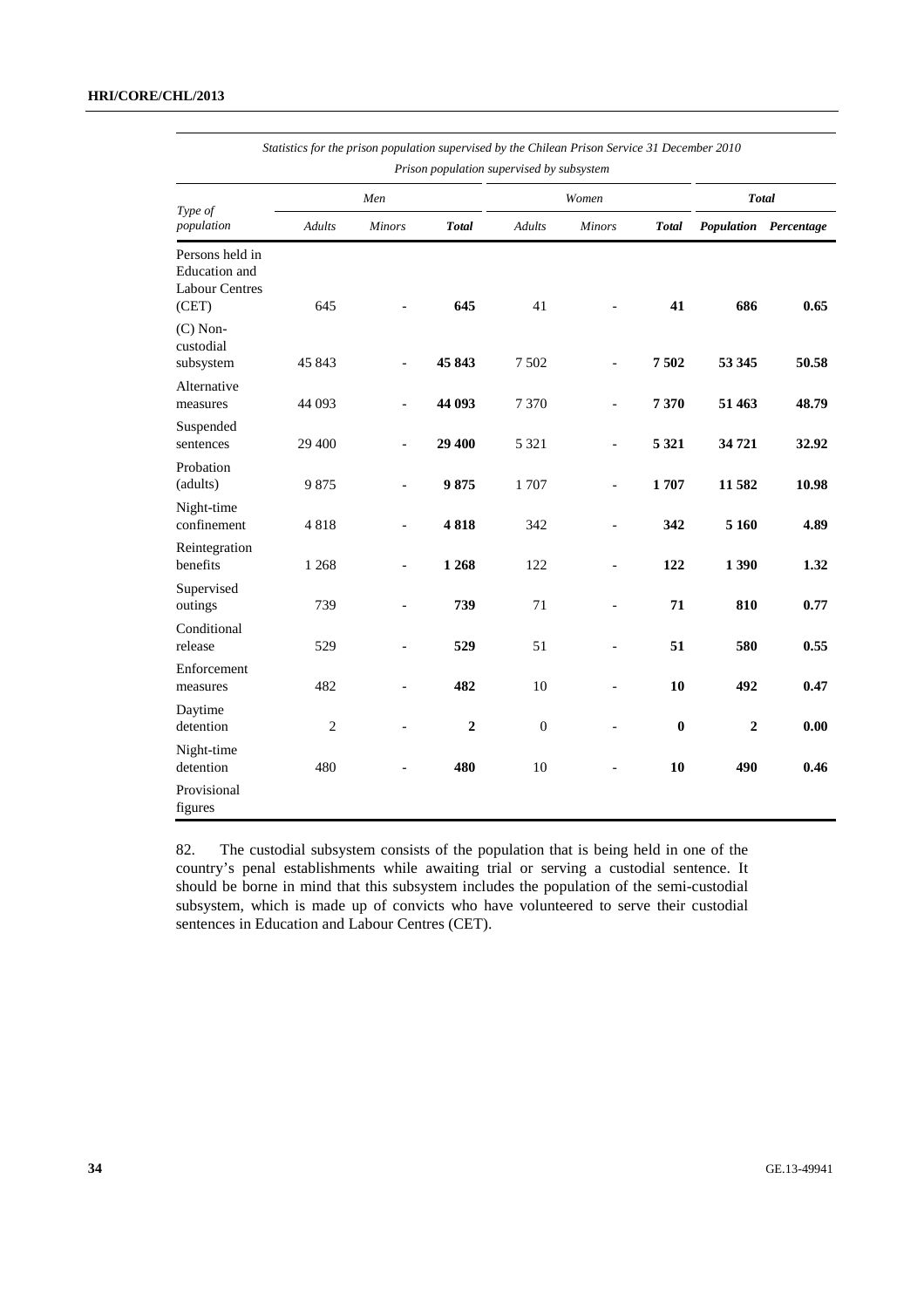| Year | Persons in custody | Year | Persons in custody |
|------|--------------------|------|--------------------|
| 1990 | 22 3 26            | 2000 | 34 5 89            |
| 1991 | 20 751             | 2001 | 33 544             |
| 1992 | 20 27 5            | 2002 | 34 270             |
| 1993 | 20 647             | 2003 | 35 615             |
| 1994 | 21 268             | 2004 | 35 644             |
| 1995 | 22 659             | 2005 | 36 672             |
| 1996 | 24 244             | 2006 | 39 302             |
| 1997 | 25 978             | 2007 | 43 458             |
| 1998 | 27859              | 2008 | 47449              |
| 1999 | 31 4 4 4           | 2009 | 53 038             |

| Table 44                     |  |  |
|------------------------------|--|--|
| Number of persons in custody |  |  |

### Table 45 **Number of persons in custody**

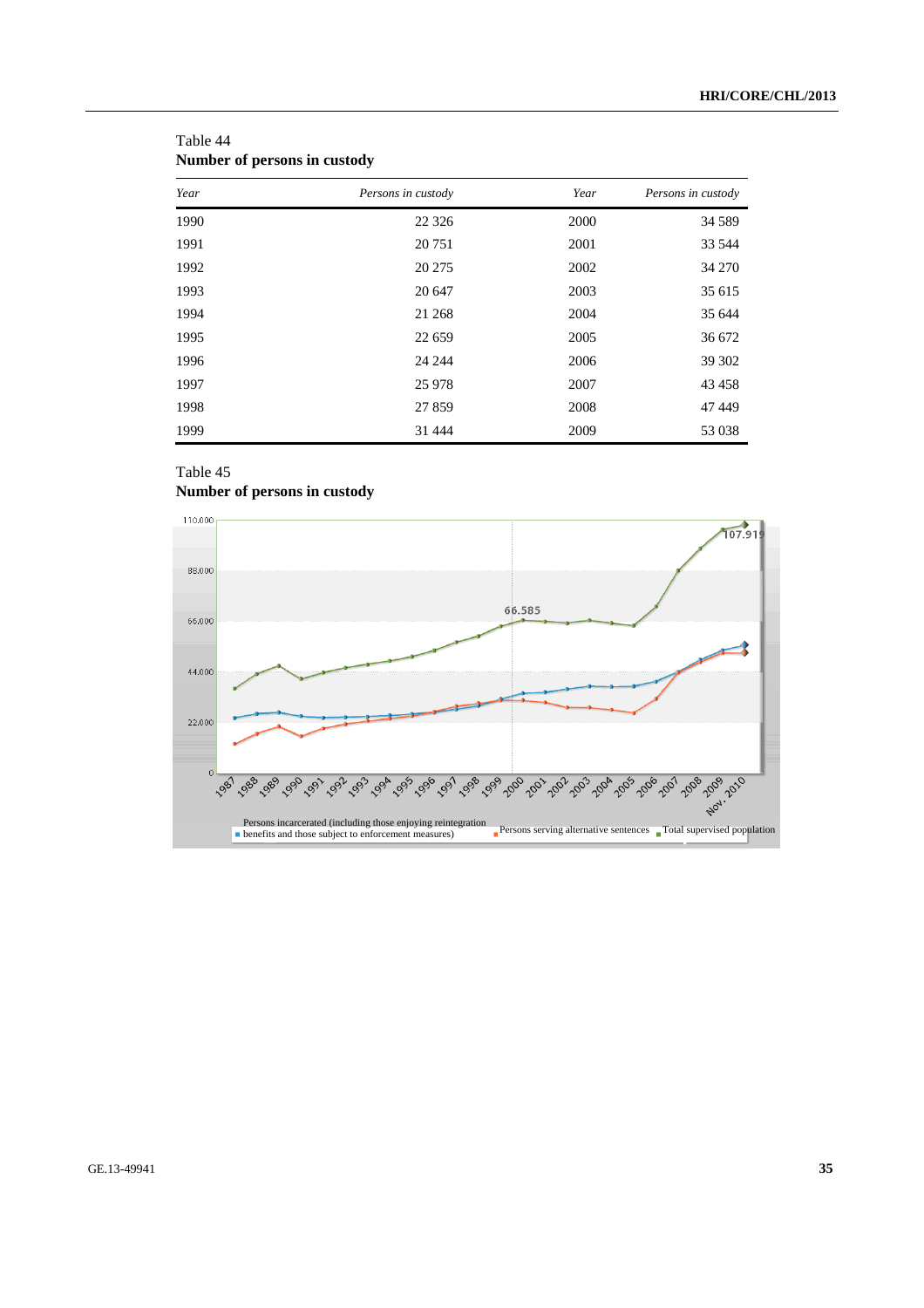#### Table 46

**Procedural status of persons deprived of liberty** 



Table 47 **Criminal involvement of the prison population** 

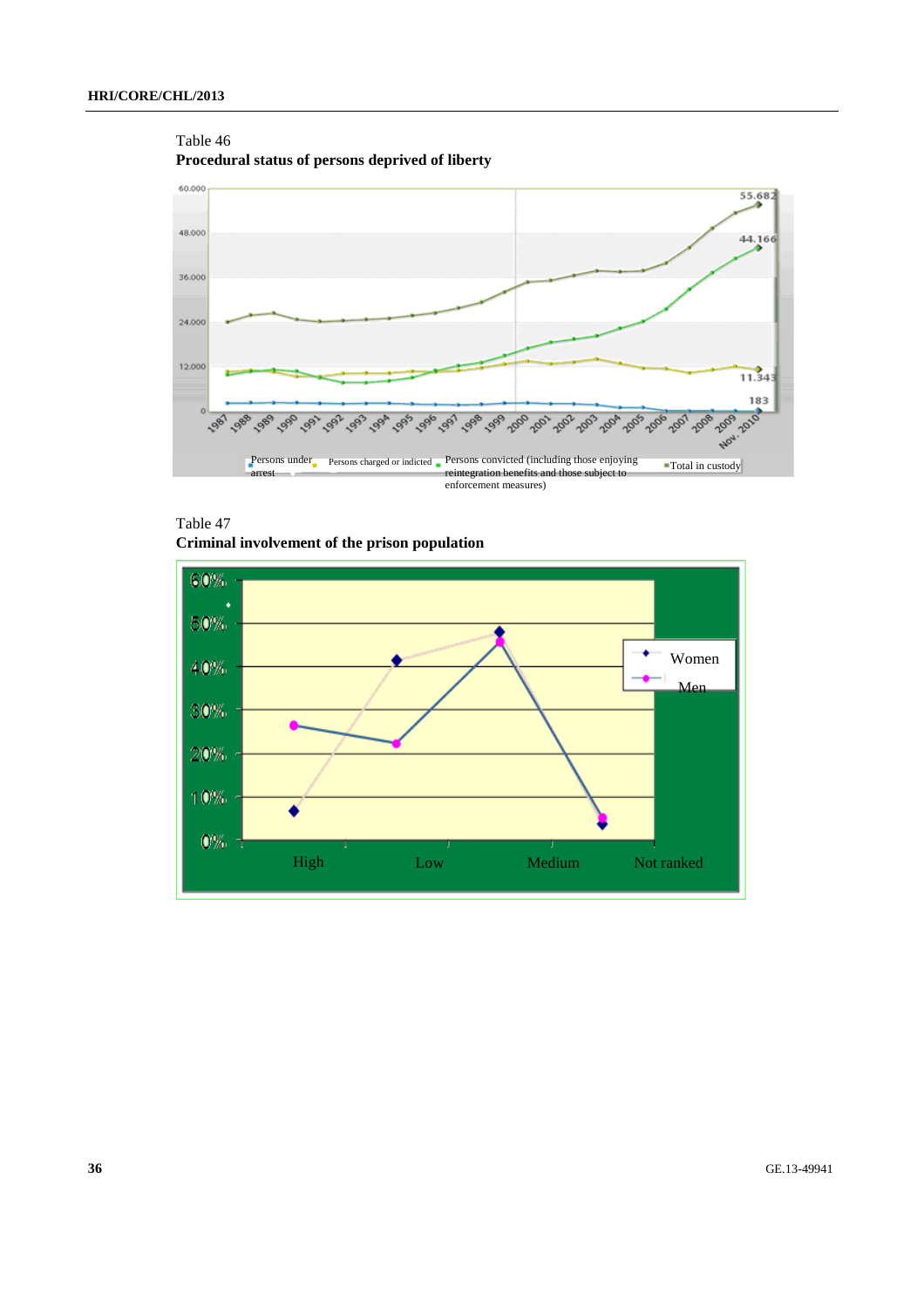Table 48 **Incarceration rate per 100,000 population** 



# Table 49

**Non-incarcerated convicts per 100,000 population** 

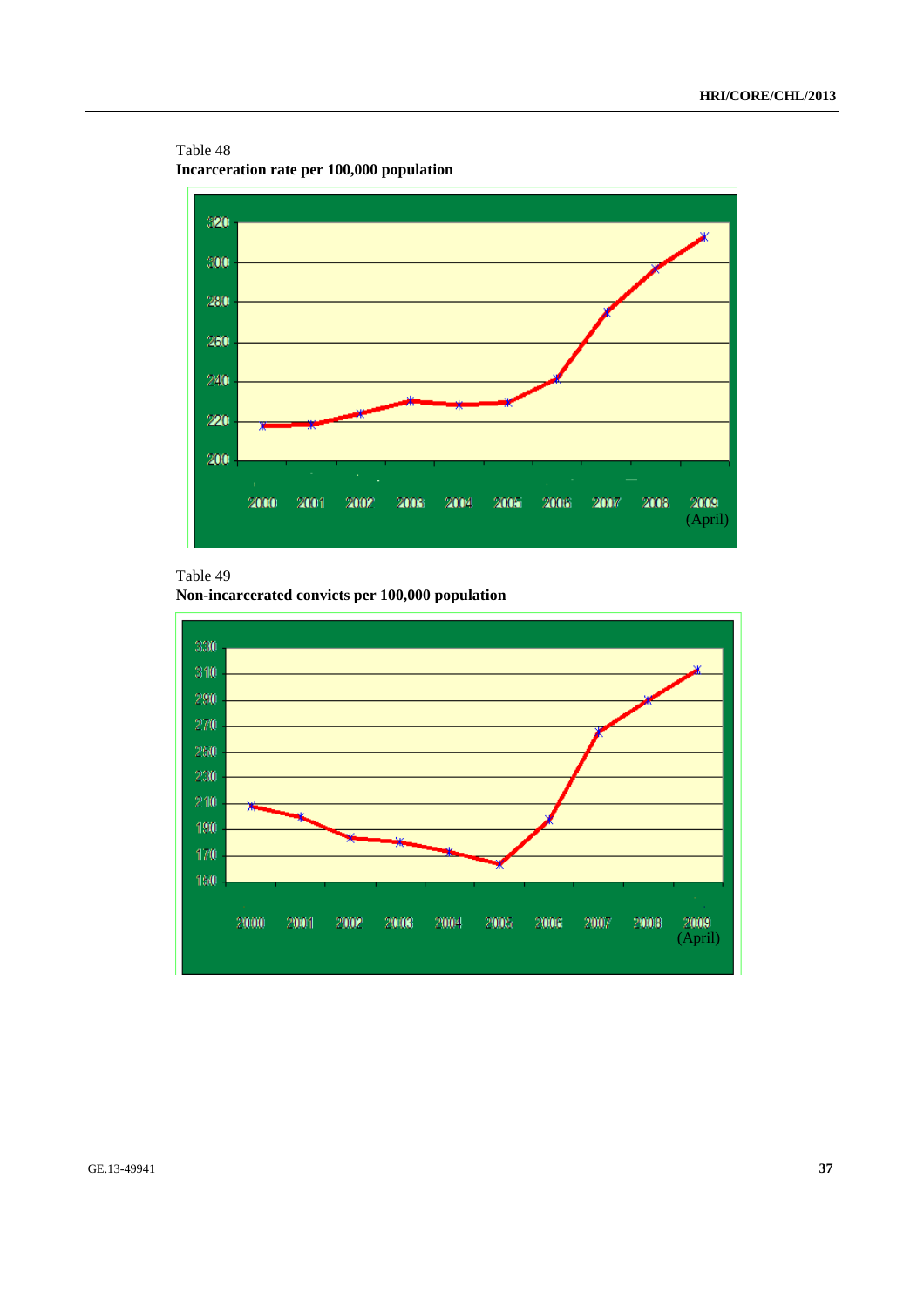|            | Night-time<br>confinement | Suspended sentence | Probation (adults) | Total under Act No.<br>18216 |
|------------|---------------------------|--------------------|--------------------|------------------------------|
| Year       | Population                | Population         | Population         | Population                   |
| 1987       | 563                       | 11 528             | 594                | 12 685                       |
| 1988       | 621                       | 15 8 95            | 808                | 17 324                       |
| 1989       | 709                       | 18 4 21            | 1 2 5 2            | 20 3 82                      |
| 1990       | 636                       | 13 9 26            | 1556               | 16 118                       |
| 1991       | 688                       | 17 118             | 1794               | 19 600                       |
| 1992       | 736                       | 18412              | 2 2 8 8            | 21 436                       |
| 1993       | 810                       | 19 165             | 2 7 0 8            | 22 683                       |
| 1994       | 887                       | 19759              | 3 1 4 4            | 23 790                       |
| 1995       | 920                       | 20 5 25            | 3 4 6 3            | 24 908                       |
| 1996       | 1 0 3 2                   | 22 209             | 3 6 5 2            | 26 893                       |
| 1997       | 1 206                     | 24 309             | 3 6 5 7            | 29 172                       |
| 1998       | 1 3 4 9                   | 25 4 36            | 3 5 8 4            | 30 369                       |
| 1999       | 1511                      | 26 274             | 4 0 28             | 31 813                       |
| 2000       | 1700                      | 26 5 37            | 3 4 6 2            | 31 699                       |
| 2001       | 1812                      | 25 507             | 3 4 9 4            | 30 813                       |
| 2002       | 1785                      | 23 509             | 3 4 4 5            | 28 739                       |
| 2003       | 1755                      | 23 138             | 3 6 9 4            | 28 5 87                      |
| 2004       | 1690                      | 21 550             | 4 3 5 5            | 27 595                       |
| 2005       | 1816                      | 19 223             | 5 3 3 0            | 26 369                       |
| 2006       | 3 1 1 5                   | 22 4 13            | 6816               | 32 344                       |
| 2007       | 4 4 8 8                   | 30 569             | 8 7 7 2            | 43829                        |
| 2008       | 4 682                     | 33 4 54            | 10 3 26            | 48 4 62                      |
| April 2009 | 5 9 0 4                   | 35 607             | 11 409             | 52 9 20                      |

# Table 50 **Change in the number of persons serving sentences other than custodial sentences, Act No. 18216**

# Table 51

**The average length of custody was 127 days for released defendants and 388 days for convicted persons nationwide as at 31 December 2009** 

|             |         | Range of sentence and average number of days in custody |               |                       |                                                             |                                                          |                       |
|-------------|---------|---------------------------------------------------------|---------------|-----------------------|-------------------------------------------------------------|----------------------------------------------------------|-----------------------|
| Region      |         | 5–8 years $8$ –10 years                                 | $3 - 5$ years | More than<br>10 years | More than<br>$100$ days<br>and not<br>exceeding<br>541 days | More than<br>541 days<br>and not<br>exceeding<br>3 years | $100$ days<br>or less |
| Tarapacá    | 2 1 3 1 | 3 3 2 8                                                 | 1499          | 3859                  | 311                                                         | 803                                                      | 27                    |
| Antofagasta | 2 1 9 0 | 3 2 3 4                                                 | 1 3 9 9       | 4 1 6 2               | 294                                                         | 807                                                      | 25                    |
| Atacama     | 2 2 3 2 | 3 2 5 5                                                 | 1463          | 4 1 5 7               | 309                                                         | 818                                                      | 16                    |
| Coquimbo    | 2 1 8 4 | 3 2 5 7                                                 | 1439          | 4 5 5 2               | 320                                                         | 816                                                      | 15                    |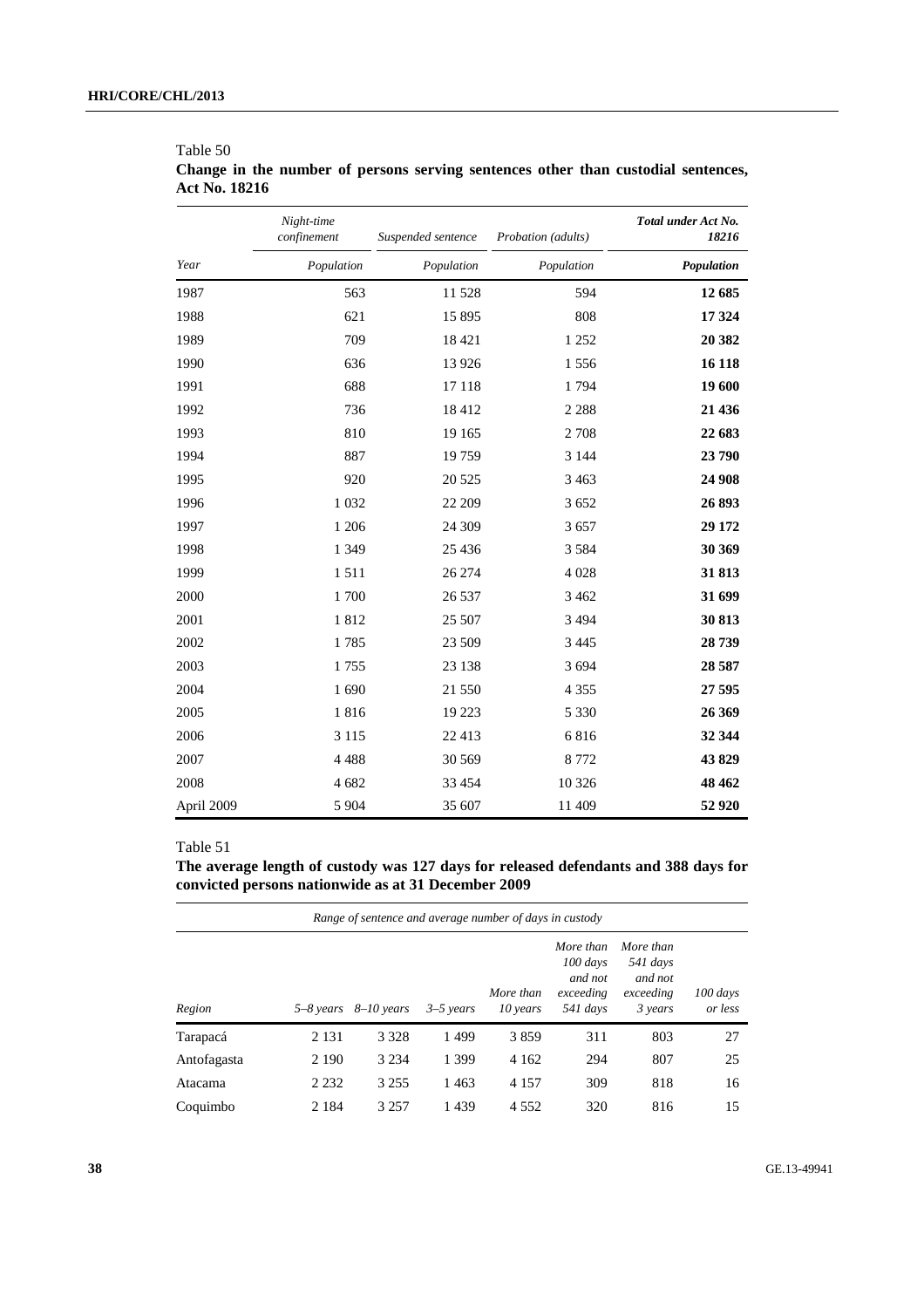| Range of sentence and average number of days in custody |               |              |             |                       |                                                           |                                                          |                          |
|---------------------------------------------------------|---------------|--------------|-------------|-----------------------|-----------------------------------------------------------|----------------------------------------------------------|--------------------------|
| Region                                                  | $5 - 8$ years | $8-10$ years | $3-5$ years | More than<br>10 years | More than<br>100 days<br>and not<br>exceeding<br>541 days | More than<br>541 days<br>and not<br>exceeding<br>3 years | $100 \, days$<br>or less |
| Valparaíso                                              | 2 1 4 1       | 3 2 8 9      | 1468        | 4468                  | 303                                                       | 796                                                      | 19                       |
| O'Higgins                                               | 2 2 1 3       | 3 2 5 2      | 1427        | 4 1 1 2               | 310                                                       | 828                                                      | 21                       |
| Maule                                                   | 2 2 2 0       | 3 3 3 2      | 1453        | 4 6 1 4               | 309                                                       | 806                                                      | 15                       |
| <b>Bíobío</b>                                           | 2 2 0 0       | 3 2 7 9      | 1434        | 4534                  | 317                                                       | 820                                                      | 14                       |
| La Araucanía                                            | 2 1 9 7       | 3 2 8 5      | 1 4 3 5     | 3938                  | 323                                                       | 801                                                      | 14                       |
| Los Lagos                                               | 2 1 7 5       | 3 2 8 6      | 1429        | 4 1 3 3               | 301                                                       | 812                                                      | 13                       |
| Aisén                                                   | 2 3 3 3       | 3 2 6 5      | 1433        | 4613                  | 306                                                       | 806                                                      | 18                       |
| Magallanes and<br>the Chilean<br>Antarctic              | 2 1 5 7       | 3 2 0 4      | 1447        | 3 9 7 4               | 285                                                       | 825                                                      | 19                       |
| Metropolitan<br>region (Santiago)                       | 2 1 5 4       | 3 3 1 4      | 1482        | 4 3 6 7               | 299                                                       | 819                                                      | 27                       |
| Arica and<br>Parinacota                                 | 2 2 5 9       | 3 3 0 4      | 1 500       | 4 3 4 6               | 328                                                       | 811                                                      | 33                       |
| Los Ríos                                                | 2 2 0 8       | 3 2 8 6      | 1455        | 4 5 4 6               | 309                                                       | 811                                                      | 17                       |

# Table 52

# **Causes of death among the prison population, 2010**

|                | Deaths        |            |
|----------------|---------------|------------|
| Cause of death | <b>Number</b> | Percentage |
| Accident       | 3             | 1.2        |
| Illness        | 70            | 28.1       |
| Homicide       | 38            | 15.3       |
| Suicide        | 22            | 8.8        |
| Other          | 116           | 46.6       |
| <b>Total</b>   | 249           | 100        |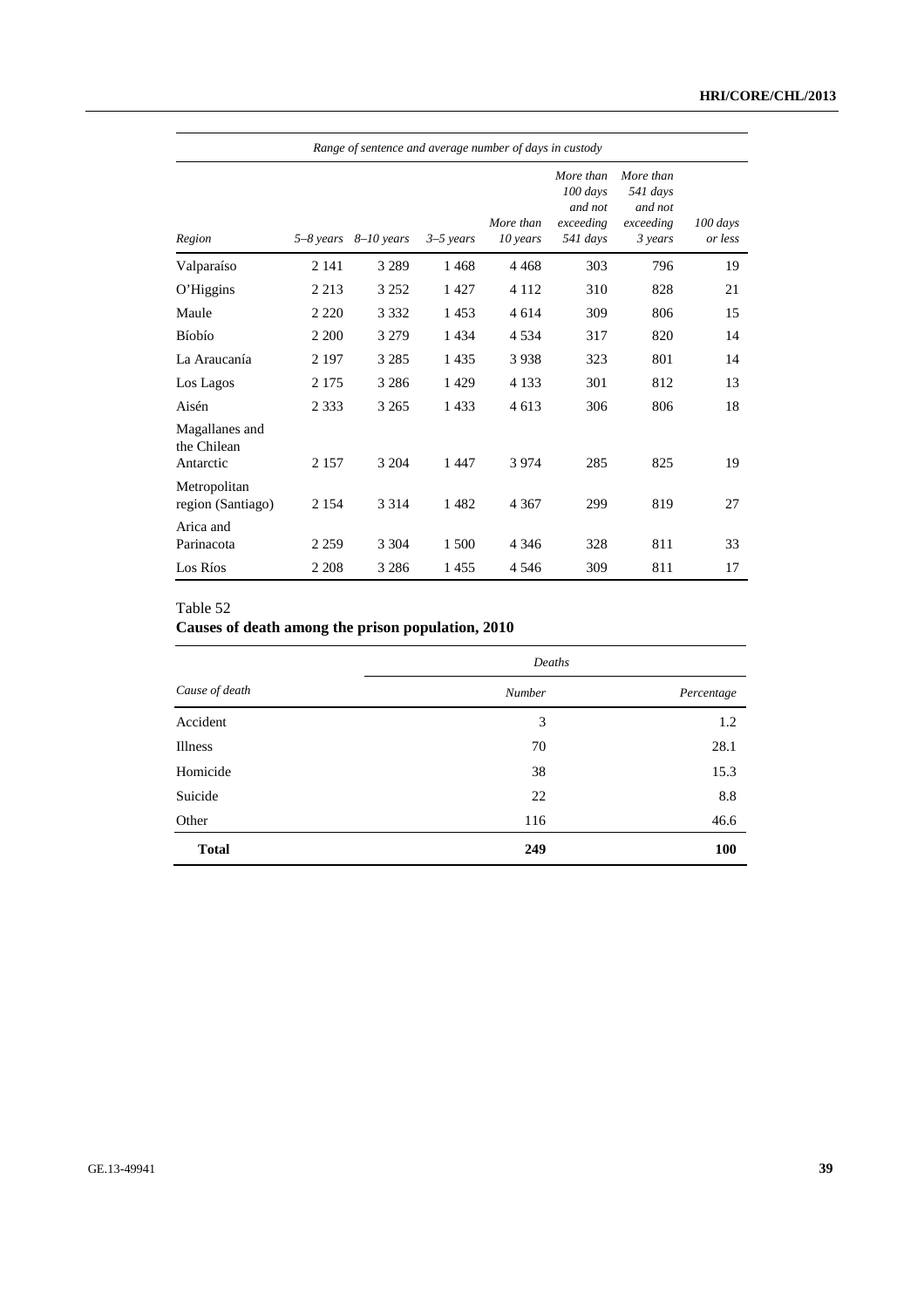# **II. General framework for the protection and promotion of human rights**

# **A. Acceptance of international human rights norms**

# **1. Status of the major human rights treaties in Chile**

Table 53

|  |  |  |  | <b>Status of the major human rights (United Nations) treaties</b> |
|--|--|--|--|-------------------------------------------------------------------|
|--|--|--|--|-------------------------------------------------------------------|

|     | Treaty                                                                                                                                    | Ratification                   | Entry into force | Reservations                                                                                     |
|-----|-------------------------------------------------------------------------------------------------------------------------------------------|--------------------------------|------------------|--------------------------------------------------------------------------------------------------|
| I   | International Covenant on Civil and<br><b>Political Rights</b>                                                                            | 10/02/1972                     | 29/04/1989       |                                                                                                  |
|     | Optional Protocol, concerning<br>communications from individuals                                                                          | 20/05/1992                     | 28/08/1992       |                                                                                                  |
|     | Optional Protocol, aiming at the<br>abolition of the death penalty                                                                        | 26/09/2008                     | 05/01/2009       | Article 2,<br>paragraph 1                                                                        |
| П   | International Covenant on Economic,<br>Social and Cultural Rights                                                                         | 10/02/1972                     | 27/05/1989       |                                                                                                  |
|     | <b>Optional Protocol</b>                                                                                                                  | 10/12/2008<br>(signature only) |                  |                                                                                                  |
| III | International Convention on the<br>Elimination of All Forms of Racial<br>Discrimination                                                   | 20/10/1971                     | 12/11/1971       |                                                                                                  |
| IV  | Convention against Torture and Other 30/09/1988<br>Cruel, Inhuman or Degrading<br><b>Treatment or Punishment</b>                          |                                | 26/11/1988       | Reservations to<br>article 2.<br>paragraph 3, 3,<br>28, and 30,<br>paragraph 1, all<br>withdrawn |
|     | Optional Protocol to the Convention<br>against Torture and Other Cruel,<br>Inhuman or Degrading Treatment or<br>Punishment                | 12/12/2008                     | 14/02/2009       |                                                                                                  |
| V   | Convention on the Elimination of All<br>Forms of Discrimination against<br>Women                                                          | 07/12/1989                     | 09/12/1989       |                                                                                                  |
|     | Optional Protocol to the Convention<br>on the Elimination of All Forms of<br>Discrimination against Women                                 | 10/12/1999<br>(signature only) |                  |                                                                                                  |
| VI  | Convention on the Rights of the<br>Child                                                                                                  | 13/08/1990                     | 27/09/1990       |                                                                                                  |
|     | Optional Protocol to the Convention<br>on the Rights of the Child on the<br>involvement of children in armed<br>conflict                  | 31/07/2003                     | 27/12/2003       |                                                                                                  |
|     | Optional Protocol to the Convention<br>on the Rights of the Child on the sale<br>of children, child prostitution and<br>child pornography | 06/02/2003                     | 06/09/2003       |                                                                                                  |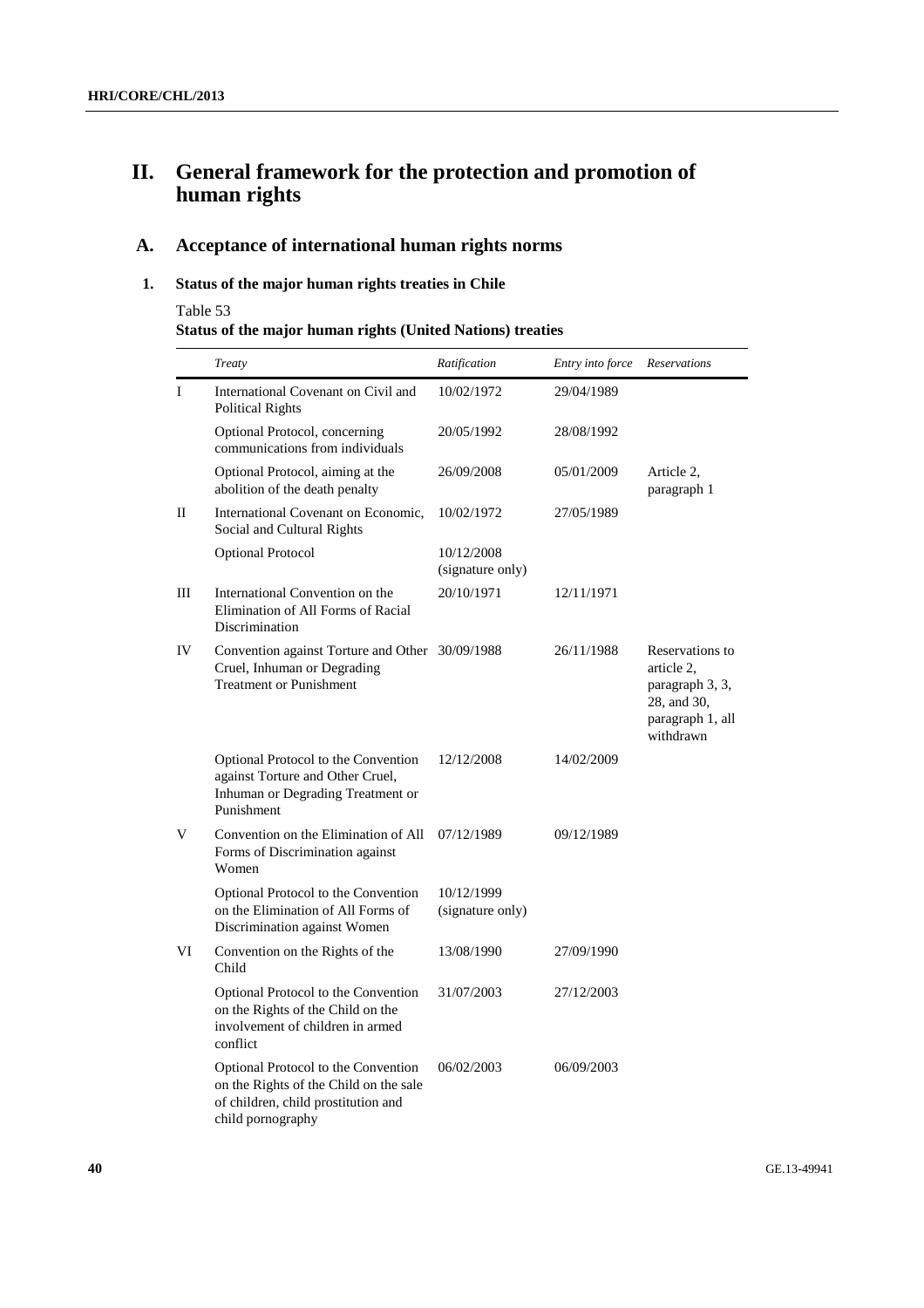|      | Treaty                                                                                                                 | Ratification                   | Entry into force | Reservations                                                  |
|------|------------------------------------------------------------------------------------------------------------------------|--------------------------------|------------------|---------------------------------------------------------------|
|      | Optional Protocol on a<br>communications procedure                                                                     | 28/02/2012<br>(signature only) |                  |                                                               |
| VII  | International Convention on the<br>Protection of the Rights of All<br>Migrant Workers and Members of<br>Their Families | 25/03/2005                     | 08/06/2005       | Article 22,<br>paragraph 5,<br>and article 48.<br>paragraph 2 |
| VIII | Convention on the Rights of Persons<br>with Disabilities                                                               | 29/07/2008                     | 17/09/2008       |                                                               |
|      | Optional Protocol to the Convention<br>on the Rights of Persons with<br><b>Disabilities</b>                            | 29/07/2008                     | 17/09/2008       |                                                               |
| IX   | International Convention for the<br>Protection of All Persons from<br><b>Enforced Disappearance</b>                    | 06/02/2007                     | 23/12/2010       |                                                               |

#### **2. Other international human rights instruments**

 *Instruments predating the establishment of the United Nations and the Organization of American States* 

83. Chile is a party to the following instruments:

 (a) International Convention for the Suppression of the Traffic in Women and Children. Ratification: 15 January 1929. Entry into force: 20 May 1930;

(b) Convention regarding the Status of Aliens in the Respective Territories of the Contracting Parties. Ratification: 12 March 1934. Entry into force: 14 September 1934;

(c) (Inter-American) Convention on the Nationality of Women. Ratification: 29 August 1934. Entry into force: 12 November 1934;

(d) International Agreement intended to secure effective protection against the "White Slave Traffic". Accession: 19 March 1935. Entry into force: 18 June 1935;

(e) International Convention for the Suppression of the "White Slave Traffic". Ratification: 19 March 1935. Entry into force: 18 June 1935;

(f) Protocol relating to a Certain Case of Statelessness. Ratification: 20 March 1935. Entry into force: 16 April 1935;

(g) International Convention for the Suppression of the Traffic in Women of Full Age. Ratification: 20 March 1935. Entry into force: 15 April 1935;

(h) (Inter-American) Convention on Political Asylum. Ratification: 28 March 1935. Entry into force: 17 May 1935.

### *Inter-American Instruments*

84. Chile is a party to the following instruments:

 (a) Inter-American Convention on the Granting of Political Rights to Women. Ratification: 10 April 1975. Entry into force: 29 May 1975;

(b) Inter-American Convention on the Granting of Civil Rights to Women. Ratification: 10 April 1975. Entry into force: 26 April 1975;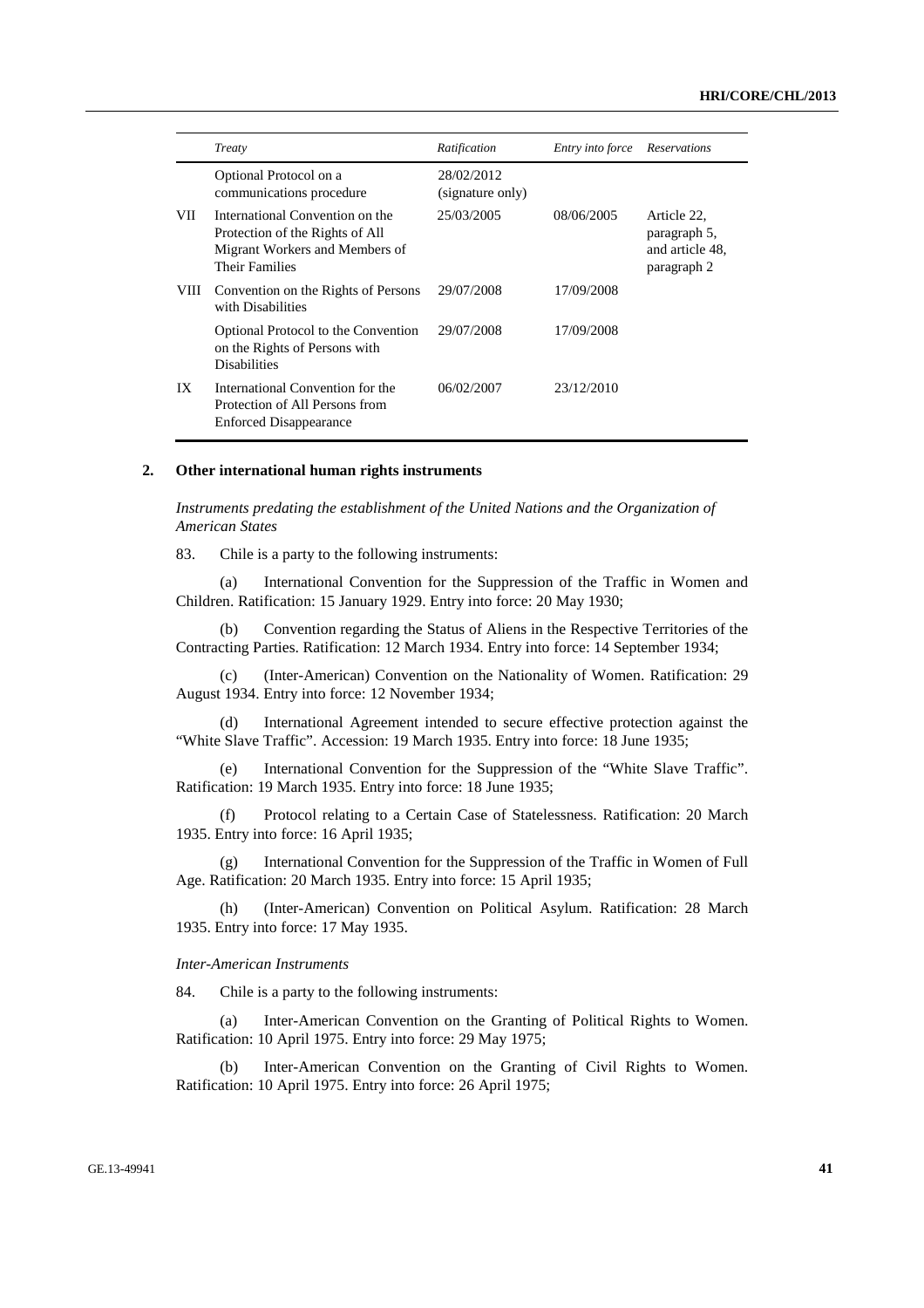(c) American Convention on Human Rights. Ratification: 21 August 1990, with declarations. Entry into force: 5 January 1991;

(d) Inter-American Convention to Prevent and Punish Torture. Ratification: 30 September 1988, with reservations. Entry into force: 26 November 1988. Instrument of withdrawal of reservations deposited: 21 August 1990. Entry into force: 13 January 1991;

(e) Inter-American Convention on the Prevention, Punishment and Eradication of Violence against Women. Ratification: 15 November 1996. Entry into force: 11 November 1998;

(f) Protocol to the American Convention on Human Rights to Abolish the Death Penalty. Ratification: 4 August 2005, with a reservation. Entry into force: 16 October 2008;

Inter-American Convention on the Elimination of All Forms of Discrimination against Persons with Disabilities. Ratification: 4 December 2001. Entry into force: 20 June 2002.

#### *United Nations instruments*

85. Chile is a party to the following instruments:

 (a) Convention on the Prevention and Punishment of the Crime of Genocide. Ratification: 3 June 1953. Entry into force: 11 December 1953;

(b) Convention on the Political Rights of Women. Signature: 31 March 1953. Ratification: 18 October 1967. Entry into force: 30 October 1967;

(c) Convention relating to the Status of Refugees. Ratification: 28 January 1972, with reservations. Entry into force: 19 July 1972;

(d) Protocol relating to the Status of Refugees. Ratification: 27 April 1972. Entry into force: 20 July 1972;

(e) Slavery Convention; Protocol amending the Slavery Convention; Supplementary Convention on the Abolition of Slavery, the Slave Trade, and Institutions and Practices Similar to Slavery. Accession: 20 June 1995. Entry into force: 7 November 1995;

(f) United Nations Convention against Transnational Organized Crime, its Protocol against the Smuggling of Migrants by Land, Sea and Air, and its Protocol to Prevent, Suppress and Punish Trafficking in Persons, Especially Women and Children. Entry into force: 16 February 2005;

(g) Rome Statute of the International Criminal Court. Ratification: 29 June 2009. Entry into force: 1 August 2009;

International Convention for the Protection of All Persons from Enforced Disappearance. Ratification: 8 December 2009. Entry into force: 23 December 2010.

#### *International Labour Organization (ILO) instruments*

86. Chile is a party to the following instruments:

 (a) Weekly Rest (Industry) Convention, 1921 (No. 14). Ratified: 15 September 1925;

(b) Forced Labour Convention, 1930 (No. 29). Ratified: 31 May 1933;

(c) Right to Organize and Collective Bargaining Convention, 1949 (No. 98). Ratified: 1 February 1999;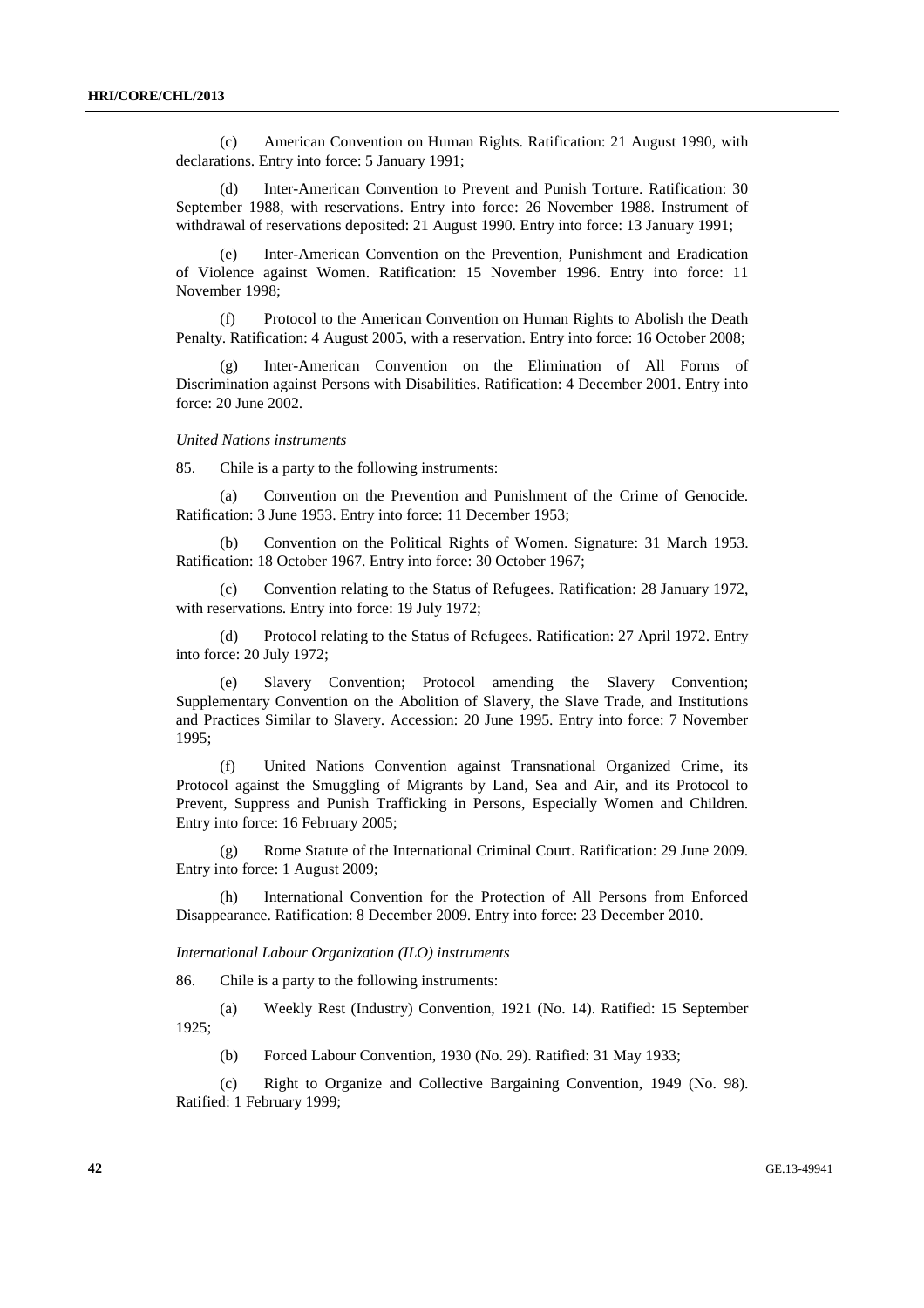(d) Equal Remuneration Convention, 1951 (No. 100). Ratified: 20 September 1971;

(e) Abolition of Forced Labour Convention, 1957 (No. 105). Ratified: 1 February 1999;

(f) Discrimination (Employment and Occupation) Convention, 1958 (No. 111). Ratified: 20 September 1971;

(g) Employment Policy Convention, 1964 (No. 122). Ratified: 24 October 1968;

(h) Minimum Wage Fixing Convention, 1970 (No. 131). Ratified: 13 September 1999;

(i) Minimum Age Convention, 1973 (No. 138). Ratified: 1 February 1999;

(j) Labour Relations (Public Service) Convention, 1978 (No. 151). Ratification: 17 July 2000;

(k) Workers with Family Responsibilities Convention, 1981 (No. 156). Ratification: 14 October 1994;

(l) Indigenous and Tribal Peoples Convention, 1989 (No. 169). Ratification: 15 September 2008;

(m) Worst Forms of Child Labour Convention, 1999 (No. 182). Ratification: 17 July 2000.

#### *UNESCO instruments*

87. Convention against Discrimination in Education. Ratification: 26 November 1971. Entry into force: 30 November 1971.

#### *Conventions of the Hague Conference on Private International Law*

88. (a) Convention on the Civil Aspects of International Child Abduction, 1973. Chile's instrument of accession was deposited on 23 February 1994 (accession giving rise to an acceptance procedure). Entry into force: 1 May 1994;

(b) Hague Convention on Protection of Children and Cooperation in respect of Intercountry Adoption, 1993. Ratified: 13 July 1999. International entry into force: 1 November 1999.

#### *Geneva Conventions and other treaties relating to humanitarian law*

89. Chile is a party to the following instruments:

(a) Geneva Convention for the Amelioration of the Condition of the Wounded and Sick in Armed Forces in the Field, 1949 (First Convention). Signed: 12 August 1949. Deposit of instrument of ratification: 12 October 1950;

(b) Geneva Convention for the Amelioration of the Condition of Wounded, Sick and Shipwrecked Members of Armed Forces at Sea, 1949 (Second Convention). Signed: 12 August 1949. Deposit of instrument of ratification: 12 October 1950;

(c) Geneva Convention relative to the Treatment of Prisoners of War, 1949. Signed: 12 August 1949 (Third Convention). Deposit of instrument of ratification: 12 October 1950;

(d) Geneva Convention relative to the Protection of Civilian Persons in Time of War, 1949 (Fourth Convention). Signed: 12 August 1949. Deposit of instrument of ratification: 12 October 1950;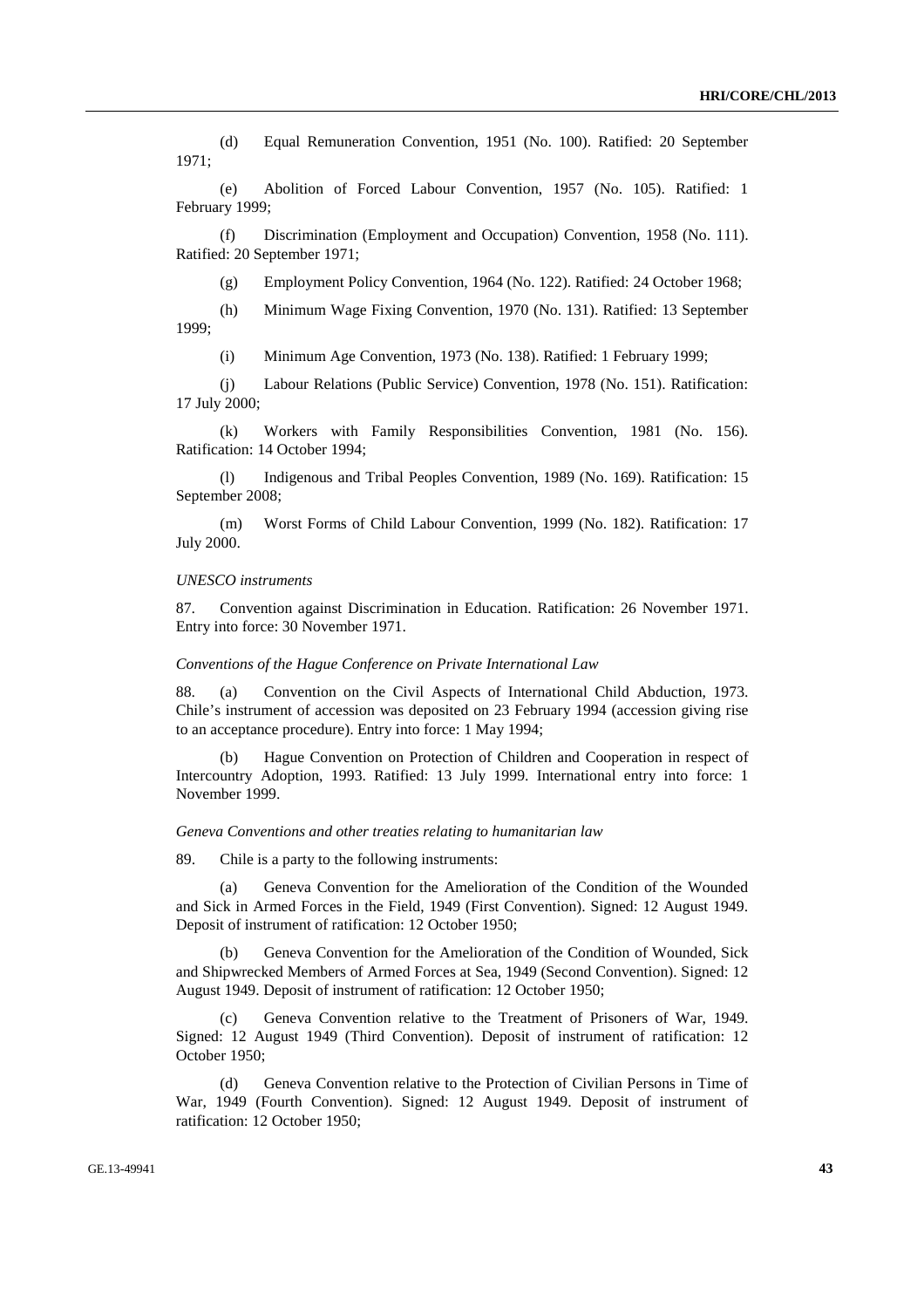(e) Protocol additional to the Geneva Conventions of 12 August 1949, and relating to the protection of victims of international armed conflicts, 1977. Signed: 12 December 1977. Deposit of instrument of ratification: 24 April 1991;

Protocol additional to the Geneva Conventions of 12 August 1949, and relating to the protection of victims of non-international armed conflicts, 1977. Signed: 12 December 1977. Deposit of instrument of ratification: 24 April 1991;

(g) Convention on the Prohibition of the Use, Stockpiling, Production and Transfer of Anti-Personnel Mines and on Their Destruction, 1997. Signed: 3 December 1997. Deposit of instrument of ratification: 10 September 2001.

# **B. Legal framework for the protection of human rights at the national level**

### **1. Protection of human rights in the Constitution**

Article 19 of chapter III of the Constitution, on constitutional guarantees, protects the human rights and fundamental freedoms that are set out in various international instruments. The Constitution guarantees: the right to life and to the physical and psychic integrity of the individual; freedom from any unlawful pressure; equality before the law; equal protection under the law in the exercise of rights; the right to a legal defence, to be tried by a court designated and previously established by law; the right to guarantees of rational and fair proceedings, and the right not to be punished with a penalty other than that provided for in a law enacted prior to the perpetration of the offence, unless the new law should favour the interested party; the right to respect for and protection of private and public life and the honour of individuals and their families; the inviolability of the home and all forms of private communication; freedom of conscience; the right to personal freedom and individual security, and the right to live in a pollution-free environment and to enjoy health protection; the right to education and to freedom of instruction; freedom of opinion and the right to disseminate information without prior censorship; the right of peaceful assembly without prior permission and unarmed; the right to submit petitions to the authorities; the right of association without prior permission and to political pluralism; freedom to work; access to all public positions and employment; the right to social security; the right to organize; the equal distribution of taxes; the right to engage in any economic activity, abiding by the legal norms regulating it; freedom from arbitrary discrimination by the State and its bodies in economic matters; freedom to acquire ownership; the right of ownership; copyright on creative intellectual and artistic works; and industrial property rights.

91. The provisions of article 19 of the Constitution are not exclusive, so the enumeration of rights in the article is not exhaustive. This is indicated by the reliable record of the norm, regarding which the drafters state: "We have contemplated a norm ensuring respect for every right inherent in the human person, notwithstanding that it may not be expressly designated in the text."

# *States of exception*

92. The Constitution (arts. 39 et seq.) provides for the following states of exception: (a) a *state of alert*, in the event of external war; (b) a *state of siege*, in the event of internal war or disturbances; (c) a *state of emergency* in serious cases of disturbance of the peace and damage or threat to national security, owing to internal or external causes; and (d) a *state of catastrophe*, in the event of a public calamity.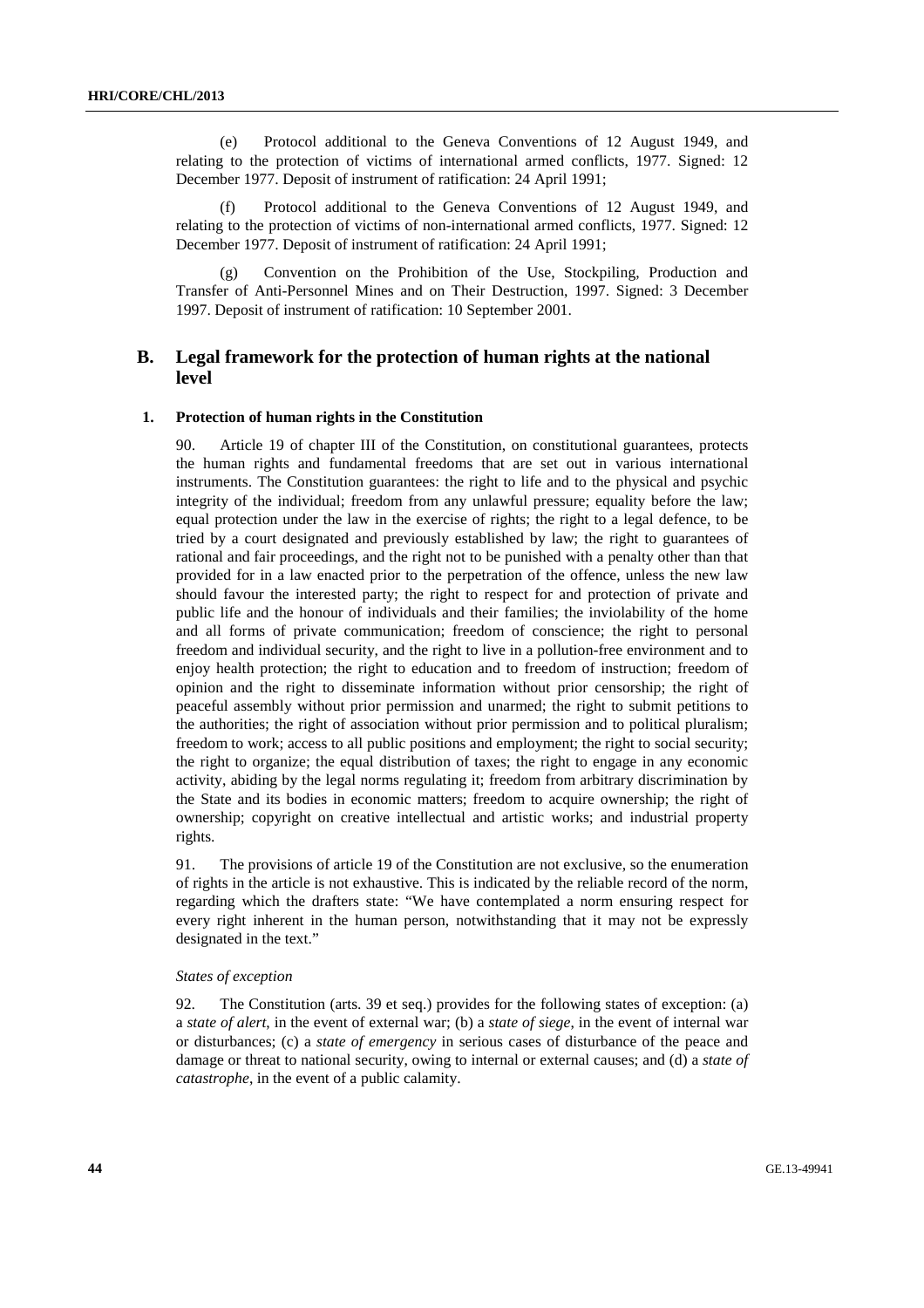93. Article 19, paragraph 26, expressly guarantees that even in states of exception, the norms regulating or complementing the fundamental rights recognized in the Constitution cannot have their essence affected or be subject to conditions, taxes or any requirements impeding their free exercise. Only temporary restrictions or limitations of their exercise, as set out in the Constitution, may be considered.<sup>31</sup>

94. For example, the earthquake and tsunami experienced by the country on 27 February 2010 resulted in states of exception being declared in the regions of Maule and Bíobío through Supreme Decrees Nos. 152 and 153; these states of exception, which lasted 30 days, were lifted on 31 March 2010. Similarly, under Decree No. 173, a state of exception was declared in the O'Higgins Region for a period of 20 days as of 11 March and also ended on 31 March 2010. The States parties to the International Covenant on Civil and Political Rights were informed of this situation in a timely manner through the Secretary-General of the United Nations, in accordance with article 4, paragraph 3, of the Covenant.

#### **2. Incorporation of international law in the internal legal order**

# *Customary international law and general principles of law*

95. There is no explicit general norm establishing the automatic incorporation of customary norms or the general principles of law in Chile's internal legal order. The following possibilities must thus be distinguished: (a) when a rule of internal law refers expressly to international law in a specific situation, in which case the Chilean courts must apply it; or (b) where no such express reference exists, a situation in which the constant position of jurisprudence endorsed by legal writers has been to attribute validity to international law.

#### *International treaties*

96. The jurisprudence endorsed by legal writers takes the view that international treaties are incorporated into the internal legal order with their ratification, effected in three phases: adoption by the Congress, promulgation by the President and subsequent publication of the text in the *Official Gazette*. The basis for this view is to be found in article 50, paragraph 1, of the Constitution, which attributes to Congress the exclusive power to "adopt or reject international treaties submitted by the President for ratification. Adoption of a treaty shall be subject to the same procedures as those prescribed for a law."

97. Once the international treaty has been approved in accordance with the aforesaid steps, its provisions may be applied by the courts and administrative authorities and may be invoked before them.

98. In relation to other sources of internal law, the force of the international treaty is equivalent to that of the law. This is the conclusion to which, failing any express norm determining the matter, prevailing jurisprudence and the consensus of legal scholars lend themselves.

#### *Hierarchy of international human rights treaties*

99. The Constitution grants identical constitutional value in the internal legal order to international human rights treaties ratified and in force in Chile. The constitutional amendment of 1989 completed article 5, paragraph 2, of the Constitution, which stipulates that "the exercise of sovereignty recognizes as a limitation respect for the essential rights

<sup>&</sup>lt;sup>31</sup> The constitutional reform of August 1989 repealed the second subparagraph, which made it possible to suspend that guarantee during states of exception.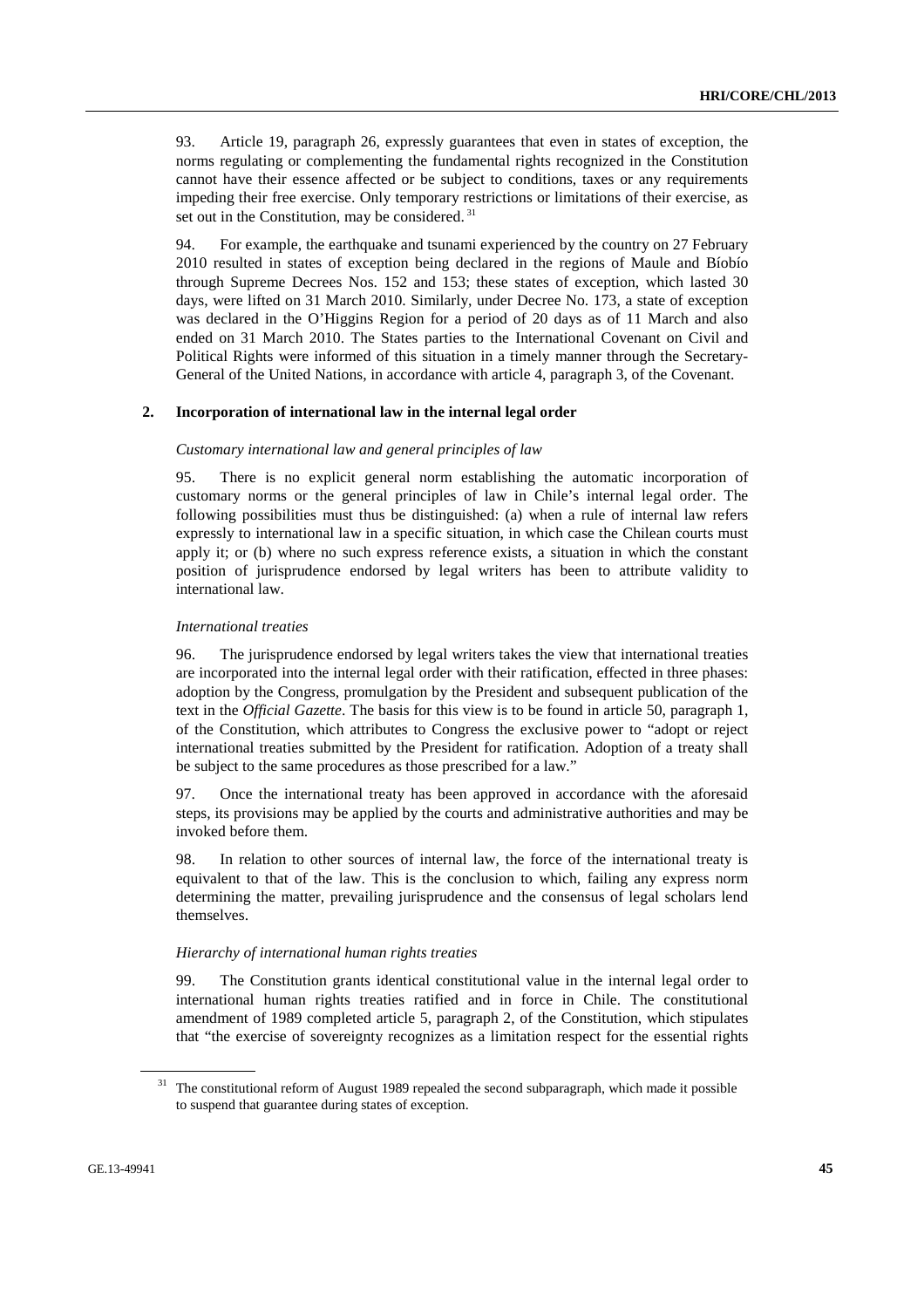emanating from human nature". The amendment added: "It is the duty of the organs of the State to respect and promote such rights as guaranteed by this Constitution and by the international treaties that have been ratified by Chile and are in force."

100. The amendment sought to strengthen human rights in the country's legal order and to establish for all bodies and authorities of the State the duty to respect and promote them. The range of human rights protected in the Constitution was extended, with explicit reference made to the fundamental rights, duties and guarantees covered by the international treaties that had been ratified and were in force in Chile, and these rights, duties and guarantees were placed on an equal footing with the constitutional guarantees established in article 19.

# *Provisions of human rights instruments that can and have been invoked before courts of law or other administrative bodies*

101. Both domestic doctrine and the jurisprudence from the country's higher courts have moved towards the position that the human rights guaranteed by international treaties form part of the material Constitution and thus circumscribe the norms and acts of State bodies and authorities.

102. By way of example, the Supreme Court has ruled that "... ultimately, the human rights guaranteed in a treaty are incorporated into the internal legal order, forming part of the material Constitution and acquiring full legal force and effect; no State body shall disregard them and all must respect and promote them as well as protect them by means of the set of constitutional guarantees intended to ensure full respect for rights. This obligation derives not only from the aforementioned article 5 of the Constitution but also from article 1, paragraphs 1 and 4, and article 19, paragraph 26, and from the international treaties themselves, including common article 1 of the Geneva Conventions, which establishes the duty of the States parties to respect and to ensure respect for international humanitarian law".

103. Another ruling from the Criminal Chamber of the Supreme Court, concerning the right to a defence, states that: "article 19, section 3, paragraph 5, of the Constitution grants citizens the right to equal protection under the law in the exercise of their rights, inasmuch as all persons are entitled to a legal defence in the manner indicated by law and no authority or individual may impede, restrict or perturb the due intervention of an attorney, should it have been sought ..." The tenth preambular paragraph states: "Whereas, pursuant to the reference made in article 5 of the Constitution, the constitutional status accorded the right to a defence should be extended to the rights enshrined by the international treaties ratified by Chile and currently in force, as is the case of article 11, paragraph 1, of the Universal Declaration of Human Rights …; article 14, paragraph 3, of the International Covenant on Civil and Political Rights …; article 8, paragraph 2, of the American Convention on Human Rights". $32$ 

104. Insofar as the hierarchy of treaties is concerned, both the Constitutional Court and the Supreme Court have ruled that, in general, the domestic constitutional order takes precedence over international law, although where the constitutional and legal order does not conform to international law, the tacit abrogation of international law is not considered. In its opinion concerning the Indigenous and Tribal People's Convention (No. 169) of the International Labour Organization, the Constitutional Court observed that a norm that established that the methods customarily practised by indigenous peoples for dealing with

<sup>&</sup>lt;sup>32</sup> Decision of the Supreme Court of Justice, Criminal Chamber, case No. 3125-04, 13 March 2007.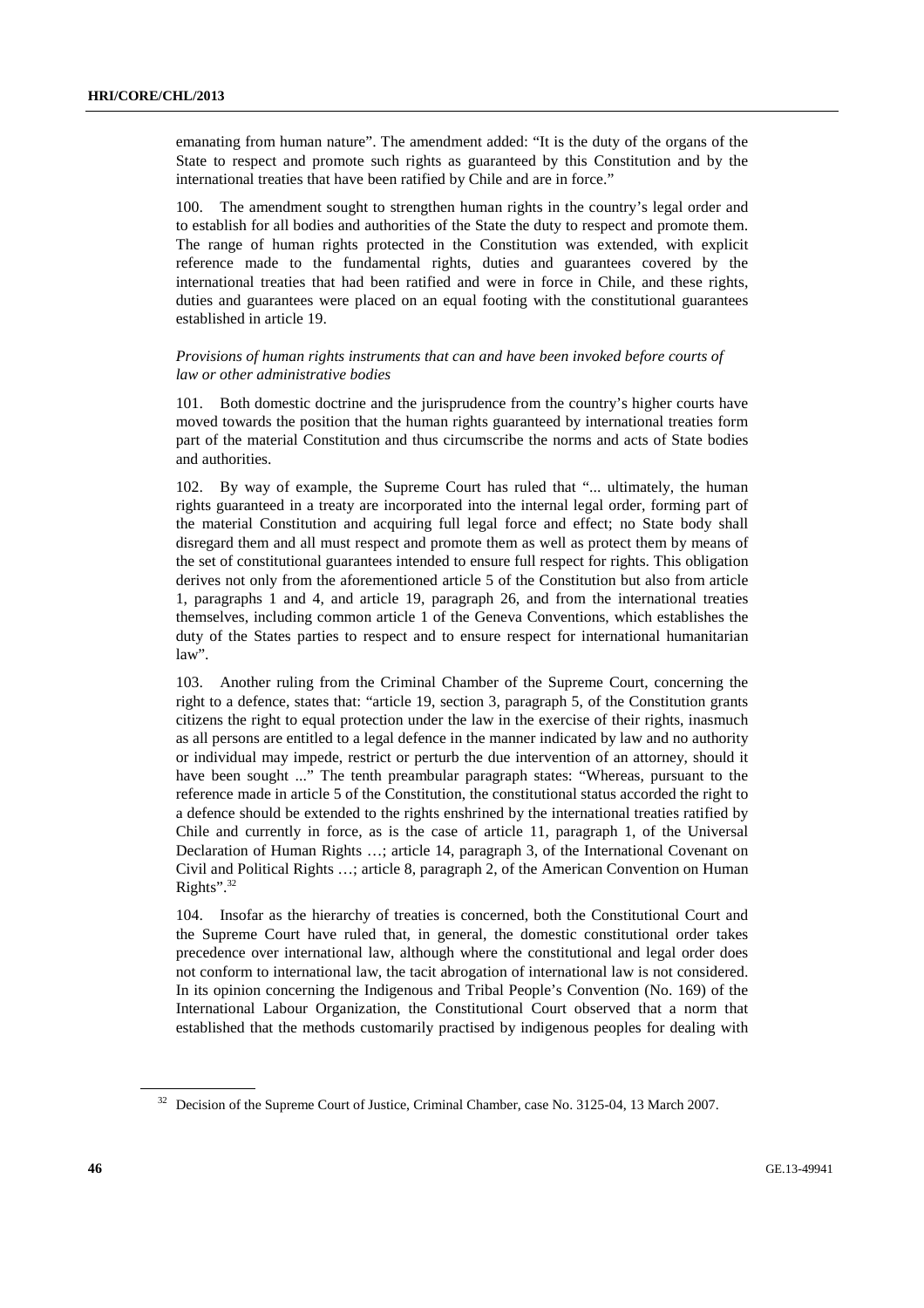offences committed by their members should be respected was incompatible with the Chilean constitutional system of criminal dispute settlement and could not be implemented.

105. The Supreme Court has ruled in much the same vein when it has been called on to exercise legislative oversight retroactively in respect of certain rules of international treaties in 1997, when it dismissed an action of unconstitutionality on the grounds that the Convention on the Civil Aspects of International Child Abduction did not violate the Constitution. The court indicated that the expeditious proceedings provided for in article 11 complied with the guarantee of due process established in article 19, paragraph 3, of the Constitution. Consequently, a prompt ruling on the matter did not imply disregard for the right to a fair hearing or to submit evidence.

106. When, on the other hand, ordinary courts have had to decide whether to apply an international norm or to apply a law, the situation has been different, as the courts have tended to uphold the international norm if it affords broader and more effective protection of the right.

107. The Anti-Dumping Commission, created by Act No. 18525 of 1986, for example, mandated the application of an international treaty promulgated and published in accordance with the Constitution, even though there was a domestic law regulating the matter, as the law in question was in violation of the provisions of the Vienna Convention.<sup>33</sup>

108. Similarly, in a ruling pertaining to the Convention on the Rights of the Child, ratified by Chile in 1990, which requires all State bodies, in all actions concerning children, to make the best interests of the child a primary consideration, it was determined that application of the international norm should prevail; the court noted that returning children to their place of birth could not be made compulsory if doing so would expose them to danger or an intolerable situation.<sup>34</sup>

109. The courts also determined that an extrajudicial statement made by a defendant as evidence of involvement in an offence was devoid of any procedural value, since such statements were prohibited by such international treaties as the Pact of San José, Costa Rica, the International Covenant on Civil and Political Rights and others, all of which are in force in domestic law and are thus binding on the courts, in accordance with article 5, paragraph 2, of the Constitution, and without prejudice to the fact that they form an integral part of the right to rational and due criminal process.<sup>35</sup>

110. In another case, the Supreme Court ruled that making payment of compensation a prerequisite to enjoying some of the benefits provided for by Act No. 18216, such as the suspension of custodial sentences, was not in violation of the Pact of San José, Costa Rica; accordingly, the domestic law cannot be considered to have been tacitly repealed by the Pact.<sup>36</sup>

111. Regarding bail, most courts have considered that the legal provisions of the Current Accounts and Cheques Act, the Tax Code (in some cases) and the Customs Ordinance, which require, in addition to bail, the posting of collateral in an amount equal to the value of the fraudulent cheque or the duties or taxes evaded, are incompatible with the principles of articles 19, paragraph 7, (e), and 26 of the Constitution, which recognize the right to

<sup>&</sup>lt;sup>33</sup> Santiago Court of Appeals, 22 January 1998, *R.O.J.* (Official case list), No. 211, p. 97.<br><sup>34</sup> Valparaíso Court of Appeals, 3 June 1998, *R.O.J.* No. 216, p. 80.<br><sup>35</sup> Santiago Court of Appeals, 11 April 1995, *R.O.J* June 1997, *R.O.J.*, No. 204, p. 136; Santiago Court of Appeals, 11 April 1995, *R.O.J.*, No. 178, p. 136; Santiago Court of Appeals, 24 June 1997, *R.O.J.*, No. 204, p. 136; *R.D.J.*, vol. 94, sect. 4a, p. 114. 36 Supreme Court, 4 December 1997, *R.O.J.*, No. 210, p. 93.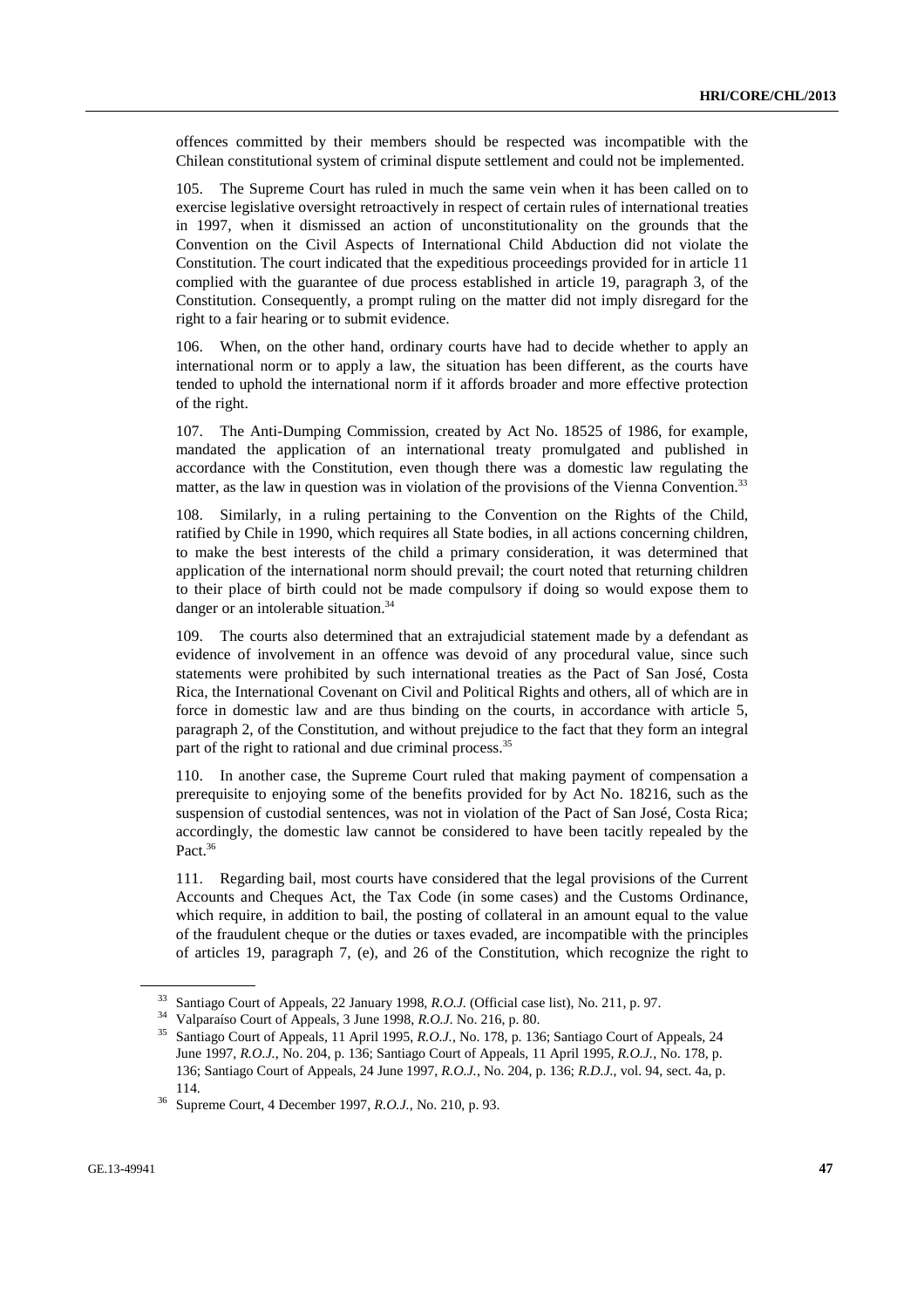conditional release and the principle by which the essence of rights shall in no case be affected. In addition, the exercise of that right is guaranteed by international norms, that do not require the posting of collateral.37

# **3. Judicial, administrative or other authorities with competence in the area of human rights**

112. In the performance of their duties, all of the authorities of the country are under the obligation to promote and respect human rights. The Constitution establishes that the basis of constituted authority derives from the purpose of the State, which is to be "in the service of the individual"; to that end it must "contribute to creating the social conditions that permit each and every one of the members of the national community to achieve the greatest possible spiritual and material fulfilment, with full respect for the rights and guarantees established by this Constitution" (art. 1, subpara. 4). Furthermore, "the exercise of sovereignty recognizes as a limitation the respect for the essential rights originating from the nature of man" (art. 5, subpara. 1). As noted above, the constitutional amendment of 1989 added a second subpara., which reads: "It is the duty of State bodies to respect and promote such rights as are guaranteed by this Constitution, as well as by the international treaties that have been ratified by Chile and are in force".

# *Comprehensive modernization of the justice system*

113. The thorough strengthening and modernization of the Chilean system of justice that took place over the past decade encompassed the areas of criminal justice, family law, labour law and military law.

# *Reform of criminal procedure*

114. With the adoption of the new Code of Criminal Procedure,<sup>38</sup> the written, secretive inquisitorial system, in which the judge acted as investigator and prosecutor and passed sentence, was replaced. Gradual implementation of the reform begun in 2000, and by 2005 it had been implemented nationwide. The reform introduced an oral adversarial procedure in which investigation and prosecution are the responsibility of the Public Prosecutor's Office, an autonomous and independent body responsible for protecting victims and witnesses. The Office of the Public Defender acts on behalf of defendants who have no defence counsel of their own.

115. Under the new criminal justice system, 96 per cent of all cases are processed within 15 months, as compared with 87 per cent under the former system. The average length of proceedings is 90 days.

# *Juvenile criminal justice*

116. A new juvenile criminal justice system has been in place since  $2007<sup>39</sup>$  It involves a special trial procedure for juvenile offenders, and the outcomes and proceedings, which are meant to provide real opportunities for social reintegration through State-run programmes, are different from those that apply to adults. It upholds the principle of proportionality of penalties, with deprivation of liberty considered to be a last resort.

<sup>37</sup> Supreme Court, 18 December 1991, *R.G.J*., No. 138, p. 70; Supreme Court, 5 April 1993, *R.G.J.*, No.

<sup>154,</sup> p. 92. 38 Act No. 19696 establishing the Code of Criminal Procedure (*Diario Oficial*, 29 October 2000). 39 Act No. 20084 establishing a system of juvenile criminal responsibility (*Diario Oficial*, 8 December 2005).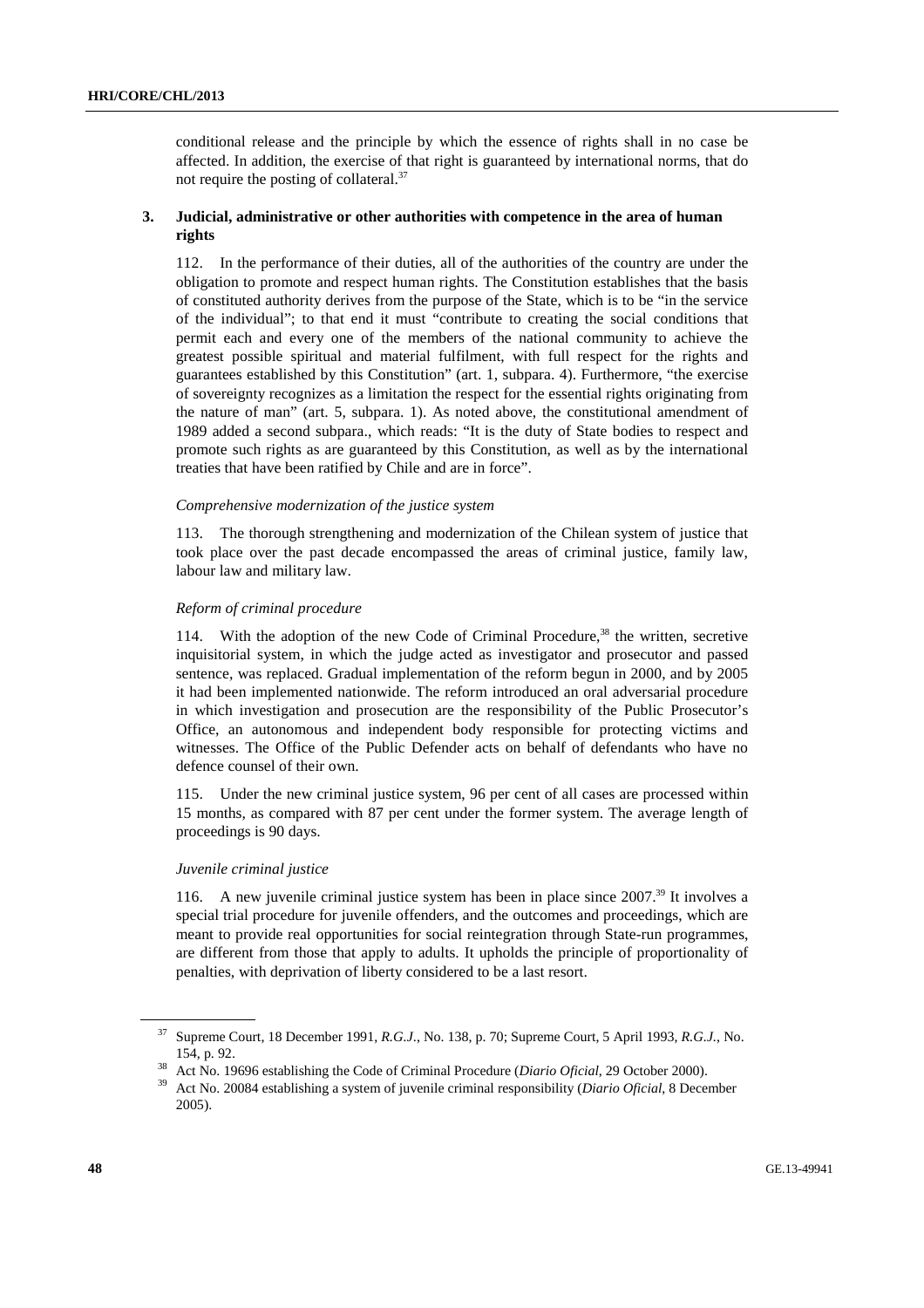117. Implementation of this reform is aimed at constantly improving the conditions in which juveniles are deprived of their liberty, enhancing inter-agency coordination through the establishment of working groups, increased staff specialization and the construction of 10 new high-quality centres for juvenile offenders.

### *Family courts*

118. The new system of family courts came into operation in October 2005.<sup>40</sup> The reform involved the creation of a new procedural system based on oral arguments, specialization and the involvement of professionals from the fields of social services, psychology and mediation as well as an increase in the number of family judges to 258, as compared with 51 juvenile court judges under the former system. The reform required the creation of new courts capable of dealing with the principles of oral proceedings specialization and the significance of family matters, which have a direct impact on the most vulnerable populations, such as young children, adolescents, women and victims of domestic violence.

#### *Labour law*

119. Since 2009 a new procedure has been in place characterized by oral, open, concentrated and speedier proceedings that facilitate direct contact between the judge and the parties and the evidence produced.<sup>41</sup> The new system likewise introduced procedures by which the fundamental rights of workers are protected. It brought in 84 specialized judges and additional support staff to provide any worker who cannot afford a dedicated professional legal defence, thereby ensuring equality before the law, due process and the necessary balance in the treatment of the parties.

# *Military justice*

120. In 2005, the concept of improper sedition was removed from the Code of Military Justice; this concept had enabled military courts to try civilians who induced or incited military personnel to disorder, insubordination or failure to perform military duties.

#### *Prison conditions and human rights*

121. Various steps have been taken to improve conditions for prison inmates (of whom there are 50,230) with a view to establishing an efficient prison system that combines guarantees of security with inmate rehabilitation, in accordance with international standards. In creating or modifying penal establishments consideration was given to such criteria as the age and sex of prisoners, the type of offence committed, the seriousness of the crime, special security or health measures and the nature of any rehabilitation activities and programmes.

122. The new public-private system of prison concessions involved an initial investment of 280 million Chilean pesos (Ch\$) to build and equip 10 prisons around the country. A total of Ch\$ 115 million was allocated to cover operating costs in 2008. Likewise, Ch\$ 6,040,523,000 were budgeted for improvements in such areas as sanitary conditions (sewerage and drinking water systems, sanitary installations and taps), lighting (cells, courtyards, shared spaces and outside areas), bedding, food, medical services and spiritual assistance. The repair, renovation and improvement of bathrooms and sanitary facilities in every unit of the conventional penitentiary system was recently begun, with a total national investment of Ch\$ 944 million for 2010 and 2011.

<sup>40</sup> Act No. 19968 establishing family courts (*Diario Oficial*, 30 August 2004). 41 Act No. 20022 establishing labour courts and wage-collection and social security courts in specific communes (*Diario Oficial*, 30 May 2005).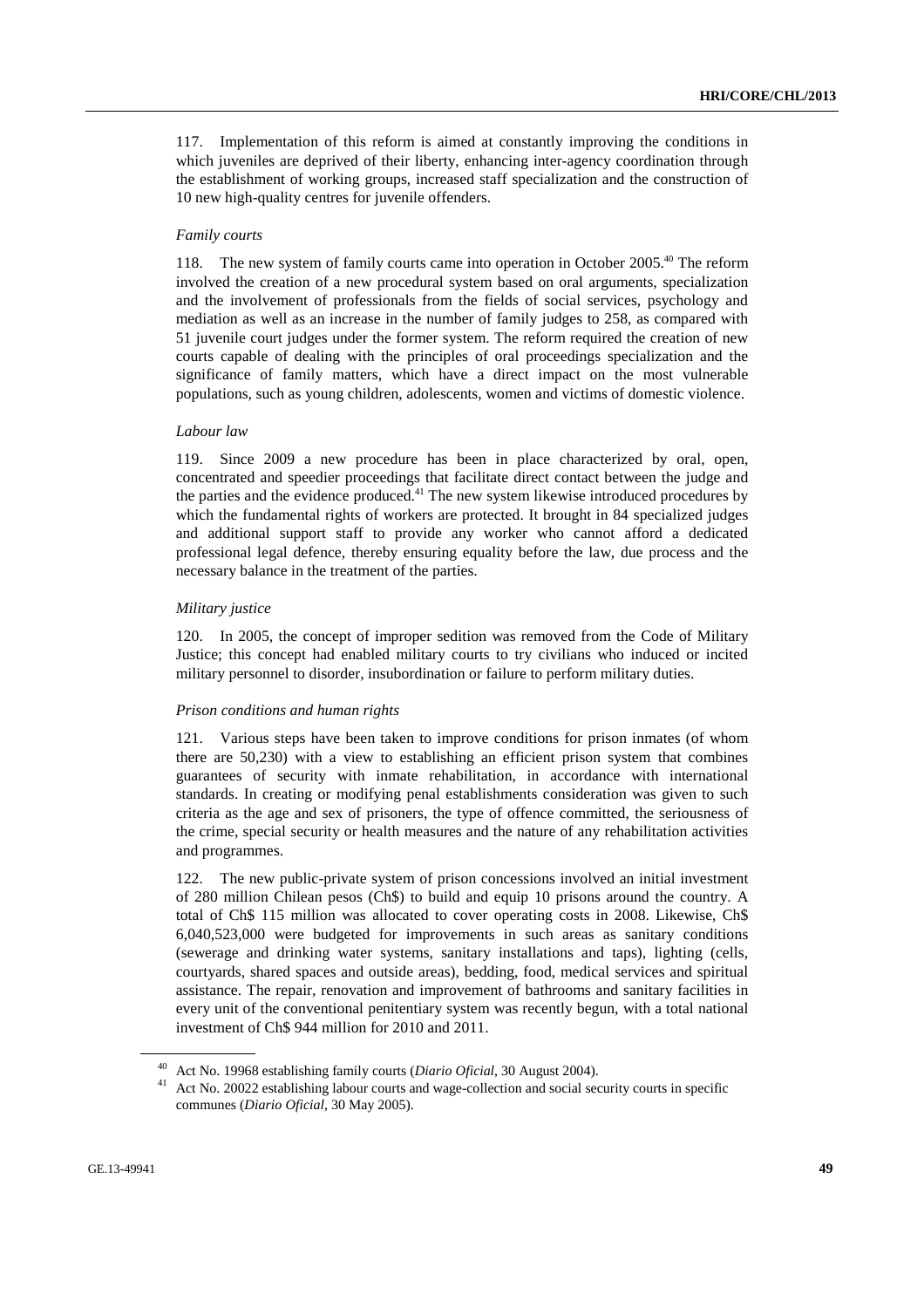123. On 30 September 2010, work was undertaken in 29 prisons in 10 regions of the country to create facilities for prison visits and ensure that inmates could have contact with members of their families at a total cost of Ch\$ 41 million. A toll-free telephone line for requesting visiting hours and for providing information to family members is also planned, as is the use of electronic equipment, effective but less invasive, to monitor visits. The total cost of this last measure is Ch\$ 1.935 million.

124. These measures are also intended to rationalize the system of detention and strengthen the alternative system, in which time is served outside prisons. These objectives are associated with the promotion of a culture of respect for the human rights of prisoners or serving afflictive sentences with a view to rehabilitating such individuals and reintegrating them into society. To improve the system for the release persons who have been incarcerated, emphasis will be placed on coordination with family members, and an assistance agreement with the Office of the Public Defender.

125. As part of its reintegration and rehabilitation policies, the Chilean Prison Service has incorporated training and employment programmes for offenders into its Centres for Education and Labour (CET). There are currently 20 such centres, divided into 6 areas of production in operation in the country and employing some 500 persons.

# **4. Entities responsible for monitoring constitutional supremacy and the implementation of human rights**

126. The peremptory nature of constitutional norms relating to human rights and the duty of the authorities to protect those rights has its basis in the principle of constitutional supremacy, which makes the actions of State organs subordinate to the Constitution. In this sense, "the precepts of the Constitution are binding on all heads or members of such bodies as well as on every individual, institution or group. Violation of this norm shall entail responsibilities and sanctions to be determined by law" (art. 6). Below are listed the most important organs responsible for ensuring constitutional supremacy.

### *Constitutional Court*

127. The Constitutional Court monitors the normative supremacy of the Constitution in a preventive manner during the development of legislation and as part of the law-making process. Such monitoring is compulsory in the case of institutional acts and the interpretation thereof. All other norms having the hierarchy of laws may be monitored when they raise an issue relating to the constitutionality of a bill submitted by the President of the Republic, the Senate, the Chamber of Deputies or one quarter of the serving members of either chambers.

128. The Court also has competence to declare unconstitutional any parties, movements or organizations whose objectives, acts or conduct do not respect the basic principles of a democratic regime, seek to establish a totalitarian system or advocate violence as a method of political action.

129. It should be noted that with the constitutional reform of 2005, article 80 of the Constitution, which attributed competence to hear cases of allegations of inapplicability to the Supreme Court, was repealed and that power was transferred to the Constitutional Court. Actions relating to the Constitution are now dealt with in paragraphs 6 and 7 of article 93, the purpose of which is to rectify the application of a legal precept that may be counter to the Constitution. In certain situations, it may be determined not only that a legal rule is inapplicable in a specific case but that the norm is unconstitutional in general.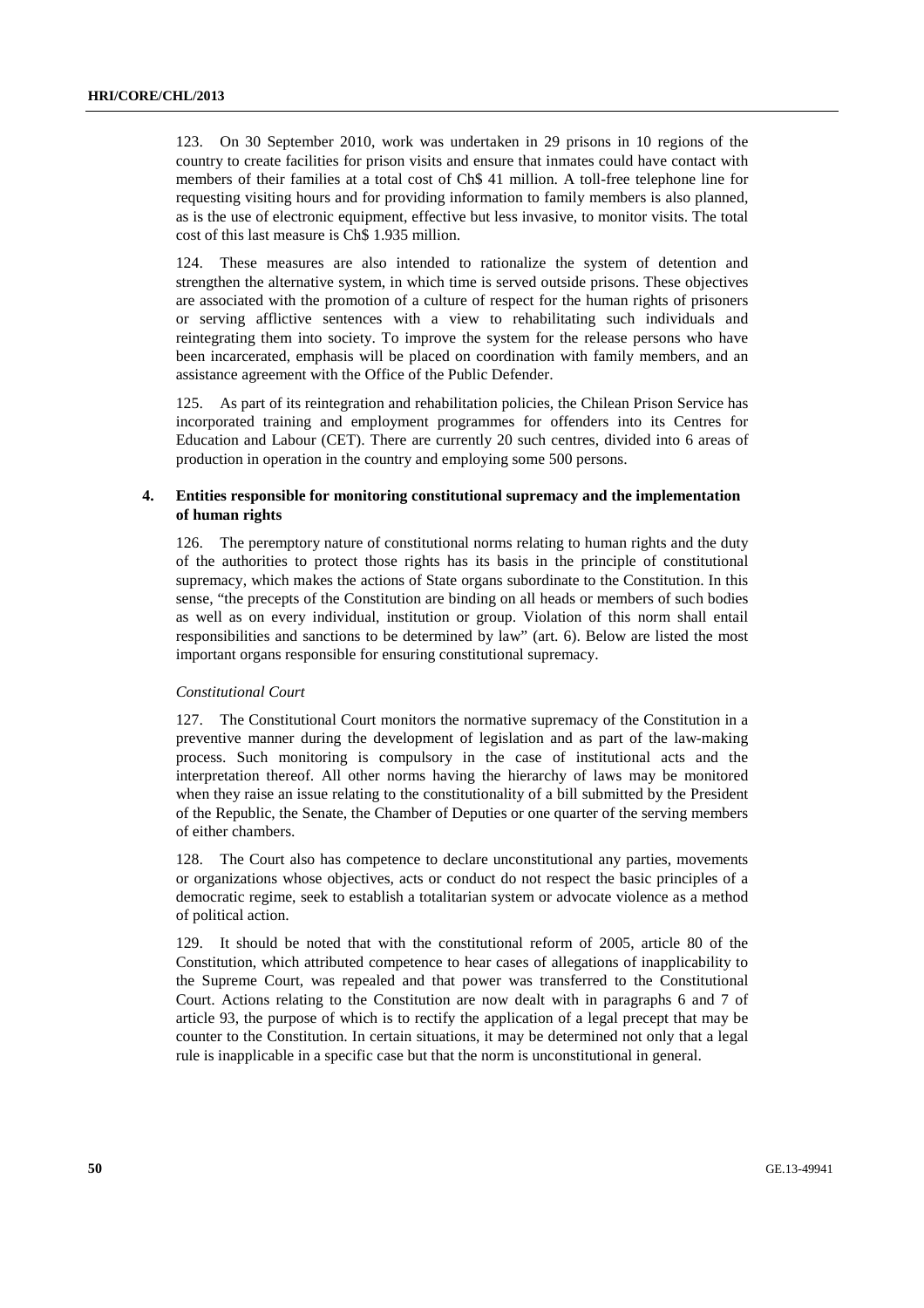### *Supreme Court*

130. This court has the power to settle appeals brought against sentences handed down by the Appeals Court in proceedings relating to *amparo* and protection, described above.

#### *Elections Board*

131. This body reviews the vote count and determines the legitimacy of elections, hears any complaints arising therefrom and officially proclaims the winners. It is composed of five members, four of whom are elected by the Supreme Court and the fifth being a former President of either the Senate or the Chamber of Deputies who held that office for more than three years.

#### *Office of the Comptroller-General of the Republic*

132. This entity has competence to monitor the legality of administrative acts and the constitutionality of decrees having the force of law which are issued by the President by virtue of powers delegated by Congress. It is headed by the Comptroller-General of the Republic, who occupies the post permanently following appointment by the President of the Republic with the consent of a majority of the serving members of the Senate.

# *National Women's Service (SERNAM)*

133. This body is responsible for collaborating with the Executive in the study and proposal of general plans and measures to promote the equality of rights and opportunities between women and men in the country's political, social, economic and cultural development, while respecting the nature and specificity that emanates from the natural differences between the sexes, including their appropriate embodiment in family relations.<sup>42</sup> It was established under Act No. 19023 (*Diario Oficial*, 3 January 1991) in fulfilment of the international obligations assumed by Chile upon ratification of the Convention on the Elimination of All Forms of Discrimination against Women.

#### *National Indigenous Development Corporation (CONADI)*

134. This is a functionally decentralized public service having legal personality and its own assets which is under the supervision of the Ministry of Social Development. It was established by Act No. 19253 (*Diario Oficial*, 5 October 1993), which establishes norms for the protection, promotion and development of indigenous peoples. It also provides for sanctions against anyone engaging in blatant and intentional discriminatory behaviour against indigenous persons on account of their origin and culture.

135. The Corporation is responsible for promoting, coordinating and implementing State activities on behalf of indigenous persons and communities, particularly in the economic, social and cultural spheres, and encouraging their participation in national life. Its functions are to:

 (a) Promote recognition of and respect for indigenous ethnic groups, their communities and the individuals who comprise them and their participation in national life;

 (b) Promote indigenous cultures and languages and bilingual intercultural education in coordination with the Ministry of Education;

 (c) Stimulate the participation and comprehensive development of indigenous women, in coordination with SERNAM;

<sup>42</sup> Act No. 19023, art. 2, 1991.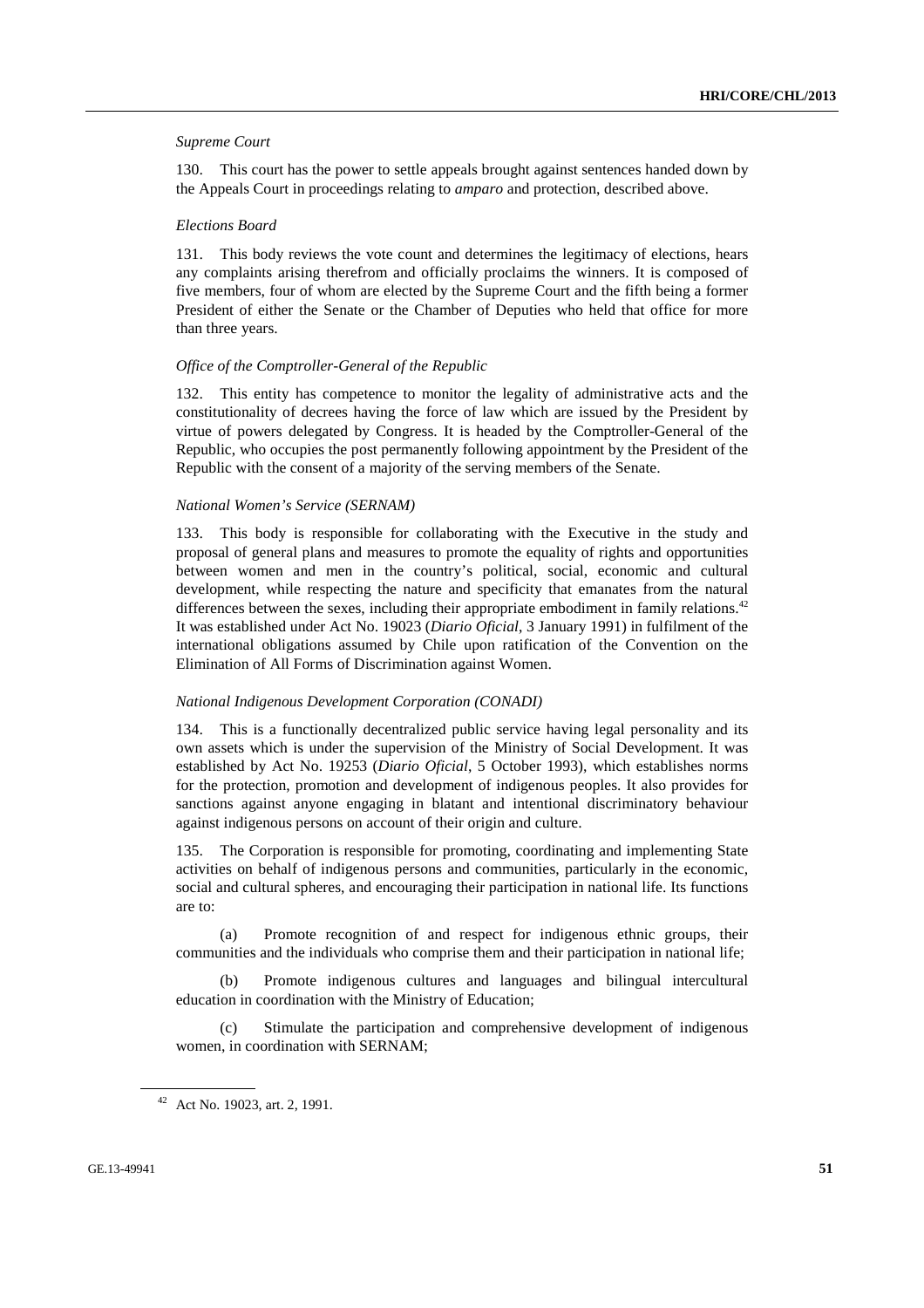(d) Take on, when requested, the legal defence of indigenous people and their communities in conflicts over land and water, and ensure conciliation and arbitration, as provided by law;

 (e) Ensure the protection of indigenous lands by means of mechanisms established by law and make it possible for indigenous people to have access to and increase their land and water through the Fund established for that purpose;

 (f) Promote the adequate exploitation of indigenous lands, endeavour to maintain their ecological balance for the economic and social development of their inhabitants through the Indigenous Development Fund and, in special cases, request the designation of Indigenous Development Areas;

 (g) Maintain a Register of Indigenous Communities and Associations and a Public Register of Indigenous Lands without prejudice to the general legislation on registration of real property;

 (h) Act as an arbitrator in disputes between members of an indigenous association relating to the operation of the association; this may include issuing warnings, imposing fines on the association and even dissolving it. In such cases, the Corporation shall be the final arbiter, and its decisions shall be without appeal;

 (i) Ensure the preservation and dissemination of archaeological, historical and cultural heritage of ethnic groups and promote studies and research in that area;

 (j) Make proposals to the President of the Republic regarding legal and administrative reforms needed to protect the rights of indigenous peoples;

(k) Perform all other functions established by law.

136. In order to obtain its objectives, CONADI may join with the regional and municipal governments concerned in the formulation of policies and the implementation of plans and projects aimed at the development of indigenous individuals and communities.

137. Its governing body is the National Council, which is composed of: (a) the National Director of the Corporation, appointed by the President of the Republic, who acts as chairperson; (b) the Under-Secretaries or their representatives, specially designated for that purpose, of each of the following ministries: General Secretariat of Government, Social Development and Cooperation, Agriculture, Education, and National Property; (c) three advisers appointed by the President of the Republic; (d) eight indigenous representatives: four Mapuches, one Aymara, one Atacameño, one Rapa Nui and one residing in an urban area of the country. The latter are proposed by the indigenous communities and associations and appointed by the President of the Republic, in accordance with regulations established for that purpose.

138. The Council has established the Indigenous Land and Water Fund, administered by the Corporation and the Indigenous Development Fund, whose objective is to finance special programmes for the development of indigenous people and communities, including special credit plans, capitalization systems and the granting of subsidies to indigenous communities and individuals.

# *National Service for Older Persons (SENAMA)*

139. The Service was established pursuant to Act No. 19828 (27 September 2002) as a functionally decentralized public service under the authority of the President of the Republic through the Ministry and General Secretariat of the Presidency. It is responsible for proposing policies destined to bring about the effective integration of older persons in their families and society, and the solution of problems affecting them. Specifically, it has the following functions: to study and propose policies, plans and programmes aimed at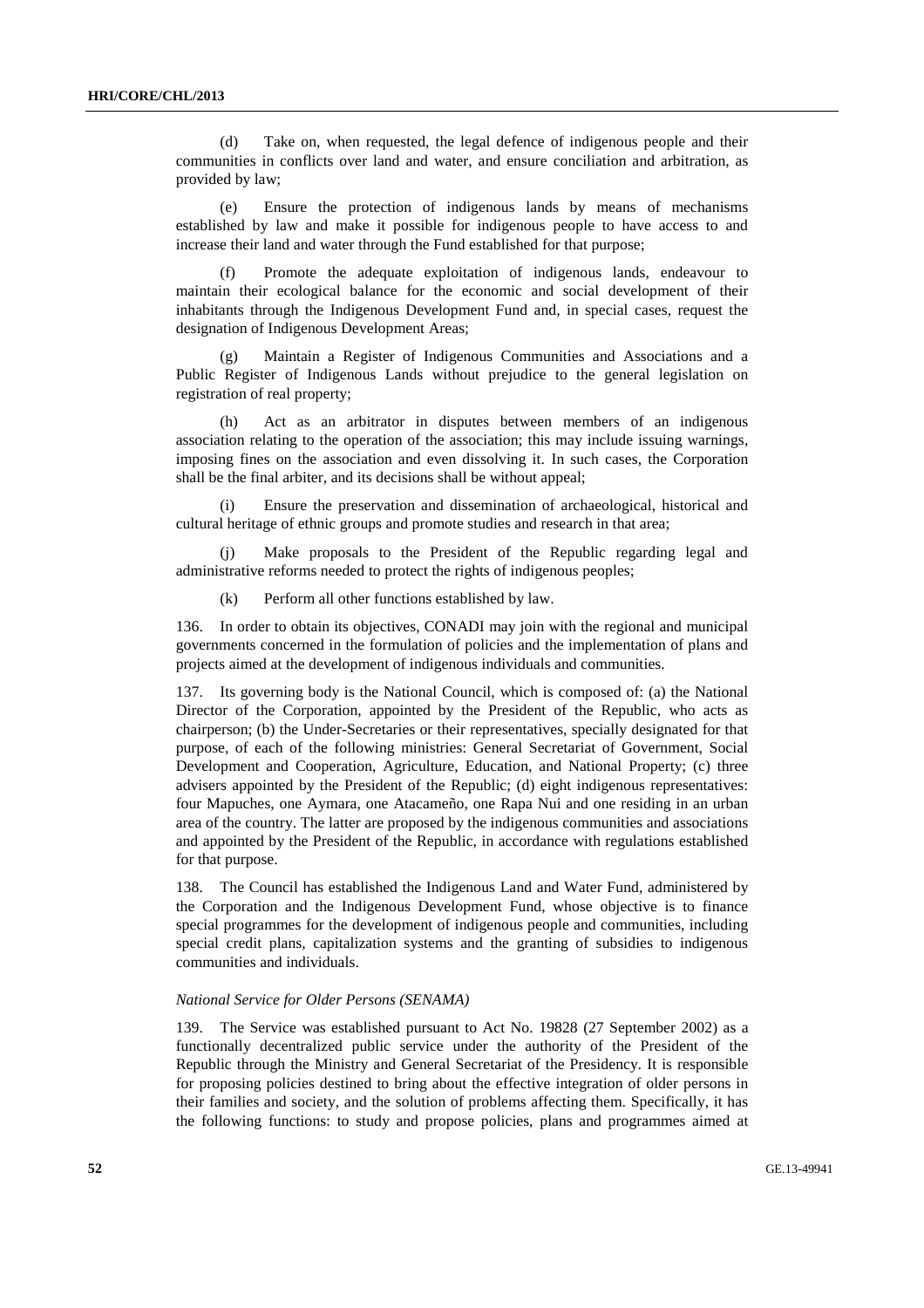identifying and solving problems faced by older persons, and to monitor and evaluate their implementation; to propose, promote, coordinate, follow up and evaluate specific programmes for older persons that are implemented through the State Administration; to stimulate private-sector participation in addressing these needs and finding a solution to problems related to ageing; to promote the integration of older persons within their families and the community, and their social integration in a way that allows them to remain active, to their own benefit and that of the community; to stimulate coordination between the private sector and the public sector in all activities related to improving the quality of life of older persons; and to promote the integration of older persons in the world of work.

140. SENAMA will be guided by an Advisory Committee chaired by the National Director of the Service and comprising seven scholars from universities operated by the State or recognized by it, who possess broad knowledge of gerontological issues, and by four persons from older persons' associations selected from a register of such persons maintained by the Service; all of these shall be appointed by the President and shall remain in their posts at his or her discretion. The Committee shall also include four representatives elected by the persons or institutions listed in the relevant register; those who serve for two years may be re-elected.

#### *National Service for Disability (SENADIS)*

141. This Service is a functionally decentralized public service with locations throughout the country which reports to the President of the Republic through the Ministry for Social Development and has as its purpose the promotion of equal opportunity, social integration, participation and accessibility for persons with disabilities. It was established by Act No. 20422 (*Diario Oficial*, 10 February 2010). It is organized through a National Directorate, a National Sub-Directorate and Regional Directorates located throughout the country. For all legal purposes, this entity is the legal successor to the National Fund for Disabilities  $(FONADIS).<sup>43</sup>$ 

142. This legal entity has also mandated the establishment of a Committee of Ministers on Disability, which was tasked with proposing to the President of the Republic the national policy for persons with disabilities, monitoring its implementation and ensuring its technical adequacy, coherence and intersectoral coordination. The Committee is still in the process of being established, and will consist of the Minister of Social Development, who will serve as presiding officer, and the Ministers of Education, Justice, Labour and Social Forecasting, Health, Housing and Urban Planning, and Transport and Telecommunications. Its secretariat will be located within the SENADIS National Directorate.

143. Its functions will include: coordinating all social activities and services provided by the various State entities that make a direct or indirect contribution to this effort; providing technical advice to the Committee of Ministers in the preparation of a national policy on persons with disabilities and in the periodic evaluation of all such activities and services carried out or provided by the various State entities having as their direct or indirect objective equal opportunity, social inclusion, participation and accessibility as these apply to persons with disabilities; promoting and developing activities that enhance coordination between the private and public sectors in all areas having to do with improving the quality of life of persons with disabilities; carrying out dissemination and sensitization activities; providing financing, either partial or total, for the technical assistance and support services required by persons with disabilities; and ensuring compliance with legal and regulatory provisions relating to the protection of the rights of persons with disabilities. This latter area of responsibility includes the power to bring complaints relating to non-compliance before

<sup>43</sup> Established by Act No. 19284 of 1994.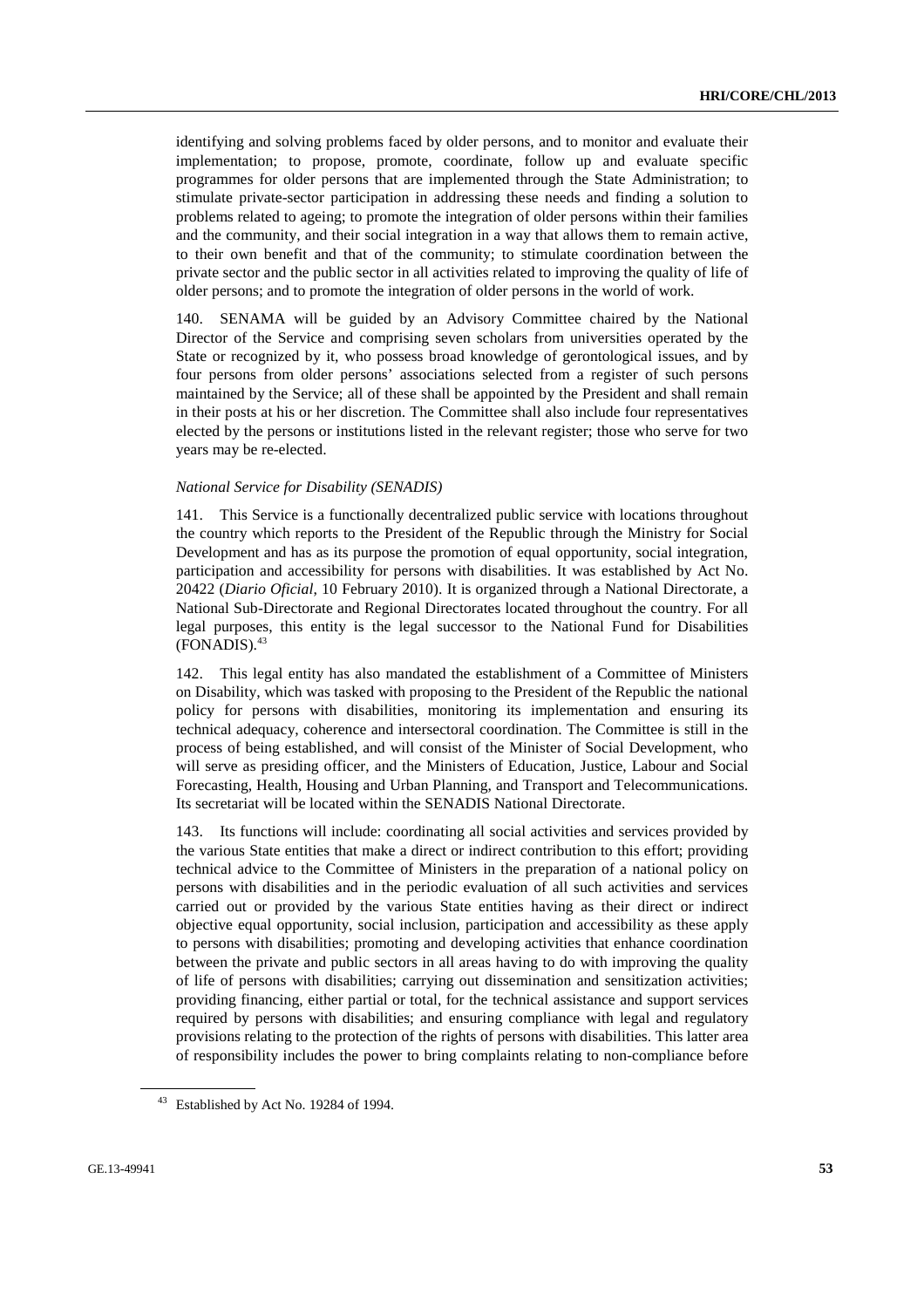the appropriate legal bodies or courts and to initiate and participate in proceedings in cases of violations of the rights of persons with disabilities, in accordance with the law.

# *National Service for Minors (SENAME)*

144. This Service was established under Act No. 20032 (*Diario Oficial*, 2 February 2005). Its functions are to contribute to the protection and promotion of the rights of children and adolescents who have been harmed in the exercise of those rights and the social reintegration of adolescents who have committed criminal offences. To this end, it has the special responsibility of designing and maintaining a range of specialized programmes for these children and adolescents and of stimulating, guiding and providing financial and technical support for the work done by those public or private institutions designated as accredited collaborators.

145. Its activities are specifically targeted at: (a) children and adolescents whose rights have been violated when this is primarily due to: the lack of a family or other person legally responsible for their care; acts and omissions by the parents or caretakers; the temporary or permanent inability of such persons to ensure that such children or adolescents enjoy their rights without assistance from the State; and the conduct of children themselves, when it jeopardizes their lives or their physical or psychological well-being; (b) adolescents charged with a criminal offence, including those who have been subject to measures that may or may not include deprivation of liberty ordered by a competent court or to a sentence as a result of having committed such an offence; (c) any children or adolescents, with a view to preventing situations in which their rights may be violated and to promoting those rights.

# **5. Remedies to guarantee the exercise of human rights**

#### *Remedy of protection*

146. This process, which was established under article 20 of the Constitution, is intended to protect the fundamental rights specified therein in the event of their denial or infringement or of a threat to their legitimate exercise on account of arbitrary or unlawful acts or omissions. Although the constitutional provision does not say so, case law has determined that protection proceedings may be initiated in the event of infringements committed by the political or administrative authorities, individuals or bodies corporate. In keeping with the nature of the remedy, applications are dealt with by a court of appeal in summary manner and without formalities, with a view to affording effective protection. The facts and the evidence are assessed freely. The judgement of the court is final and may be appealed to the Supreme Court within a short period. The decisions of the courts must be handed down within specific time limits, and there are broad powers for immediately taking the necessary measures to restore the rule of law and ensure the protection of the person concerned.

147. This remedy applies to most of the rights guaranteed in the Constitution: the right to life and to physical and psychological integrity of the individual; equality before the law; the right to be tried not by special courts but by a court stipulated in law and previously established by law; respect for and protection of private and public life and the honour of the individual and his family; inviolability of the home and any form of private communication; freedom of conscience; the right to choose a health system; freedom of education; freedom of opinion and freedom to impart information, without prior censorship; the right to assemble peacefully without prior authorization and without arms; the right of association without prior authorization; freedom of work; the right to join a trade union; the right to engage in an economic activity; freedom to acquire property; the right to own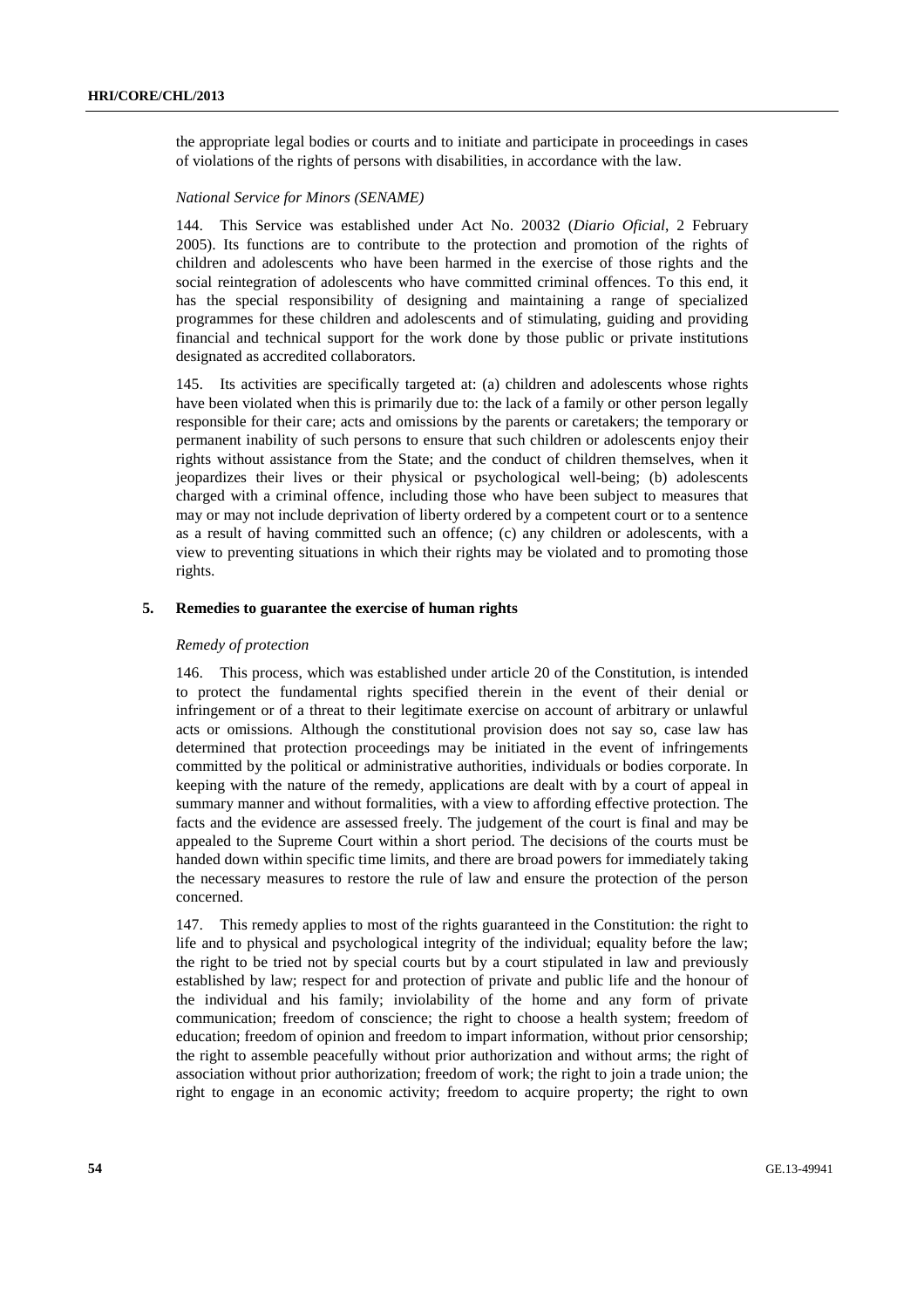property; copyright; and the right to live in an unpolluted environment. Individual freedom and security are protected by the remedy of *amparo*.

# *Remedy of amparo*

148. Article 21 of the Constitution uses this term to provide for habeas corpus. It is described as a special remedy for cases of deprivation of liberty in which the Constitution or the laws are infringed. Its purpose is to re-establish the rule of law and guarantee the person concerned proper protection, and it includes an investigation of the form of deprivation of liberty. It is governed by the Code of Criminal Procedure and the 1932 agreed order of the Supreme Court, which states how it is to be handled and decided. The remedy may be applied for by any person to the Court of Appeal, does not require any formalities and must be decided on within 24 hours. The court may order the detainee to be brought forward in person. In practice, the detainee's situation is ascertained by means of written communications and telephone calls to the arresting body. Its primary significance lies in the fact that it establishes a speedy and informal procedure for obtaining a decision on deprivation of liberty.

# *Administrative remedies*

149. Under article 9 of Institutional Act No. 18575 establishing the general bases of the State administration,<sup>44</sup> "administrative acts shall be open to challenge by means of the remedies established by law. An application for reconsideration may always be made to the organ where the act in question originated and, where appropriate, to the next level of authority above it, without prejudice to such judicial action as may be required".

150. The Act establishing the Office of the Comptroller-General of the Republic (No. 10336, arts. 6 and  $10<sup>45</sup>$  stipulates that any decree issued through the administrative organs of the State shall be subject to constitutional review. Under this procedure the Comptroller-General's Office exercises broad powers of oversight in rulings, binding on the Administration, which are based on the full range of national legislation, including legislation to protect individuals' fundamental rights.

#### *Compensation for injury caused during the commission of an offence*

151. The Code of Criminal Procedure provides for reparation for the effects of the punishable offence through civil proceedings aimed at securing compensation for the injury caused by the offence. It likewise establishes the right to compensation for judicial error. The Constitution establishes, as a guarantee of personal freedom and security, the right to be compensated by the State, pursuant to a Supreme Court decision requested by the party concerned, for material and moral injury suffered as a result of having been wrongly tried or convicted (art. 19, para. 7 (i)).

# **6. Acceptance of the competence of a regional human rights court or other mechanism**

152. At the regional level, Chile has accepted the competence of the Inter-American Court of Human Rights and the Inter-American Commission on Human Rights. It should be noted that the American Convention on Human Rights, also known as the Pact of San José, Costa Rica, which entered into force in 1978, was ratified by Chile in 1997.

<sup>44</sup> Incorporating D.F.L. No. 1, containing a revised, coordinated and systematized text of Act No. 18575 on the constitutional organization of the general basis of the State administration (*Diario Oficial*, 17

November 2001). 45 Version relating to Decree 2421 recasting the text of the Act constituting the organization and attributions of the Office of the Comptroller-General of the Republic (*Diario Oficial*, 10 July 1964).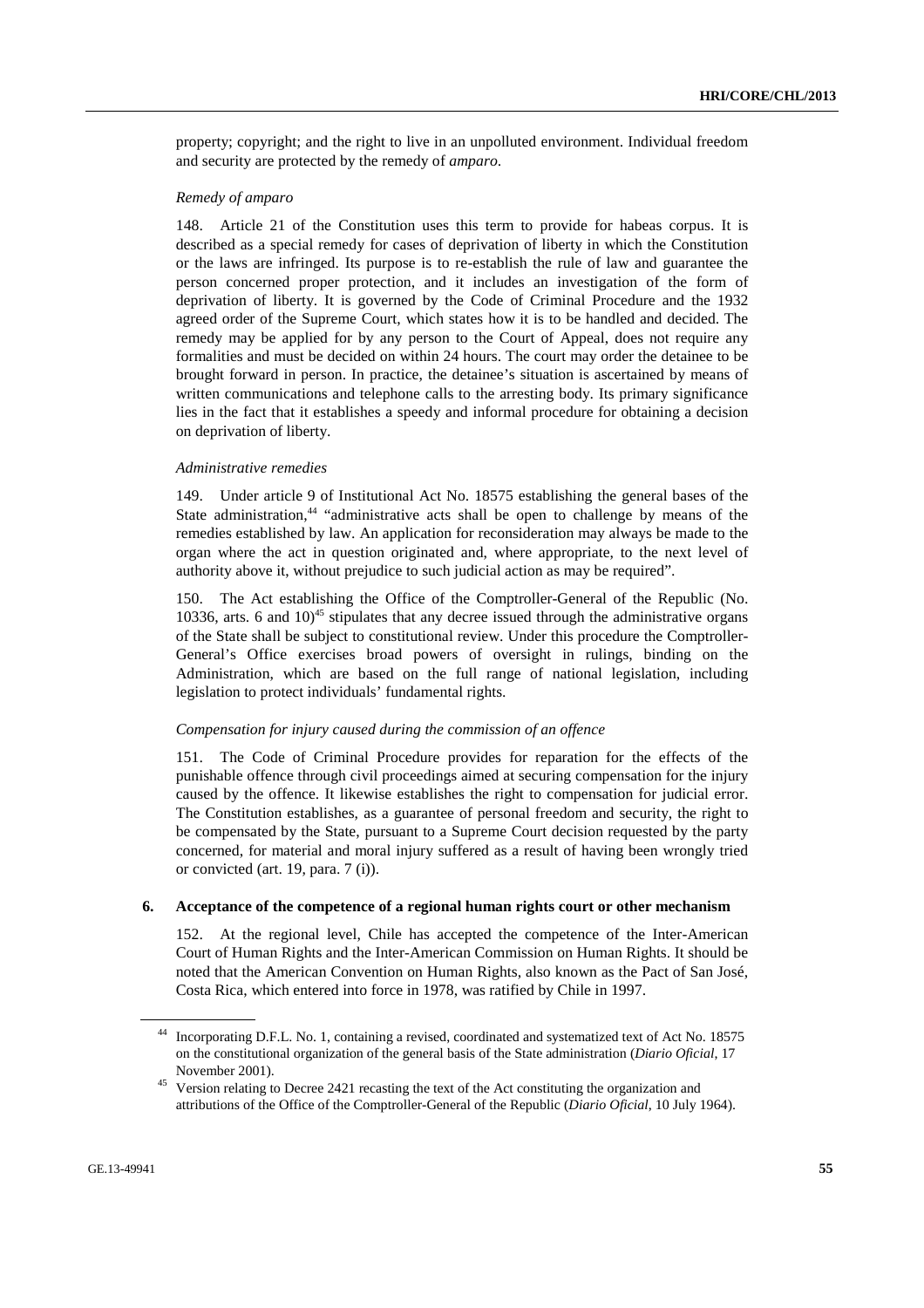153. The Commission is a principal and autonomous organ of the Organization of American States (OAS) with a mandate deriving from the OAS Charter and the aforementioned Convention; it acts on behalf of all States members of OAS. It is composed of seven independent members who serve in their personal capacity; they do not represent any particular country and are elected by the OAS General Assembly. They are entitled to, inter alia, receive, analyse and investigate individual applications alleging violations of human rights and to submit cases to the jurisdiction of the Court. The Court is an autonomous judicial institution of OAS which has as its objective the application and interpretation of the American Convention on Human Rights and other related treaties.

154. At the time the present report was prepared, of the cases that had been brought against Chile, five had been submitted to and judged by the Court: (a) case concerning "*The*  Last Temptation of Christ", judgement<sup>46</sup> issued on 5 February 2001; (b) case of *Palamara Iribarne v. Chile*, judgement<sup>47</sup> issued on 22 November 2005; (c) case of *Claudio Reyes et* al. v. Chile, judgement<sup>48</sup> issued on 19 September 2006; (d) case of *Almonacid Arellano et al. v. Chile*, judgement<sup>49</sup> issued on 26 September 2006; and (e) case of *Atala Riffo and daughters v. Chile*, judgement<sup>50</sup> issued on 24 February 2012. Chile has complied with the judgements in cases (a) and (c), and is in the process of complying with those in cases (b), (d) and (e). There are currently two cases being heard by the Court: the case of *Norín Catrimán et al. (Lonkos, leaders and activists of the Mapuche indigenous people) v. Chile* and the case of *García Lucero et al. v. Chile*.

155. It should be noted that the judgements cited above and other recommendations of the Commission and the Court have resulted in modifications of the Constitution, legislation and public policy as well as the overturning of court sentences.

# **7. Bodies charged with clarifying and remedying human rights violations committed during the military regime**

#### *National Office for Returnees*

156. This body was established to address the reintegration of returning Chilean exiles. It was in operation until August 1994. During its three years of operation it catered for a population of 19,251 returnees, or a total of approximately 56,000 persons if relatives are included.

#### *National Commission on Truth and Reconciliation*

157. The National Commission on Truth and Reconciliation was established by Supreme Decree No. 335 of 9 May 1990 of the Ministry of Justice to investigate the most serious human rights violations committed between 11 September 1973 and 11 March 1990, i.e. situations in which detained persons disappeared, were executed or died under torture and in which the State appeared to bear moral responsibility for the actions of its agents or persons in its service.

158. The report issued by this body after nine months of work concluded that there had been extremely severe violations of human rights resulting in the death of 2,279 persons between 1973 and 1990. Apart from those cases, some 614 have yet to be clarified, as the Commission was unable to reach a conclusion for lack of relevant information.

<sup>46</sup> See: www.corteidh.or.cr/docs/casos/articulos/seriec\_73\_ing.pdf.

<sup>47</sup> See: www.corteidh.or.cr/docs/casos/articulos/seriec\_135\_ing.pdf.

<sup>48</sup> See: www.corteidh.or.cr/docs/casos/articulos/seriec\_151\_ing.pdf.

<sup>49</sup> See: www.corteidh.or.cr/docs/casos/articulos/seriec\_154\_ing.pdf.

<sup>50</sup> See: www.corteidh.or.cr/docs/casos/articulos/seriec\_239\_ing.pdf.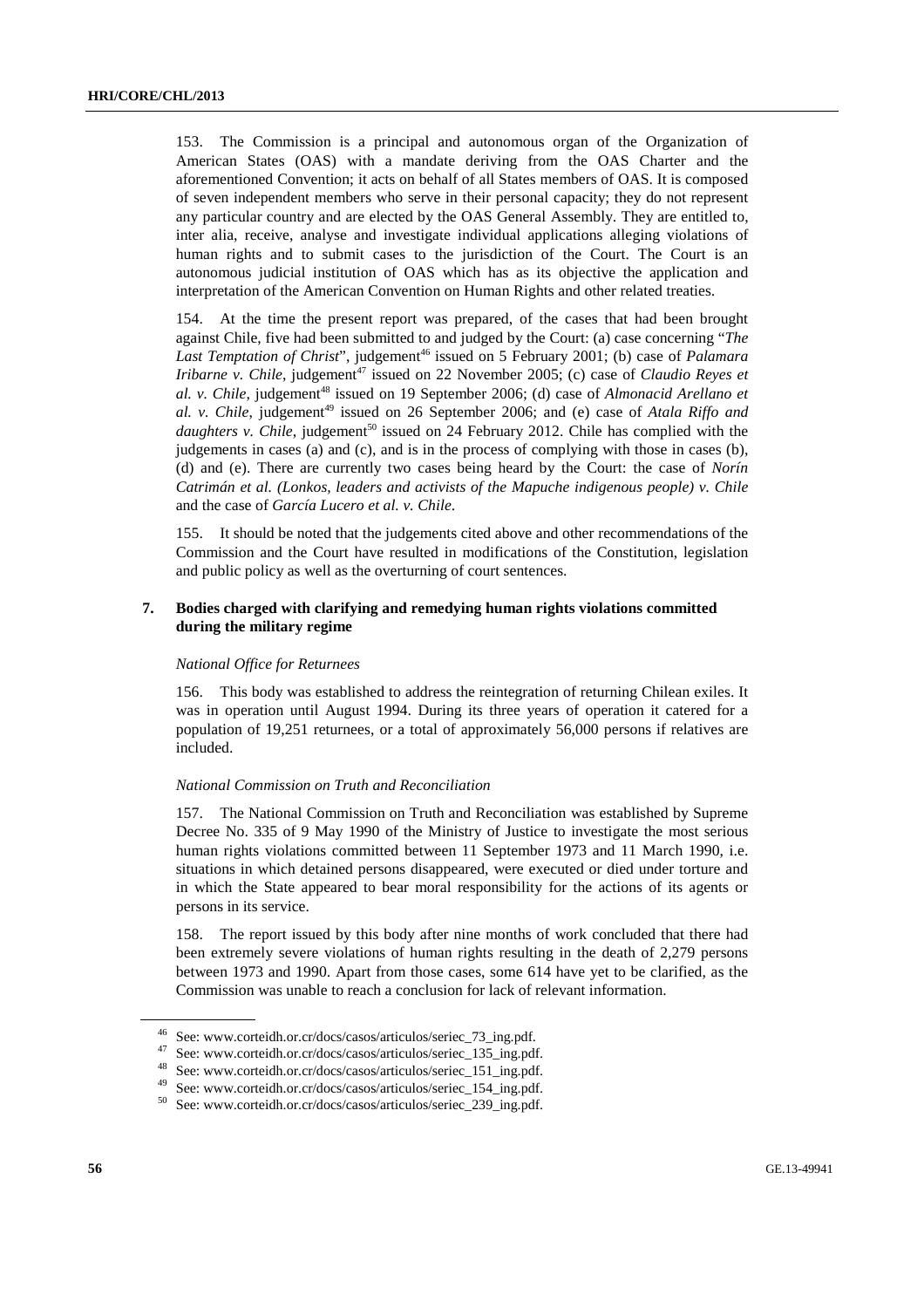#### *National Compensation and Reconciliation Corporation*

159. This body, which had a mandate that was extended until December 1996, was established by Act No. 19123 of 8 February 1992; it implemented the recommendations set out in the report of the National Commission on Truth and Reconciliation, particularly with regard to the classification of cases that the Commission had been unable to resolve, the investigation of the fate of those victims, and the provision of moral and material compensation to the victims of human rights violations and to members of their families.

160. At the conclusion of its work, the Corporation issued a final report summarizing the work it had carried out during its four and a half years of activity. It had considered and decided on 2,188 reported cases, of which 899 were classified as cases involving victims. The work carried out by the Corporation and the Commission included the investigation of 4,750 complaints and the declaration of 3,197 persons as victims (2,095 were determined to have died and 1,102 to have disappeared after their arrest).

161. The activities of the former Corporation relating to the investigation of the fate of victims and compensation of victims continues under the Ministry of the Interior, which also serves as the depositary for the Corporation's archives, all pursuant to Supreme Decree No. 1005 of 2 April 1997.

#### *Systems for the compensation and rehabilitation of victims*

162. The compensation awarded by the State to the families of victims who did not survive human rights violations or political violence in the country from 11 September 1973 to 19 March 1990 is governed by Act No. 19123 of 8 February 1992, which established the National Compensation and Reconciliation Commission.

163. The aforementioned Act grants reparation benefits to family members of persons classified as victims by the National Commission on Truth and Reconciliation or by the National Reparation and Reconciliation Commission, whether they died or were victims of enforced or involuntary disappearance; the benefits are equal in both cases.

164. As noted above, investigations by the Commission and the Corporation led the State to recognize a total of 3,197 persons as victims, with the circumstances of death determined in 2,095 cases (65.53 per cent) and the circumstances of the enforced disappearance determined in 1,102 cases (34.47 per cent).

165. Act No. 19123 provides for two types of benefits payable: allowances and education benefits. A monthly reparations allowance is available to persons linked to the victims who can demonstrate the following degrees of kinship: (a) surviving spouse; (b) mother of the victim or, in her absence, the father; (c) mother or father of the victim's natural children; and (d) children of the victim, whether legitimate, natural, adopted or illegitimate (conceived out of wedlock and not recognized as natural children through the procedures prescribed by law). For the first three categories of relatives, the allowance is payable for life; for children, until the day of their twenty-fifth birthday, unless they are disabled, in which case it is payable for life.

166. Such allowances are readjusted annually, at the same time and by the same percentages as are the allowances provided under the general public social security scheme. They also cover payment of the health insurance premium (7 per cent), thereby enabling beneficiaries to subscribe to the medical care system of their choice and partially underwriting the cost of health-care services, either through the National Health Fund, a public entity, or through a private scheme.

167. In addition to the reparations allowance, the father and siblings of the victim are entitled, whether or not they receive an allowance, to free medical services provided by establishments attached to the National Health Care System.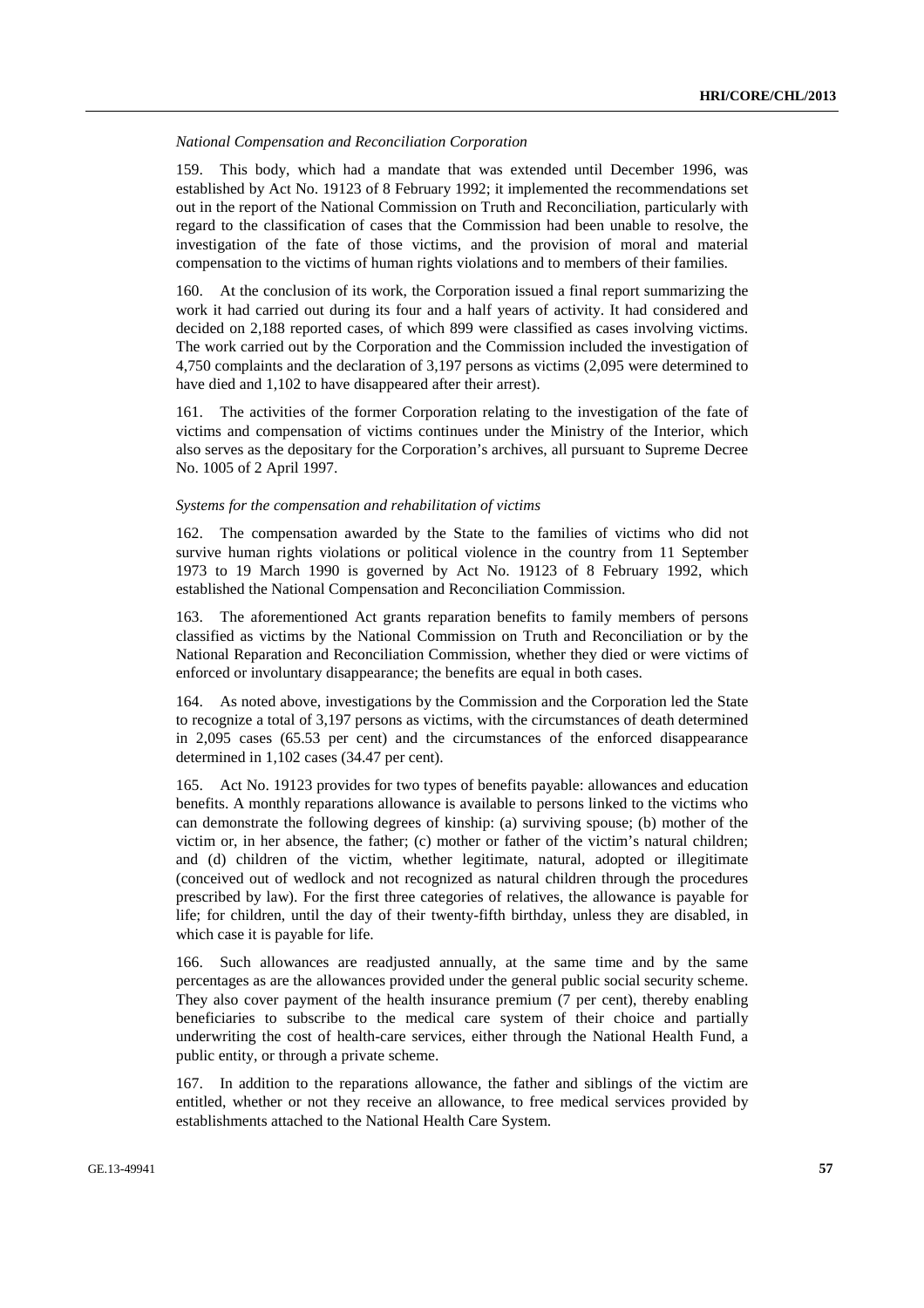168. Article 24 of Act No. 19123 expressly provides that the reparations allowance is compatible with any other allowance, regardless of type, that the beneficiary receives or may be entitled to receive, and is thus compatible with any other social security benefit established by law.

169. Education benefits consist of the payment of all enrolment and monthly fees for establishments of higher education, universities, professional institutes and technical training institutes at which the children of victims study, with payment made directly to the educational establishment, and in the payment of a monthly enrolment fee subsidy, which is paid during school months directly to the children of victims who are studying in establishments of secondary or higher education. Unlike the monthly reparations allowance, which, as noted above, expires on the last day of the year in which the child turns 25, the age limit for receiving education benefits is 35 years. These benefits are mutually compatible and are also compatible with the monthly reparations allowance.

170. As at 30 September 1997, the Social Security Institute, a State body responsible for receiving applications and administering the allowance system, had received 6,089 applications for allowances, of whom 5,589 were considered to be eligible, with 230 found ineligible for failure to demonstrate the requisite degree of kinship with the victim or, in the case of children, being over the age of 25. As at the same date, of those recognized as beneficiaries, some 5,726 had been granted allowances, with another 133 applications pending until the applicants could provide the necessary documentation required for proof of eligibility.

# **C. Framework for the promotion of human rights at the national level**

# **1. Promotion of human rights by the State**

171. Chile is firmly committed to human rights and to the work of international institutions dedicated to their promotion and protection, and it addresses all natural, economic, political and cultural challenges with solidarity and respect for the fundamental rights of each and every citizen.

172. Thus Chile's international commitment to the promotion and protection of human rights does not stop in the various international forums to which it belongs, but is reflected in the numerous activities and policies at the national level which, while ensuring compliance with international instruments, have been undertaken on behalf of vulnerable groups and groups that have suffered discrimination, especially children, women, indigenous peoples, persons with disabilities and older persons. These efforts have improved the public institutions active in these areas and ensure greater protection of the rights of the country's citizens and better living conditions for Chileans. It is this conviction that has led the country to become a party to the major international human rights treaties.

173. Chile has been a member of the Human Rights Council since 2008 and will remain on the Council until 2014, when its second term expires. In June 2009, Chile was elected to the Vice-Presidency of the Council for one year, having been the candidate from its regional group. In May 2009, Chile presented its universal periodic review, in the preparation of which various Chilean NGOs took part. The report focused on three major themes: completion of the country's democratic transition; the search for truth, justice and reparation for the human rights violations of the past; and the establishment of the necessary bases for the creation of a social system characterized by a market economy with greater equity and strong emphasis on social welfare.

174. Chile engages in ongoing cooperation with the human rights supervisory mechanisms of both the United Nations system and the inter-American regional system of the Organization of American States. While undergoing its universal periodic review in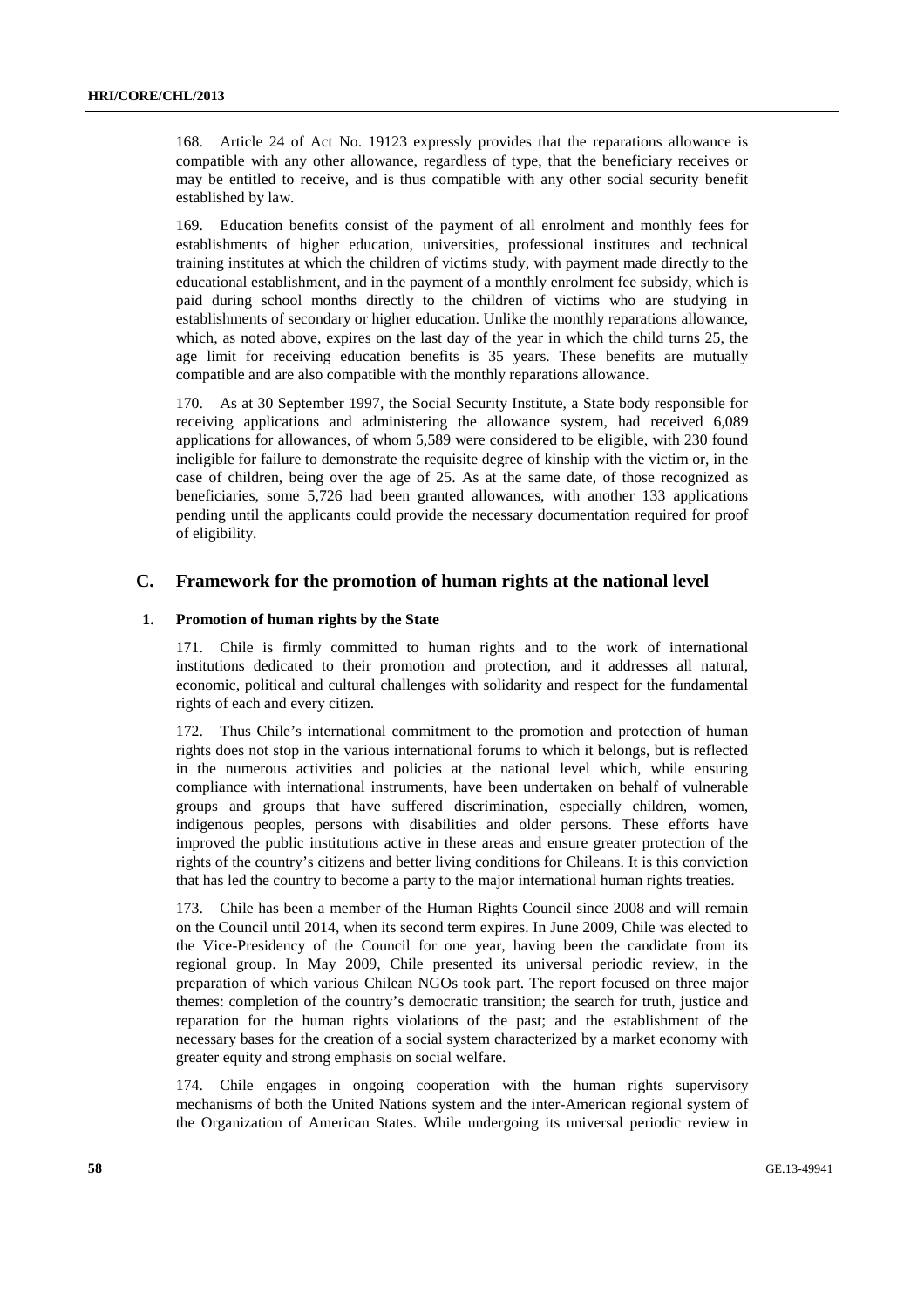2009, Chile extended a standing invitation to visit the country to the special procedures of the Human Rights Council. Moreover, it regularly submits its reports to the treaty bodies, committees and special procedures, acting on their recommendations and concluding observations with a view to integrating them in and adapting them to its internal legislation.

175. Similarly, Chile has implemented the recommendations and judgements of the inter-American human rights bodies, which in one case meant revising the Constitution (case concerning *"The Last Temptation of Christ" v. Chile*), and in another drafting the Public Information Transparency and Access Act<sup>51</sup> (case of *Claude Reves et al. v. Chile*), which sets out procedures and remedies and establishes a body with specific competency in the matter, the Transparency Council.

### *Dissemination of human rights instruments*

176. Among the various ways in which human rights instruments are publicized, the publication of the Human Rights directorate in the Ministry of Foreign Affairs, which contain updated, periodic information on the universal and inter-American human rights systems, merit particular attention.<sup>52</sup> All of the United Nations treaties and optional protocols ratified — and signed — by Chile, the periodic reports submitted to the treaty bodies and the recommendations and concluding observations made by those bodies have been published.

177. The initial report submitted to the Human Rights Council in the context of the universal periodic review (2009), as well as the progress or midterm report, presented in 2012, have likewise been published. Where the inter-American system is concerned, it is possible to consult treaties that have been ratified, final reports issued by the Inter-American Commission on Human Rights and information on the judgements of the Inter-American Court of Human Rights in cases brought against Chile.

# *Promotion of human rights through educational programmes and Government-sponsored public information*

178. In 2011, the Office of the Secretary-General of Government (SEGEGOB) publicized the following events on its website (www.participemos.gob.cl): (a) International Women's Day (8 March); (b) International Day against Homophobia (17 May); (c) International Day of Older Persons (1 October); (d) International Day for the Eradication of Poverty (17 October); (e) Universal Children's Day (20 November); (f) International Day of Persons with Disabilities (3 December), and (g) International Migrants Day (18 December).

#### *Promoting human rights among public officials and other professionals*

179. Mention should first be made of the awareness-raising efforts of the Human Rights Directorate of the Ministry of Foreign Affairs. The Directorate disseminates the concluding observations made by each Committee or treaty body every time a periodic report is considered. The subjects covered by each recommendation are evaluated and reviewed, and the recommendations are then conveyed to the appropriate public agencies with a view to having them reflected in public policy. In many cases, follow-up is given to the recommendations the State considers to be of priority in order to ensure that they are implemented.

180. With regard to the drafting of periodic reports in fulfilment of treaty obligations, seminars and information meetings are held for public officials, civil society or both in

<sup>&</sup>lt;sup>51</sup> Act No. 20285 on access to public information, 20 August 2008.<br><sup>52</sup> See: http://www.minrel.gob.cl/prontus\_minrel/site/edic/base/port/derechos\_humanos.php.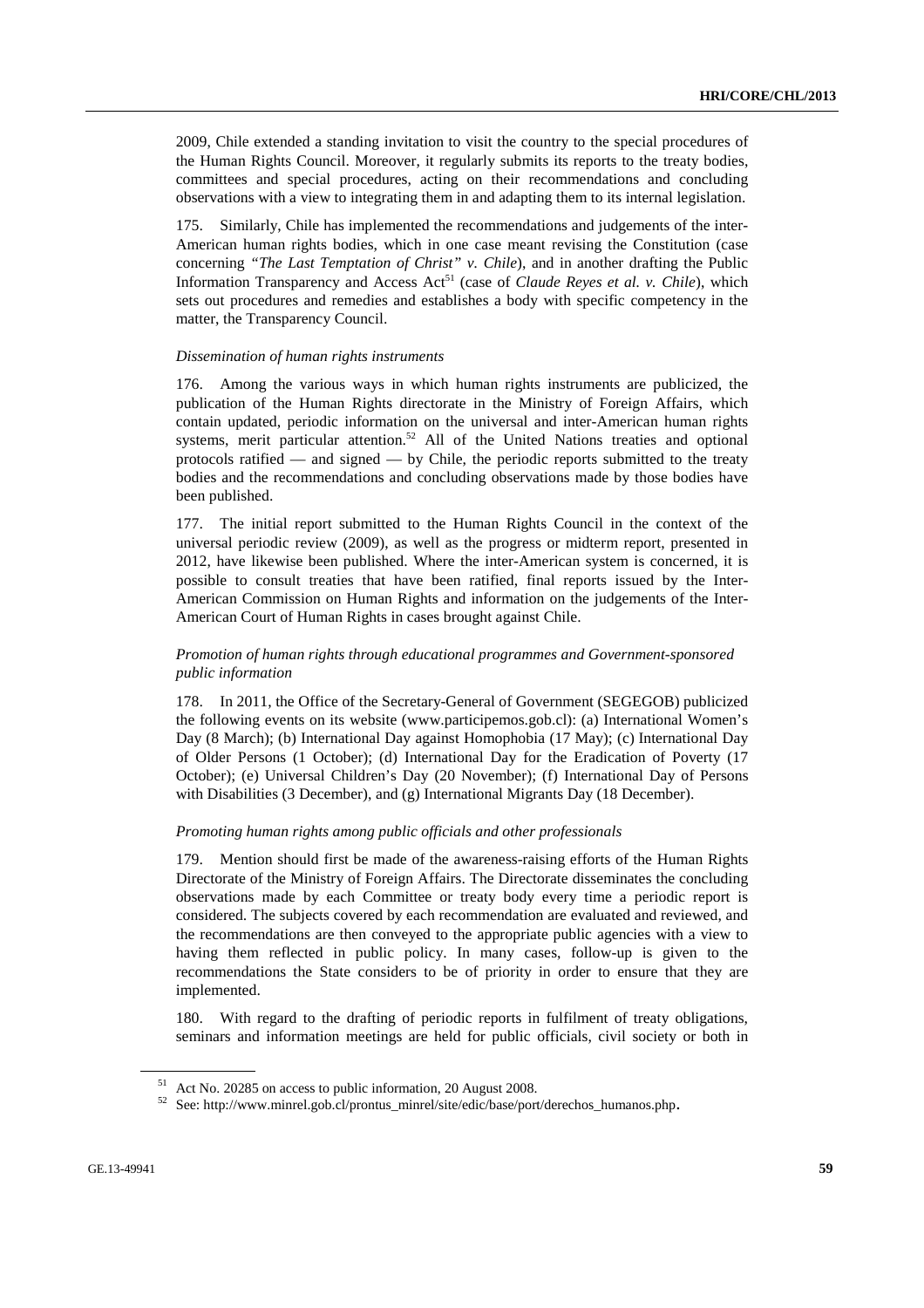order to raise awareness of the ways the mechanisms work, the importance of the conventions, the status of implementation and the content of reports in the light of the various observations and recommendations. The aim of these activities is to provide information about the time frame involved and the modalities of civil society participation, while also preparing an assessment of the progress made and the obstacles identified that can be reflected in each report.

181. The Office of the Secretary-General of Government is also responsible for promoting respect for social diversity, multiculturalism and non-discrimination among public agencies and civil society, by training civil servants so that they can promote activities aimed at the eradication of arbitrary discrimination and by disseminating information about diversity and non-discrimination in public information centres. Training in the methodological tools for overcoming arbitrary discrimination is available to civil servants. The objective of such training is to work with public institutions to raise awareness of and promote practices for the integration of all persons, regardless of their social, economic, racial or other status, by providing specific information and general background on the ways discrimination affects the most vulnerable groups and by setting up spaces where public officials and civil society can engage in dialogue and reflection.

182. A total of 11 seminars for public servants from 9 ministries were scheduled for the period April-September 2011, as indicated in the following tables.

| Region        | Date     | <b>Themes</b>                                                                                                                       |  |
|---------------|----------|-------------------------------------------------------------------------------------------------------------------------------------|--|
| RM (Santiago) | 7 April  | Respectful treatment of older persons (SENAMA)                                                                                      |  |
|               |          | Act No. 20422 establishing standards on equal opportunities<br>and social inclusion for persons with disabilities (SENADIS)         |  |
| RM (Santiago) | 14 April | "My opinion counts" national survey (SENAME)                                                                                        |  |
|               |          | Domestic violence (SERNAM)                                                                                                          |  |
| RM (Santiago) | 28 April | Immigration and public policy: Integration of the immigrant<br>population resident in Chile (Department of Aliens and<br>Migration) |  |
|               |          | Principal findings of Sixth National Youth Survey,<br>discrimination and young people (National Youth Institute)                    |  |
| X             | 23 May   | Domestic violence (SERNAM)                                                                                                          |  |
|               |          | Act No. 20422                                                                                                                       |  |
| VII           | 2 June   | School harmony policy: training aspects and safeguarding of<br>rights (MINEDUC)                                                     |  |
|               |          | Act No. 20422                                                                                                                       |  |
| VI            | 17 June  | Act No. 20422                                                                                                                       |  |
|               |          | Respectful treatment of older persons (SENAMA)                                                                                      |  |
| V             | 15 July  | Respectful treatment of older persons (SENAMA)                                                                                      |  |
|               |          | Immigration and public policy: integration of the immigrant<br>population resident in Chile (Department of Aliens and<br>Migration) |  |

| Table 54 |                        |  |
|----------|------------------------|--|
|          | 2011 training seminars |  |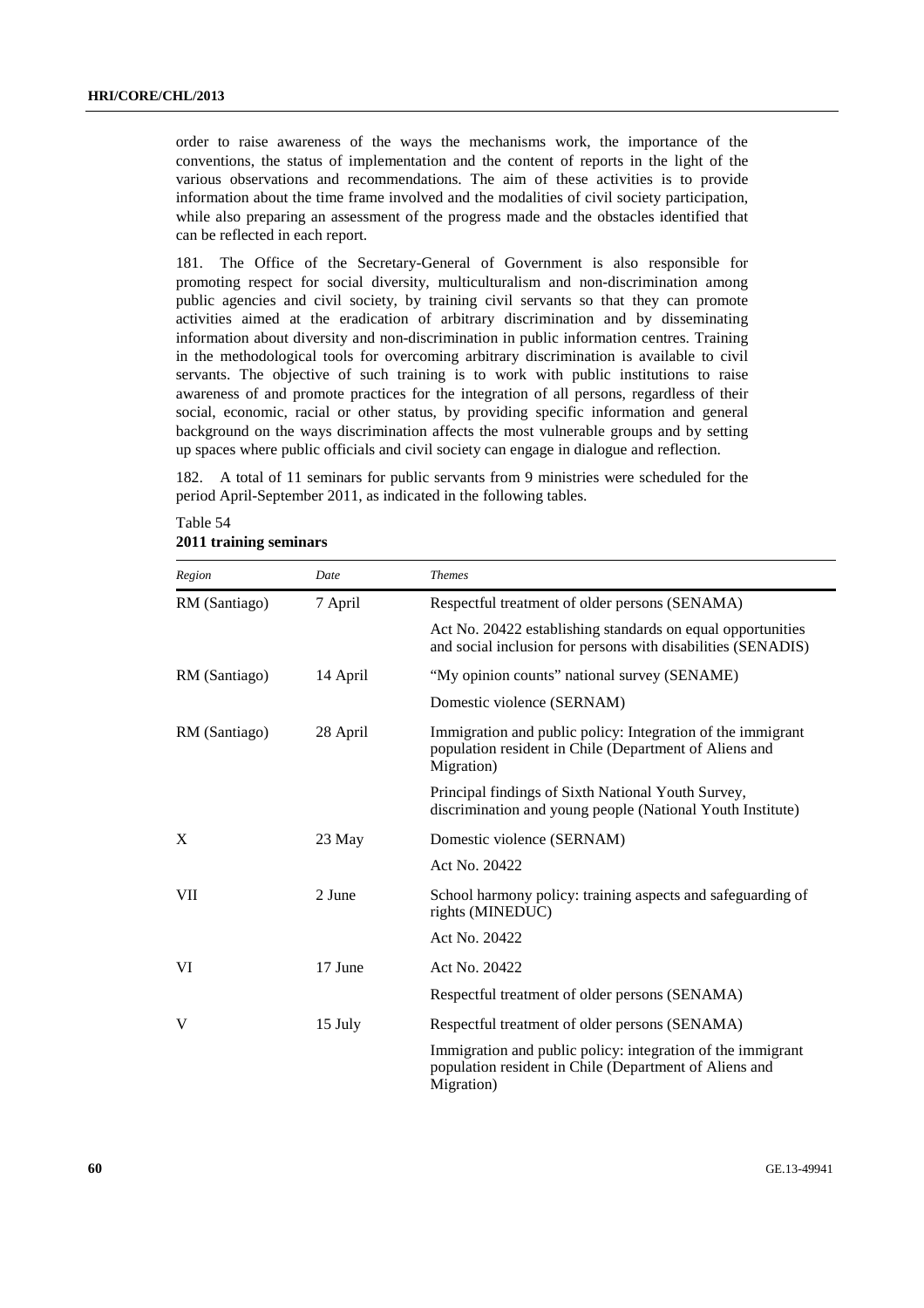# **HRI/CORE/CHL/2013**

| Region        | Date         | <b>Themes</b>                                                                                                                                           |
|---------------|--------------|---------------------------------------------------------------------------------------------------------------------------------------------------------|
| IV            | 26 July      | Immigration and public policy: integration of the immigrant<br>population resident in Chile (Department of Aliens and<br>Migration)                     |
|               |              | Arbitrary discrimination against the urban indigenous<br>population (CONADI)                                                                            |
| RM (Santiago) | 14 September | Stigma and discrimination as an obstacle to AIDS prevention<br>and to an improved quality of life for persons with HIV<br>(National Commission on AIDS) |
|               |              | "My opinion counts" national survey (SENAME)                                                                                                            |
| RM (Santiago) | 22 September | Domestic violence (SERNAM)                                                                                                                              |
|               |              | Respectful treatment of older persons (SENAMA)                                                                                                          |
| RM (Santiago) | 29 September | Principal findings of Sixth National Youth Survey,<br>discrimination and young people (National Youth Institute)                                        |
|               |              | Stigma and discrimination as an obstacle to AIDS prevention<br>and to an improved quality of life for persons with HIV<br>(National Commission on AIDS) |

# Table 55

# **Employee participation by ministry**

| Ministry                                      | Number of employees trained | Men | Women |
|-----------------------------------------------|-----------------------------|-----|-------|
| Justice                                       | 52                          | 9   | 43    |
| Planning and Cooperation                      | 37                          | 9   | 28    |
| Office of the Secretary-General of Government | 30                          | 13  | 17    |
| Health                                        | 26                          | 10  | 16    |
| Agriculture                                   | 24                          | 4   | 20    |
| Economy, Development and Tourism              | 23                          | 8   | 15    |
| Interior and Public Security                  | 21                          | 7   | 14    |
| Labour and Social Security                    | 21                          | 5   | 16    |
| Housing and Town Planning                     | 18                          | 2   | 16    |
| <b>Total</b>                                  | 252                         | 67  | 185   |

# *Reporting process at the national level*

183. Under Supreme Decree No. 323 of 2006, drafting of reports for treaty bodies is the responsibility of the Human Rights Directorate of the Ministry of Foreign Affairs. The Directorate coordinates the presentation of these reports; to this end it compiles earlier reports and arranges for contributions from all of the relevant sectors, including the ministries that comprise the executive branch and their respective departments, law enforcement agencies, autonomous entities, municipal and regional authorities, the judiciary and the legislature.

184. Article 1 of Supreme Decree No. 323 establishes the Coordinating Commission in order to fulfil the Chilean State's obligations under international human rights law; in accordance with international requirements, the Commission acts as the body coordinating the submission of information to be provided by various public agencies for the preparation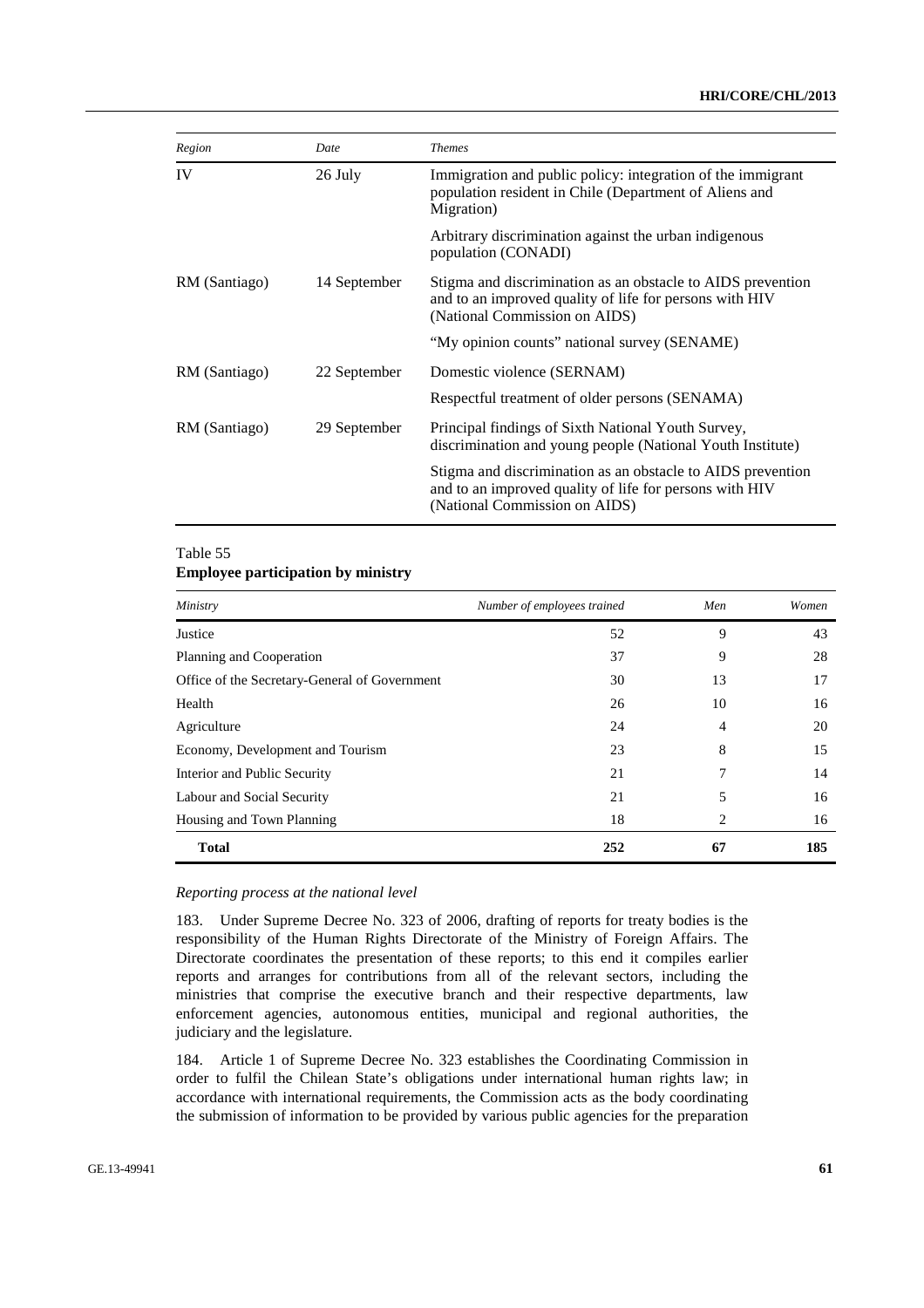of the replies that Chile must transmit, through the Ministry of Foreign Affairs, to the bodies responsible for the monitoring, promotion and protection of international human rights law. The Commission is made up of the following institutions: the Ministry of Foreign Affairs, which chairs it, the Ministry of the Interior, the Ministry of Defence, the Office of the Minister and Secretary-General of the Presidency, the Office of the Minister and Secretary-General of Government, the Ministry of Education, the Ministry of Justice, the Ministry of Labour and Social Security, the Ministry of Health, the Ministry of Social Development, the National Service for Women (SERNAM), the Public Prosecution Service, the Carabineros (police), the investigative police, the Office of the Public Defender, the Chilean Prison Service and the National Service for Minors (SENAME).

185. That interministerial Commission met until early 2012, when it was replaced by a tripartite committee formed by the Human Rights Advisor to the President of the Republic, the Human Rights Coordinator of the Ministry of Justice and the Human Rights Directorate of the Ministry of Foreign Affairs. Under this new model, the completion of the first draft of each periodic report required under human rights treaties is associated with a single ministry and/or secretary-general's office (or both). The tripartite committee monitors compliance with international standards and ensures inter-institutional coordination. The Human Rights Directorate of the Ministry of Foreign Affairs is responsible for the continuity of the reporting process, presenting the reports and representing Chile at international organizations.

186. Also involved in the preparation of reports is the National Human Rights Institute, which is given an advance copy of the final draft of the report before it is submitted to the United Nations so that it can make contributions and observations or take any step it deems appropriate. Civil society participates through the information, communication and dissemination activities undertaken by the Ministry of Foreign Affairs, which may include round tables, seminars, updates sent by e-mail and distribution of summaries of draft reports. These efforts make it possible to disseminate the work of the treaty bodies as well as to promote and benefit from the contributions of both civil society and the National Human Rights Institute when the reports are considered by the treaty bodies as reflected in the concluding observations of those bodies.

187. It should be noted that the concluding observations of the treaty bodies are transmitted to the relevant government departments for follow-up. These recommendations lead to the development of public policies and legislation necessary for the fulfilment of international human rights obligations. These documents are also posted on the official website of the Ministry of Foreign Affairs so that citizens and civil society actors can consult them freely. Follow-up of the recommendations that the State considers to be a priority is undertaken yearly.

#### *National Congress*

188. Within the legislative branch, both the Chamber of Deputies and the Senate have specialized human rights commissions.

#### **2. National Human Rights Institute**

#### *National Human Rights Institute (INDH)*

189. The National Human Rights Institute was established by Act No. 20405 (*Diario Oficial*, 10 December 2009) as an autonomous body under public law. Its role is to promote and defend the human rights of all persons living in Chile, in accordance with the Constitution and the international treaties in force.

190. Its main responsibilities are to: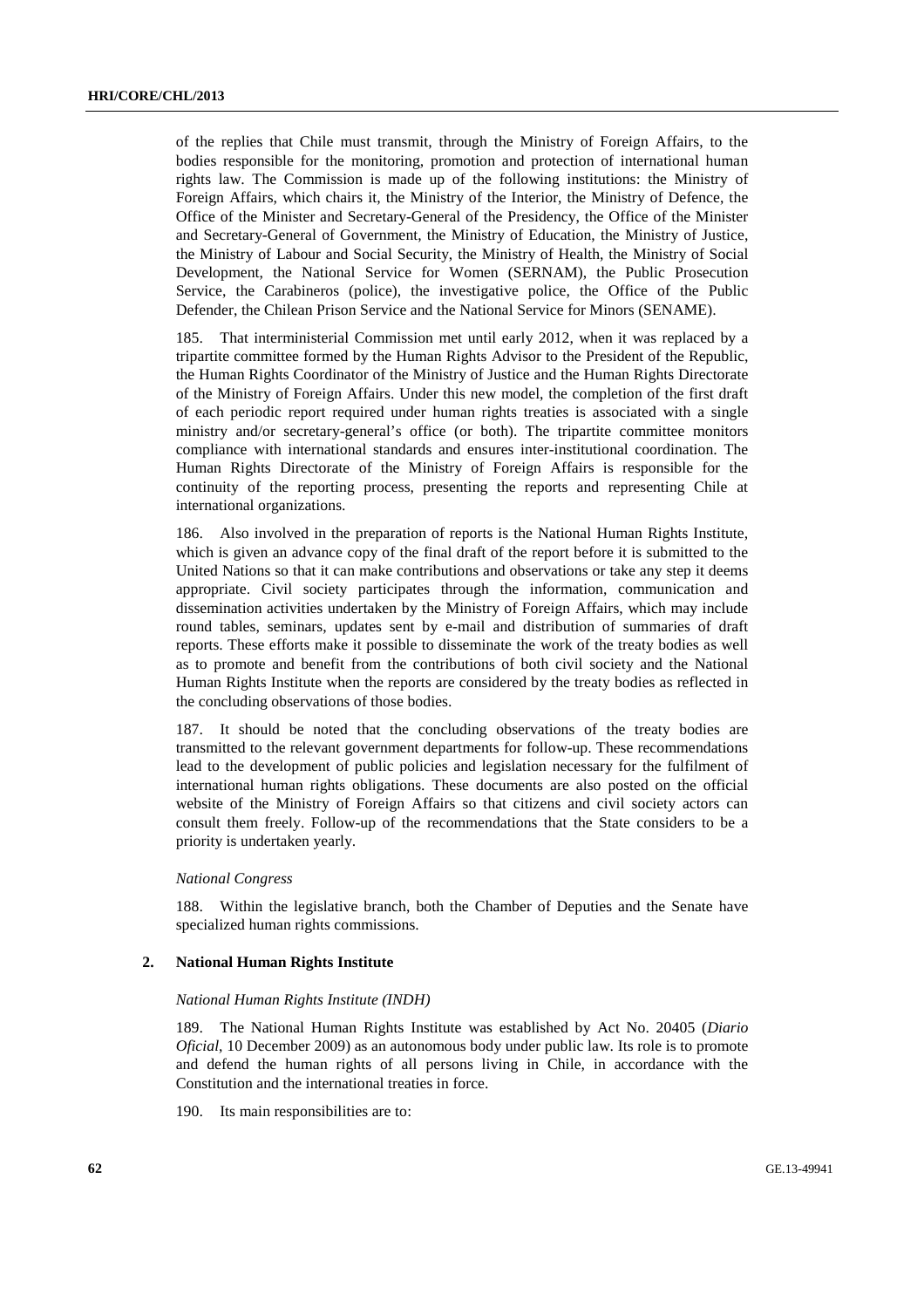(a) Prepare an annual report on its work and on the human rights situation in the country and to make recommendations on ways to safeguard and respect those rights. The report is submitted to the President of the Republic, the National Congress and the President of the Supreme Court. It may also be sent to the United Nations, the Organization of American States and human rights organizations;

 (b) Convey to the Government and State organs its views regarding human rights situations in the country. To this end, it may request reports from the relevant body;

 (c) Recommend measures to State bodies to encourage the promotion and protection of human rights;

 (d) Ensure that domestic legislation is compatible with the international treaties signed by Chile so that they can be effectively implemented;

 (e) Initiate, within its area of competence, legal proceedings that may include actions for crimes against humanity, torture and enforced disappearance; apply for remedies of protection and of *amparo*;

Serve as repository for the records collected by the National Commission on Truth and Reconciliation (the Rettig Commission), the National Commission on Political Prisoners and Torture (the Valech Commission), the National Compensation and Reconciliation Board, the Human Rights Programme and those being collected by the new Valech Commission, established in 2010 by Act No. 20405;

Collaborate with the Ministry of Foreign Affairs and other public bodies in the preparation of reports to be submitted to the United Nations or the Organization of American States;

 (h) Cooperate with the United Nations and other related organizations in and outside the region in the promotion and protection of human rights;

 (i) Disseminate information on human rights, encourage the teaching of human rights at all educational levels, including the training given to members of the Armed Forces, conduct research, issue publications, award prizes and foster a culture of respect for human rights in the country.

191. The Institute is governed by a Council made up of: (a) two members appointed by the President who must come from different regions of the country; (b) two members elected by four sevenths of Senators in office; (c) two members elected by four sevenths of the Deputies in office; (d) one member appointed by the deans of the law schools of universities belonging to the Council of Rectors and autonomous universities; and (e) four members elected by human rights institutions. The Director of the Institute shall be elected by the Council, by absolute majority, from among Council members. Deputies, senators, mayors, municipal councillors, regional councillors, judges, prosecutors from the Public Prosecution Service and officials from the civil service, the Armed Forces, the Carabineros and the investigative police are not eligible to be Council members.

192. The Institute is advised by a National Advisory Board on which are represented social and academic organizations for the promotion and defence of human rights.

# **3. Civil society**

#### *Citizen participation and the role of civil society*

193. Act No. 20500 (*Diario Oficial*, 16 February 2011) on Associations and Citizen Participation in Public Affairs guarantees the right of individuals to participate, with equal opportunities, in the life of the nation, as provided for in article 1 of the Constitution, inasmuch as citizen participation is considered to constitute the central pillar of a modern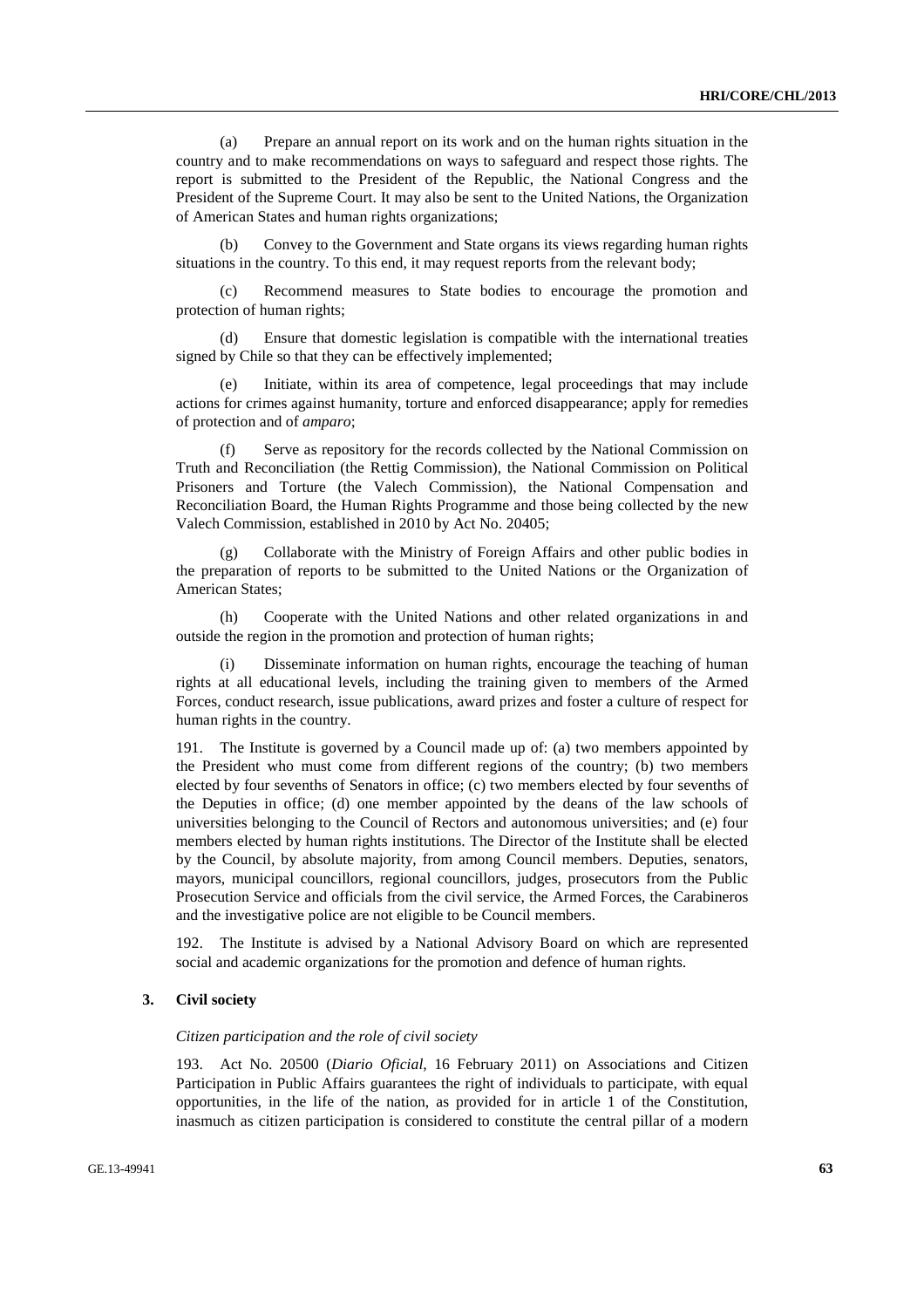democracy. The Act seeks to encourage versatility, efficiency and transparency in the creation of associations and their participation in the social, economic, cultural and political life of the country. It seeks to ensure that such participation takes place in an environment of freedom, pluralism, tolerance and social responsibility; it also recognizes the importance of such associations as agents of change and social transformation, in keeping with the principle of subsidiarity upheld by the country's legal order.

194. The most important provisions of the Act are: (a) its recognition of the right of persons to associate freely for lawful purposes and the duty of the State to promote and support such initiatives; (b) its definition of such concepts as "public interest organizations" and "voluntary organizations" and its identification of management procedures they must follow, such as having articles of association, a board of at least three members and disclosing their financial records when they receive public funds for their activities; (c) the stipulation that the Civil Registry and Identity Service must maintain a national registry of non-profit legal entities (operational as of 16 February 2012) containing information on the establishment, modification, dissolution or termination of such associations, and on the bodies that manage or administer them; (d) the establishment of the Fund to Strengthen Public Interest Organizations, which is intended to finance national and regional projects and programmes involving such organizations. The Fund is to be governed by a national council that will, inter alia, approve the application requirements for proposed projects and select the national programmes from among the annual applications; (e) its amendments of the Institutional Act establishing the Framework of the State Administration, stipulating that each body within the State administration must establish how persons and organizations may participate in areas within its field of competence. These modalities should be kept up-to-date and published electronically or by other means. In addition, these bodies must give a public account of their actions, plans, policies, programmes and budgets, and they must announce matters of public interest on which they wish to obtain the public's opinion by means of consultations that must be informed, pluralistic and representative. The views collected must be evaluated and considered by the relevant body, and the administrative bodies must establish advisory civil society councils made up of a diverse, representative sample of members of non-profit associations working in the relevant area of competence; (f) its amendments of the Institutional Act on Municipalities by identifying the ways and subject areas in which citizen groups can participate in management at the communal level, such as, for example, urban planning or the mayor's annual report.

#### *Constitutional reform bill incorporating citizens' initiatives*

195. This bill concerns the incorporation of citizens' initiatives into the Chilean legal order: (a) it stipulates that citizens' initiatives, are also matters of law; (b) it states that laws may originate not only with the President, the Chamber of Deputies or the Senate but also with the people; (c) lastly, it establishes that the prerequisites to the exercise of a citizens' initiative, the matters of law pertaining to them, their admissibility, the process by which they may be held and all matters that make the exercise of this right possible shall be governed by the Institutional Act establishing Congress. It has been under consideration in the first reading in the Chamber of Deputies since 2 October 2007 (Bulletin, 5221-07).

# **D. Equality and non-discrimination**

# **1. A general and binding principle**

196. Article 1, paragraph 1, of the Constitution explicitly establishes equal treatment and non-discrimination when it states: "People are born free and equal in dignity and rights." That statement is strengthened by the constitutional guarantees set forth in article 19, particularly in paragraph 2, which states that "in Chile there are no privileged persons or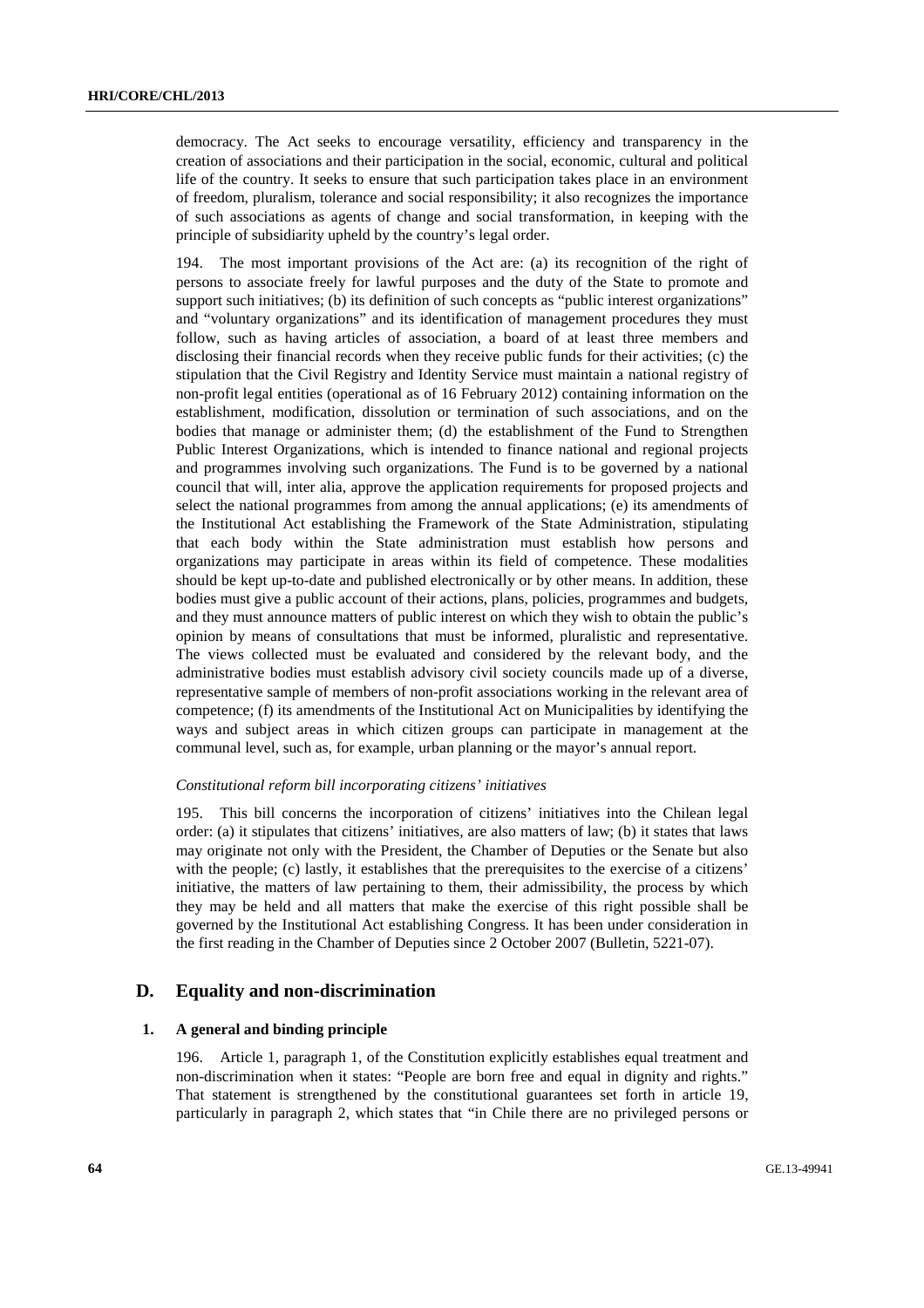groups", and "neither the law nor any authority may establish arbitrary differences". Likewise, with regard to the exercise and protection of the freedom to work, article 19, paragraph 16, subparagraph 2, states that "any discrimination that is not based on personal skills or ability shall be prohibited". The Constitution provides guidance for an extensive legal framework encompassing various special laws (pertaining chiefly to the right to health, the right to work, the rights of persons with disabilities, gender equality, minority rights and consumer rights) that draw on instruments of international and comparative law dealing with non-discrimination.

197. As regards penalties for discrimination, it should be noted that the ban on unreasonable or subjective inequality of legal treatment, which is established in the Constitution, is directed above all at the public authorities and at those who make the law and the judges who apply it. This does not rule out the possibility of the law or the public authorities providing for positive or affirmative action on behalf of vulnerable groups in order to compensate for situations of historic inequality, and only for as long as such situations last. In this way, the State fulfils its mandate as a guarantor of individual liberties, favouring equality of opportunity for the most vulnerable groups, and creating clear and accessible ways and means of participation.

198. The only possible limitations to equality of treatment arise from objective criteria that are proportional to the end sought and based on personal skills or ability, age limits or nationality requirements (Constitution, art. 19, para. 16).

#### *Equality and education*

199. The principles of non-discrimination and respect for diversity were never explicitly guaranteed in the earlier Institutional Act on Education (Act No. 18960, *Diario Oficial*, 10 March 1990). As a result, the primary objective of the law that replaced it, Act No. 20370 on Education (*Diario Oficial*, 12 September 2009), was to make explicit that "it shall be the duty of the State to encourage integrity, to develop education at all levels and in every way and to promote the study and knowledge of the essential rights inherent in human nature; to foster a culture of peace and the absence of arbitrary discrimination; to encourage scientific and technological research and innovation, artistic creation, the practising of sports and the protection and preservation of the country's natural and cultural heritage as well as its cultural diversity" (art. 5).

200. The Act further stipulates that the duties of education professionals are to teach in a proper and responsible manner and to treat students and other members of the educational community with respect and without arbitrary discrimination. The duties of students are likewise to treat all members of the educational community in a humane, respectful and non-discriminatory manner.

201. Education must reflect the observance and recognition of human rights and fundamental freedoms, multicultural diversity and peace as well as Chilean national identity, teaching people how to live their lives fully, to live together in harmony, to participate in the life of the community in a responsible, tolerant, supportive, democratic and active manner, to work and to contribute to the development of the country. The system should promote and respect the diversity of institutional educational processes and projects no less than it does the cultural, religious and social diversity of the persons entrusted to it. The overall objectives of basic education shall be recognition of and respect for cultural, religious and ethnic diversity and the differences between individuals, as well as the equal rights of men and women, and the development of a capacity for empathy.

202. With regard to affirmative actions and measures, it is explicitly stated that pregnancy and motherhood shall in no case constitute an obstacle to admission to or continuation in educational institutions at any level; such institutions must provide the academic and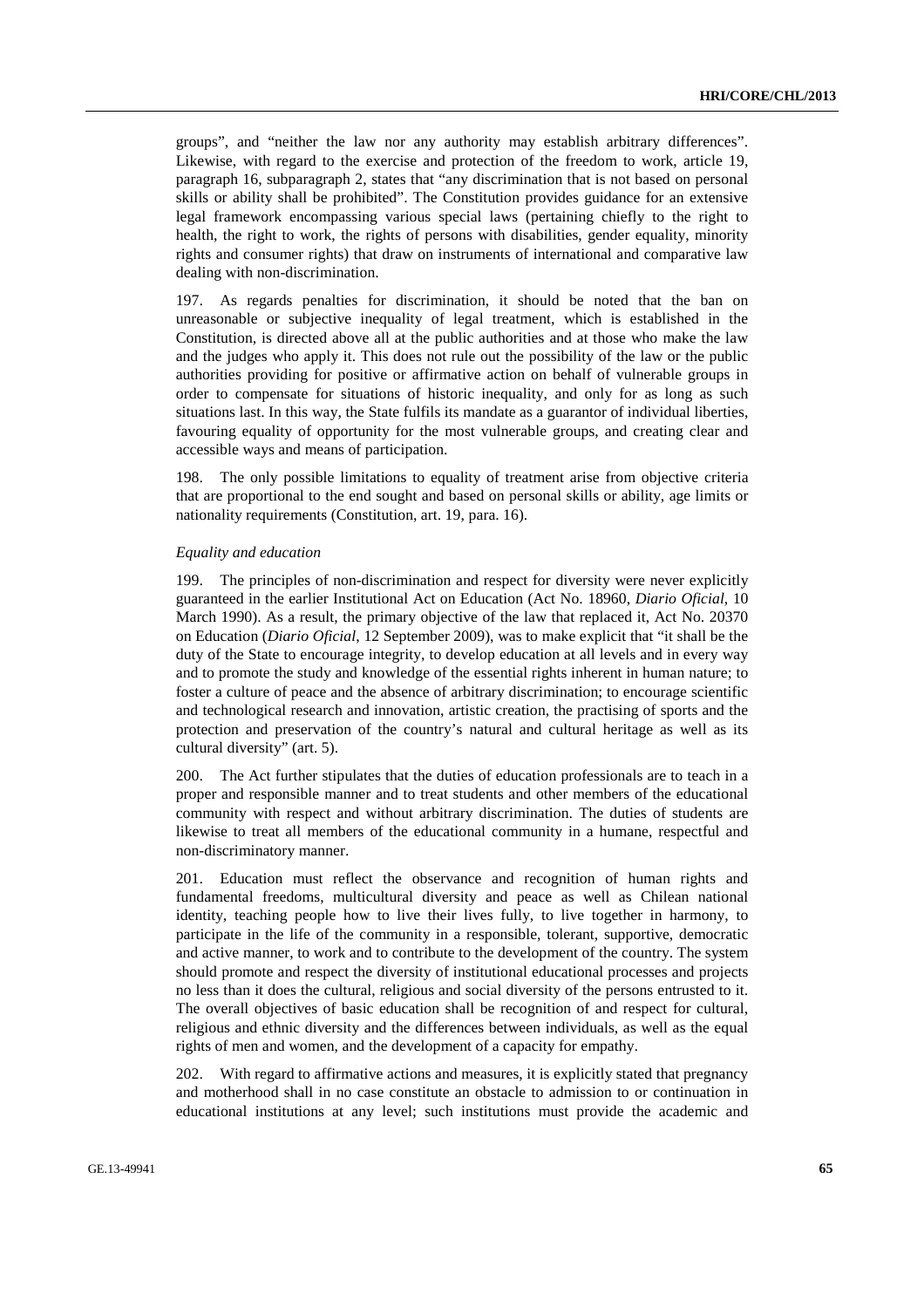administrative facilities to make admission and continuation possible. For persons with disabilities, special measures, such as curricular modifications for specific educational needs, are taken, with similar modifications made in such situations as intercultural learning contexts, prison schools and hospital schools. For members of indigenous communities, bilingual intercultural education celebrates diversity of culture and origin; the language, world view and history of the indigenous community are taught and passed on, thus making harmonious dialogue in society possible.

#### *Equality with regard to the right to health*

203. Act No. 19966 (*Diario Oficial*, 3 September 2004), known as the AUGE Plan, provides for a system of explicit guarantees of access to health care, a step towards the gradual realization of the right to health insofar as it guarantees all persons, regardless of their socioeconomic status, sex, age or other status, equal access to health care, thereby eliminating the stigma of receiving inferior health care which faces lower-income populations.

204. For beneficiaries of the private health-care system, the new legislation puts an end to the discrimination suffered by women of childbearing age and older persons, who had to endure constant increases in the prices of their health plans. By law, the price of specific health-care services is the same for all participants in a single health-care scheme, regardless of the factors mentioned above. In addition, these guarantees can be invoked before administrative and judicial authorities.

# *Equality with regard to the right to work*

205. The prohibition against discrimination established in the Constitution is further elaborated in article 2 of the Labour Code. Acts of discrimination are distinctions, exclusions or preferences based on race, colour, sex, age, marital status, union membership, religion, political opinion, nationality, national extraction or social origin that have the purpose of nullifying or impairing equality of opportunity or treatment in a person's employment or occupation. This provision is consistent with international norms, above all those set forth in the ILO Discrimination (Employment and Occupation) Convention, 1958 (No. 111), which Chile signed and ratified in September 1970.

206. Thus in Chile, any distinction, preference or exclusion effected on the basis of the criteria mentioned above is a violation of the constitutional right to non-discrimination in employment. In this respect, labour law states that "in light of the foregoing, and without prejudice to other provisions of this code, an offer of employment made by an employer directly or through a third party or any medium, stipulating as a prerequisite for application any of the conditions mentioned in the third paragraph, is deemed to be a discriminatory act" (art. 2, para. 5). Accordingly, an objective violation of labour law needs no additional element, such as a motive, a specific end or a specific victim, in order to exist.

# **2. Human rights situation of persons belonging to vulnerable groups**

207. Chile demonstrates its unwavering commitment to the human rights situation of persons belonging to vulnerable groups in the population by including specific information in the periodic reports submitted in accordance with the international treaties that it has signed and that are in force. In this connection, the following reports submitted by Chile may be consulted:

 (a) Combined nineteenth to twenty-first periodic reports of Chile on the implementation of the International Convention on the Elimination of All Forms of Racial Discrimination (CERD/C/CHL/19-21);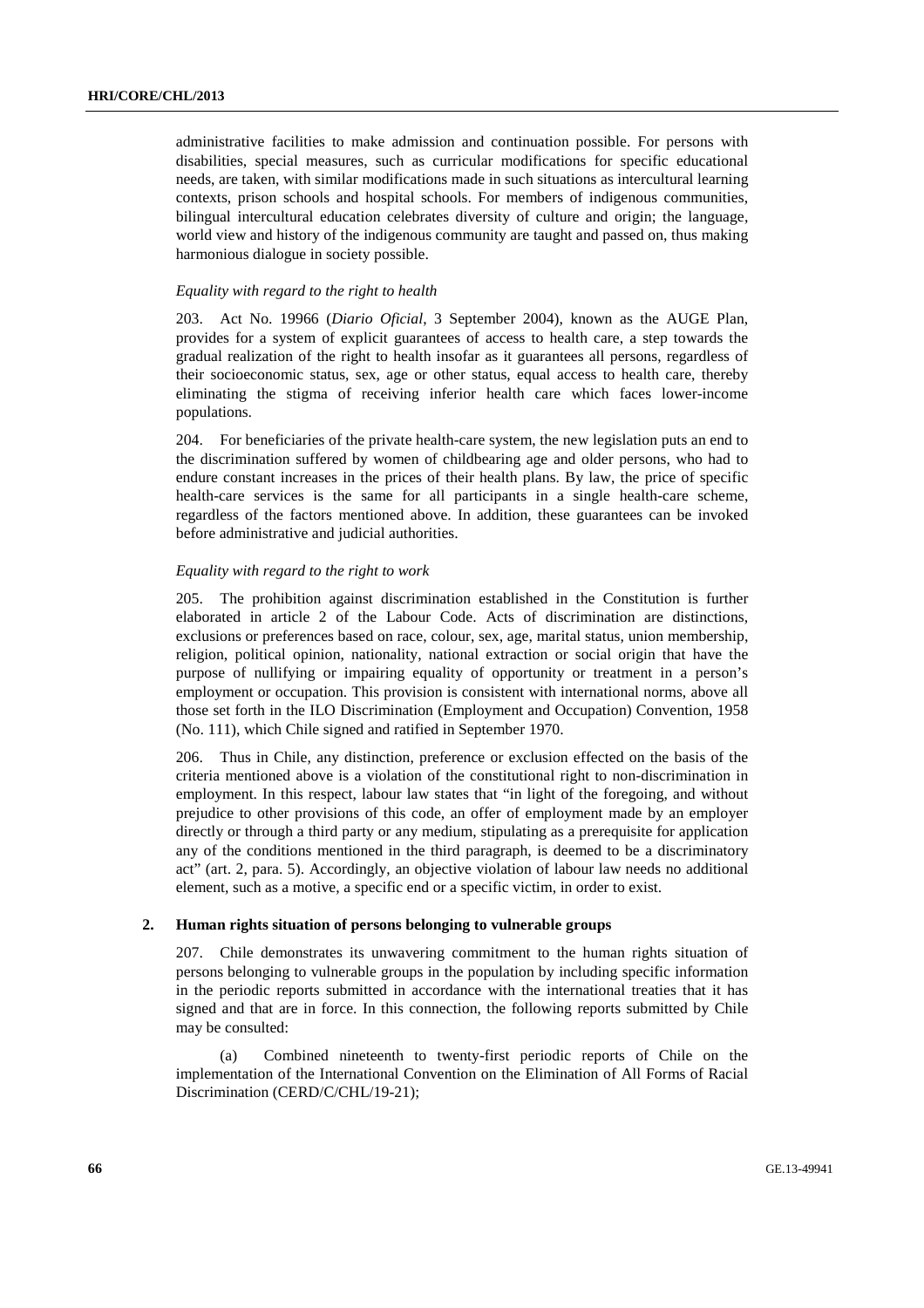(b) Fifth periodic report on the implementation of the Convention against Torture and Other Cruel, Inhuman or Degrading Treatment or Punishment (CAT/C/CHL/5); the subsequent (sixth) report is to be submitted in December 2013;

 (c) Combined fifth and sixth periodic reports on the implementation of the Convention on the Elimination of All Forms of Discrimination against Women (CEDAW/C/CHL/5-6);

 (d) Third periodic report on the implementation of the Convention on the Rights of the Child (CRC/C/CHL/3) and its two Optional Protocols (CRC/C/OPAC/CHL/1 and CRC/C/OPSC/CHL/1); the following report (the combined fourth and fifth reports) was to have been submitted on 12 September 2012;

 (e) Initial report on the implementation of the International Convention on the Protection of the Rights of All Migrant Workers and Members of Their Families (CMW/C/CHL/1).

208. Without prejudice to the foregoing, the major features of measures taken in favour of gender equality, persons with disabilities, indigenous peoples, children and adolescents, and consumers are summarized below.

#### *Gender equality and women's rights*

209. Women's rights have figured prominently in Chilean foreign policy, and Chile has played an active role in the promotion of those rights. For more than a decade Chile sponsored resolutions of the Commission on Human Rights on the integration of the human rights of women throughout the United Nations system. Its most recent submission, in 2007, was co-sponsored by more than 70 countries from all areas of the world and was adopted by consensus. The resolution introduced a gender perspective into all parts of the United Nations system, particularly in the Human Rights Council and the treaty bodies.

210. Within the framework of that resolution, Chile organized a series of panel discussions on women's issues, including: the panel discussion on the integration of a gender perspective in the work of the special rapporteurs (September 2008); the panel discussion on the integration of a gender perspective in the universal periodic review (September 2009); the panel discussion entitled "Empowering Women through Education" (June 2010); the panel discussion on integrating a gender perspective in the work of the Human Rights Council: lessons learned, obstacles and challenges (24 September 2010).

211. Chile also worked with Estonia to facilitate the adoption of Economic and Social Council resolution 2009/12, on mainstreaming a gender perspective into all policies and programmes in the United Nations system, which sought recognition of the equality of women and girls in dignity and full enjoyment of their rights. Since its election in 2007, Chile has been one of the five members of the Advisory Committee of the United Nations Development Fund for Women, now part of the United Nations Entity for Gender Equality and the Empowerment of Women (UN-Women). It represents the Group of Latin American and Caribbean States on the Committee where it has succeeded in ensuring the provision of resources on a regular basis for the regional offices in Latin America and the Caribbean.

212. As part of its long tradition of support for the coherence of the system, Chile has since 2006 worked for the creation of a new entity working for women's empowerment, UN-Women, and it was actively involved in the negotiations, organizing parallel supporting events aimed at securing the consensus that ultimately bore fruit with the decision to create the new body.

213. Chile has also worked extensively to make progress in the prevention and in the social and criminal sanctioning of gender-based violence. Chile was one of the original sponsors of General Assembly resolution 61/143, on intensification of efforts to eliminate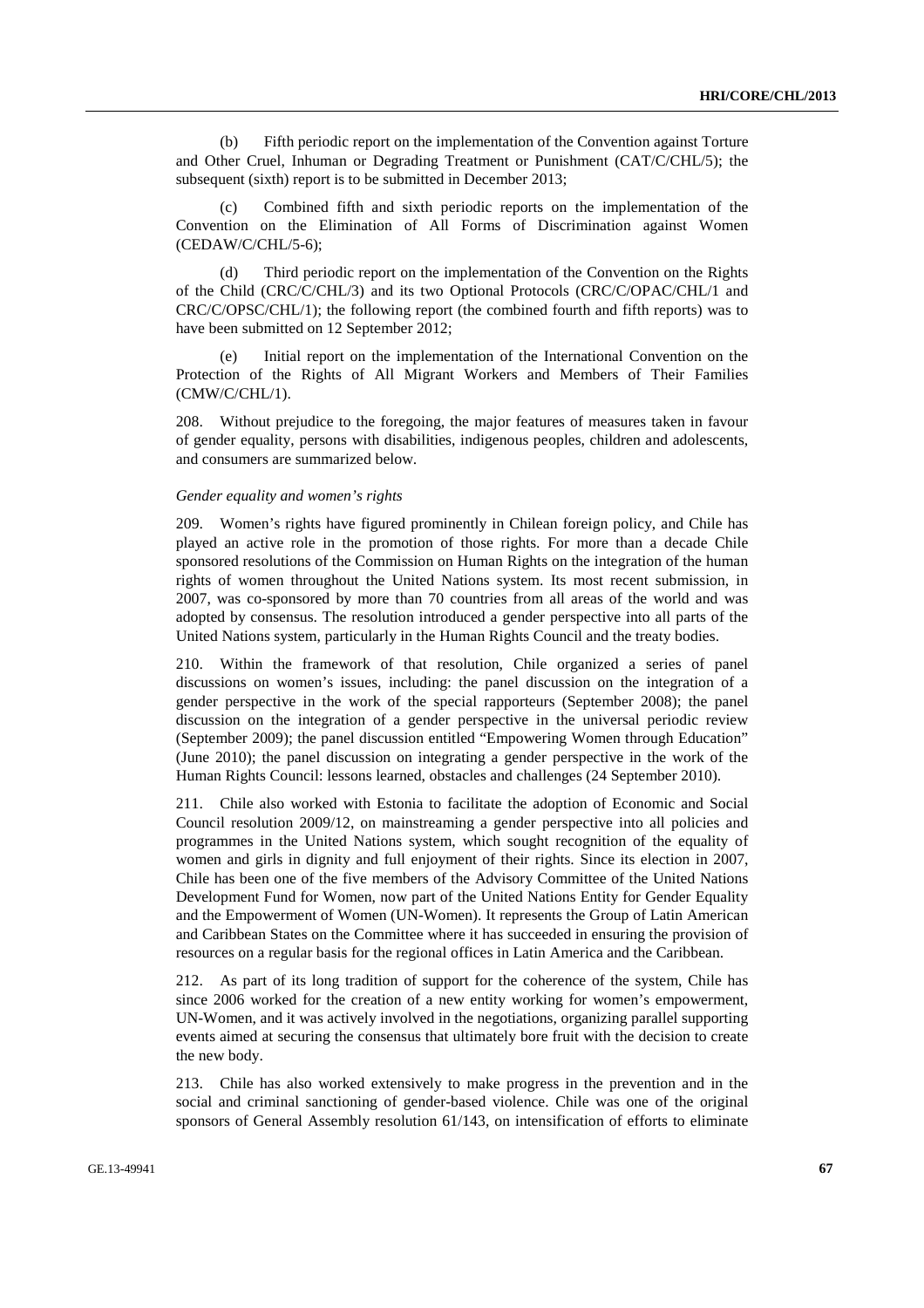all forms of violence against women, and it is currently a member of the Group of Friends of that resolution, which promotes activities of the system aimed at preventing that scourge.

214. Chile was the first Latin American country to have an action plan for Security Council resolution 1325 (2000), on women, peace and security, a plan that calls for the comprehensive and cross-cutting implementation of measures to protect women and girls in the event of armed conflict, as well as the creation of incentives for them to take part in peacebuilding and democracy-building.

215. Chile has been a tireless promoter of the right to health and the attainment of Goals 4 and 5 of the Millennium Development Goals. The country sponsored "Deliver Now", the global campaign for the health-related Millennium Development Goals, and organized and co-chaired a presidential event on Goals 4 and 5 of the Millennium Development Goals, "Commitment to Progress for Mothers, Newborns and Children", which was held in New York on 25 September 2008 and at which several States, NGOs and companies made new pledges in this area, thereby giving impetus to the current global strategy.

216. Chile has also organized and sponsored a series of parallel events within the framework of the Commission on the Status of Women: "Financing for Gender Equality and the Empowerment of Women" (2008); "Deliver Now for Women and Children" (2008); "On the Road to ECOSOC 2009: Chronic Diseases and Women's Health", sponsored jointly with Bangladesh and the United Republic of Tanzania in 2009; and "Health of Women and Men in the Americas", organized jointly with the Pan American Health Organization in 2009. Chile is likewise a founding member of the Council on Gender-based Health at the United Nations, which brings together Member States and actors from civil society.

217. In addition, Chile is a signatory to the Convention on the Rights of Persons with Disabilities and has played an active role in meetings of the Conference of States parties to the Convention.

218. In the area of children's rights, Chile has ratified the Optional Protocols to the Convention on the Rights of the Child and endorsed the Paris Principles. In March 2009, Chile was a sponsor of a motion urging the Human Rights Council to take decisive measures to address the serious health problem of maternal mortality.

219. Lastly, the appointment of the former President of Chile, Michelle Bachelet, as the first Executive Director of the United Nations Entity for Gender Equality and the Empowerment of Women (UN-Women), is a source of pride for the Government of Chile.

220. That appointment, made by the Secretary-General, was recognition of Ms. Bachelet's remarkable record in the defence and promotion of women's rights, particularly in her position as the first woman President of Chile.

#### *Gender equality with regard to remuneration*

221. Act No. 20348 of 19 June 2009, which upholds the right to gender equality in respect of remuneration, incorporates the principle of equal pay for men and women into the Labour Code in the following ways: (a) it introduces a new article 62 bis that expressly provides that "employers shall respect the principle of equal pay for men and women performing the same work; objective differences in pay that are based on ability, qualifications, suitability, responsibility or productivity shall not be considered to be arbitrary"; (b) it establishes a legal basis for lodging complaints of violations of the principle of equal pay; (c) it establishes that companies with over 200 workers must incorporate a register into their in-house regulations that contains a description of the various jobs and responsibilities within the company and their essential technical characteristics with the aim of providing objective parameters for comparing remuneration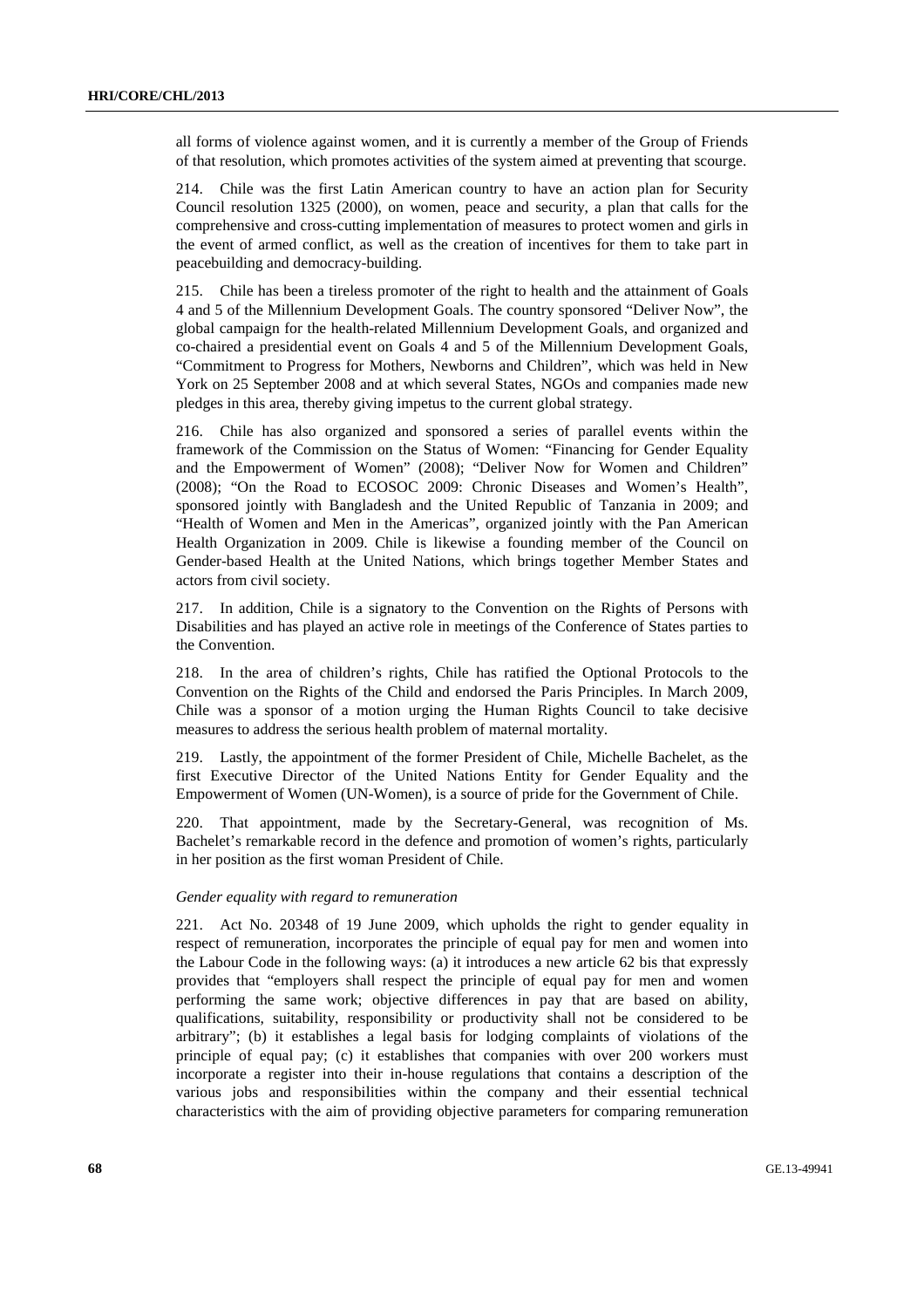levels; (d) it provides for an incentive for employers who do not establish arbitrary differences in remuneration for employees having similar jobs and responsibilities. Such employers are able to apply for a 10 per cent reduction in any fines arising from the application of the previous paragraphs, provided that the fines are not based on anti-tradeunion practices or violations of fundamental rights; and (e) in the area of public-sector employment, a provision of the Administrative Regulations for Civil Servants<sup>53</sup> stipulates that, for contracted workers, there must be no kind of "discrimination that could undermine the principle of equal treatment for men and women".

#### *Advances in the rights of children and adolescents*

222. With the entry into force of the Convention on the Rights of the Child, the State reoriented its youth policies, making a series of legislative changes informed by the new view of children as subjects of rights.

223. The major reforms are the Filiation Act,<sup>54</sup> which abolished the different categories of children established in civil law and the discriminatory treatment to which they were subject in matters regarding kinship, the right to maintenance, parental authority and inheritance, and the changes made to the regime governing the adoption of minors, which established, inter alia, that: adopted children enjoy equal rights; Chilean married couples willing and able to adopt are preferred to aliens; and the wrongful receipt of payment for the delivery of a child for purposes of adoption shall constitute an offence. The labour of children less than 15 years of age was likewise made unlawful.

224. The ratification of the ILO Worst Forms of Child Labour Convention, 1999 (No. 182) is consistent with these reforms.

225. With regard to the right to education, the constitutional reform raising the number of years of compulsory schooling to 12 and extending the school age to 21 is significant, as are the new General Education Act establishing a new institutional framework for education in Chile and the recently promulgated Act on the Quality and Equity of Education.

226. In the area of health, Act No. 19966 (*Diario Oficial*, 3 September 2004) guarantees access to high-quality treatment for a range of childhood diseases as well as free treatment for HIV/AIDS.

#### *Advances in the rights of aboriginal or indigenous peoples*

227. Act No. 19253 (*Diario Oficial*, 5 October 1993), the Indigenous Peoples Act, establishes norms for the protection, advancement and development of indigenous peoples as well as the creation of the National Indigenous Development Corporation (CONADI), the Land and Water Fund and the Fund for Indigenous Development. From 1994 to August 2013 it made possible the acquisition of 690,872 hectares of land, which have been transferred to or reclaimed for indigenous persons and communities, benefiting 23,410 families.

228. Other advances are the promulgation of Act No. 20249 (*Diario Oficial*, 16 February 2008) establishing the Aboriginal Peoples' Marine and Coastal Zone and the establishment in 2001 of the Origins Programme, which has invested nearly US\$ 109 million in local development projects in approximately 1,200 indigenous communities.

<sup>53</sup> Executive Order No. 29, published in the *Diario Oficial*, 16 March 2005. Coordinated, consolidated

and standardized text of Act No. 18835 – Administrative Regulations. 54 Act No. 19585 of 26 October 1998, amending the Civil Code and other legislation on parental relationships.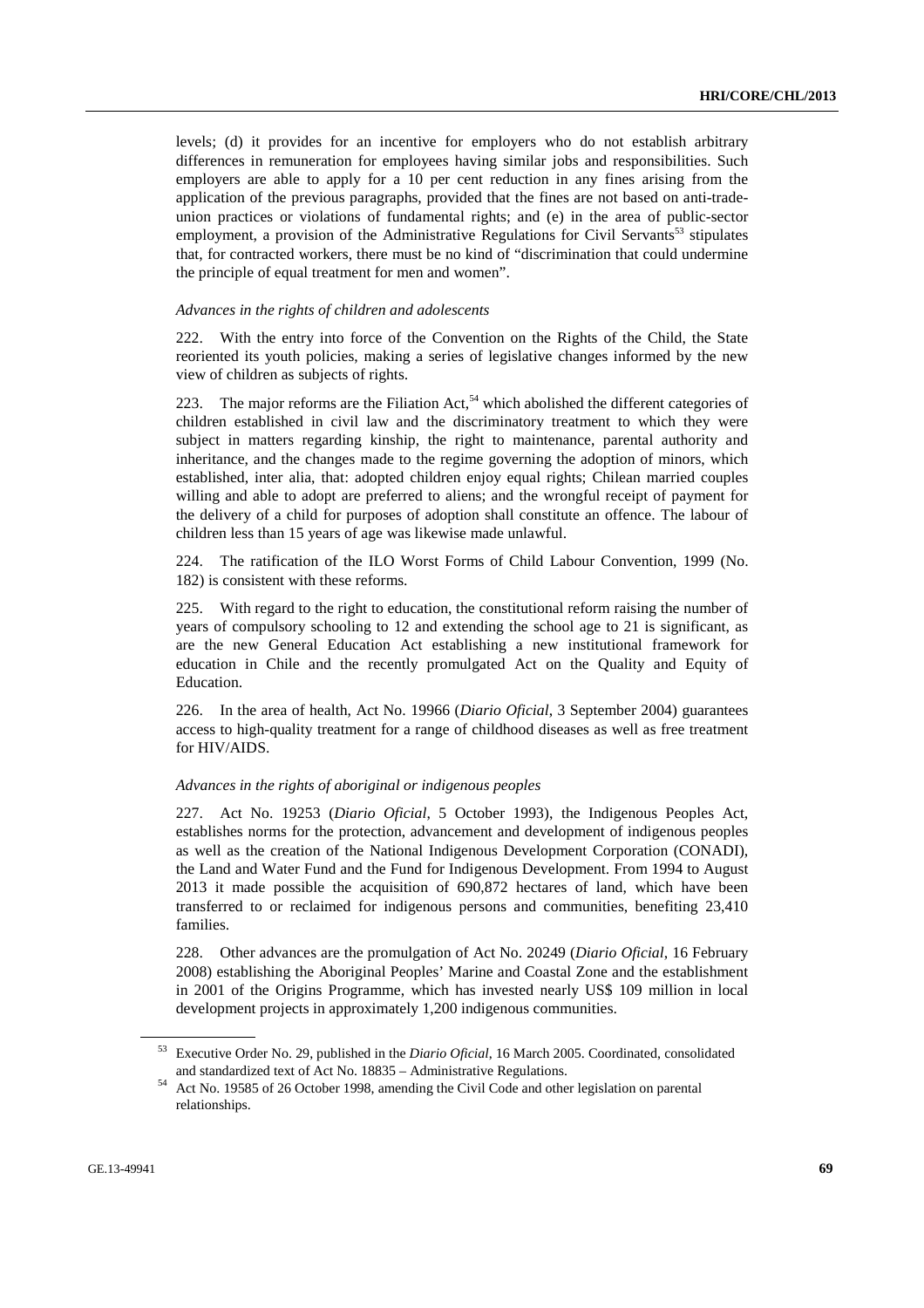229. Chile has ratified the ILO Indigenous and Tribal Peoples Convention, 1989 (No. 169) (*Diario Oficial*, 15 September 2008) and has signed the United Nations Declaration on the Rights of Indigenous Peoples; the country is thus bound by a duty to consult and to afford opportunities for participation in this area. For this reason, in March 2011 the Government launched a consultation for the establishment of a consensual mechanism for indigenous consultations based on the standards set out in ILO Convention No. 169. As a first step, more than 100 workshops involving more than 5,000 participants were held throughout the country and the consultation concluded in August 2013 in a National Indigenous People's Congress, where discussion centred on the agreements that had been reached and the three articles on which there had been no agreement: direct impact, measures requiring consultation, and projects or activities to be submitted to the Environmental Assessment Service. The draft regulations that emerged from this process and the report on the consultation were sent to the President of the Republic for consideration and, if appropriate, promulgation of the new regulations.

230. The Chilean Constitutional Court has ruled that the above consultation is automatically enforceable and is applicable by all State agencies, including the National Congress, from the moment the Convention enters into force.

231. The State of Chile has likewise committed to undertaking a constitutional reform, currently under consideration in the National Congress, that recognizes "the existence of the indigenous peoples who live on its territory and the right of indigenous peoples, communities and individuals to conserve, develop and strengthen their identity, languages, institutions and social and cultural traditions and to take part in the consultation referred to in article 6 and in the economic, social, political and cultural life of the country in the manner provided for by the national legal order".

232. Other special measures taken in favour of indigenous peoples include: (a) the New Deal Policy; (b) the Social Covenant for Multiculturalism ("*Re-conocer*"); (c) Decree No. 124 of the Ministry of Planning and Cooperation<sup>55</sup> of 2009, which sets out the regulations for implementing Act No. 19253 and ILO Convention No. 169 with a view to regulating indigenous consultation and participation; (d) Decree No. 101 of the Ministry of Planning and Cooperation (*Diario Oficial*, 7 June 2010), establishing the Council of Ministers for Indigenous Affairs; and (e) special legislation concerning Easter Island.

233. The mandate of the Council of Ministers for Indigenous Affairs is to advise the President of the Republic on the design and coordination of public policy concerning indigenous peoples. The Minister of Social Development, the Minister of the Interior, the Minister and Secretary-General of the Presidency, the Minister for Foreign Affairs, as well as the Ministers of Education, Culture, National Resources, Agriculture and Economic Affairs, Development and Reconstruction are members of the Council. Its functions are to: (a) make recommendations regarding draft legislation on indigenous affairs that is submitted to the President; (b) coordinate the activities carried out in different sectors to implement policy relating to indigenous affairs; (c) collaborate in and serve as a forum for the evaluation of policies and programmes directed at indigenous peoples and coordination of the work of the ministries and government offices that implement cross-cutting policies or programmes with an impact on rights or on indigenous communities; (d) provide guidance in the setting of priorities for the expenditure of public resources earmarked for indigenous communities; and (e) propose guidelines for sectoral programme initiatives that affect or may affect indigenous communities.

<sup>&</sup>lt;sup>55</sup> The current Ministry of Social Development.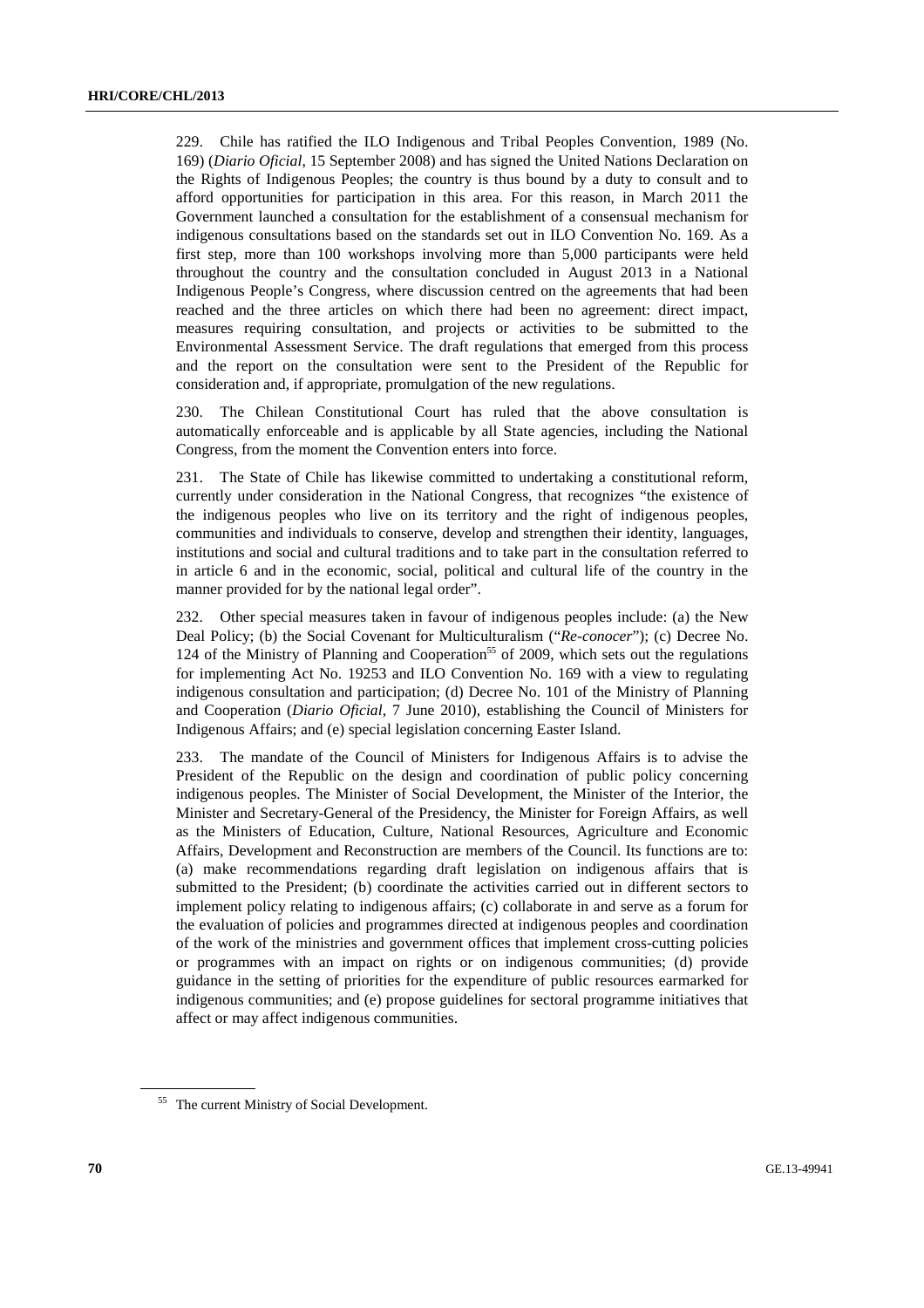234. The mission of the Indigenous Affairs Coordination Unit of the Office of the Minister and Secretary-General of the Presidency is to collaborate in the design, coordination and assessment of policy pertaining to indigenous affairs and to ensure the proper implementation of that policy. Its objectives are to: (a) define broad policy lines that guarantee indigenous peoples full participation in the life of the nation; (b) create the conditions that can enable them to achieve the greatest possible spiritual and material fulfilment, with full respect for their rights; (c) foster a multicultural perspective that facilitates recognition of their cultural values and their contribution to the national community; and (d) advise CONADI. Its functions are to: (a) design and propose indigenous policy, coordinate the implementation and follow-up of that policy with the relevant State institutions or government agencies and conduct periodic assessments of national indigenous policy; and (b) develop and propose plans and programmes for the economic, social and cultural development of indigenous peoples, contribute to the identification of criteria relating to indigenous affairs that should be incorporated into the policy and planning processes of other ministries and State agencies, and coordinate the activities they undertake.

#### *Advances in the rights of persons with disabilities*

235. Act No. 20183 (*Diario Oficial*, 7 June 2007) amended Institutional Act No. 18700 on Popular Votes and Vote Counts to guarantee persons with disabilities the right to assistance when voting. New article 61 states that persons having a disability that prevents them from exercising their right to vote or makes it difficult to do so may be accompanied to the polling place by another adult and may request assistance with voting. If they wish to be assisted, they shall inform the chief polling officer orally, in sign language or in writing that a trusted adult of either sex will enter the voting booth with them, and neither the polling officer nor any other person may impede or obstruct their exercise of the right to assistance.

236. Following ratification of the Convention on the Rights of Persons with Disabilities (*Diario Oficial*, 27 July 2008), and with a view to incorporating its norms and standards, Act No. 20422 (*Diario Oficial*, 10 October 2010) establishing rules governing equal opportunities and social inclusion for persons with disabilities was promulgated. This framework act provides a new definition of persons with disabilities, one that, in keeping with the new model adopted by the World Health Organization in the International Classification of Functioning, Disability and Health, takes into account the participation restrictions and activity limitations these persons experience in everyday life.

237. The regulatory changes set out in this Act reflect the principles established in the Convention. They include the prevention of multiple discrimination and improvements to the system of judicial remedies and sanctions. The National Service for Persons with Disabilities (SENADIS) has been given such new functions as labour mediation and defence of the rights of persons with disabilities when collective or general interests are compromised. SENADIS now has a decentralized structure, with the law providing for the establishment of a regional head office in each region of the country.

#### *Equality with regard to the rights of migrant workers*

238. The Aliens and Migration Department of the Ministry of the Interior, in coordination with other ministries and government agencies, oversees the immigration system. The activities of State agencies in this area are informed by the treaties to which Chile is a party: the International Convention on the Protection of the Rights of All Migrant Workers and Members of Their Families and the United Nations Convention against Transnational Organized Crime, as well as the Protocol against the Smuggling of Migrants by Land, Sea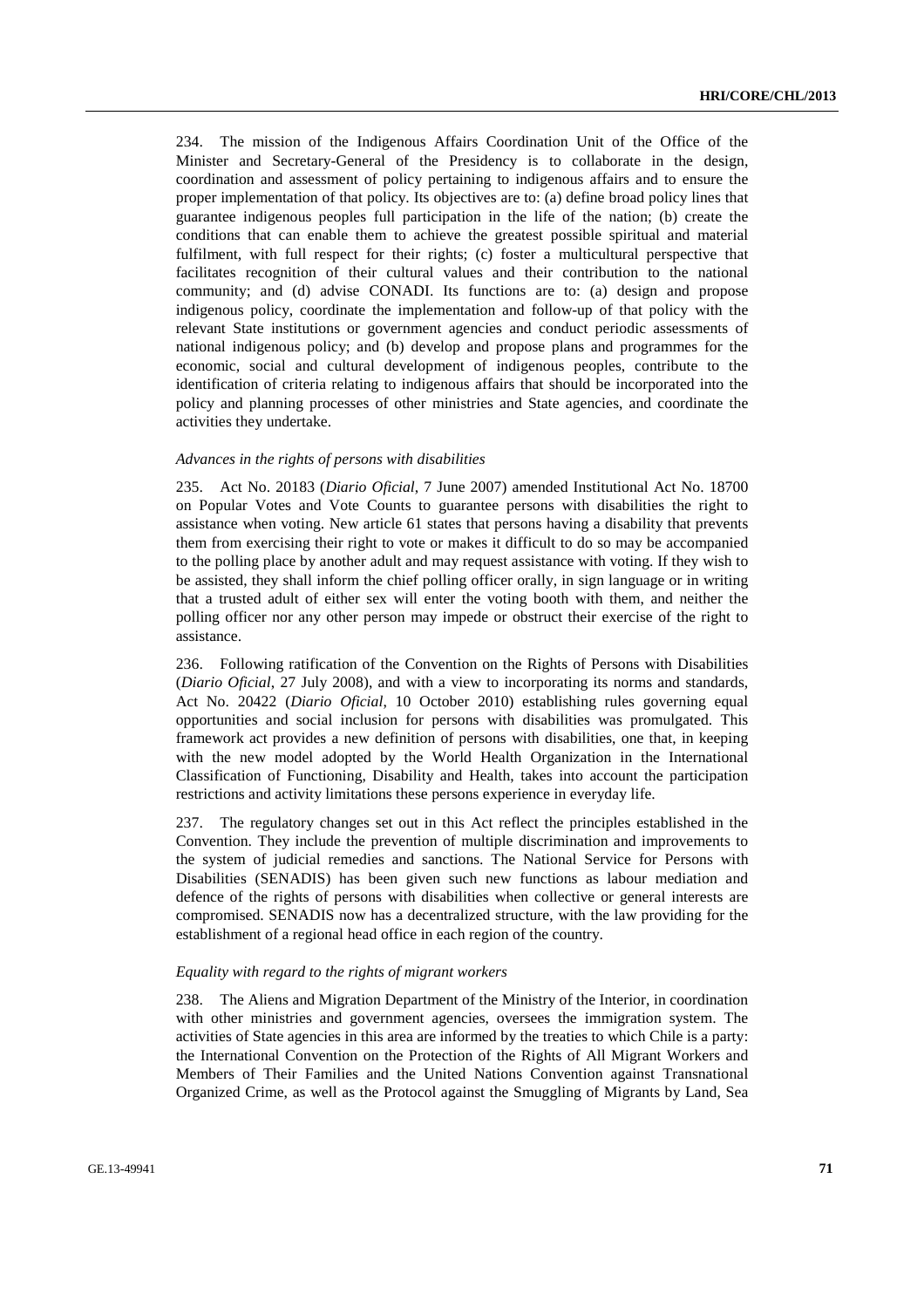and Air and the Protocol to Prevent, Suppress and Punish Trafficking in Persons, Especially Women and Children, which supplement the latter Convention.

239. As of 2008, there were 290,901 foreign nationals resident in Chile, an increasing proportion (55 per cent) of whom were women, particularly from other countries in South America. It is estimated that some 10 per cent of that total were in an irregular situation.

240. All foreigners and refugees whose situation has been regularized have access to health care. The Ministry of Health, together with the National Health Fund and the Aliens and Migration Department, has put in place special programmes for special situations affecting groups of vulnerable migrants in irregular situations; these programmes are intended for all pregnant women and children under the age of 18. Similar measures have been taken to guarantee access to education.

241. In 2007, regularization of the status of foreign nationals who were in the country in an irregular situation made it possible for more than 50,000 persons to gain access to these benefits. For more information, see Chile's initial report on the implementation of the International Convention on the Protection of the Rights of All Migrant Workers and Members of Their Families (CMW/C/CHL/1) and the September 2011 concluding observations of the Committee on Migrant Workers (CMW/C/CHL/CO/1).

# *Advances in consumer rights*

242. Act No. 19496 (*Diario Oficial*, 7 March 1997), which is likewise of an essentially protective character, seeks to right the natural imbalance between suppliers and consumers, the two main market agents. This framework act applies only to the legal acts that, under the Commercial Code and other special provisions, are of a commercial character for the supplier and of a civil character for the consumer; one of the consumer rights it provides for is the right to freedom from arbitrary discrimination on the part of providers of goods and services. Discrimination is considered arbitrary when it is irrational or when it strips consumers of their dignity, as when it is based, for example, on social class or political preference.

243. With the Consumer Protection Act, the collective rights of consumers and users are also being realized; it is now possible for the rights and interests common to a group of individuals to be protected by the courts by means of a single action.

# **3. Steps taken to prevent and combat discrimination in all its forms**

# *Act establishing measures to combat discrimination*

244. On 24 July 2012, Act No. 20609 establishing measures to combat discrimination was published in the *Official Gazette*. The Act instituted a judicial mechanism that makes it possible to effectively restore the rule of law whenever an act of arbitrary discrimination is committed. It establishes that the State has an obligation to develop policies and take the action required to ensure that individuals are not subject to discrimination in the enjoyment and exercise of their fundamental rights.

245. The Act defines arbitrary discrimination as any unreasonable distinction, exclusion or restriction effected either by agents of the State or by private individuals that entails deprivation of, interference with or threats to the legitimate exercise of the fundamental rights established in the Constitution or in the international human rights treaties ratified by Chile that are in force, particularly when such unreasonable actions are based on such grounds as race or ethnic background, nationality, socioeconomic status, language, political views or ideology, religion or belief, membership or non-membership of a trade union or professional organization, sex, sexual orientation, gender identity, civil status, age, filiation, personal appearance, illness or disability (art. 2).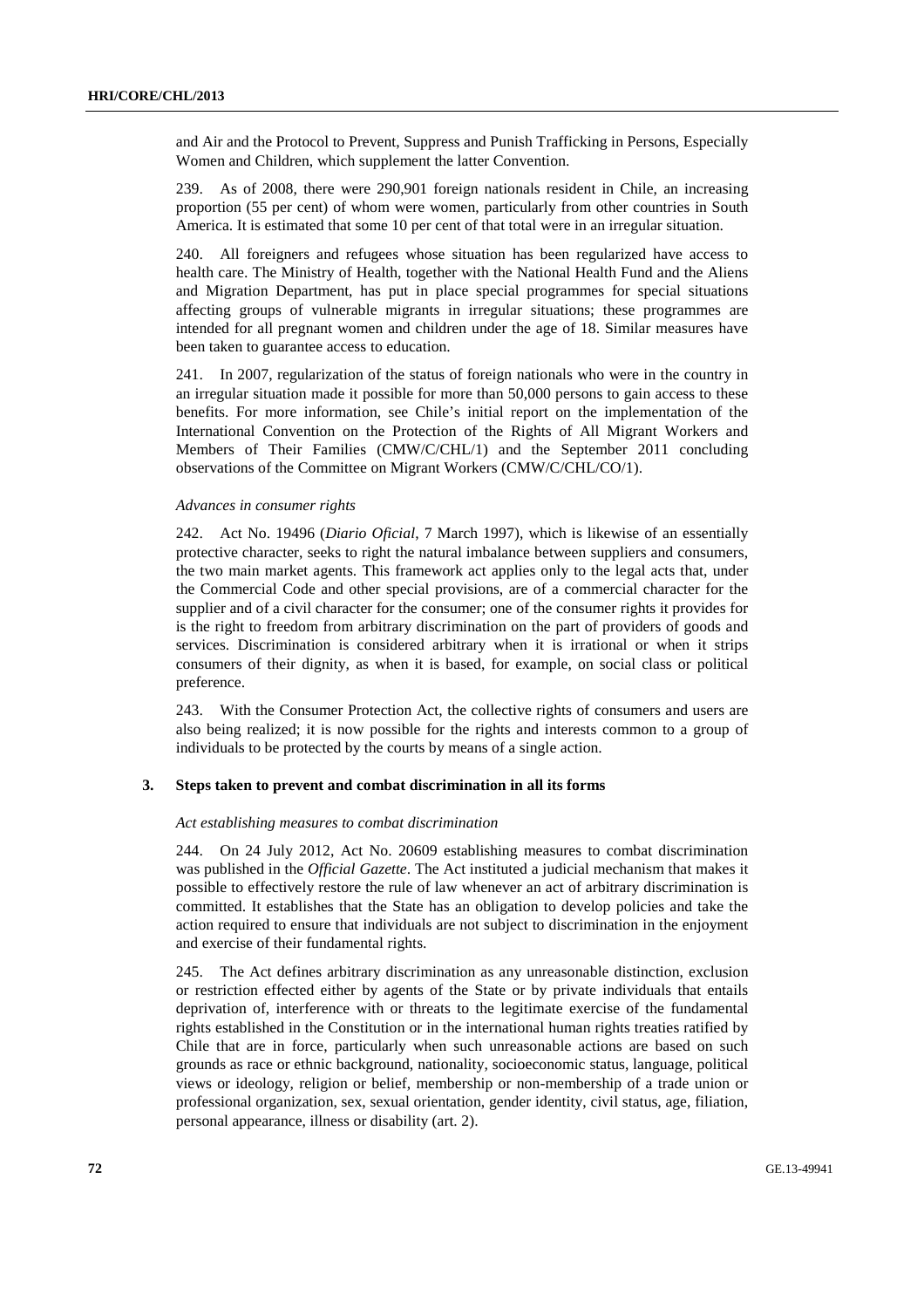246. It is for the courts, when considering a "special non-discrimination action" that a complainant may bring before either the court of his or her place of residence or that of the defendant, to rule on the arbitrary discrimination.

247. Furthermore, if the motivation for committing or participating in the offence was the victim's ideology, political opinion, religion or beliefs, the nation, race or ethnic or social group to which the victim belonged, or the victim's sex, sexual orientation, gender identity, age, filiation or personal appearance, or any disease or disability from which the victim might suffer, this shall constitute an aggravating circumstance (Criminal Code, art. 12, para. 21).

## *The Diversity and Non-Discrimination Section of the Division of Social Organizations (DOS) of the Office of the Minister and Secretary-General of Government (SEGEGOB)*

248. The principal objective of the Diversity and Non-Discrimination Section is to "develop and encourage initiatives, with the support of governmental, legislative and social institutions and international organizations, for the gradual elimination of all forms of *discrimination and intolerance*, thereby helping to build a more democratic, inclusive and intercultural society that respects its diversity".

249. Among the strategic objectives of the Government's programme "one of the most important elements is to furnish an agenda for the future. Chile is bound to the international community by its treaty obligations. Chile's integration in the world of international relations entails challenges, decisions and policies to enhance the protection of human rights". The Section also seeks to promote among public institutions and civil society respect for social diversity, the interaction of cultures and freedom from discrimination in any of its forms.

250. The Section's projects include: (a) "Training civil servants in the use of methodological tools for overcoming arbitrary discrimination", the objectives of which include designing and implementing modules that make it possible to address the prejudices, biases and stereotypes that civil servants in direct contact with the persons and groups affected by arbitrary discrimination may have and reviewing the implications for diversity and non-discrimination of the current policies, programmes and projects being implemented by public bodies at the national and regional levels; (b) the Diversity and Non-Discrimination Day organized with school councils, the aim of which is to "promote a policy of respect for all, regardless of religious, political or sexual orientation or ethnic or racial origin, ensuring that there is no arbitrary discrimination against minorities". The project enjoys the support of the United Nations Children's Fund (UNICEF), and seven such days were held in the Santiago Metropolitan Region in 2010; (c) the 2010 Good Practices Contest – "For the Chile We Dream Of". This contest, which brings together public and private institutions and civil society actors, seeks to identify and award prizes for good practices that promote respect for and inclusion of individuals and groups affected by discrimination and social intolerance: children, persons with disabilities, persons living with HIV/AIDS, the poor, the elderly, migrants, refugees, indigenous persons, women, homeless persons, persons of African descent, persons undergoing social rehabilitation and reintegration, and sexual and religious minorities.

## *Advances in national migration policy*

251. Since 2008, the Aliens and Migration Department of the Ministry of the Interior has been responsible for the implementation of national migration policy. The integration of immigrants, through efforts to ensure their acceptance in society and respect for their cultural specificities, is one of the main focuses of government action. Consideration is given to such fundamental principles as residence and freedom of movement, freedom of thought and of conscience, the social integration and protection of immigrants, respect for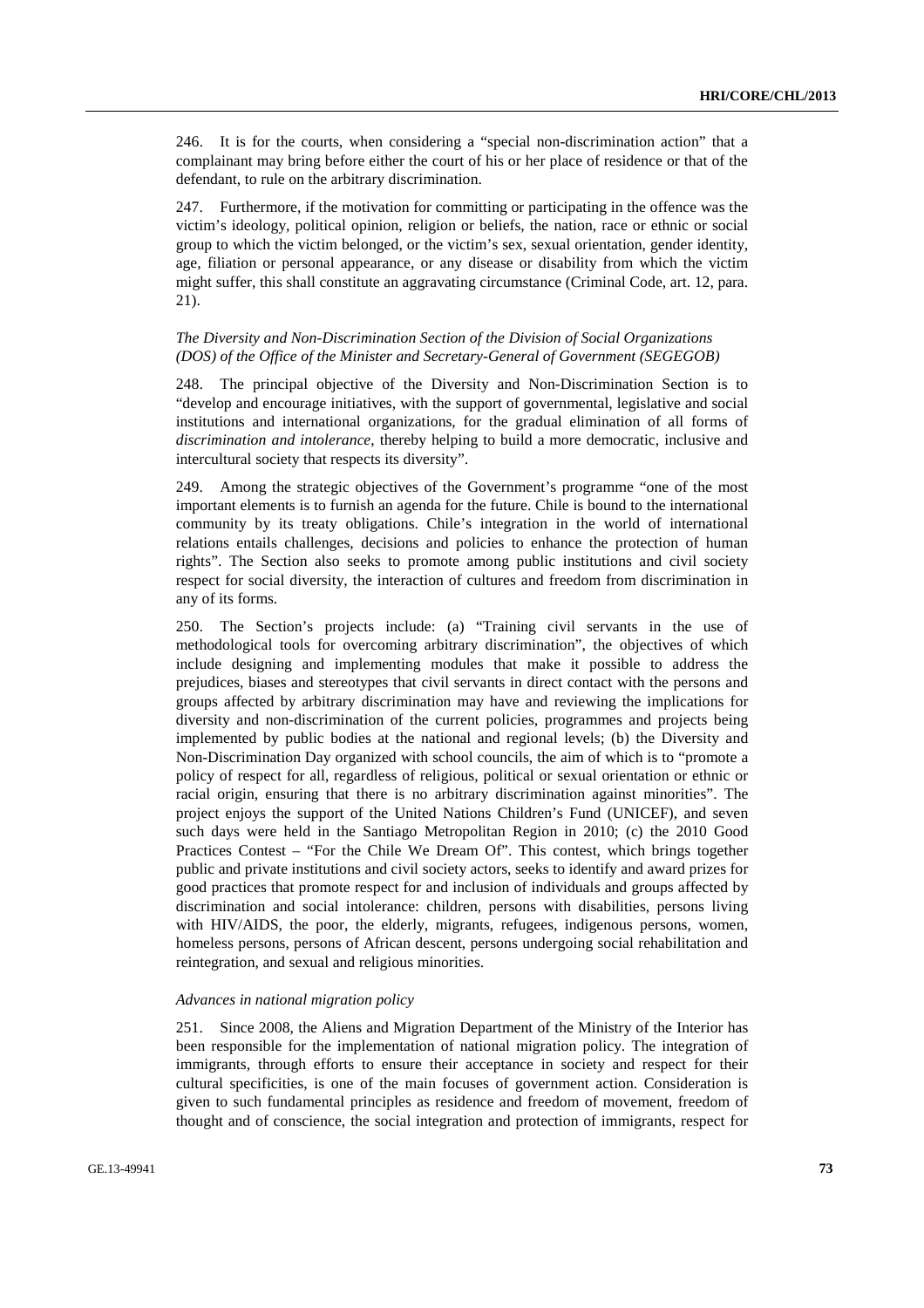the labour rights of foreign workers in Chile, non-discrimination and involvement of the public in migration management.

252. The Ministry of the Interior is currently working on a migration bill, the aim of which is the comprehensive regulation of migration in accordance with international standards. The bill seeks to implement the recommendation made by the Committee on Migrant Workers when it considered the report of Chile on its implementation of the International Convention on the Protection of the Rights of All Migrant Workers and Members of Their Families.

## *Advances in the collection and analysis of statistical data*

253. With regard to indicators of discrimination, mention should be made of the National Statistical Institute's studies of groups vulnerable to discrimination, which drew on data from the 2002 census. They include disaggregated data and studies on indigenous peoples,<sup>56</sup> the elderly and gender statistics.

## *Steps taken to reduce disparities between rural and urban areas*

254. In addition to the information included in Chile's fourth periodic report on the implementation of the International Covenant on Economic, Social and Cultural Rights, it should be noted that the Office of the Minister and Secretary General of Government brought together public and private institutions and civil society actors to take part in the 2011 Good Practices Contest — "For the Chile We Dream Of" — in an effort to highlight best practices regarding diversity and freedom from arbitrary discrimination – i.e., actions or initiatives that have a positive effect on the involvement and integration of persons and/or groups vulnerable to discrimination. The primary objective of the competition was to identify, publicize and reward the initiatives that contributed the most to the gradual diminishing of the different forms of intolerance. President Sebastián Piñera gave the Division of Social Organizations a mandate to "pursue a policy of respect for all, regardless of religious, political or sexual orientation or ethnic or racial origin, ensuring that there is no arbitrary discrimination against minorities", and the 2011 contest was based on these ideas.

255. It is important to note that the contest drew on those international treaties ratified by Chile whose provisions refer to diversity and arbitrary discrimination, including: the ILO Indigenous and Tribal Peoples Convention, 1999 (No. 169); the International Convention on the Elimination of All Forms of Racial Discrimination; the International Covenant on Economic, Social and Cultural Rights; the Convention on the Elimination of All Forms of Discrimination against Women; the Convention on the Rights of the Child; and the International Convention on the Protection of the Rights of All Migrant Workers and Members of Their Families.

256. Examples of good practices were submitted using the entry form attached to the terms and conditions for the contest (available on www.participemos.gob.cl). When the submission period closed, assessment committees made up of representatives of civil society and public institutions were created to determine which initiatives would be awarded prizes in each category. The 2011 Good Practices Contest had a total of 169 projects and initiatives submitted from all over the country. Participants were public institutions, businesses, civil society organizations and municipalities, all of which submitted interesting initiatives encouraging practices, behaviour and attitudes that promoted respect for diversity and freedom from arbitrary discrimination. Innovation,

<sup>56</sup> See: www.ine.dicanales/Chile\_estadistico/estadisticas\_sociales\_culturales/etnias/etnias.php.